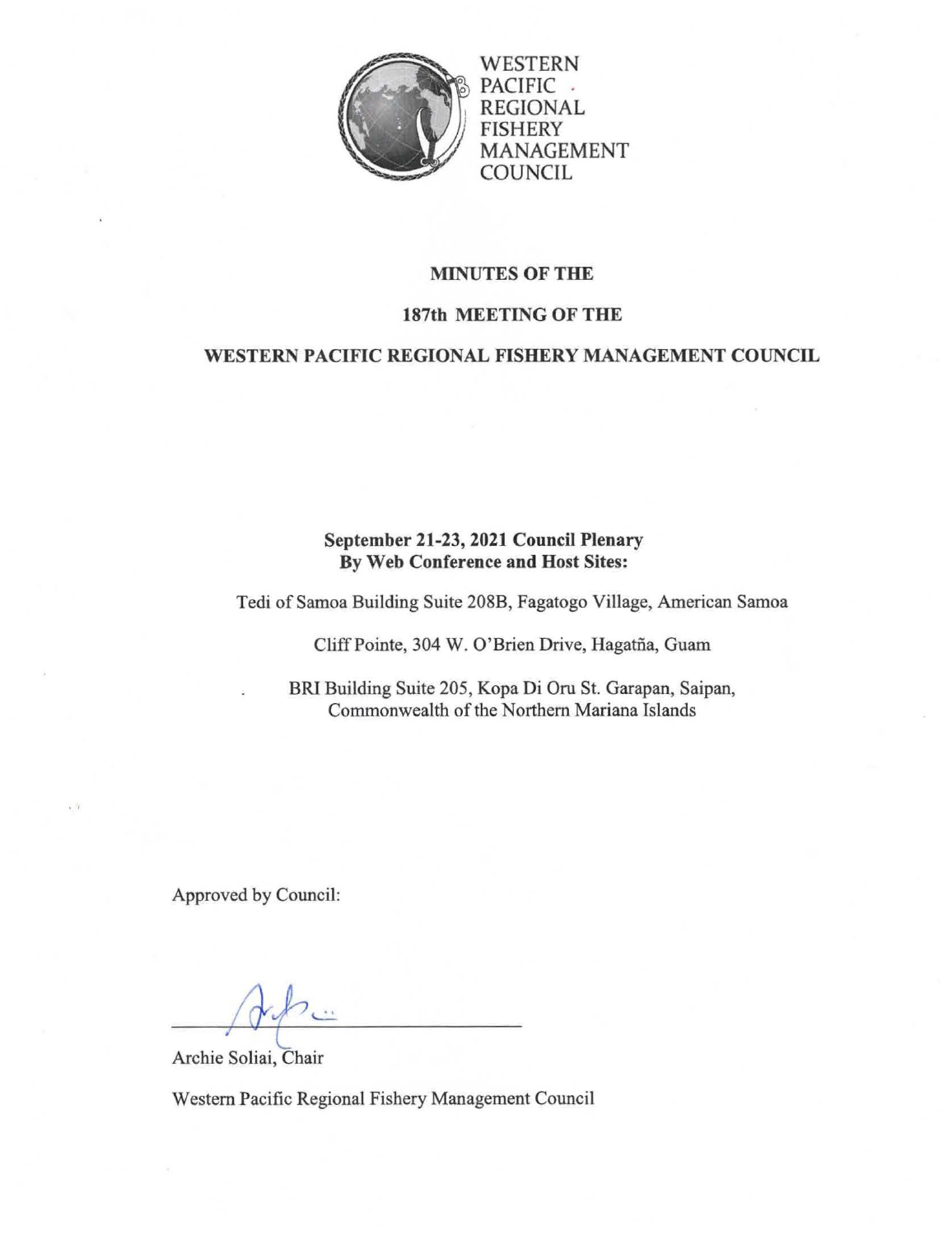# **Table of Contents**

| Ι.   |           |    |                                                                       |  |  |  |
|------|-----------|----|-----------------------------------------------------------------------|--|--|--|
| II.  |           |    |                                                                       |  |  |  |
| III. |           |    |                                                                       |  |  |  |
| IV.  |           |    |                                                                       |  |  |  |
| V.   |           |    |                                                                       |  |  |  |
| VI.  |           |    |                                                                       |  |  |  |
| A.   |           |    |                                                                       |  |  |  |
|      |           | 1. |                                                                       |  |  |  |
|      |           | 2. |                                                                       |  |  |  |
|      | <b>B.</b> |    |                                                                       |  |  |  |
|      | C.        |    |                                                                       |  |  |  |
|      |           | 1. |                                                                       |  |  |  |
|      |           | 2. |                                                                       |  |  |  |
|      |           | 3. |                                                                       |  |  |  |
|      | D.        |    |                                                                       |  |  |  |
|      | E.        |    |                                                                       |  |  |  |
|      | F.        |    |                                                                       |  |  |  |
|      | G.        |    |                                                                       |  |  |  |
| VII. |           |    |                                                                       |  |  |  |
|      | A.        |    |                                                                       |  |  |  |
|      |           | 1. |                                                                       |  |  |  |
|      |           | 2. | Advisory Group Review of the Magnuson-Stevens Act Reauthorization 26  |  |  |  |
|      | <b>B.</b> |    | Standardized Bycatch Reporting Methodology and Fishery Ecosystem Plan |  |  |  |
|      |           |    |                                                                       |  |  |  |
|      | C.        |    |                                                                       |  |  |  |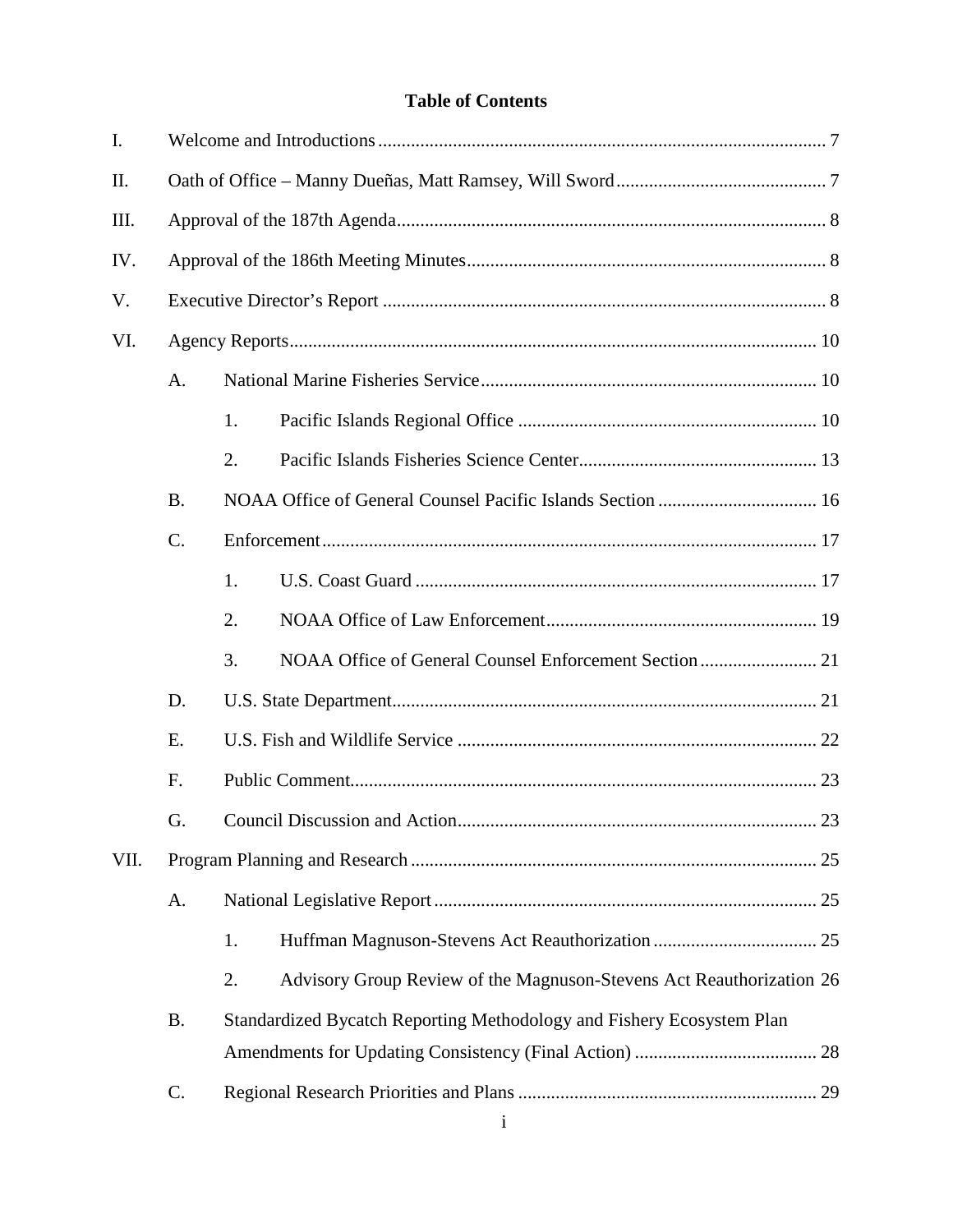|       | D.        |                                                                         |                                                                         |  |  |
|-------|-----------|-------------------------------------------------------------------------|-------------------------------------------------------------------------|--|--|
|       | E.        |                                                                         |                                                                         |  |  |
|       | F.        | Review of Council Aquaculture Management and Programmatic Environmental |                                                                         |  |  |
|       | G.        |                                                                         |                                                                         |  |  |
|       | H.        |                                                                         |                                                                         |  |  |
|       |           | 1.                                                                      |                                                                         |  |  |
|       |           | 2.                                                                      |                                                                         |  |  |
|       |           | 3.                                                                      |                                                                         |  |  |
|       |           | 4.                                                                      |                                                                         |  |  |
|       |           | 5.                                                                      |                                                                         |  |  |
|       | I.        |                                                                         |                                                                         |  |  |
|       | J.        |                                                                         |                                                                         |  |  |
| VIII. |           |                                                                         |                                                                         |  |  |
|       |           |                                                                         |                                                                         |  |  |
| IX.   |           |                                                                         |                                                                         |  |  |
|       | A.        |                                                                         |                                                                         |  |  |
|       |           | 1.                                                                      |                                                                         |  |  |
|       |           | 2.                                                                      | Department of Agriculture / Division of Wildlife and Aquatic Resources  |  |  |
|       |           |                                                                         |                                                                         |  |  |
|       | <b>B.</b> |                                                                         |                                                                         |  |  |
|       |           | 1.                                                                      |                                                                         |  |  |
|       |           | 2.                                                                      | Department of Lands and Natural Resources/Division of Fish and Wildlife |  |  |
|       | C.        |                                                                         |                                                                         |  |  |
|       | D.        |                                                                         |                                                                         |  |  |
|       |           | 1.                                                                      |                                                                         |  |  |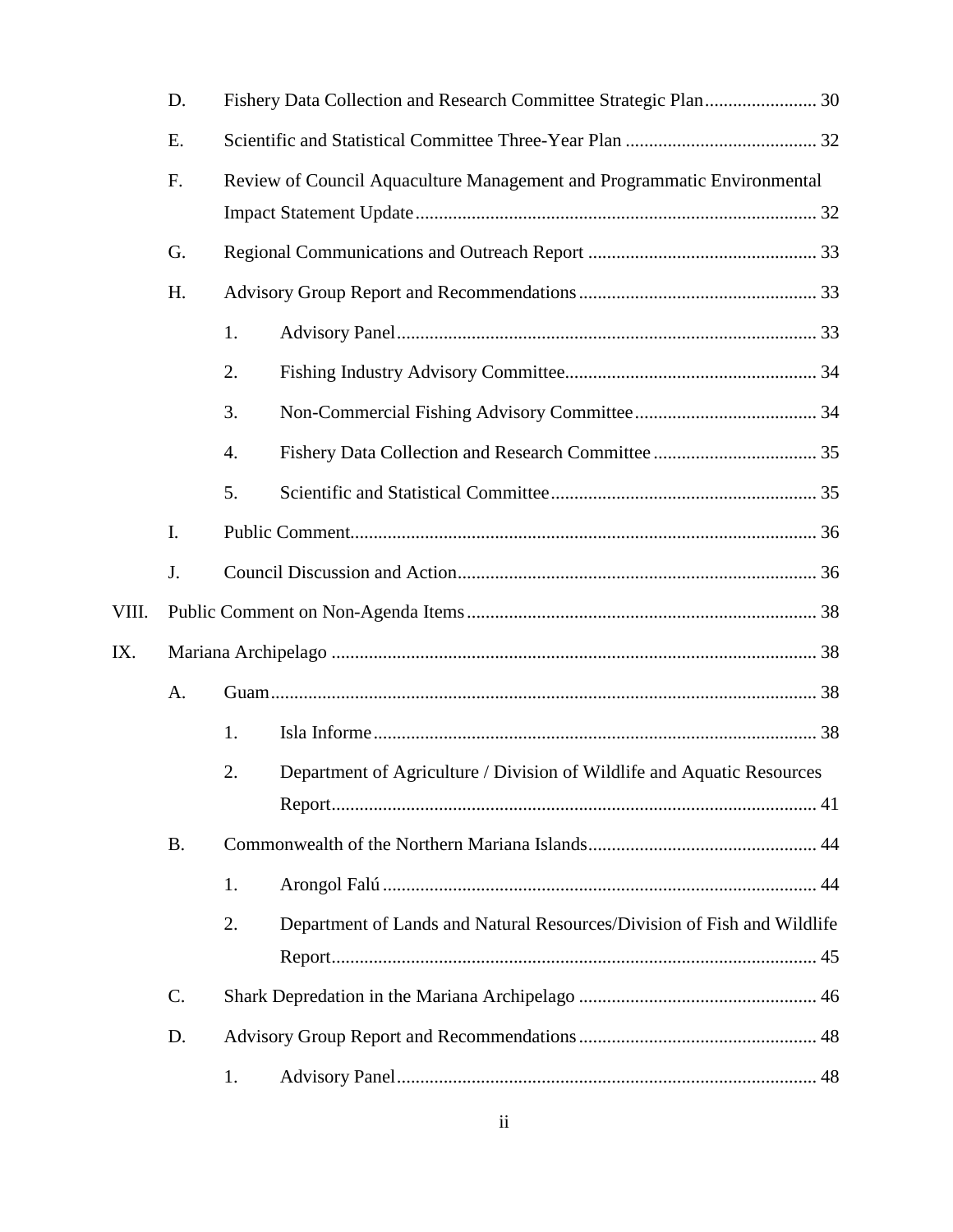|     |           | 2.                                                                             |  |  |  |
|-----|-----------|--------------------------------------------------------------------------------|--|--|--|
|     |           | 3.                                                                             |  |  |  |
|     |           | 4.                                                                             |  |  |  |
|     | E.        |                                                                                |  |  |  |
|     | F.        |                                                                                |  |  |  |
| X.  |           |                                                                                |  |  |  |
|     | A.        |                                                                                |  |  |  |
|     |           | 1.<br>Results of the Tori Line Experimental Fishing Permit Study in the        |  |  |  |
|     |           |                                                                                |  |  |  |
|     |           | 2.<br>Options for Revising Seabird Mitigation Measures in the Hawai'i Deep-    |  |  |  |
|     | <b>B.</b> | Scientific and Statistical Committee Working Group Issues Paper on Alternative |  |  |  |
|     |           |                                                                                |  |  |  |
|     | C.        |                                                                                |  |  |  |
|     | D.        | ESA Consultations for the Hawai'i Deep-Set Longline Fishery, American Samoa    |  |  |  |
|     |           |                                                                                |  |  |  |
|     | E.        | Endangered Species Act and Marine Mammal Protection Act Updates  59            |  |  |  |
|     | F.        |                                                                                |  |  |  |
|     |           | 1.                                                                             |  |  |  |
|     |           | 2.                                                                             |  |  |  |
|     |           | 3.                                                                             |  |  |  |
|     |           | 4.                                                                             |  |  |  |
|     | G.        |                                                                                |  |  |  |
|     | H.        |                                                                                |  |  |  |
| XI. |           |                                                                                |  |  |  |
|     | A.        |                                                                                |  |  |  |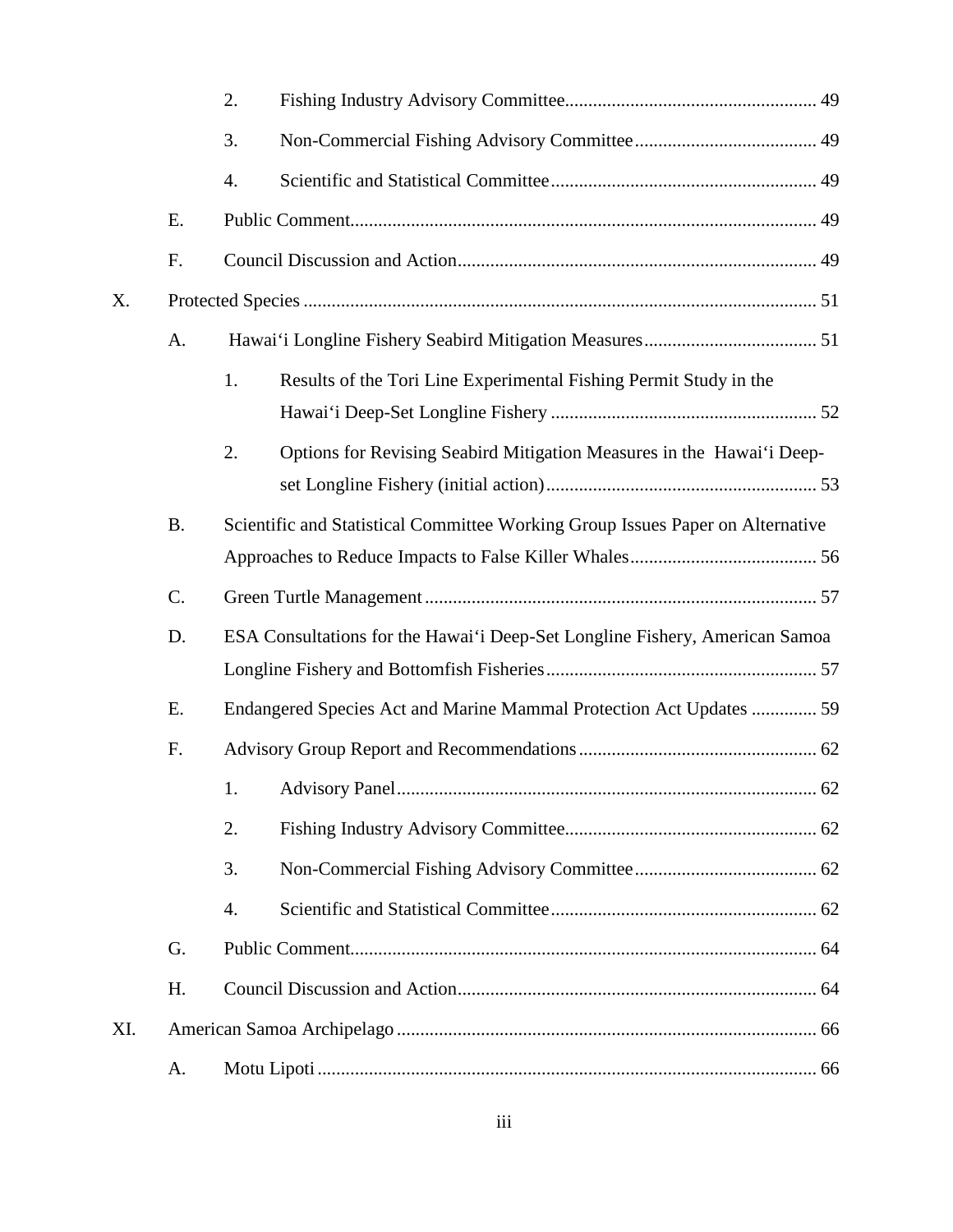| <b>B.</b> |                                                            |                                                                       |                                                                       |
|-----------|------------------------------------------------------------|-----------------------------------------------------------------------|-----------------------------------------------------------------------|
| C.        |                                                            |                                                                       |                                                                       |
|           | 1.                                                         | Bottomfish Management Unit Species Rebuilding Plan (Final Action) 68  |                                                                       |
|           | 2.                                                         |                                                                       |                                                                       |
|           | 3.                                                         |                                                                       |                                                                       |
|           | 4.                                                         |                                                                       |                                                                       |
| D.        |                                                            |                                                                       |                                                                       |
|           | 1.                                                         |                                                                       |                                                                       |
|           | 2.                                                         |                                                                       |                                                                       |
|           | 3.                                                         |                                                                       |                                                                       |
|           | 4.                                                         |                                                                       |                                                                       |
| E.        |                                                            |                                                                       |                                                                       |
| F.        |                                                            |                                                                       |                                                                       |
|           |                                                            |                                                                       |                                                                       |
| A.        |                                                            |                                                                       |                                                                       |
| <b>B.</b> |                                                            |                                                                       |                                                                       |
| C.        | Review of Impacts to the Hawai'i Longline Fishery from the |                                                                       |                                                                       |
|           |                                                            |                                                                       |                                                                       |
| D.        |                                                            |                                                                       |                                                                       |
|           | 1.                                                         | Inter-American Tropical Tuna Commission Science Advisory Committee    |                                                                       |
|           |                                                            |                                                                       |                                                                       |
|           |                                                            |                                                                       |                                                                       |
|           |                                                            |                                                                       |                                                                       |
|           | 3.                                                         | Outcomes of the 17th Western and Central Pacific Fisheries Commission |                                                                       |
|           | 4.                                                         |                                                                       |                                                                       |
|           |                                                            | 2.                                                                    | Report of the 2021 International Science Committee for Tuna and Tuna- |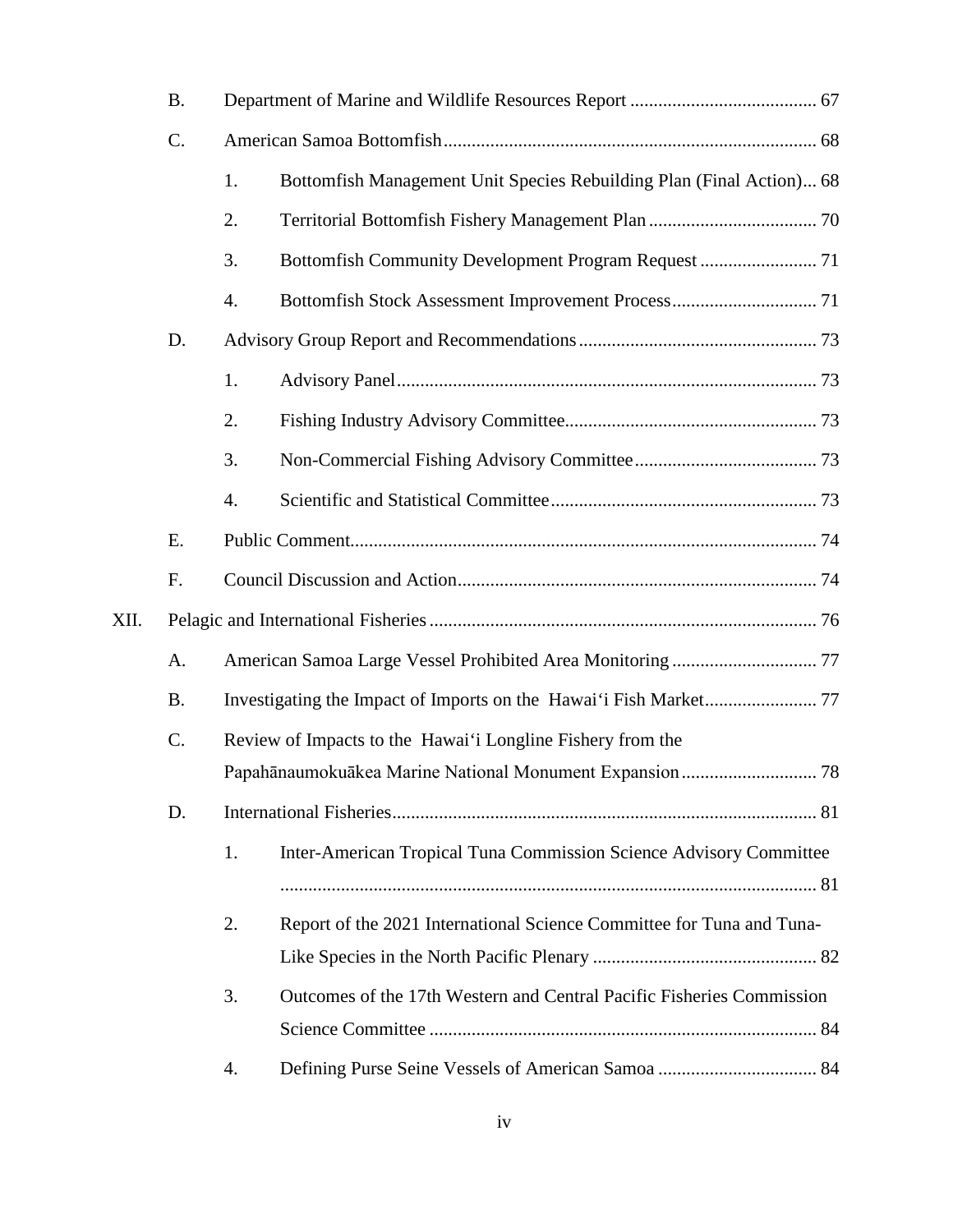|       |           | 5.                                                                          |                                                                              |  |  |
|-------|-----------|-----------------------------------------------------------------------------|------------------------------------------------------------------------------|--|--|
|       |           | 6.                                                                          |                                                                              |  |  |
|       | Ε.        |                                                                             |                                                                              |  |  |
|       |           | 1.                                                                          |                                                                              |  |  |
|       |           | 2.                                                                          |                                                                              |  |  |
|       |           | 3.                                                                          |                                                                              |  |  |
|       |           | 4.                                                                          |                                                                              |  |  |
|       | F.        |                                                                             |                                                                              |  |  |
|       | G.        |                                                                             |                                                                              |  |  |
| XIII. |           |                                                                             |                                                                              |  |  |
|       | A.        |                                                                             |                                                                              |  |  |
|       | <b>B.</b> |                                                                             | Department of Land and Natural Resources/ Division of Aquatic Resources      |  |  |
|       |           |                                                                             | Report (Legislation, Enforcement, Bottomfish Management including Bottomfish |  |  |
|       |           |                                                                             |                                                                              |  |  |
|       | C.        |                                                                             | Specifying Annual Catch Limits for the Main Hawaiian Islands Uku Fishery     |  |  |
|       |           |                                                                             |                                                                              |  |  |
|       | D.        |                                                                             |                                                                              |  |  |
|       | Ε.        | Northwestern Hawaiian Islands Proposed National Marine Sanctuary Update  95 |                                                                              |  |  |
|       | F.        |                                                                             |                                                                              |  |  |
|       |           | 1.                                                                          |                                                                              |  |  |
|       |           | 2.                                                                          |                                                                              |  |  |
|       |           | 3.                                                                          |                                                                              |  |  |
|       |           | 4.                                                                          |                                                                              |  |  |
|       | G.        |                                                                             |                                                                              |  |  |
|       | H.        |                                                                             |                                                                              |  |  |
| XIV.  |           |                                                                             |                                                                              |  |  |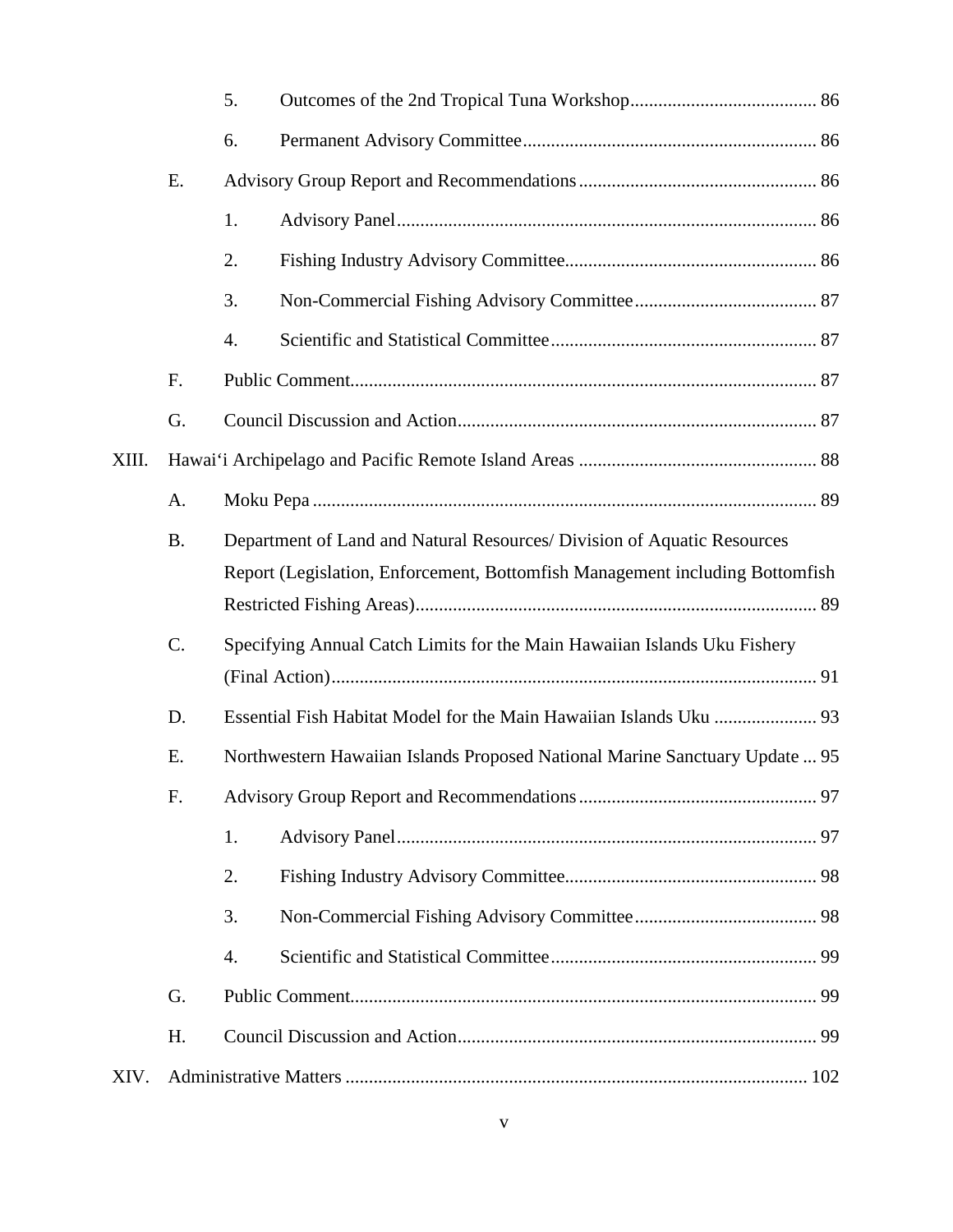|     | A.        |  |
|-----|-----------|--|
|     | <b>B.</b> |  |
|     | C.        |  |
|     | D.        |  |
|     | Ε.        |  |
|     | F.        |  |
|     | G.        |  |
| XV. |           |  |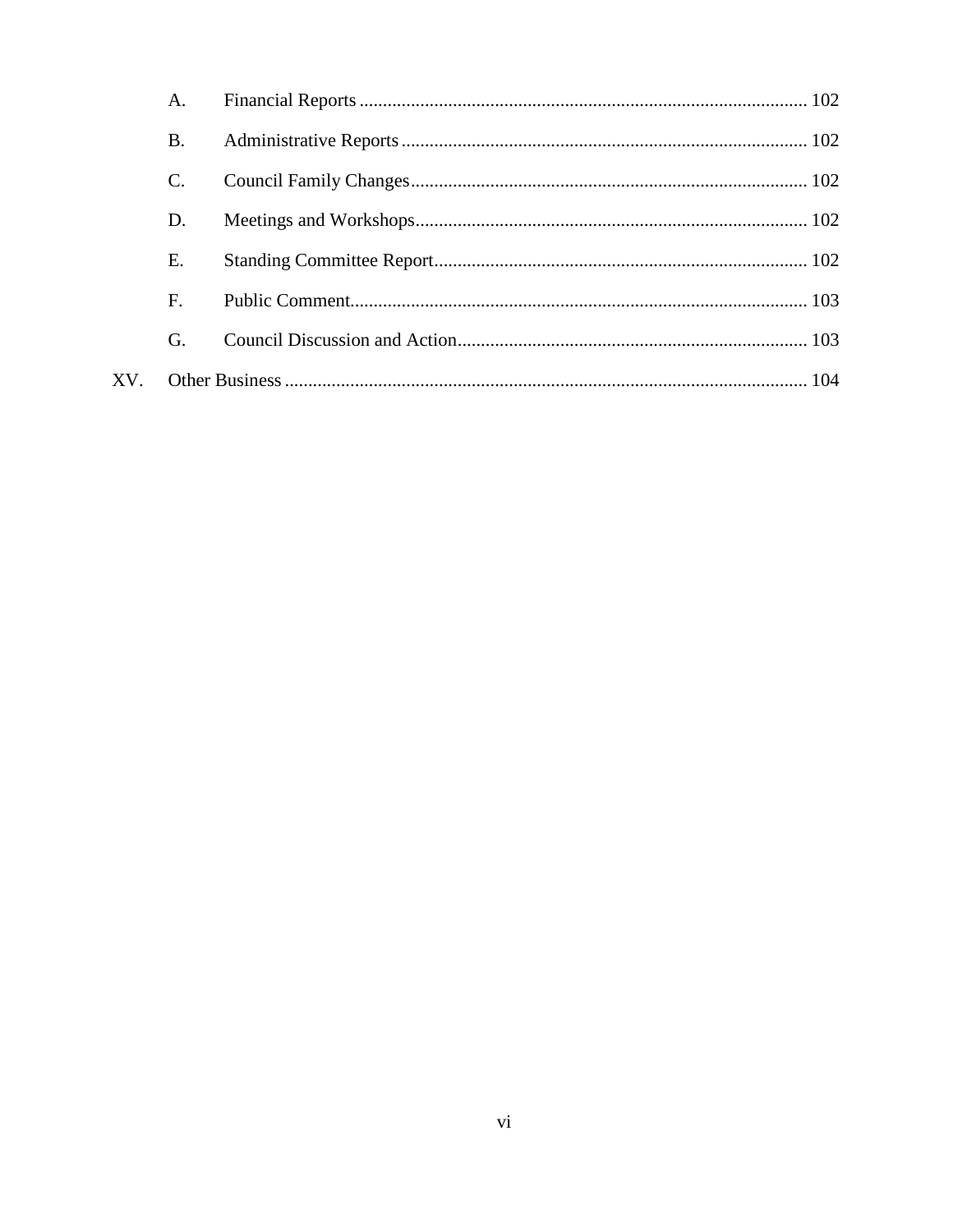## **I. Welcome and Introductions**

The following members of the Western Pacific Regional Fishery Management Council were in attendance:

- Taotasi Archie Soliai, chair (American Samoa) and American Samoa Department of Marine and Wildlife Resources (DMWR)
- John Gourley, vice chair (Commonwealth of the Northern Mariana Islands [CNMI])
- Manny Dueñas, vice chair (Guam)
- Will Sword, vice chair (American Samoa)
- Roger Dang, vice chair (Hawai'i)
- Matt Ramsey (Hawai'i)
- Monique Amani (Guam)
- McGrew Rice (CNMI)
- Howard Dunham (American Samoa)
- David Sakoda, Hawai'i Department of Land and Natural Resources (Hawai'i DLNR) (designee for Suzanne Case)
- Michael Tenorio, CNMI Department of Lands and Natural Resources (CNMI DLNR) (designee for Anthony Benavente)
- Chelsa Muña-Brecht, Guam Department of Agriculture (DOAG)
- Michael Tosatto, National Marine Fisheries Service (NMFS) Pacific Islands Regional Office (PIRO)
- Brian Peck, U.S. Fish and Wildlife Service (USFWS)
- LCDR Jason Holstead, U.S. Coast Guard (USCG) (designee for Rear Adm. Matthew Sibley, commander for USCG District 14)
- Colin Brinkman, U.S. State Department

Also in attendance were Council Executive Director Kitty M. Simonds; Fred Tucher, Elena Onaga, Kristen Placek and Sarah Sheffield from NOAA Office of General Counsel Pacific Islands (GCPI); and Justin Hospital of the Scientific and Statistical Committee (SSC) (designee for Chair James Lynch).

Soliai opened the 187th Council meeting with a prayer.

# **II. Oath of Office – Manny Dueñas, Matt Ramsey, Will Sword**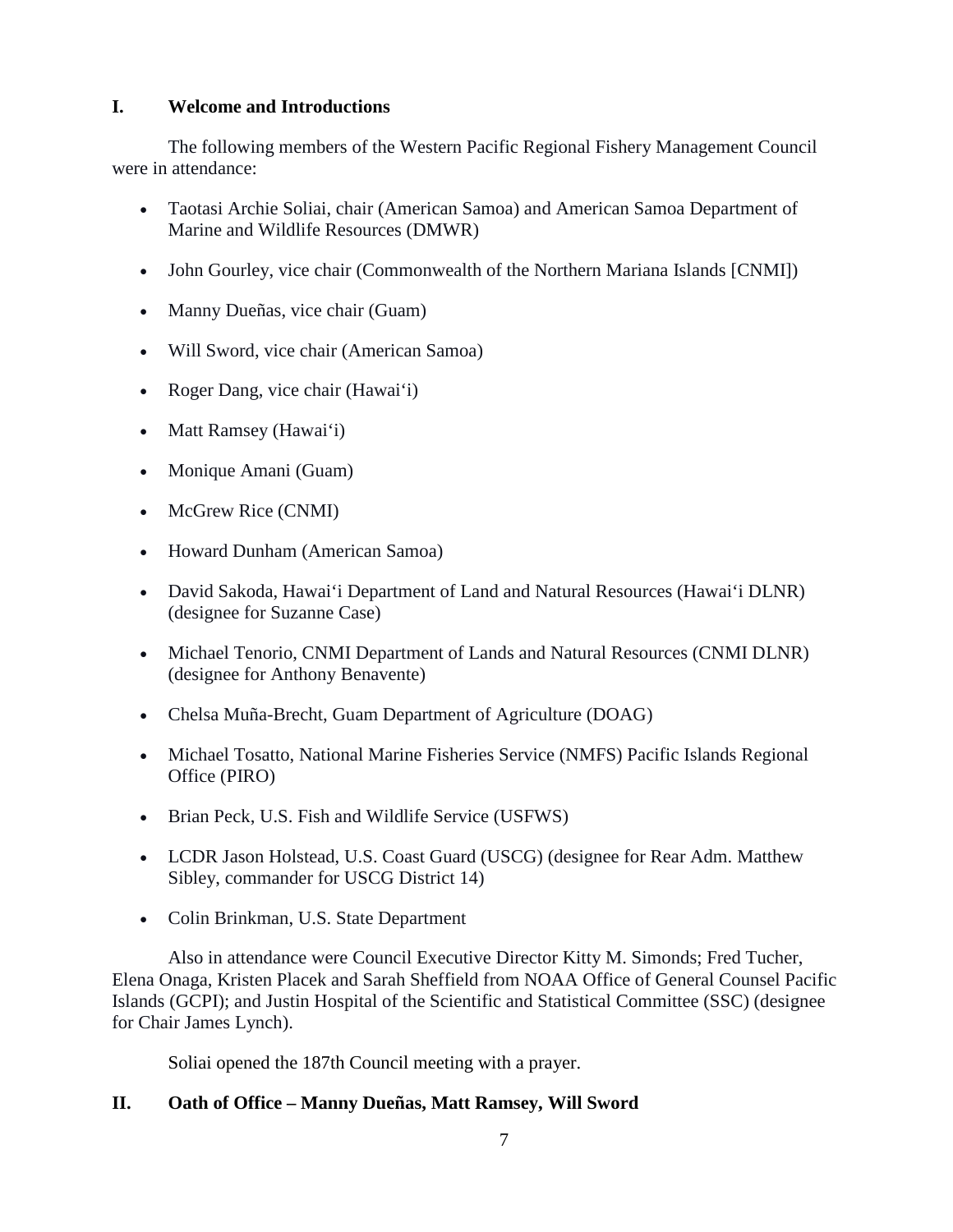Tosatto swore Dueñas, Ramsey and Sword into office.

### **III. Approval of the 187th Agenda**

Soliai announced that agenda item 9.C on Green Turtle Management will be taken up under the Hawai'i and Pacific Remote Island Areas (PRIA) Archipelago section on day three.

The 187th meeting agenda was approved by general consent.

# **IV. Approval of the 186th Meeting Minutes**

The 186th meeting minutes was approved by general consent.

# **V. Executive Director's Report**

Simonds presented the executive director's report. Simonds welcomed the new members and said she looks forward to the lively discussions for the next three years.

Hawai'i is at 66.5% fully vaccinated; however, the daily cases continued to rise. In August 2021, Governor David Ige said it was "not a good time for tourists to come." This statement led to the 33% drop in the tourism industry. However, Mayor Rick Blangiardi launched the Safe Access Oahu. The mayor's initiative requires proof of vaccination with the program's QR code or vaccination card provided with State ID to enter businesses such as restaurants, gyms and theaters. American Samoa is at 60% fully vaccinated. On September 19, American Samoa had their first COVID-19 positive case, although they remain under a code blue, the lowest risk level. Hawaiian Airlines has resumed two monthly flights to American Samoa from Hawai'i. She continues to wait for Hawaiian Airlines to include additional flights to have the upcoming December Council meeting in American Samoa. Guam is at 78.9% fully vaccinated, but positive cases are on the uptick, with hospitals at a critical point with intensive care units at maximum capacity. They remain at a level 4 destination, which means do not travel. On September 20, Guam had its first vaccinated tourist flight from South Korea. CNMI is at 81% fully vaccinated, with 263 confirmed cases of which 227 were from travel screening, and two deaths related to COVID-19. They still require travelers to quarantine at designated sites with a fifth-day testing requirement.

The U.S. Department of the Interior appointed two native Hawaiian, O'ahu-born and raised, political appointees Sept. 1, 2021—Keone Nakoa as the deputy assistant secretary for Insular and International Affairs and Summer Lee Haunani Sylva as the senior advisor for Native Hawaiian Affairs. Nakoa previously served as the bureau chief of Office of Hawaiian Affairs, Washington, D.C., office. Sylva was the former executive director of the Native Hawaiian Legal Corporation.

Kelly Kryc joined NOAA September 13 as the deputy assistant secretary for International Fisheries. She filled the position currently held by Alexa Cole as the acting DAS, which Drew Lawler previously held.

In the 117th Congressional session, Reps. Jared Huffman and Ed Case introduced H.R. 4690, the Sustaining America's Fisheries for Future Act that would amend the Magnuson-Stevens Fishery Conservation and Management Act (MSA). This bill proposed changes that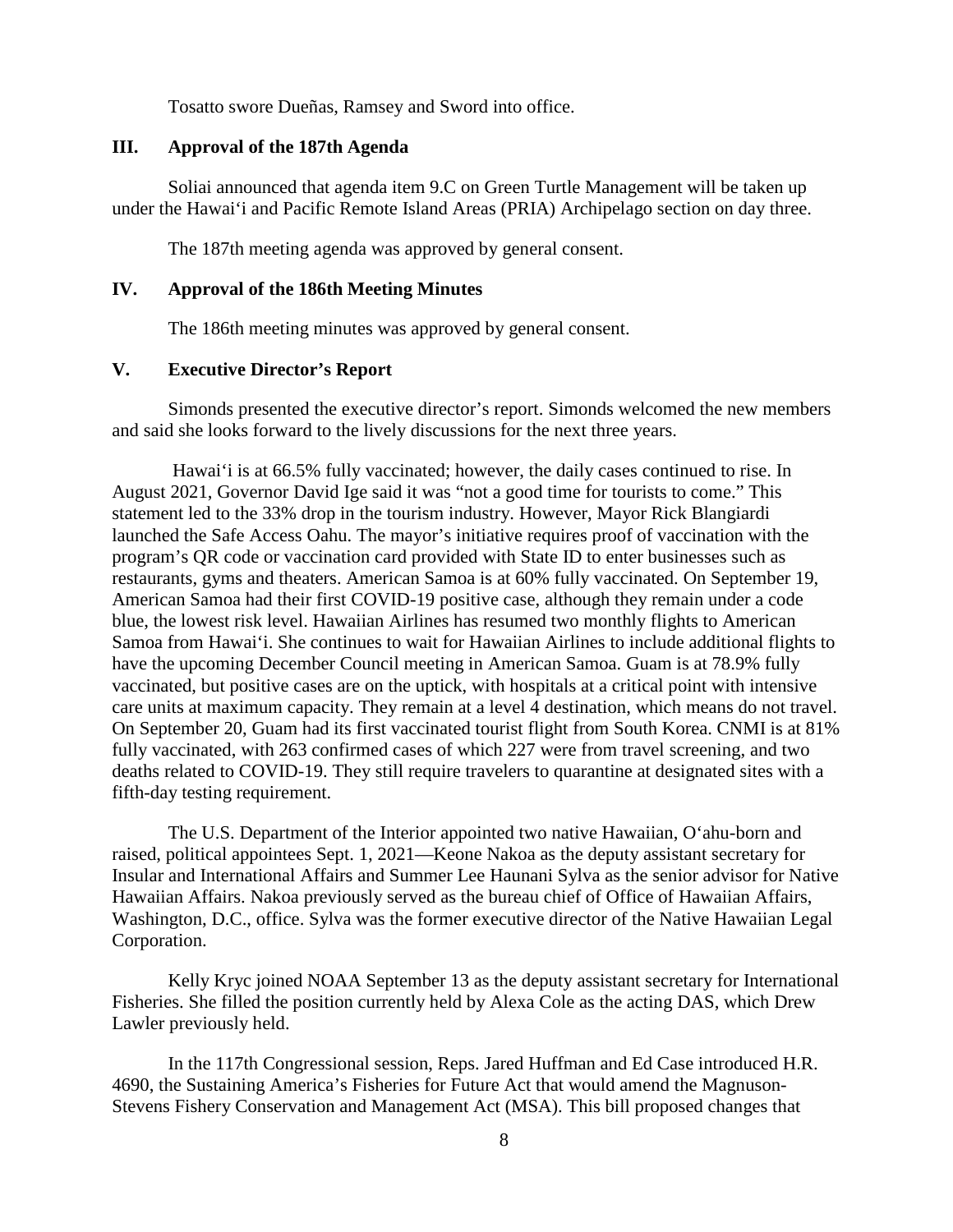include adding forage fish, like nehu and opelu, and Essential Fish Habitat (EFH) mitigation. Some provisions in the act directly affect the Council. This includes ensuring geographic representative of at-large member appointments, changing the marine conservation plan (MCP) process to require the Council to work with the governors when developing the MCP, and removing the Council from the Western Pacific Sustainable Fisheries Fund (SFF), which an advisory panel would direct made up of governor appointees. It would define subsistence as customary and traditional use, and prohibit the Council from lobbying the Biden Administration on proclamations and executive orders (EOs). This bill requires having a member with climate change expertise and a member without financial interest balancing fishing interest on the Council with conservation, science, non-consumptive and indigenous voices.

Rep. Raul Grijalva introduced H.R. 3764, the Ocean-Based Climate Solutions Act. This bill requires the Secretary of State, after consulting with the Secretary of Commerce, to develop a plan providing assistance, data and resources for identifying and establishing strongly protected ocean areas in areas beyond national jurisdiction (ABNJ). The Council hosted an ABNJ workshop with SSC member Ray Hilborn and United Nations Food and Agriculture Organization director in 2020, which recommended best practices for establishing marine protected areas (MPAs) from scientists, environmental nongovernmental organizations and other participants worldwide. The workshop proceedings are expected to publish soon. These bills will be discussed in further detail during the Program Planning section of the agenda.

The Council Coordination Committee (CCC) received a request from Reps. Huffman and Case's offices asking for its comments regarding H.R. 4690. The Council has also received a request from Rep. Kai Kahele for comments on H.R. 4690 and several other bills.

At the June 2021 Council meeting, Sam Rauch provided a review of several EOs including EOs 13985 and 14008 for advancing equity and justice for underserved communities. The Council responded to the EOs and expects a report from Susan Rice, Ambassador for Domestic Policy, in January 2022. President Joe Biden and Vice President Kamala Harris met at the White House with 13 Asian Americans, Native Hawaiians and Pacific Islander Civil Rights leaders Aug. 5, 2021. They focused on economy, immigration, voting rights and hate crime issues regarding underserved communities.

On March 11, 2021, the President signed the American Rescue Plan Act, a \$1.9 trillion economic relief stimulus package giving \$3 billion to the Economic Development Administration to invest in underserved communities. This investment includes commercial and recreational fishing, aquaculture, seafood marketers and communities that depend on marine resources.

Following the June 2021 meeting, the Council, Papahānaumokuākea Marine National Monument (PMNM), Office of National Marine Sanctuaries (ONMS) and NMFS PIRO staff met to discuss the Northwestern Hawaiian Islands (NWHI) monument's sanctuary designation. Council and PMNM staff will report on the status during the Hawai'i section.

The Hawaiian Islands Humpback Whale National Marine Sanctuary is updating its charter. The charter revision would move the Council and Office of Hawai'i Affairs from voting members to nonvoting members in its Sanctuary Advisory Council to be consistent with other councils. The Council was appointed as a voting member by virtue of the shared responsibilities,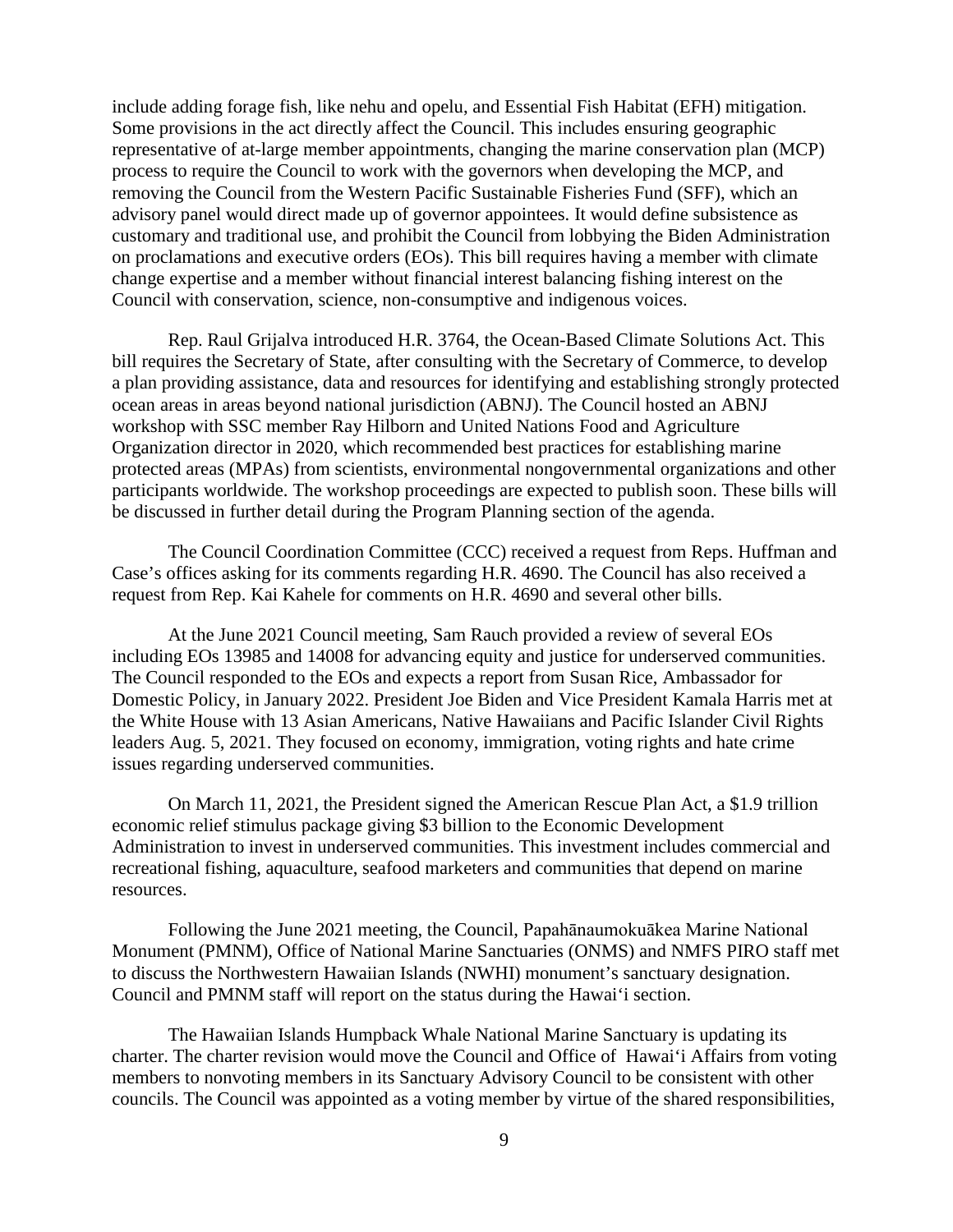as the Council has the responsibility for fisheries in part of sanctuary. Remaining a voting member is vital for the Council as our bottomfish fishermen operate in sanctuary waters.

Council and PIRO staff have been preparing the rule-making package for the regulatory assessment prohibiting wire leaders in the Hawai'i deep-set longline fishery. Regarding the seabird action, the Council will receive a report on the second day of this meeting from Matt Carnes and Eric Gilman on the results of the tori line trials conducted through the region's first experimental fishing permit (EFP).

The electronic reporting (ER) final rule was published in the Federal Register Aug. 5, 2021, and became effective September 7. The Hawai'i and American Samoa longline fleets are now required to electronically report once they receive their tablets and training. The Council started working on this in 2014. As of late August, 115 of the 150 Hawai'i longline vessels have transitioned over to ER. Last year, the Council contracted Kim-Dung Nguyen as the Vietnamese coordinator to ensure that Hawai'i longline vessels and captains were equipped and trained.

The Council's work relies on robust and up-to-date scientific information for its fishery management decisions. Council staff worked with the Pacific Islands Fisheries Science Center (PIFSC) and SSC members to update research priorities under the Magnuson-Stevens Reauthorization Act (MSRA), cooperative research, management strategy evaluation (MSE) and the SSC Three-Year Research Plan. Incorporating climate change into these priorities was one of the largest features of the plan. The Council continues to be in step with the Biden Administration's efforts to mitigate the impacts to make fisheries resilient to climate change.

Territory bottomfish management has been on the Council's agenda since the 1980s. The Council will take action on the rebuilding plan for the American Samoa bottomfish, preventing overfishing in the territories, and on the annual catch limit (ACL) for the main Hawaiian Islands (MHI) uku stock.

The Council will also discuss Hawaiian green sea turtle (honu) management under the Hawai'i section of the agenda. The honu is listed as threatened under the Endangered Species Act (ESA). She referred to the PIFSC report section that notes that USFWS and PIFSC recently reported an increased nesting at FFS and in the MHI.

Following the 186th meeting, the Council sent a letter to NMFS General Council Enforcement Section and PIRO requesting the status of the settlement funds from illegal purse seine fishing by the Republic of Marshall Islands in the PRIA. The PRIA case was settled with a fine of \$89,370, which was turned over to finance and PIRO for processing.

### **VI. Agency Reports**

#### **A. National Marine Fisheries Service**

#### **1. Pacific Islands Regional Office**

Tosatto presented the PIRO report, starting with several recent rulemaking actions. The electronic logbook requirement is effective and was put in place in a reasonably timely manner. Tablet deployment and training had started pre-COVID-19 and are still ongoing. The decision on the Pacific Pelagic Fishery Ecosystem Plan (FEP) amendment 9 is due in one week. The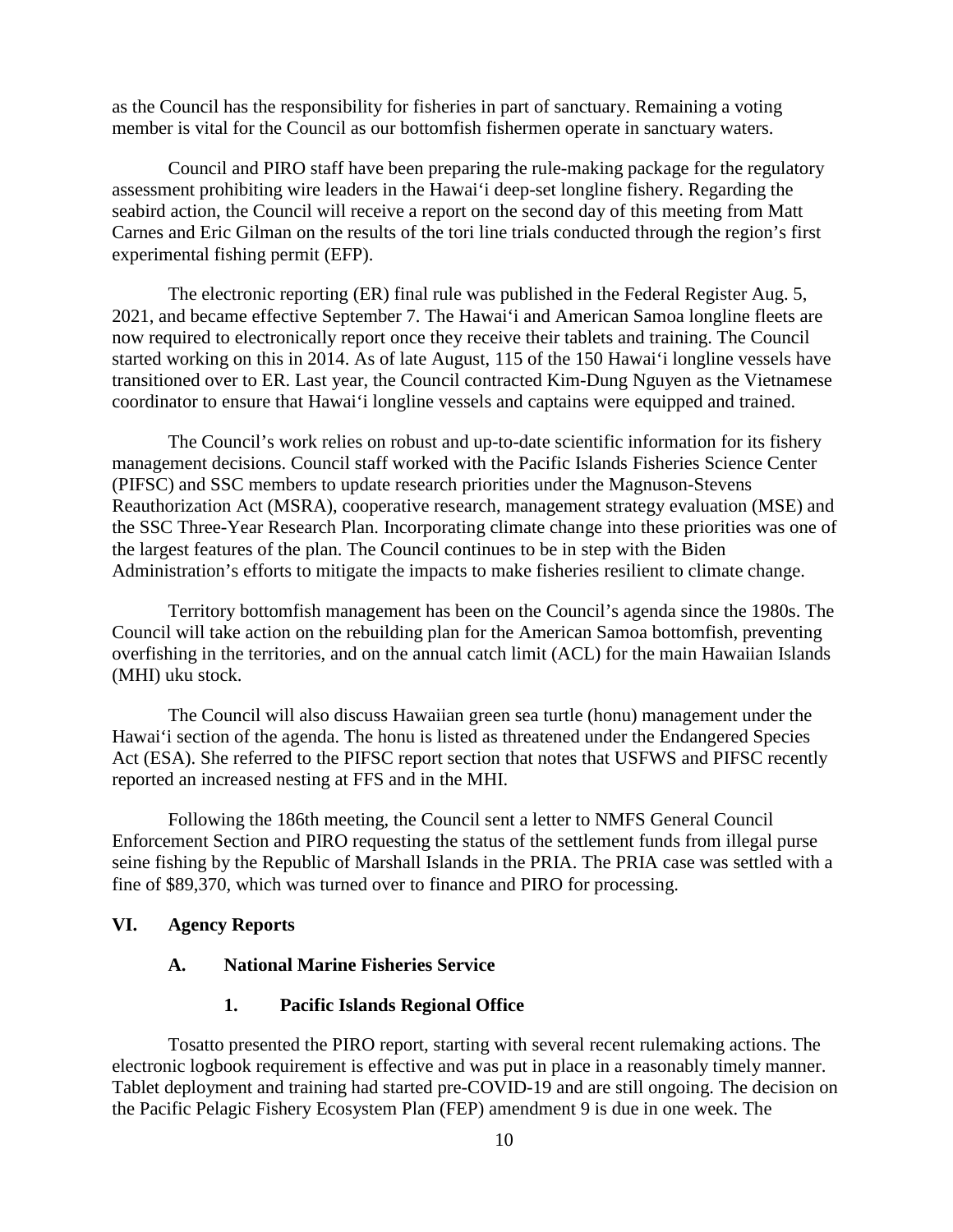amendment will modify the requirements and permits for the American Samoa Longline Limited Entry Program. The decision is on track with rule implementation to follow. Under the Western and Central Pacific Fisheries Commission (WCPFC) Implementing Act Authority, a framework to implement short-notice decisions by the WCPFC was put in place. During COVID-19, a number of decisions were taken intersessional and became effective immediately, such as the purse seine fishery observers and transshipment requirements. This framework provides the necessary authority to implement WCPFC decisions that are appropriately urgent in their timing and ensures that United States fisheries comply.

PIRO provided a more in-depth update on international fisheries programs in the written report. The intent is to provide more programmatic discussion for PIRO programs to give Council members a better understanding of the broad work that PIRO carries out in addition to providing support for the Council.

PIRO produced the draft Programmatic Environmental Impact Statement (PEIS) for a regional aquaculture program. A draft was shared at a series of public meetings throughout the summer. The public comment period is closed. PIRO staff will work with the Council staff to address those comments and come back to the Council with a final PEIS with supporting documents for the Council to consider for its decision-making.

Gourley asked when the coral critical habitat final rule will be issued.

Tosatto said that generally, the agency has a year from when the draft is published to solicit and consider comments. He noted that staff is working on the comments, and that PIRO has been working with territory staffs to address the comments and working through some refinements of information, which has been beneficial for the rule. Tosatto did not have an estimate for the final rule, but said that he would expect it within the one year period from the release of the draft.

Gourley asked if it would be possible to give the three territories an advance final rule for comment so they know what to expect when the final rule is published, considering the controversial nature of the rule.

Tosatto said no, as nothing is considered final until the rule is cleared for publication by the White House Office of Management and Budget. Tosatto said that he hoped the territories will have confidence that PIRO will draw conclusions based on the best available science, considering the ongoing effort to work with the territories to address their comments.

Gourley said that there are questions on whether or not coral critical habitat is even warranted. Without knowing the direction and extent that PIRO will be accepting or rejecting the suggestions made by the territories, they would be blindsided when the final rule is published. Gourley noted that people are upset over the process and that the science behind the justification seems highly questionable. He asked if it was possible to take a look at the rule before it is sent for final review.

Muña-Brecht said that meetings are scheduled with Lance Smith, PIRO Protected Resources Division (PRD) staff, for Oct. 1, Oct. 6 and Oct. 8, 2021, to discuss coral research on Guam. CNMI may also have similar meetings organized.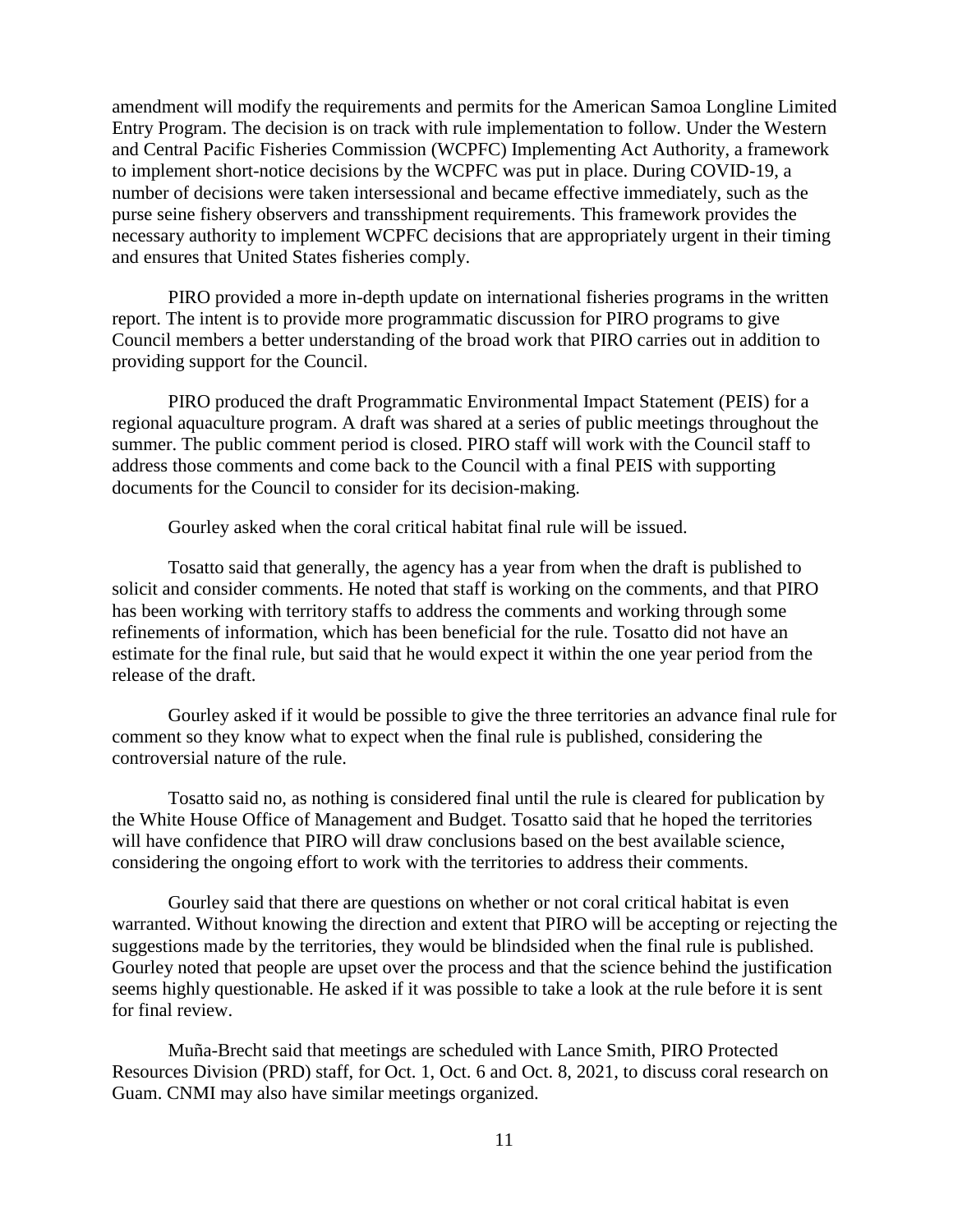Dueñas said he is concerned that Guam does not have a representative on the Marianas Trench Monument Advisory Council (MTMAC). He noted the desire to see the MTMAC expand, not only for protection, but also to allow consideration of geothermal development that could help protect the people of the island from financial issues in light of Guam's high fuel prices. Dueñas described federal actions that impact the community and eliminate the cultural use of the community's use of the environment, such as EFH, military training and deer eradication. He would like PIRO Sustainable Fisheries Division (SFD) come to the community and explain how the federal government is helping the community protect fisheries. Dueñas said that the current coral issue is an example why the eight regional fishery management councils (RFMCs) were created and the new legislation by Reps. Huffman and Case could remove councils from the process. He said that Pacific Insular Area Fishery Agreements (PIAFAs) are negotiated by the U.S. State Department, which has not been generous with the islands, except the Federated States of Micronesia (FSM). Dueñas asked how 24-hour fishing could be stopped. He also asked if Guam could get 10% of the money spent on the South Pacific Tuna Treaty as compensation for fisheries impact loss. Dueñas requested that PIRO change its mindset and support island communities. As an example of EFH, he described Tumon Bay in its original state as a mangrove forest, dynamite cleared and now lauded as a coral mecca in need of protection. Dueñas requested Tosatto assist the community and listen to their concerns.

Soliai asked whether the electronic logbook training for Class C American Samoa longline vessel operators had been scheduled, now that the requirement is effective.

Tosatto deferred to Michael Seki for the training timing for American Samoa. PIRO completed the rule, which is effective Sept. 7, 2021. The requirement becomes mandatory when operators receive the electronic logbook and training from NMFS and are certified as a participant in the electronic logbook program. PIFSC is coordinating this training with fishery participants and the Council.

Seki said that the PIFSC staff in American Samoa is currently off-island, and PIRO has offered preliminary ER training for American Samoa operators until PIFSC staff returns.

Dang asked if PIRO would provide compliance guides or a training manual of an onboard training program to assist in the migration to the ER. He also asked about the status of providing owners access to the logbook information when on land or in port.

Tosatto deferred any technical questions to PIFSC, and responded on the regulatory framework. He said PIRO generally does a compliance guide for the regulations and it would make sense to have recurring training due to captain rollover. He deferred to PIFSC, PIRO and Council staff involved in the program development for response.

Dang stressed the importance of onboard training as critical to the success of the electronic logbook implementation.

Seki confirmed that PIFSC is working on a portal for permit holders to access the realtime longline data.

Dueñas asked if PIRO SFD could provide a book that lists all the fisheries regulations. Dueñas emphasized the importance for the people of Guam and Hawai'i to have this knowledge. He had previously asked the law enforcement personnel in Guam to provide an outline of CNMI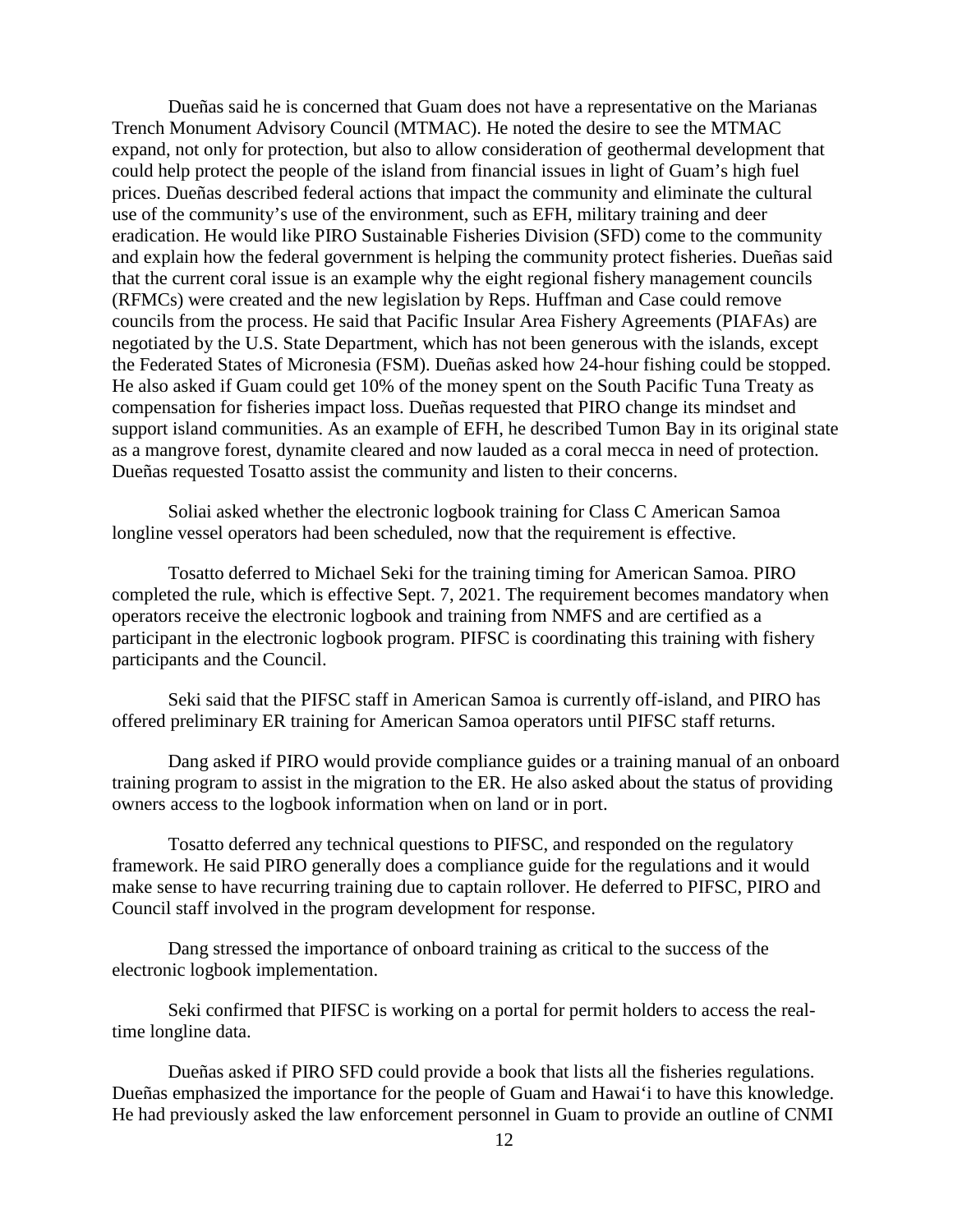regulations to the Guam community since the fishers use both locations and do not want to violate the law.

Dang agreed with Dueñas's request.

## **2. Pacific Islands Fisheries Science Center**

Seki, PIFSC director, provided the PIFSC report. Due to a spike in COVID-19 cases, the Inouye Regional Center moved to phase zero so all PIFSC staff work from home.

PIFSC continued long-term efforts to improve the territorial bottomfish. These efforts may not come to fruition before the next stock assessment. The goal is to modernize and validate the data collection that is used by PIFSC. PIFSC will coordinate with the Western Pacific Fisheries Information Network and the partner agencies in the territories.

The Center of Independent Experts review of the shore-based and boat-based expansion creel methods is completed. The review was a hybrid desktop and panel format which included several virtual meetings. The final report including recommendations is due Oct. 23, 2021. Felipe Carvalho, PIFSC stock assessment lead, and his team will present the results of this review to the SSC in December. The fisheries monitoring program began the phase 1 transition of the Catchit Logit app to include the integration of the commercial receipt data of the Sellit Logit electronic application. In the fall, PIFSC staff will begin a potential redesign of the creel survey methodology to ensure that sampling frames, sample sizes and species information will meet the needs of the stock assessment.

The life history program continues several projects that inform bottomfish management unit species (BMUS) stock assessments and management in the territories. The age, growth and maturity of Guam snapper is almost complete. The onaga criteria is almost complete and this analysis will be applicable for both the territories and Hawai'i. Researchers are examining the use of the eye lens for use in growth studies to address the mismatch between otolith research and core reference curves. A cryptic BMUS species contaminated the otolith collection so researchers are looking at ways to tease the mixed collection apart.

The Mariana Archipelago dendrochronology research is moving forward with community workshops prior to data finalization. The data workshops for the American Samoa bottomfish assessment is planned for November 2021 as a virtual event. The stock assessment team is developing a descriptive analysis of the American Samoa bottomfish fishery data as part of the stock assessment improvement plan. This report will be shared with DMWR for feedback prior to publication and presentation to the SSC in December.

The Western Pacific Fisheries Information Network continues the multi-year process to modernize creel survey and commercial landings data collection systems. The program is looking for additional funding to support the data modernization, creel survey ER application development and the enhancements to the Catchit Logit app. Both funding proposals are received, scored and await funding decisions.

PIFSC members of the Archipelagic Plan Team are working with PIRO SFD to assess the science-led approaches to update the MUS. Hierarchical cluster analysis are being explored to develop a better understanding of fishery species associations in territorial waters and evaluate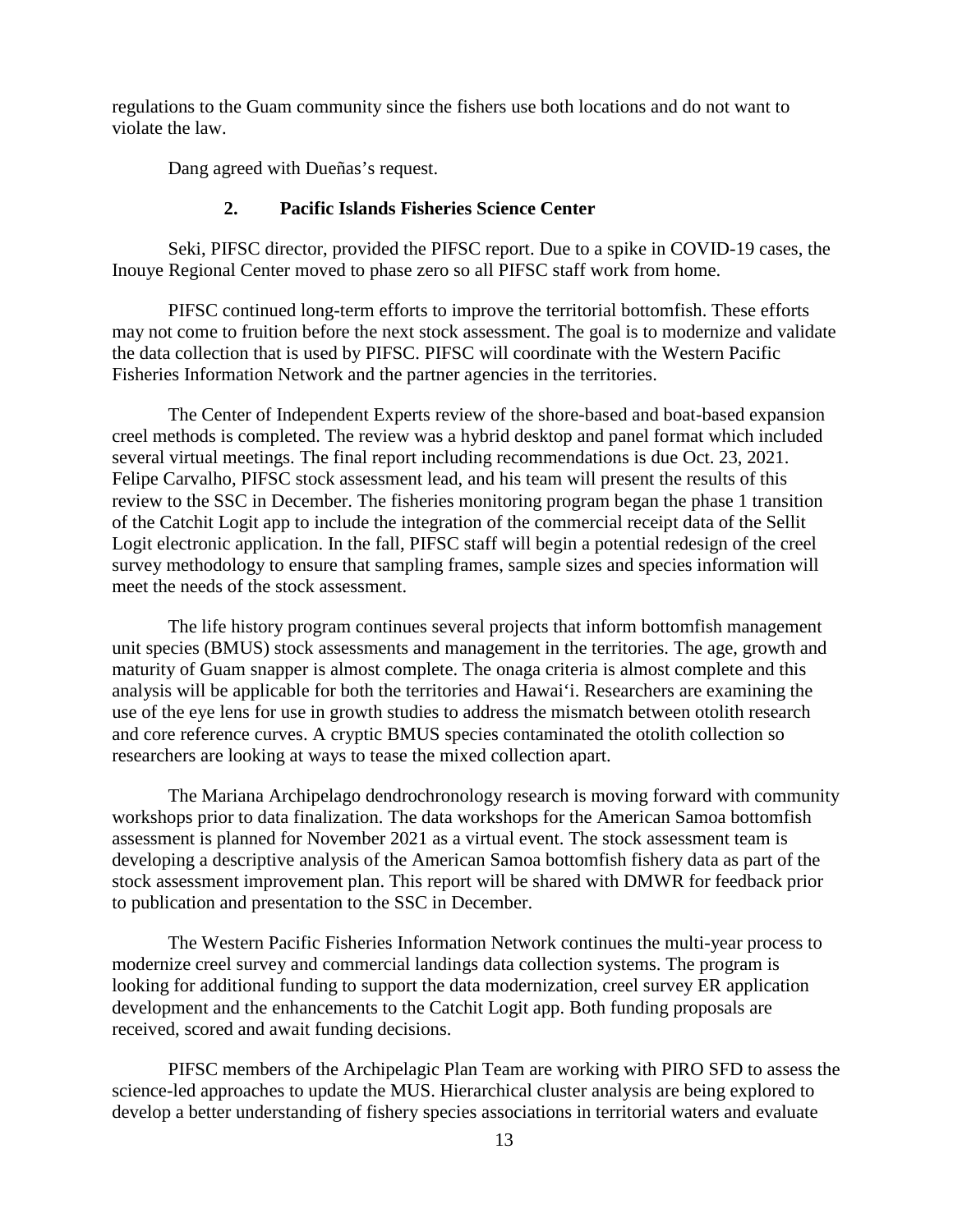species complexes. The team presented initial results at its meeting Aug. 16, 2021. Since, the team met with the Guam Division of Aquatic and Wildlife Resources (DAWR) to explore using the analysis for Guam's territorial fishery management plan (FMP).

Interagency consultations regarding high-quality bathymetry and backscatter data determined that the Pacific Islands Benthic Habitat Mapping Center is currently the best available information for the development of fishery-independent surveys.

PIFSC's goal is to maintain open communication about efforts to improve territorial bottomfish assessments. Seki said Carvalho will present on these efforts during the American Samoa section of the agenda.

The PIFSC fisheries program reviewed potential mitigation measures that reduce fisheryrelated mortality in silky and oceanic whitetip sharks. It applied a model for how silky and oceanic whitetip sharks interact with longline gear in the Western and Central Pacific Ocean comparing two different management measures (removal of shark lines and transition from branchlines from wire leaders to monofilament leaders). It concluded banning shark lines has the potential to reduce fishing mortality by 2.6% and 5.4% for silky and oceanic whitetips, respectively. It also concluded that banning branchline wire leaders has the potential to reduce fishing mortality by 28.2% and 35.8% for silky sharks and oceanic whitetip sharks, respectively. Banning both shark lines and wire leaders has the potential to reduce fishing mortality by 30.8% and 40.5% for silky and oceanic whitetips, respectively. Since observer program data has increased, future analysis would benefit from both in-zone and observer program data to estimate catchability effects from the different gear types.

The MHI bottomfish survey started in July. Seki shared that to date, 467 deep-seven fish were caught in the survey, of which 234 were ehu, 93 onaga, 57 opakapaka, four kalekale, three gindai and one hapu'upu'u. Researchers completed all planned video surveys. Overall, 79% of the survey is complete.

The Hawaiian monk seal (HMS) field season was cancelled in 2020. In 2021, PIFSC deployed 60 field staff members across five of the major reproductive sites in the northwestern Hawaiian islands (NWHI). These sites are French Frigate Shoals (FFS), Laysan Island, Lisianski Island, Pearl and Hermes Atoll and Kure Atoll. The team conducted vessel surveys at Ni'ihau, Mokumanana and Midway Atoll. The team documented 147 pups born in the NWHI and tagged 108 weaned pups and 24 juvenile seals either confirmed or probable pups of the 2020 birth cohort. The team's enhancement activities included the collection of an undersized weaned pup at Midway Atoll and transporting it to Ke Kai Ola, the HMS hospital on Hawai'i Island. The NOAA R/V *Oscar Elton Sette* departed Honolulu Sept. 3, 2021, to release the rehabilitated pup to the NWHI, retrieve the five field camps, and survey Lehua, Nihoa, Mokumanana and Midway Atoll. The ship will return Sept. 30, 2021. On Moloka'i's Kalaupapa's peninsula, 12 HMS pups were born between April and June. Ten of these pups survived to weaning, and all 10 pups completed weaning by the end of July.

PIFSC staff launched its turtle field season ahead of the HMS season in the NWHI. Field staff collected nesting and basking data. Staff recorded 1,009 turtles at Tern Island this season, including 674 nesting females. On East Island, staff observed both successful nests and nests that were being washed out and/or eroded with a berm that eroded over the course of the field season.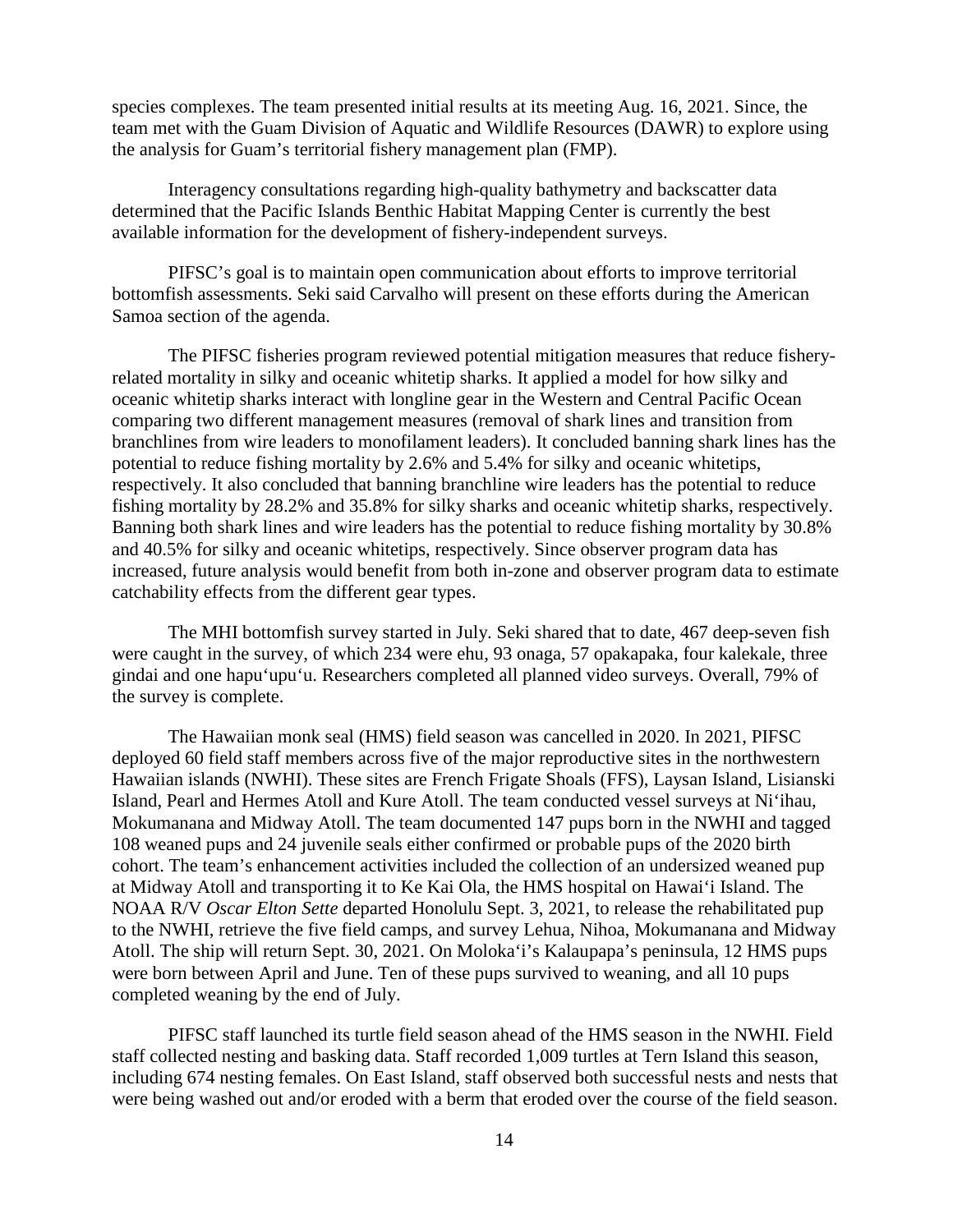East Island has not grown significantly in the last two years. It is similar in size to its 2019 footprint, post-Hurricane Walaka, with slightly more elevation. Research staff equipped 11 green turtles with satellite tags, which included three post-nesting females and two basking male turtles. PIFSC observed another four gravid females and two males copulating on O'ahu. PIFSC provided 12 satellite tagging kits to the PIRO observer program to deploy in the Hawai'i longline fishery, seven of which were deployed in 2021. Six tags demonstrated turtle movements across the North Pacific. Marine Turtle Research Program staff were extremely surprised to observe a loggerhead turtle attempt to nest at FFS in early May. Loggerhead turtles in the North Pacific nest exclusively in Japan.

PIFSC completed the first comprehensive exclusive economic zone (EEZ)-wide Mariana Archipelagic Cetacean Survey that focused on cetaceans and seabirds between May and June 2021. The cetacean program conducted visual and passive acoustic surveys aboard the *Sette* during daylight hours, weather permitting. The team surveyed 8,633 kilometers of track line during 59 days at sea. It sighted 77 cetaceans, most frequently sperm whales, false killer whales (FKWs) and the pantropical spotted dolphin.

NMFS social scientists published a research paper that assesses the community participation and social vulnerability for select Hawai'i commercial fisheries from 2000 to 2018. For this analysis, fishing communities are defined in geographic scale according to the Census County Division, resulting in 41 communities considered in this report. The fishery analysis included the pelagic longline, small-boat HMS, deep-seven bottomfish, uku and nearshore and reef fisheries. Community participation is assessed through a fishing engagement index and metrics detailing community contributions to regional fisheries (the regional quotient), and fishery importance to local communities (the local quotient), relative to a fishery-specific threeyear baseline period. The report lays an important foundation for understanding community participation in Hawai'i commercial fisheries, establishes a baseline for future monitoring and introduces opportunities for future work to refine and explore additional applications of these indictors.

Since COVID-19 affected the availability of the M/V *Rainier,* the surveys in the CNMI were again postponed to 2022. In lieu of that, the PIFSC Ecosystem Sciences Division's coral program conducted National Coral Reef Monitoring Program dive surveys around O'ahu from June 7 to Aug. 1, 2021. The team completed 22 days of small-boat and dive operations. These O'ahu efforts were successful and filled a void that otherwise would have been put off until 2022.

The PIFSC also has a Marine Debris Program at PMNM, which has removed thousands of pounds of netting. PIFSC will report on the marine debris removal results at the December 2021 Council meeting.

Seki asked Carvalho to introduce a new stock assessment staff at PIFSC.

Carvalho introduced a new team member, Nicolas Ducharme-Barth with The Pacific Community (SPC) stock assessment experience for key highly migratory species, including the bigeye tuna assessment conducted in 2020 and the Southwest Pacific swordfish assessment in 2021. While at SPC, Ducharme-Barth improved assessment methods that included developing and applying cutting-edge approaches. At PIFSC, Ducharme-Barth will be involved primarily in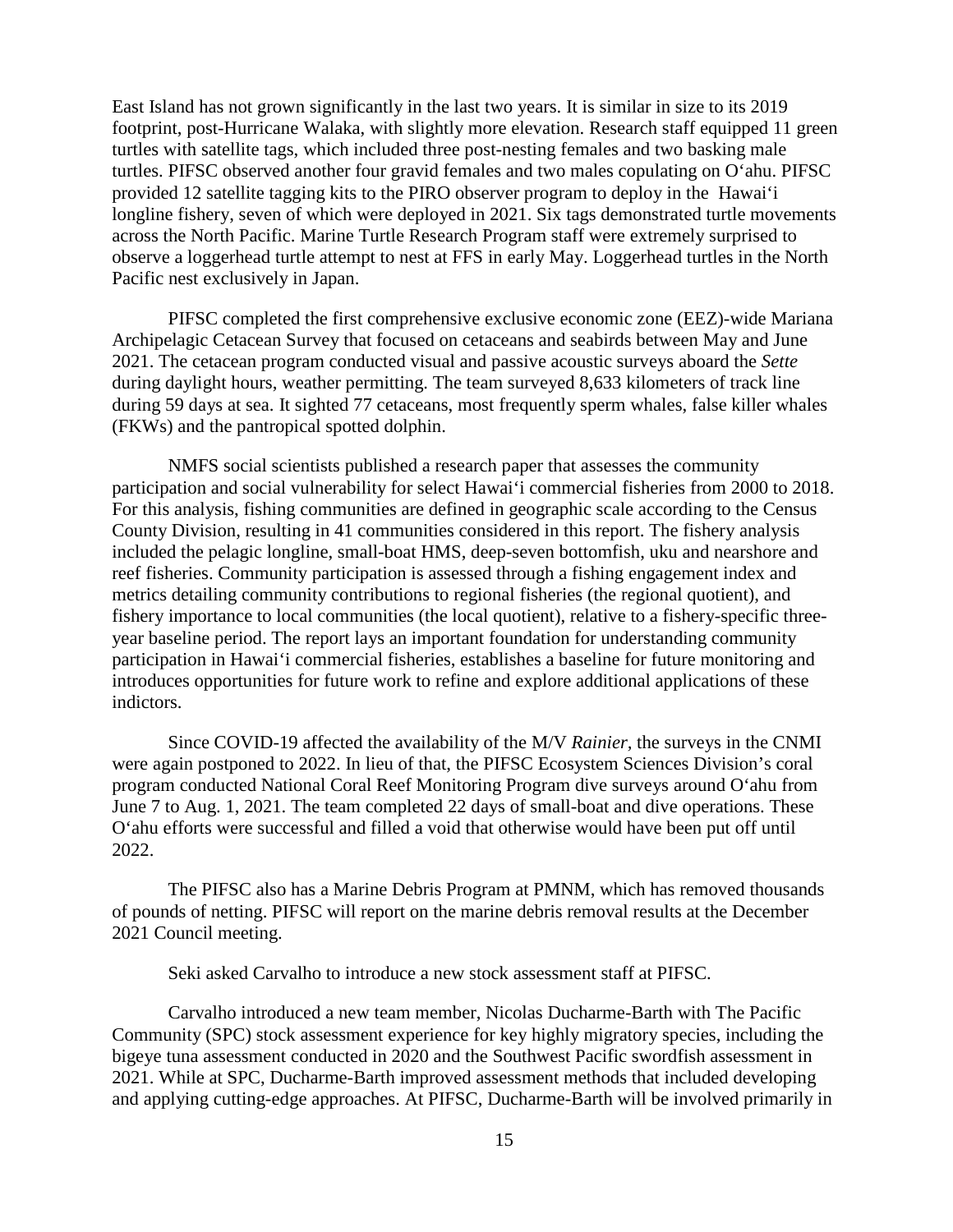stock assessments for highly migratory species in collaboration with SPC on tuna assessments for the region, and will also help with some of the insular stock assessments.

Dueñas said that he liked that commercial data would be incorporated into the Catchit Logit app. He said the creel surveys are currently incomplete because they are based on fisher interviews and not field sampling. Dueñas said that preliminary reports from the Guam Fishermen's Cooperative Association (GFCA) showed Guam fisheries reproducing faster than the PIFSC data. He asked that biosampling be expanded to all fish instead of a select few species. The GFCA lost University of Guam professor support due to the different approaches. Dueñas shared concerns with shark conservation given the shark depredation issues in Guam. He asked if anyone researched the numbers of shark saved and the need to thin the population, as is done for wolf or deer on the mainland. Dueñas hoped that PIFSC would emphasize social science and community consultation. He mentioned the need for microscale troll surveys to determine if the fish populations are distinct throughout the CNMI and Guam.

#### Seki offered to follow up on Dueñas's comments.

Sword agreed with Dueñas on many points. He said that the data in the Catchit Logit online app should be verified with fishermen to corroborate it. Sword said that shark depredation remains a major issue for American Samoa and said that PIFSC should look into the shark population status.

Soliai asked that PIFSC consider holding the November data workshop in person. He explained the challenges of virtual meetings and said that commercial flights have resumed to two flights a month with a 10-day quarantine. Soliai acknowledged the long quarantine period, but said that the stock assessment would have a long-term impact and noted the strong desire to do it right this time.

Seki said that in-person is definitely better, and hoped that PIFSC would have been able to travel, but unfortunately that is not possible. NOAA is not allowing travel at this time, but with November a month or so away, he said he would keep it in mind.

Soliai asked if the workshop could be delayed if an in-person meeting was not possible in November. He understood the deadlines, but thought it would be more effective in person, even if pushed back.

Dang thanked Seki for answering his question regarding the compliance guide, and noted that it is critical to have something that is easily digestible for the captain, crew and owners.

### **B. NOAA Office of General Counsel Pacific Islands Section**

Onaga provided the GCPI report.

Regarding the Territory of American Samoa v. NMFS court case, the Ninth Circuit reversed the District Court decision on the Large Vessel Prohibited Area (LVPA) rule. In February 2021, American Samoa filed a writ of certiorari with the U.S. Supreme Court, which was denied June 21, 2021. On July 9, 2021, NMFS published the final rule relating to the exemption, which reimplements the 2016 regulations that the Council submitted to NMFS.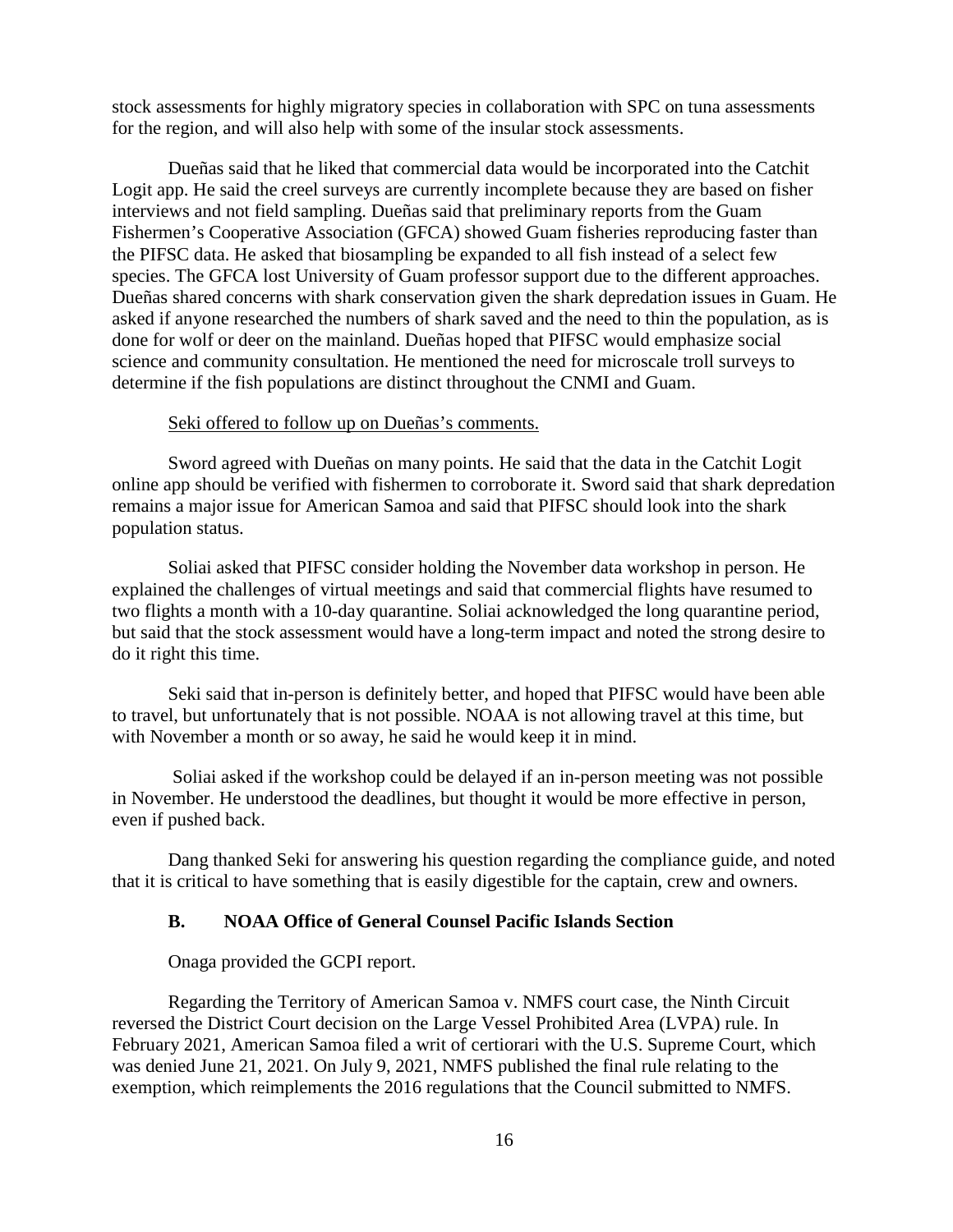The second litigation matter was recently filed in the U.S. District Court, District of Hawai'i. Plaintiff Steven Hueter and three residents from Alega Village filed a complaint against the Secretary of the Interior, Secretary of Commerce, USFWS, DMWR and its directors and other Jane Doe agents. The complaint essentially alleges illegal fishing practices in the private Alega MPA. The plaintiffs are seeking to compel the federal defendants to enforce the alleged violations.

Regarding the two Notices of Intent to Sue, one from the Conservation Council of Hawai'i and one from the Hawaii Longline Association (HLA), NMFS continues to engage with periodic reports on the status of the various biological opinions, and consultations are continuing.

Dueñas asked with respect to EFH if the NOAA General Counsel is able to provide some direction as to how the Council can proceed if it comes down the pike.

Onaga assumed that this comment was for a later date as EFH gets decided and confirmed, and that Dueñas didn't need an immediate answer.

Dueñas said it was food for thought. He shared concerns about the one-size-fits-all approach and the desire to be generously prepared.

Sword asked for the status of the Hueter case.

Onaga said normally any litigation matters go to the Department of Justice (DOJ) and GCPI assists as the local office that provides guidance. This case has been filed and submitted to the DOJ. The DOJ is working with GCPI to file the appropriate pleading in this matter.

Soliai thought that the Hueter case was the fifth or sixth of the many pleadings that this plaintiff has filed. He noted that he was a party to this suit as the DMWR and as its director, as an individual.

Onaga said those issues would be addressed with the defendant's response. She said she was not free to discuss further details because she did not know where the DOJ would take the matter. Those issues usually would be addressed in the pleading that the federal government files.

# **C. Enforcement**

## **1. U.S. Coast Guard**

Holstead provided the USCG report for the period of June 1 through Aug. 31, 2021. The USCG responded to 236 cases consisting of search and rescue, law enforcement activities, marine environmental (both protection and response missions), and ports, waterways and coastal security missions. There was a triple commissioning ceremony held in Guam with newly-named USCG Forces Micronesia, sector Guam. On July 24, 2021, USCG crews assisted 15 mariners on the S/V *Bucky*. This highlighted the regional assets in operation; the three ships in Guam and the fast response cutters (FRCs) located at Station Apra Harbor, as well as sector Honolulu and Maui. USCG continued to conduct search and rescue exercises in the region. Holstead said the safety of life at sea is a paramount mission for the USCG and has a direct impact on our fishing fleet.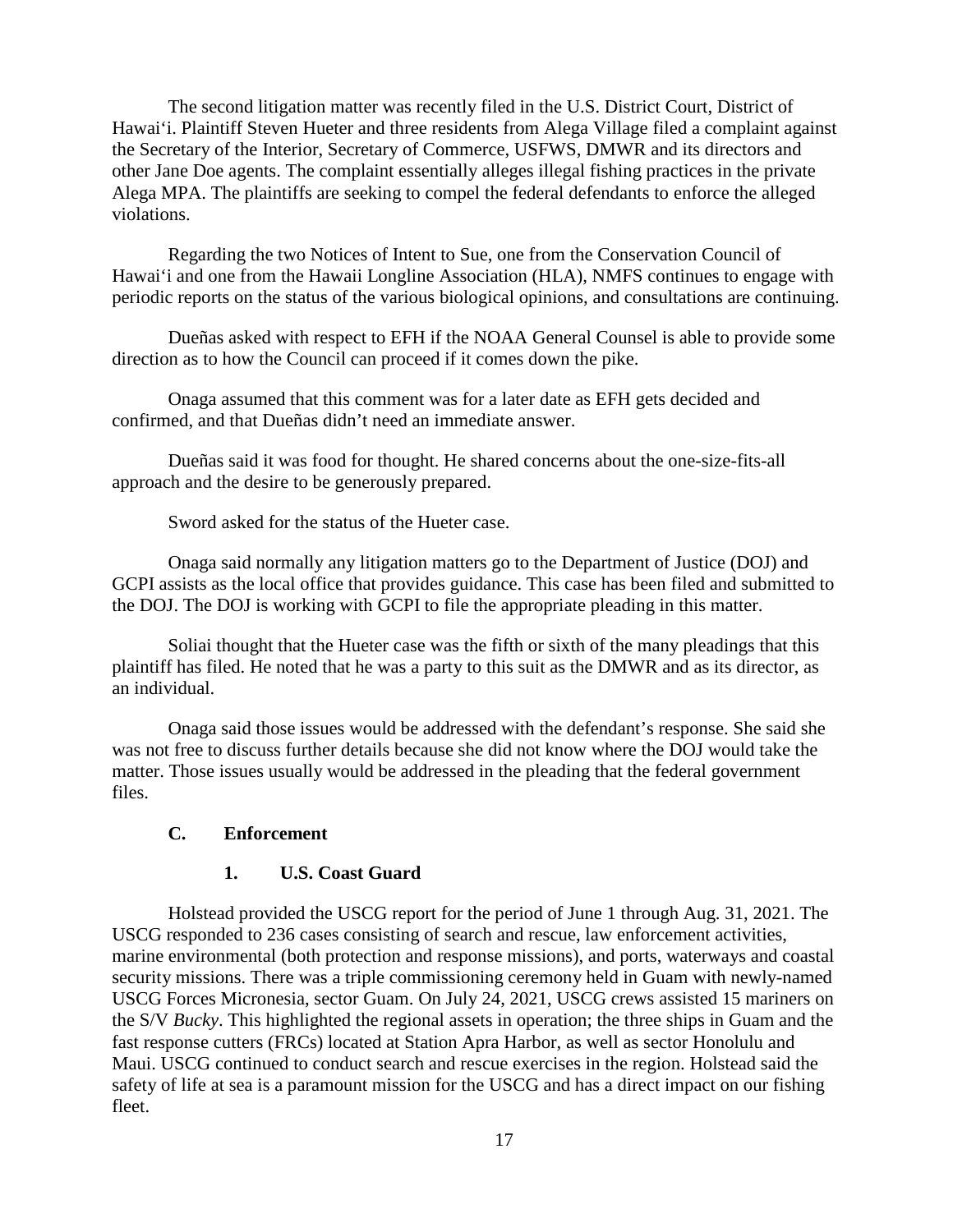Dueñas asked if the USCG mission around Guam was still on Homeland Security mode, noting that he thought several years ago the USCG was limited to 24 miles off the coast instead of patrolling the entire U.S. EEZ. Dueñas also asked about the asset capability of the USCG FRC. Years ago, when Dueñas was appointed deputy director of the Guam DOAG, a whale stranded dead on the reef. At the time, the USCG told NOAA it had no assets to remove the whale off the reef. The smell was a public nuisance, and the carcass was damaging and polluting the water. Dueñas clarified the deepest place on earth is in Yap State, outside the United States. He said that area used to be part of Guam, but the U.S. State Department saw it in their wisdom to give the deepest, darkest place on earth to Yap State.

Holstead said the USCG patrols everywhere beyond inland waters, including the high seas. The USCG routinely conducts high seas boarding and inspections within the WCPFC Convention Area. Operation Aiga was happening toward American Samoa. Those boats are based out of Honolulu and transited from Honolulu to American Samoa. Subsequently, one of the ships went to Polynesia and then back to American Samoa. Those vessels conduct operations throughout Oceania. Holstead referred to the USCG website listing of the capabilities and limitations for every asset, and said that it is situationally dependent whether the USCG has the capability to remove a whale carcass. The biggest challenge is the depth of water. Its 45-foot vessel is a jet-drive boat, which requires at least eight feet of water to operate, often deeper than most areas around a reef. It is very difficult to know the weight limit of an animal that is decaying in the water, and to determine whether or not towing an animal is within the limitations of that specific asset. There are resource constraints in Guam, with USCG Station Apra Harbor being a one-boat station, meaning it has one asset available to be launched within 30 minutes of notification of a search and rescue. If the mission, such as towing a whale, was accepted, then the station's ability to respond to the primary mission of search and rescue would be limited.

Dueñas said it was the seventh whale in that many years, so the discussion is worth reopening.

Sword said there was a buoy tender in American Samoa after approximately three years, which was good to have. He asked for an update on the USCG's plan to station one of the FRCs in American Samoa to patrol, especially the northern islands.

Holstead said he did not think there was a tentative plan to have a FRC nor buoy tender stationed in Apra Harbor. He thought the acquisitions website for the FRCs would show their upcoming locations. Congress funds the total number of USCG assets, and the FRCs are coming online in locations where historically the 110-foot Island class patrol cutters were located, which may be why Guam and Hawai'i received their allotment. Those allocations come from the headquarters Office of Acquisitions, with authorization and funding from Congress. Site logistics are also required, including a mooring, accessible area to take on fuel, electricity, food storage and personnel.

Sword asked if the USCG has a timeframe.

Holstead said he was not sure offhand, but could find out when the actual acquisition rollout ends and send Sword that information.

Soliai asked if USCG could increase patrols in the area if there was no plan to station a cutter in American Samoa.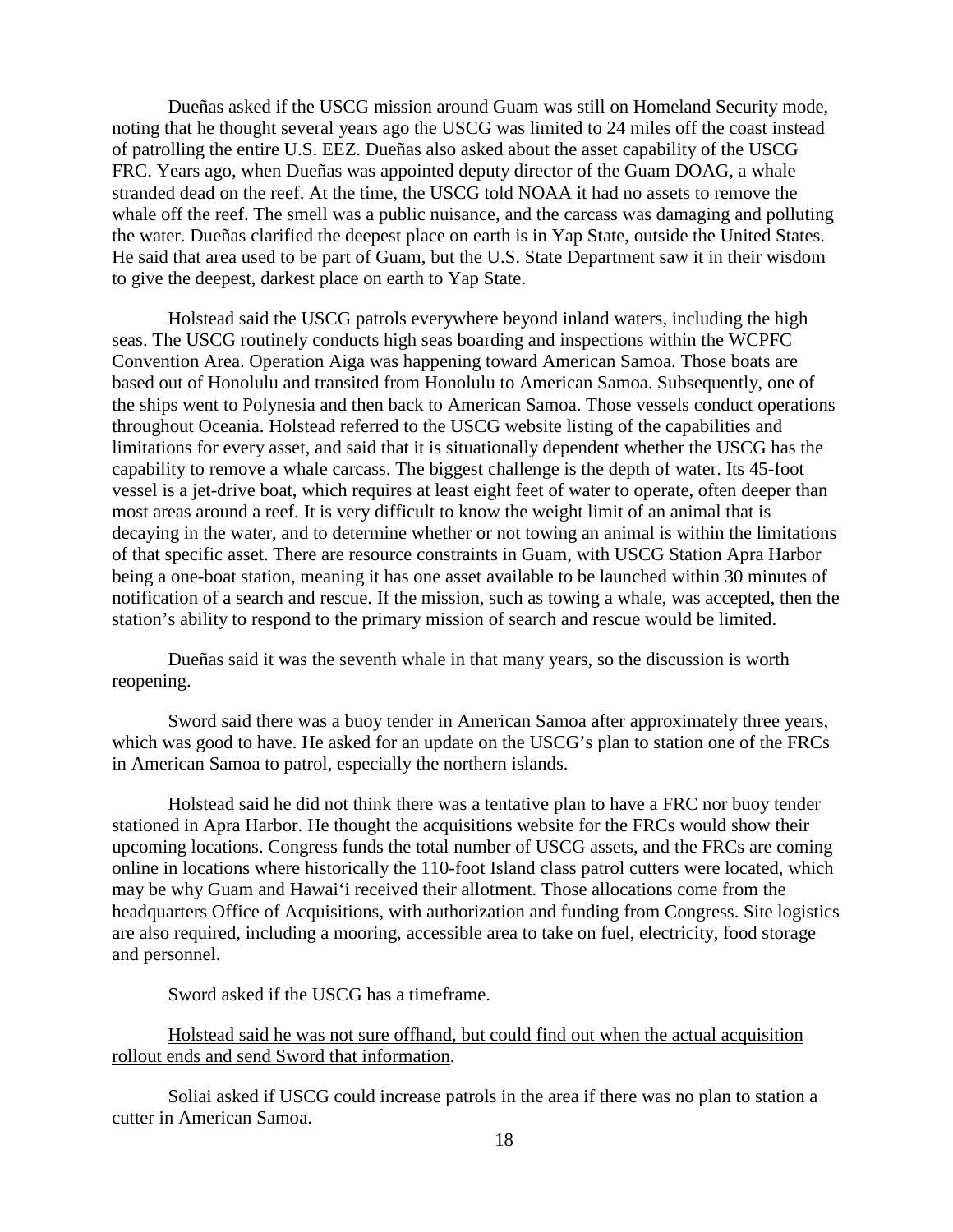Holdstead said yes and noted that in the past two years there have been a couple of operations in the area such as Operation Aiga. Those three FRCs stationed in Honolulu will be making patrols to American Samoa. He explained that the FRCs have limited time onsite since there are 18 days of total transit time between Honolulu and American Samoa.

### **2. NOAA Office of Law Enforcement**

John Barylsky, deputy special agent in charge, provided the NOAA Office of Law Enforcement (OLE) report. Over the three-month span from June 2 to Aug. 31, 2021, agents and officers responded to 209 incidents, 156 of which were protected species-related and 53 fisheries-related. OLE settled the case of the foreign fishing vessel that was fishing in the U.S. EEZ around Howland and Baker for \$89,370. This case involved a Republic of Marshall Islandsflagged vessel. OLE believed that the vessel was conducting fishing operations based on the vessel monitoring system signature, but were unable to produce evidence that the vessel was fishing. OLE then requested and received observer reports from the Pacific Islands Forum Fisheries Agency. The case agent obtained sufficient evidence that the vessel was fishing inside the U.S. EEZ through interviews and observer reports, along with the vessel monitoring system signature.

Also in the last three months, one of OLE's agents completed an investigation of a Hawai'i longline fishing vessel fishing inside the Southern Exclusion Zone (SEZ). After receiving the Notice of Violation and Assessment, the respondents settled the case for \$3,150.

In Hawai'i, OLE received a slew of social media postings, photographs and videos of incidents with tourists visiting the Hawaiian Islands. One highlighted incident involved a woman who disturbed a seal while it was resting, causing it to bark and then charge toward her. OLE identified the woman once she returned home to Louisiana and issued a summary settlement in the amount of \$500, which has been paid. The second case involved a mixed martial arts fighter and Instagram celebrity, who disturbed an HMS pup along the west side of O'ahu. OLE identified the man once he returned to the mainland and issued a summary settlement in the amount of \$500, which has been paid.

OLE conducted a joint longline boarding with the U.S. Customs and Border Protection, U.S. Department of Homeland Security, Border Enforcement Security Task Force and Task Force Office of K9, along with the USCG Investigative Service and the USCG Sector Boarding Team members. A vessel arrived to Honolulu from Mexico with six foreign fishermen and two U.S. crew. The vessel fished during the trip. OLE found minor violations and offered compliance assistance with sea turtle mitigation.

OLE Pacific Islands Division initiated an investigation of a Hawai'i longline limited entry fishing vessel that failed to make the required notifications to PIRO for observer coverage prior to departing for a fishing trip off California. OLE issued a \$500 summary settlement offer to the captain.

OLE, State of Hawai'i DLNR and joint enforcement agreement (JEA) partner Division of Conservation and Resources Enforcement patrolled the Kona Coast assisting the USCG with their memorial weekend operation. OLE placed the local patrol boat on the Kona Coast for approximately three months ahead of the upcoming dolphin approach regulations. OLE conducted spinner dolphin regulation educational awareness and assisted with vessel boardings.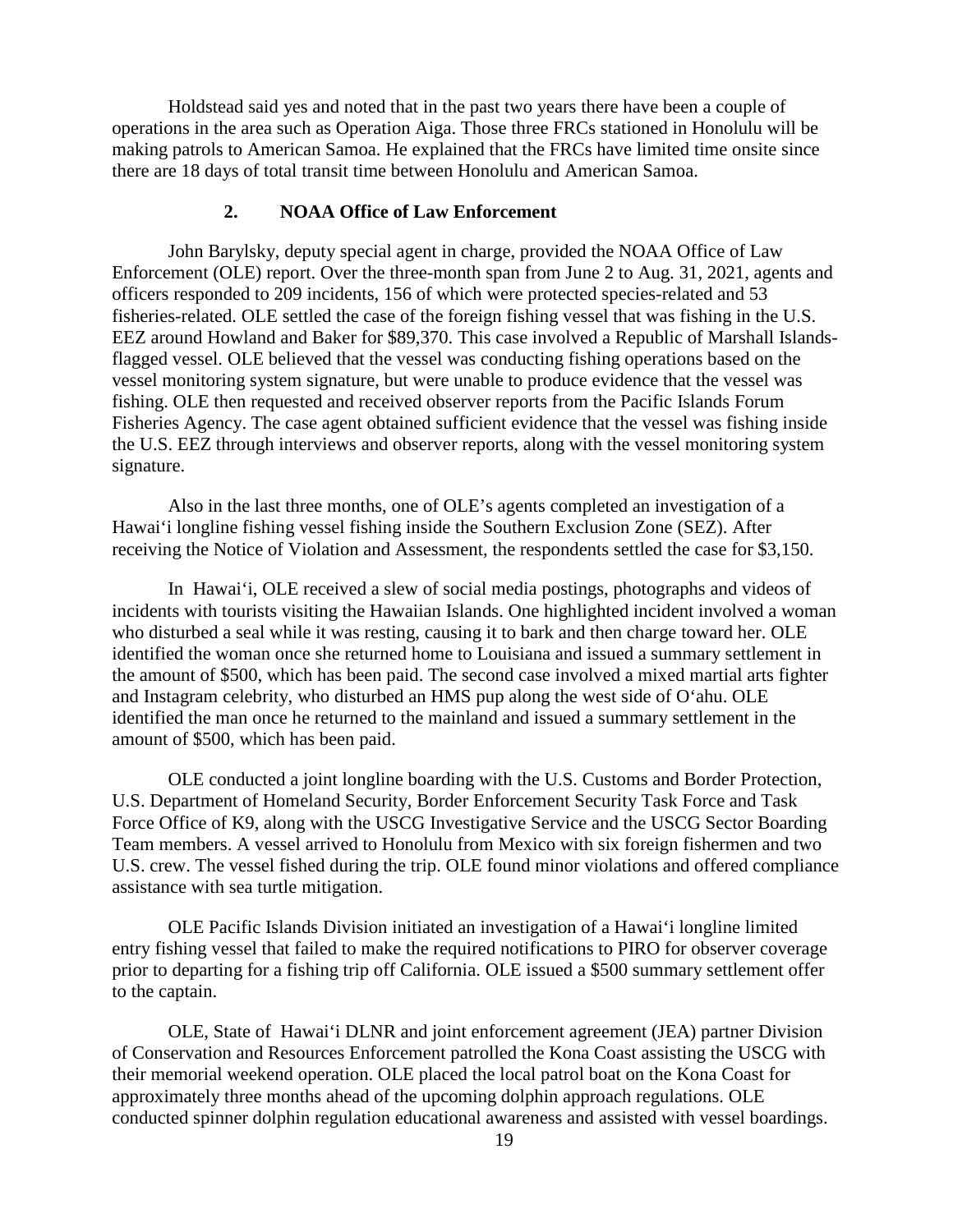Personnel witnessed two Marine Mammal Protection Act (MMPA) violations involving spinner dolphins. Summary settlements are pending.

OLE also sent an enforcement officer to participate in Operation North Pacific Guard, a two-week high seas patrol operation in support of the North Pacific Fisheries Commission. The operation focused on identifying possible illegal, unreported and unregulated fishing activities in the North Pacific Fishery Conservation Area. The officer served as a fisheries boarding officer aboard the USCG cutter *Bertholf*. He embarked and disembarked on the island of Kodiak in Alaska.

OLE and JEA partners from DMWR conducted a Port State Measures Agreement boarding of a Taiwanese-flagged longline vessel in American Samoa. All of the logs and pertinent paperwork were inspected. Gear inspections revealed incorrect marking size on the vessel. OLE notified the captain and ship agent of these discrepancies and recommended corrective measures. JEA partners conducted a complete inspection of the vessel's hold after offloading at the cannery. The flag state is notified whenever they find any violations on the vessels.

OLE officers are busy with their Seafood Import Monitoring Program (SIMP) requirements, which is a new program. An OLE agent, with JEA Partners from the DMWR conducted a SIMP inspection on a local market of a seafood importer. There were no violations. Officers briefed the store manager on the SIMP program and provided educational materials. The 13 priority species listed in the program are comprised of species particularly vulnerable to illegal, unreported and unregulated fishing and seafood fraud. Congress may add all species that are imported into the United States.

An officer participated in the South Kona Community Marine Science and Conservation Outreach Day, hosted by the Hawai'i Marine Education and Research Center, in Miloli'i, Hawai'i. The officer conducted outreach and education with the public and discussed OLE's mission on Hawai'i Island and throughout the Pacific Islands. Many other agencies participated, including the Division of Conservation and Resources Enforcement, mayor's office, Hawksbill Honu Project, NOAA Hawai'i Island Cetacean Response Coordinator, Miloli'i Makai Watch and University of Hawai'i at Hilo Marine Science department.

Dueñas asked if his earlier request to PIRO regarding a handbook of all the fisheries regulations in the region should instead be directed at enforcement. He requested that enforcement assist PIRO SFD to develop a comprehensive handbook.

Barylsky said that OLE had two agents retire and one transfer, and are in the process of filling that capacity. He offered to reach out to the retired officer about a regulatory cheat sheet and will work with PIRO to get a guide for the fishermen.

Soliai commended OLE for their new officer in American Samoa, his proactive approach and the good partnership through the JEA. He said he looks forward to positive things.

Barylsky said OLE was also pleased. The new officer has approximately 15 years experience with U.S Customs and Border Patrol. OLE hired another new officer for American Samoa, but she was delayed in Honolulu until November due to flight logistics. One of OLE's milestones is to do a certain amount of port state measure agreement boardings, which can only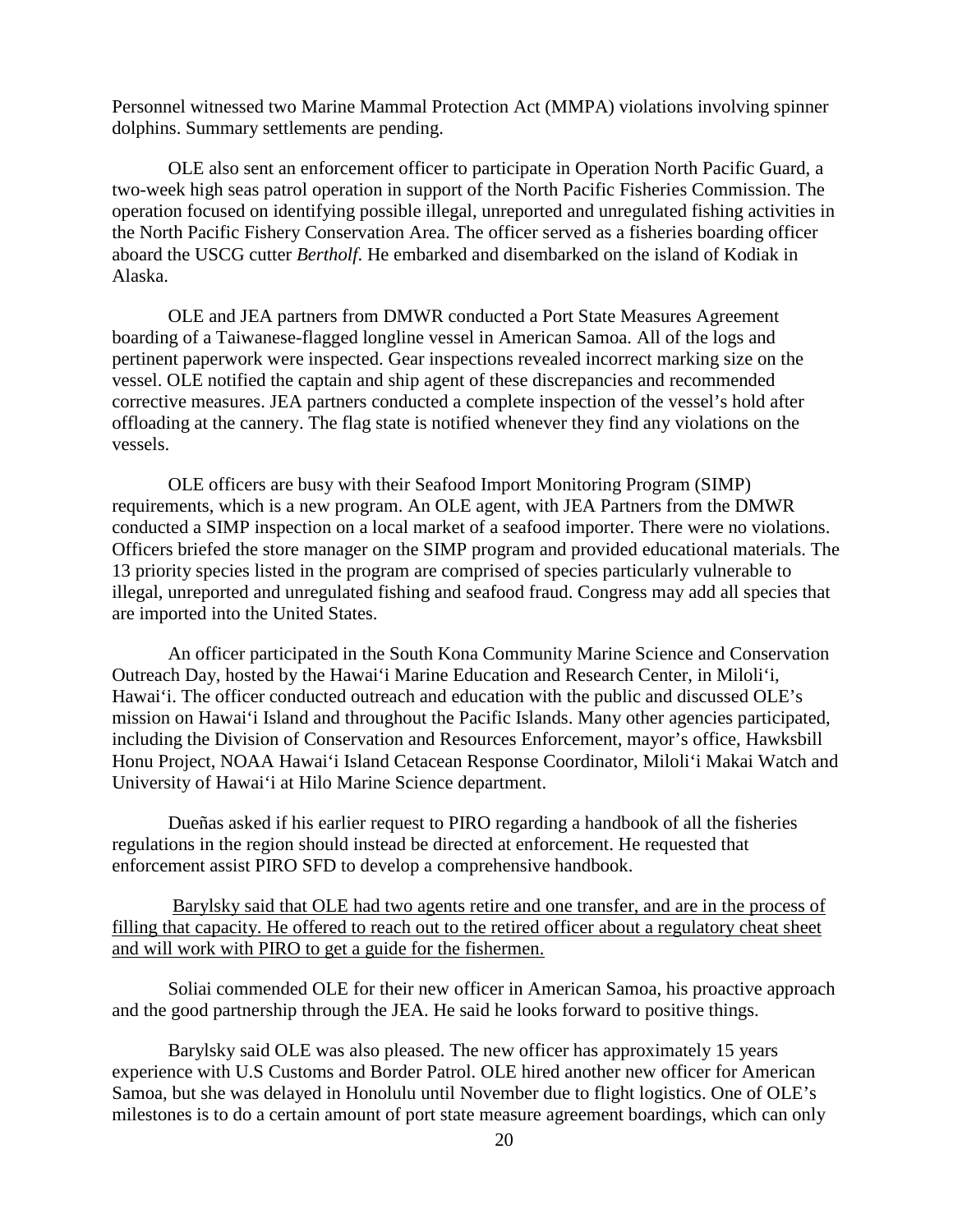be done on foreign vessels. These boardings occur from either Guam or American Samoa, with the majority in American Samoa, and OLE was previously unable to meet that milestone. The new officer has been in American Samoa for several months, and OLE was able to meet that goal. He worked with JEA Partners to conduct a number of boardings.

Soliai expressed his appreciation for consideration given to find local people to fill OLE positions.

Ramsey thanked OLE for following up on the infractions posted on social media quickly and publicizing the response. He said that visitors disrespecting the islands is a growing problem.

Barylsky said OLE was lucky to find the visitors once they left the islands. He noted that the State of Hawai'i regulations are more stringent, but lack the reach to go to the mainland for an investigation. The officer conducting the investigation explained to the violator that any court case venue will be in Hawai'i, and she paid the penalty.

Simonds asked about the date of the SEZ case, noting that she thought the SEZ was open this year.

Barylsky said the case must be more than a year and half old, but was mentioned in the report because it was settled during this last quarter.

### **3. NOAA Office of General Counsel Enforcement Section**

There was no report presented under this agenda item.

## **D. U.S. State Department**

Brinkman, foreign affairs officer of the Office of Marine Conservation, presented the U.S. State Department report. He is the new Council liaison, and provided a brief summary of his professional background, including prior work on North Pacific fisheries and foreign ocean policy with the U.S. State Department Office of Ocean and Polar Affairs.

The U.S. State Department is provisionally applying the most recent amendments to the South Pacific Tuna Treaty, as the treaty awaits consent by the Senate. Some of the terms of access in those amended provisions expire at the end of 2022, so the U.S. State Department is renegotiating those provisions, not the treaty itself. They are also renegotiating the associated 10 year \$21 million per year economic assistance agreement that expires and is up for renewal at the end of 2022. The negotiation focuses on creating operational certainty, i.e., when, and how many and at what price U.S. vessels are going to buy fishing days from the Pacific Island Parties (PIPs), beyond 2022. The parties exchanged informal views in February and then held a formal negotiating session in June. The PIPs focused heavily on the economic assistance agreement and on a U.S. implementation issue within the WCPFC, an issue that cannot be resolved through the treaty discussions. They expect to reconvene in late October for the next round of virtual talks, and David Hogan and Rebecca Wintering will represent the United States. The first two rounds of talks were difficult given how the PIPs view the U.S. implementation in combining high seas and in-zone fishing limits.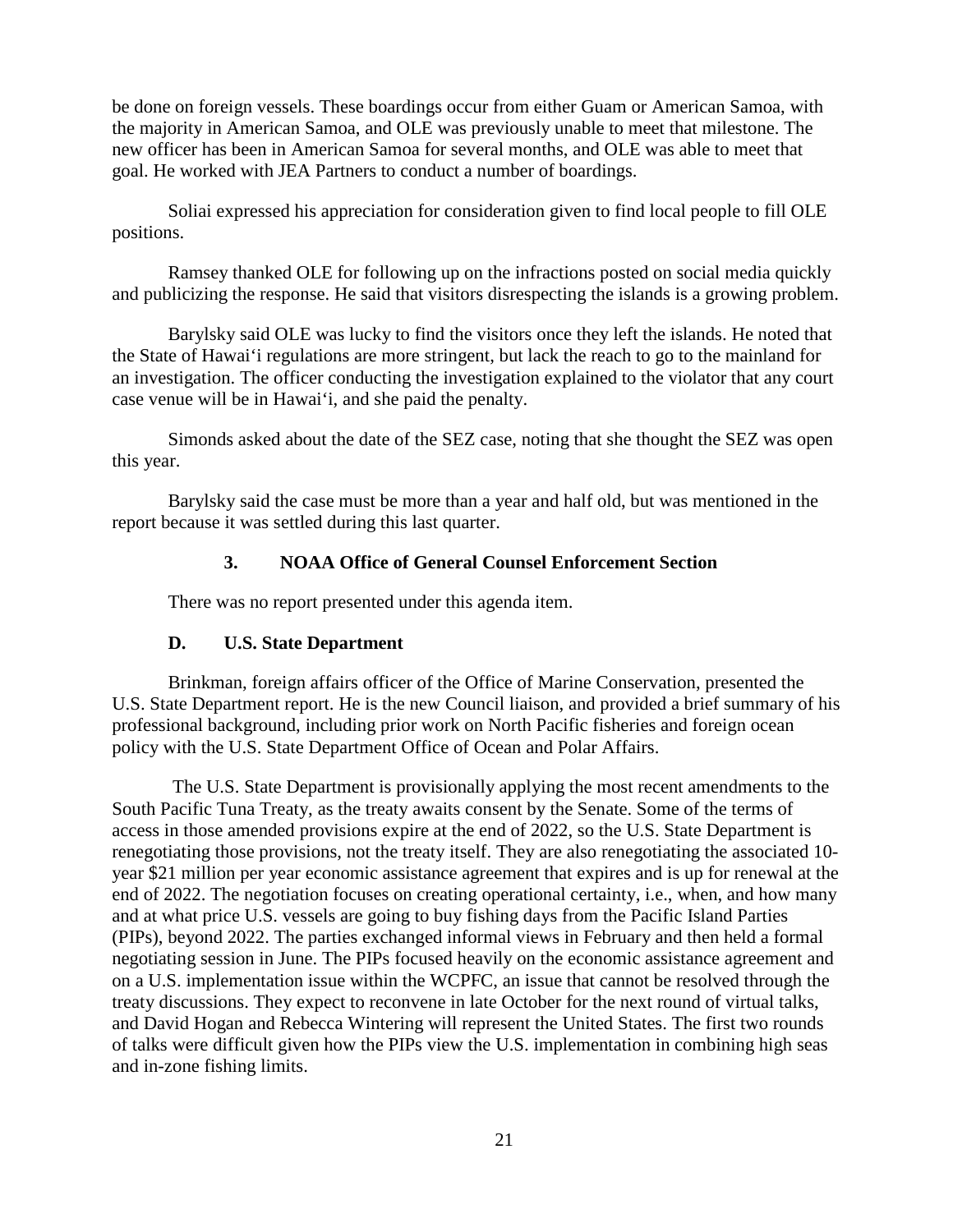Dueñas asked if the WCPFC advisory group model, or a similar type of government oversight, could be applied to fisheries issues related to the Compact of Free Association (COFA). He noted that approximately 15,000 immigrants from COFA nations live on Guam and their fishing practices differ from traditional local habits. He also asked how much money the United States is contributing to the South Pacific Tuna Treaty, noting that the Western Pacific is impacted by the purse seine fishery. He recalled that approximately \$23 million was being paid to 17 nations for 40 U.S. purse seine vessels to participate in the fishery.

Simonds said that the number of U.S. purse seine vessels is down to 13, and clarified that Dueñas's question was about whether the United States could reduce their \$21 million contribution to the treaty by a few million to provide each of the territories \$1 million for fisheries development.

Dueñas said that while \$1 million is not much, a lot more can be done for the communities to build capacity and competency over a 10-year plan.

Sword noted the decline of the purse seine fleet from 48 to 13, as a result of U.S State Department actions calling for the demise of that fleet. He noted the impact to the canneries on American Samoa. Since the purse seine fleet moved to the Eastern Pacific, the government revenue in American Samoa is down due to lack of fuel sales.

Soliai noted the history and emotion around these longstanding issues that affect their fisheries. The South Pacific Tuna Treaty discussions could bring a better perspective. The purse seine fleet is a U.S. fleet based in American Samoa and its reduction is alarming.

### **E. U.S. Fish and Wildlife Service**

Peck presented the USFWS report and referred to the written report for the MTMAC update. The USFWS is on track with the review of Sports Fish Restoration and Boating Access project proposals from Guam, the CNMI and American Samoa. USFWS approved the Hawai'i proposals. The USFWS Ecological Services's aquatic ecosystem conservation team participates in Coral Reef Task Force Fisheries Working Group meetings. The team discusses issues with FMPs, monitoring and various studies. This team is also working with the State of Hawai'i on an artificial reef site plan by conducting surveys to identify specific locations for these artificial reefs.

Peck visited Rose Atoll the week prior and noted fish aggregating devices (FADs) washed ashore with ropes and the netting on the coral reef. He has retrieved five FADs in the last three trips from the reef. Peck has the serial numbers for each, and will be compiling the historic FAD information as these groundings seem to be a growing problem.

Gourley asked for the timeframe of the White House liaison process to vet the MTMAC nominees and get the group together.

Peck said he did not know as it was out of local hands and with the White House liaison.

Dueñas said that USFWS controls the Ritidian National Wildlife Refuge, with a nearby firing range. He asked the agency to relinquish control to the indigenous landowners. He also noted the no fishing zone at the 150-feet depth contour and requested that area back. Dueñas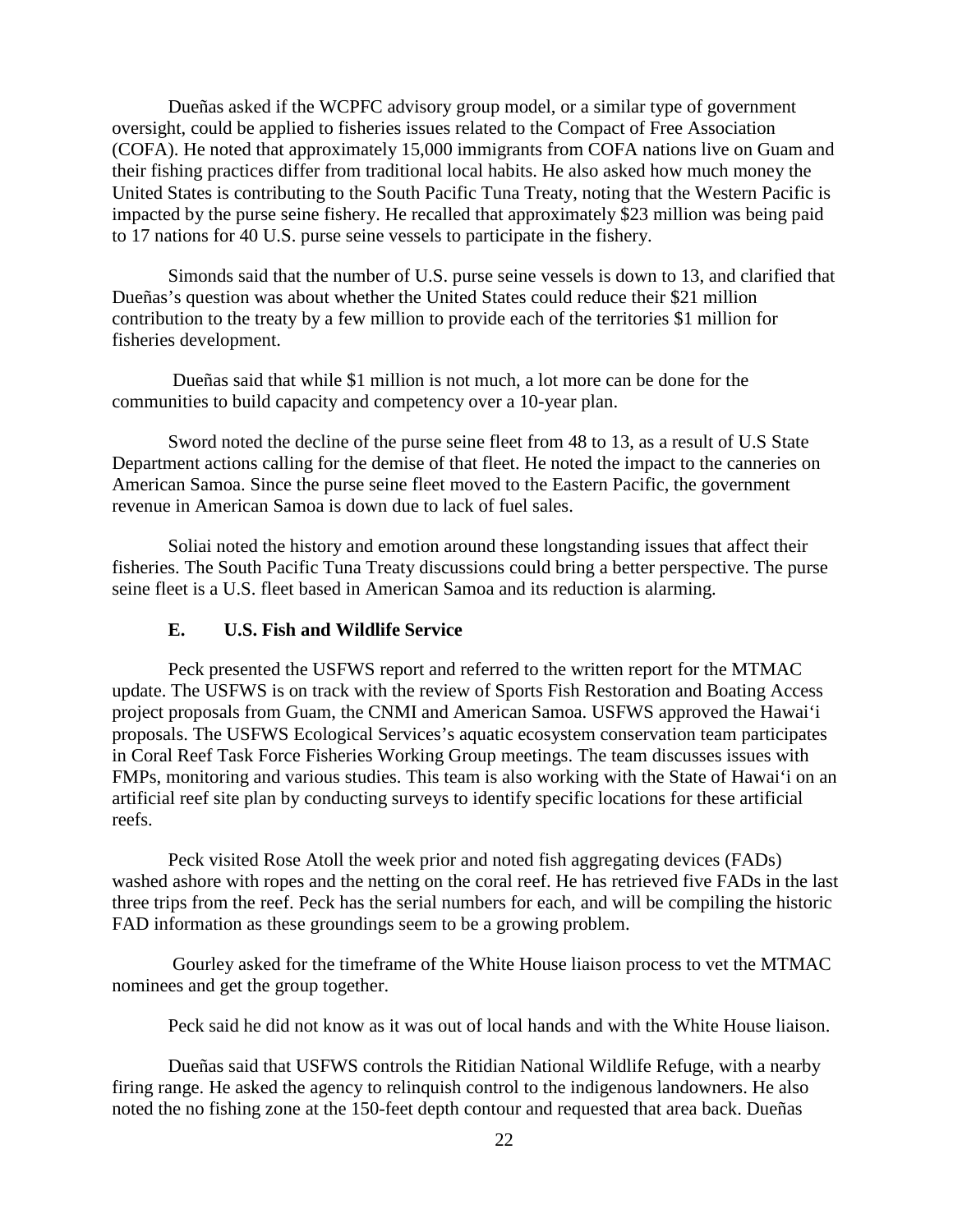asked for Guam to be included in the MTMAC as an ex officio member since the monument overlaps Guam's waters. Dueñas wants the Sport Fish Restoration Fund to expand to address boating access, i.e., boat ramps on the eastern side of the island. Western access is less of a need given the conservation areas on that side of the island. Dueñas noted fishermen retrieve derelict FADs and suggested that NOAA and USFWS offer a reward for these actions.

Peck will pass all comments to the appropriate agency representatives. He said the lists of projects submitted for the Sport Fish Restoration Fund were developed by the local agency. He was not directly aware of the no fishing zone and will forward the MTMAC request.

Sword noted the recent WCPFC study on biodegradable FADs and asked what kind of FAD Peck retrieved from Rose Atoll.

Peck said the FAD was not biodegradable, and was made of the typical bamboo buoy frame for flotation and old discarded purse seine netting and ropes.

Sword thought it may be made of biodegradable cotton. He also reiterated Dueñas's request for ramps, noting the request from the American Samoa Advisory Panel (AP). Sword noted that given the bottomfish problem, adding artificial reefs may be good mitigation to develop more bottomfish habitat.

## **F. Public Comment**

There was no public comment.

## **G. Council Discussion and Action**

*Regarding the PIRO agency report, the Council* **requested PIRO to provide an opportunity to American Samoa, the CNMI and Guam to review the draft final rule and a joint briefing for the three territories prior to finalizing the rule on any changes to the critical habitat designation made in response to territory comments.**

Tosatto said that he intends to vote no, which is indicative that this opportunity is not able to be provided.

# *Moved by Rice; Seconded by Gourley. Motion passed with Tosatto opposing.*

*Regarding the PIRO agency report, the Council* **requested that PIRO and PIFSC ensure that a user-friendly compliance guide and training materials on the mandatory ER for permit holders, vessel owners and captains are readily available on the NMFS website.** 

*Moved by Dueñas; seconded by Sword. Motion passed.*

*Regarding reduction in the U.S. purse seine fleet operating under the South Pacific Tuna Treaty, the Council* **requested the U.S. Department of State to consider reallocating \$3 million of the \$21 million in funding previously intended for the South Pacific Tuna**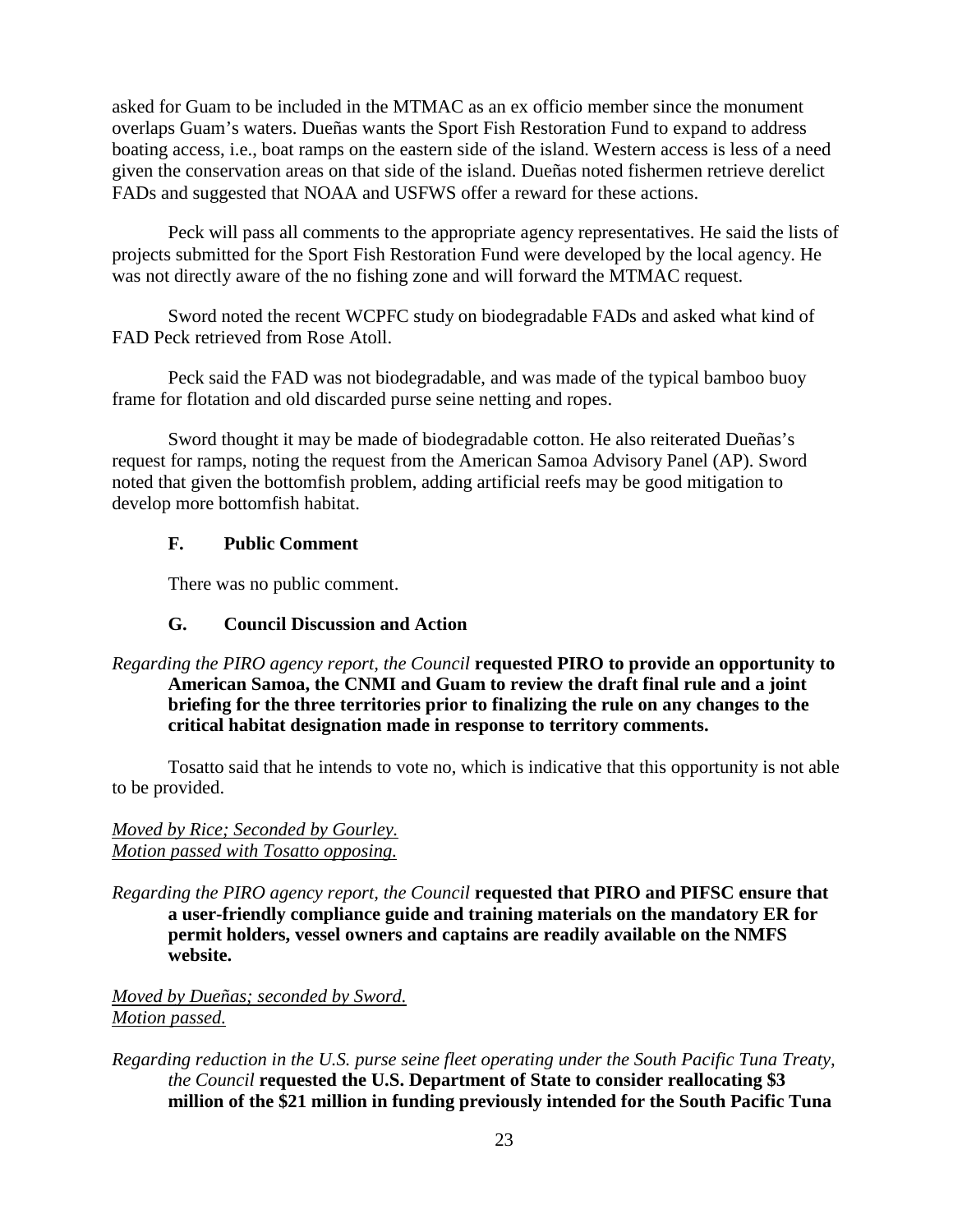### **Treaty to the U.S. Participating Territories for the purpose of fishery development.**

Tosatto said the U.S. State Department member is not a voting council member and offered his understanding of the issue on his behalf. The source of funding for the Associated Economic Assistance Agreement to the South Pacific Tuna Treaty comes from a diplomatic source, appropriated for foreign countries. He saw it as impossible to carry this recommendation out, as he did not know of any U.S. State Department funding sources that could be redirected for domestic purposes. It is possible for the U.S. State Department to consider payments of some sort, but not likely out of the \$21 million.

Brinkman said Tosatto's understanding was probably correct. Due to the complexity among whether U.S. territories can receive foreign assistance funds, it is likely that reallocation cannot occur.

Dueñas offered support for the motion since the territories are at the center of fisheries, the surrounding islands receive U.S. assistance and the purse seine fleet declined to 13 vessels. Guam was at the forefront of developing a U.S. fishery in the 1970s. He noted the foreign assistance from Japan and the U.S to Palau and the desire to see the U.S. State Department look into similar efforts for the U.S. territories.

### *Motion moved by Sword; seconded by Dueñas. Motion passed.*

## *Regarding the USFWS Agency Report, the Council* **requests the USFWS consider including Guam as part of the MTMAC, restoring the indigenous fishing rights by returning Ritidian Point to the people of Guam and increase the funding to adequately address Guam's fishing needs.**

Muña-Brecht said the Sport Fish Restoration Fund and piers being serviced is included in the Guam's report later on the agenda, and asked to include Guam's fishing needs when providing sport fish funding.

Sword concurred with changing the motion.

Dueñas said he did not accept a change in the motion. He said the intent of that language is to encourage the USFWS to look at funding marinas, fishing docks and boating access. He recalled a recent marina project that USFWS supported 82.5% and wanted USFWS to contribute 100%.

Muña-Brecht suggested an edit to the language to "increase the funding to adequately address Guam's fishing needs."

Dueñas and Sword concurred with the edit to the motion.

Peck offered technical edits to the motion and said he would put the recommendation forward within USFWS, noting funding is still to be determined.

*Motion moved by Sword; seconded by Dueñas. Motion passed.*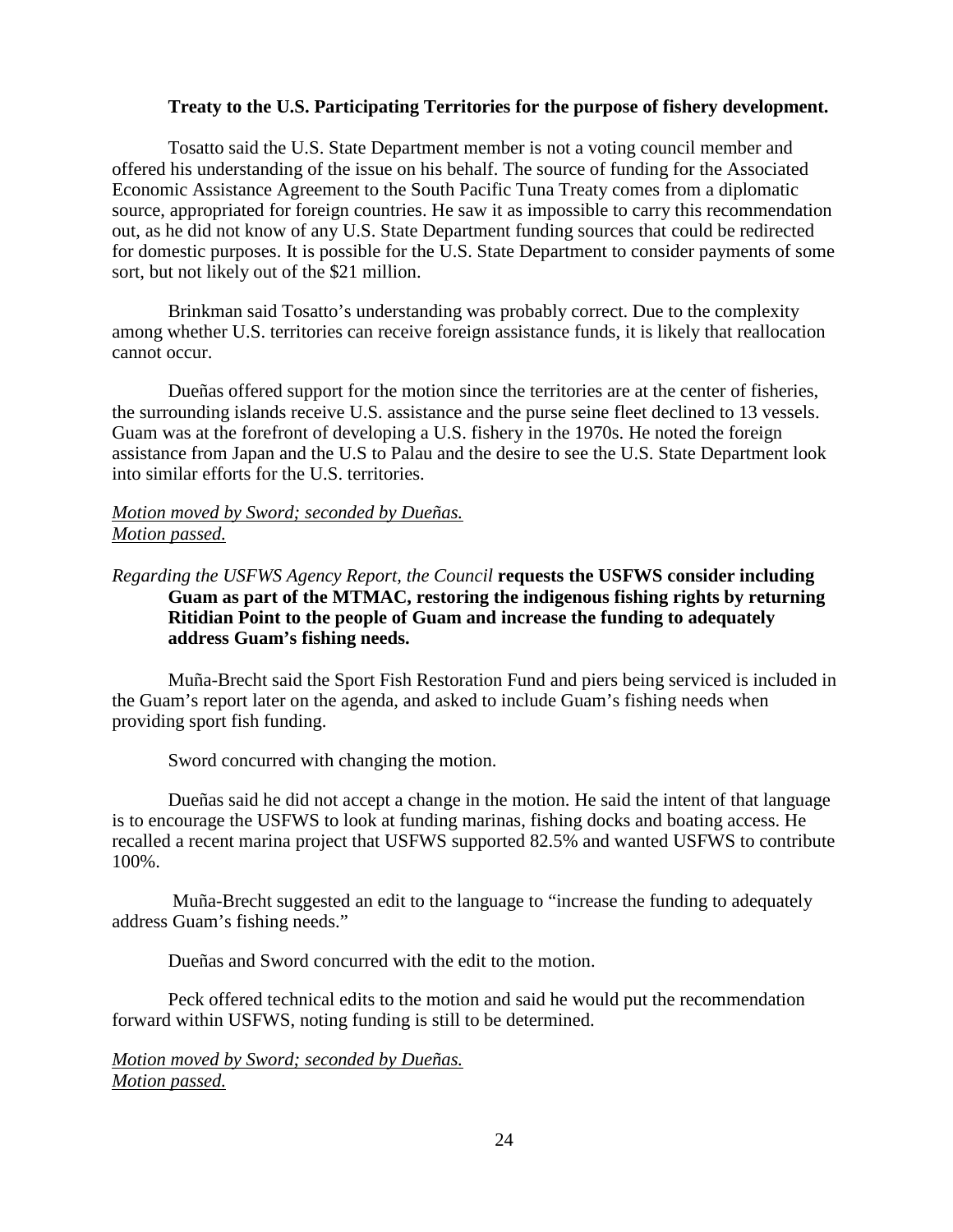## **VII. Program Planning and Research**

### **A. National Legislative Report**

Gourley provided an overview of two bills related to the MSA. H.R. 4690, which is the MSA reauthorization bill introduced by Rep. Huffman of California, resulted from listening sessions held around the United States, including one held in Hawai'i. H.R. 3674, the Ocean-Based Climate Solutions Act, is a combination of legislative issues that would address climate change issues and has been referred to seven different congressional committees. Gourley noted that while there appears to be little interest by the Senate Commerce Committee in working on MSA issues this year, the Council should pay attention to these developments.

## **1. Huffman Magnuson-Stevens Act Reauthorization**

Joshua DeMello, Council staff, provided additional details on the two proposed bills, and noted that Rep. Don Young has also introduced H.R. 59 that would amend the MSA.

H.R. 4690 includes a section on defining subsistence fishing for customary and traditional use, which would allow for noncommercial bartering, but would not allow for monetary exchange. Council advisory group review of this issue identified a question of whether the proposed definition includes the Council's definition of customary exchange and if the definition refers only to indigenous groups.

H.R. 4690 also includes provisions that would require voting members of the RFMCs to include specialized expertise on ecosystem-based fishery management (EBFM) and climate change, as well as to balance out the membership with conservation scientists, nonconsumptive users and indigenous community representation. Other provisions of interest to the Council include making regional council staff federal employees, and prohibiting regional councils from lobbying the president's administration.

Several provisions in H.R. 4690 are specific to the Council, and include ensuring that atlarge member appointments to the Council are geographically representative, along with changes to the MCP process and the SFF. Regarding the MCPs, H.R. 4690 would require the Council to work with the region's governors in developing the MCPs, issue a Notice of Intent (NOI) to submit MCPs and to have Hawai'i develop its own MCP separate from the PRIA. Regarding changes to the SFF, H.R. 4690 would establish an advisory panel comprised of governor appointees to make decisions on SFF projects.

Regarding EFH, the legislation would require projects with a federal nexus to minimize and mitigate adverse impacts to EFH. The legislation would also require the RFMCs to address climate change such that the FMPs concentrate on climate-ready fisheries and anticipate changes in stock distributions due to impacts from climate change. Additionally, the Council would need to address forage fish.

Other changes proposed in H.R. 4690 include requiring the regional councils to have a roll call vote on nonprocedural matters, holding in-person meetings to the extent possible while allowing for remote participation, requiring RFMCs to have emergency operation plans in circumstances that make fisheries monitoring or assessment impractical, requiring the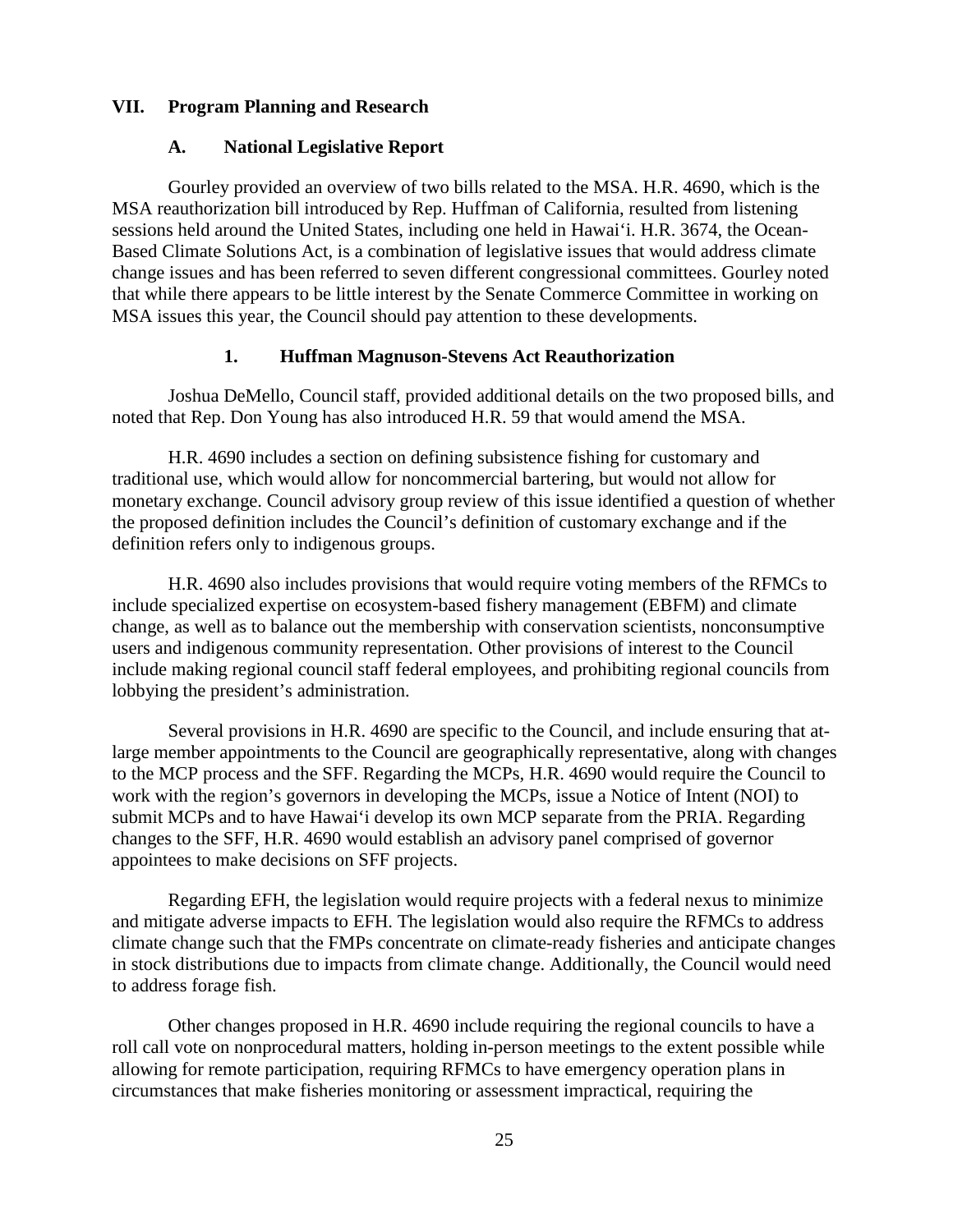improvement of electronic monitoring (EM) and expanding the use of cooperative research and changing the Disaster Relief Program.

H.R. 3764 includes similar climate-ready provisions and EFH consultation provisions as H.R. 3690. H.R. 3764 also includes provisions regarding MPAs, which would require the Secretary of Commerce to identify and establish MPAs in ABNJ, and agencies would initiate a process of designating a national marine sanctuary for all those within the NOAA inventory.

DeMello noted that the CCC is working on consensus statements with respect to the legislation and the CCC will be considering responses to requests for comments received from several congressional representatives.

Gourley said that this Council also received a request from Rep. Kai Kahele of Hawai'i for feedback on H.R. 4690, so the Council will be providing comments in response to the request. The CCC's Legislative Committee is also developing consensus statements concerning H.R. 4690, and some members from this Council are involved in that effort with a focus on EFH and ABNJ issues.

## **2. Advisory Group Review of the Magnuson-Stevens Act Reauthorization**

DeMello presented a review of the MSA reauthorization legislation by the Council's advisory groups. The Guam AP noted that the territories in the Western Pacific Region are datapoor, but a previous MSA reauthorization required ACLs for all federally managed fisheries and thus the MSA mandates ACLs even for the territorial fisheries when their data collection systems are not set up to implement ACLs properly. The Guam AP agreed that an increase in fishery mandates would have a larger impact on data-poor territorial fisheries.

The Non-Commercial Fisheries Advisory Committee (NCFAC) had concerns regarding the provisions on Council member nominations and requiring additional efforts by governors of the region because the NCFAC feels that the governor of Hawai'i disappointed the fishing community in the current nomination process. The NCFAC inquired if there could be additional language added to the legislation to ensure that fishermen are represented on the Council.

The Hawai'i AP had concerns about previously legislated prohibitions on exporting billfish and wondered if the definition of subsistence in the proposed bill included the definition of customary exchange. The American Samoa AP had concerns about the changes to the SFF, noting that a change to an advisory group comprised of government employees or representatives would not allow for transparency or input from the AP. The CNMI AP wondered about the advantages and disadvantages of some of the legislation's provisions, including the SFF, since the existing SFF process has worked for the CNMI fishing community. The Fishing Industry Advisory Committee (FIAC) noted that the cost of implementing many of these new provisions would be large, and the FIAC opposed having the Council removed from the SFF process.

Gourley said each of the Council members should read the pertinent sections of H.R. 4690 to better understand the repercussions it could have on the Council and its work.

Tosatto said that the Council's advisors should look closely at Section 306 of H.R. 4690, which would amend MSA Section 204 regarding the PIAFAs, MCPs and the SFF, with a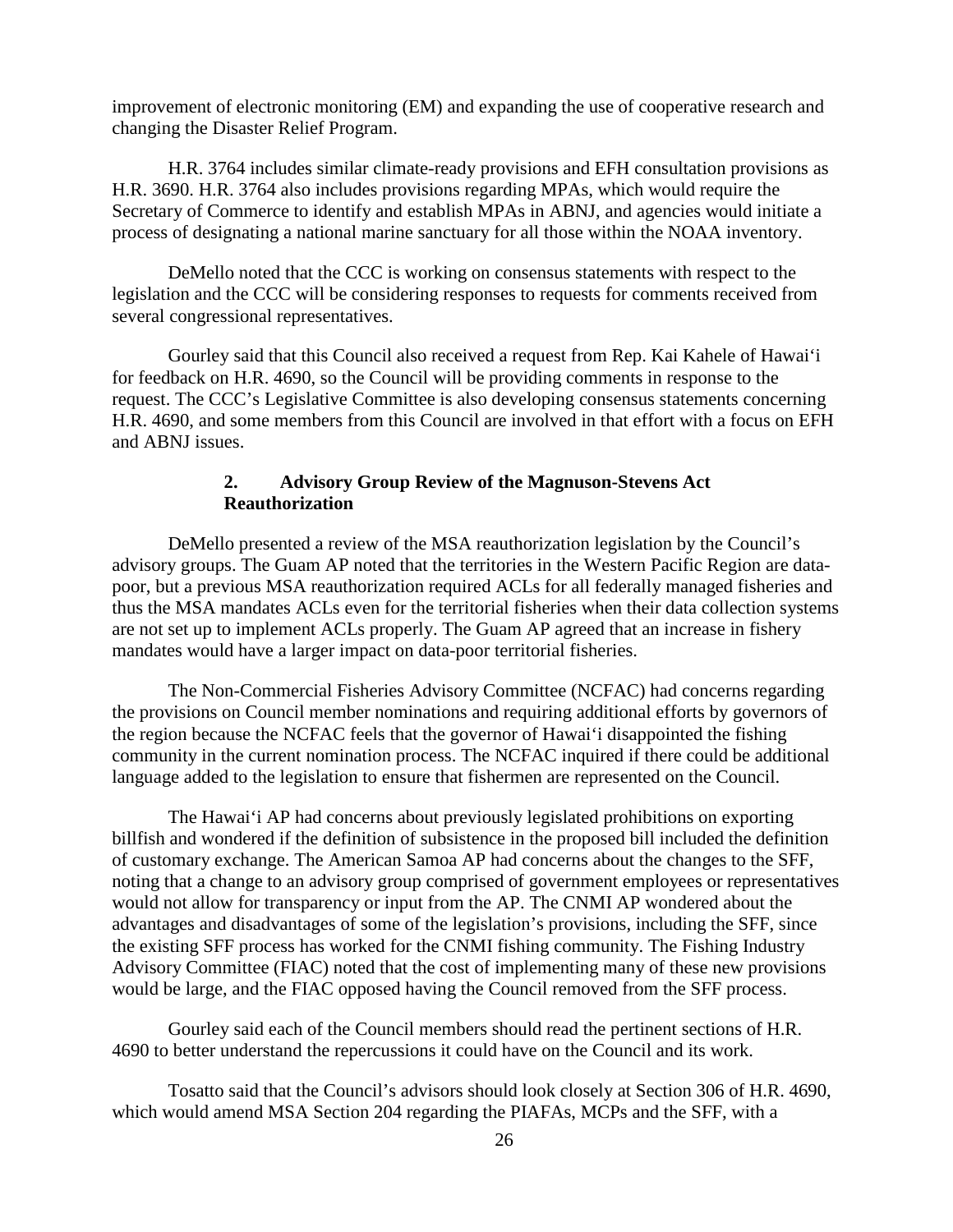particular focus on the insertion of the State of Hawai'i. MSA Section 204 pertains to foreign fishing and defines a Pacific Insular Area such that one may enter into a PIAFA as a means of foreign fishing, and requires that the Council develop an MCP only if a PIAFA allows fishing. The existing definition of a Pacific Insular Area does not include Hawai'i, unlike the territories and PRIA, and thus, there is no purpose of completing an MCP for Hawai'i. In addition, H.R. 4690 would insert language that would state that MCP projects, such as demonstration projects and coastal improvement projects, can only occur outside of state waters. Therefore, the proposed legislation would not allow any coastal improvement projects, which represent the majority of the projects in the MCPs, and the advisory groups should look at that provision for its consequences. Many of the current practices in the Western Pacific Region align with the existing provisions and best practices within the region's granting, including providing for a panel to advise on grants such as the Saltonstall-Kennedy. NMFS could implement these practices for any of the grants processed by pools with a panel. The legislation does include provisions that increase protections under the MSA, such as EFH. The Western Pacific Region needs EFH protections despite the mixed views of the Council on the value of EFH consultations, which are in place to protect the region's fisheries. Tosatto reiterated that focused attention from the Council's advisory groups on these issues is important.

Gourley said the legislation appears to make the simple SFF process more complicated, and that the proposed legislation introduces some subtle changes that appear to take away some power from the RFMCs.

Muña-Brecht said she has concerns regarding some of the sections in the proposed legislation, and she intends to do a more thorough review. Muña-Brecht said she disagrees with the changes to EFH that require the agencies to minimize and mitigate EFH impacts rather than advising agencies to avoid these effects, considering recent concerns regarding the recent coral critical habitat action.

Dueñas said the GFCA is drafting a letter in response to H.R. 4690, and he hopes that the bill does not pass. Dueñas said that he wished the legislation would provide appropriate funding sources, as many of the proposed mandates are unfunded and fishing communities would suffer as a result. The word "depletion" is worrisome because Dueñas believes the Western Pacific Region is among the most successful of the eight regional councils. There is one species of concern, the armorhead, which Russian fleets harvested in the past, and the Council banned bottom trawls since then. Dueñas said that there are no fisheries in the region that are at risk for depletion by the small island communities, and the word "rebuild" would be more appropriate than "deplete." Dueñas said NMFS maintaining the green sea turtle on their endangered species list for more than 40 years is insulting and represents a failure of the federal government to help a protected species recover after so long. The proposed requirement for the governors to explain how their nominees are qualified for Council appointments should be part of executive privilege, and the community the SFF serves should control the SFF through the Council process. Dueñas said he is concerned because the GFCA had an opportunity to participate in a shark depredation study more than a decade ago, but the federal review committee stated that the GFCA is not a fishing organization. Dueñas said that people from distant lands judge the region's programs for island communities, even though people from Washington D.C. or Florida do not know what is happening in the Pacific Islands. The outside review of the SFF is draconian and the legislation should not include these types of reviews.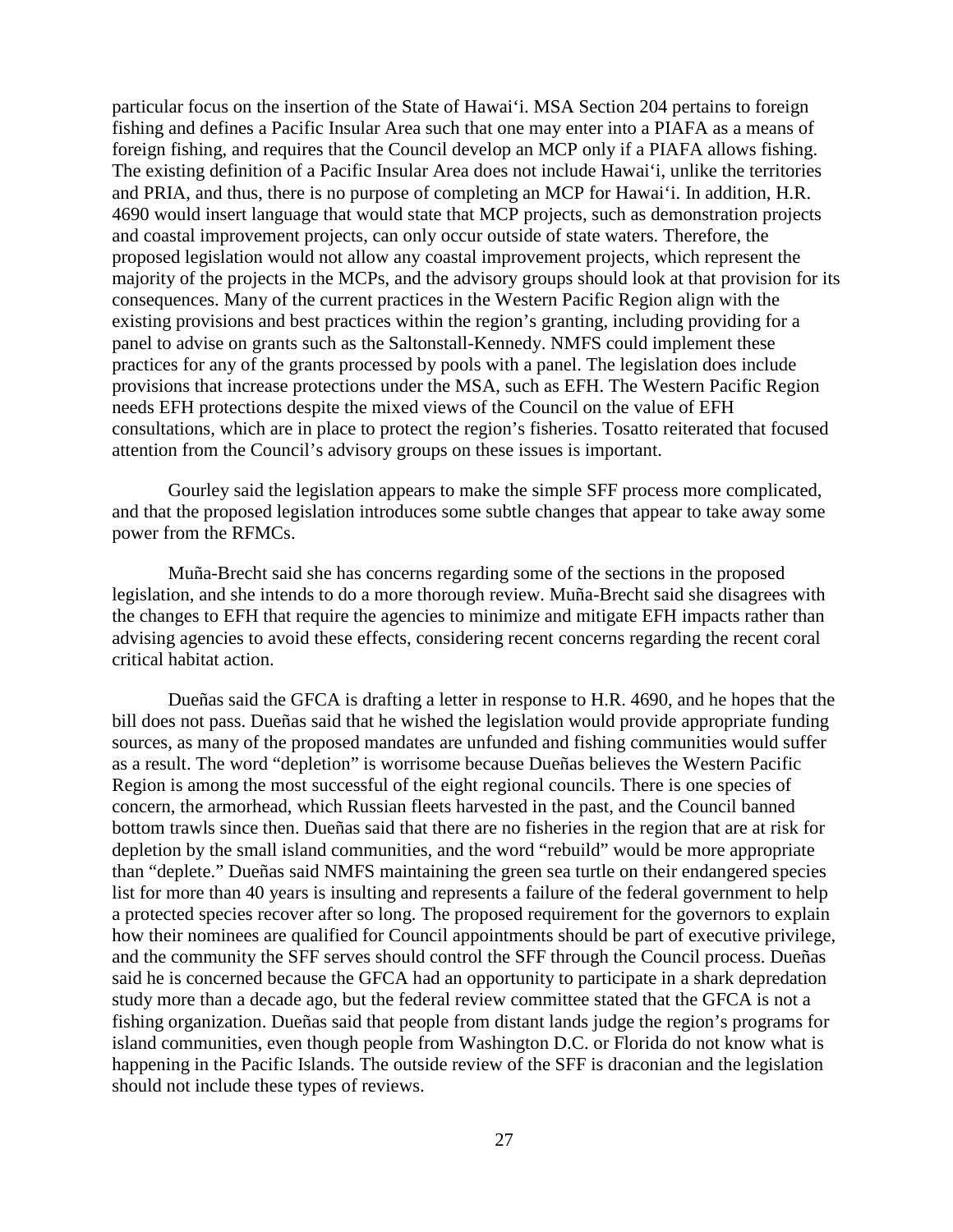Gourley said it is important for Council members to participate in the reauthorization process, reiterating that the proposed legislation has many items of which the Council needs to be aware and provide comments.

Simonds thanked Tosatto for reminding Council members of important sections of the legislation. Simonds said she asked Rauch if the Council could discuss the proposed legislation with PIFSC and PIRO, and Rauch said to speak to Tosatto. Simonds asked Tosatto to bring any other missed items to the Council's attention as he continues to review the bill. Simonds said that she does not want Council staff to become federal employees and that she is against the lobbying provisions aimed at the Council's efforts on marine monuments in the region. The Council should be able to communicate to the Administration what works and what does not, as the Council is an executive agency of the Department of Commerce.

### **B. Standardized Bycatch Reporting Methodology and Fishery Ecosystem Plan Amendments for Updating Consistency (Final Action)**

Asuka Ishizaki, Council staff, presented the overview for Council final action on necessary amendments to the FEPs for compliance with 2017 guidance on standardized bycatch reporting methodology (SBRM). The 2017 guidance requires that each FEP must identify the required procedure(s) that constitute SBRM for each fishery, explain how the SBRM meets the purpose defined in the rule and provide guidance to NMFS on how to adjust SBRM implementation if needed, based on a fishery-specific, four-criteria analysis. At the June 2021 meeting, the Council received a consistency review on its FEPs, which concluded the FEPs identify SBRM and need no new data collection methods to meet consistency. However, the review identified some necessary updates to the SBRM tables in the FEPs to explicitly identify the methods for each fishery, to remove ecosystem component species (ECS) and to include explanation of how the SBRM meets the purpose defined in the rule. Since the previous Council meeting, Council staff worked with PIRO to develop a draft omnibus amendment to the FEPs to update and include description to achieve consistency. The FEPs identify the primary fishery data collection methodologies as the SBRM, including creel surveys in the territories, commercial marine licenses (CMLs) and the Hawai'i Marine Recreational Fishing Survey (HMRFS) in Hawai'i, federal logbooks and the federal observer program. The Council, NMFS and local resource management agencies previously updated these data collection methodologies to ensure they collect bycatch data in the 1990s when the Congress amended the MSA.

In the American Samoa Archipelago FEP, the creel survey is the SBRM for the only relevant remaining fishery, bottomfish, and the associated updates are removing ECS fisheries and adding an explanation of how the creel surveys are consistent with the guidance, which includes adding language to address potential adjustments to the SBRM. In the Mariana Archipelago FEP, the bottomfish fisheries in Guam and the CNMI are the only two relevant remaining fisheries. The SBRM for both Guam and CNMI bottomfish are the creel survey and federal logbooks, and the associated updates are removing ECS fisheries, adding the shore-based creel survey to the CNMI SBRM, and adding an explanation on how the SBRM meets the purpose of the rule. The Hawai'i Archipelago FEP includes the bottomfish, crustacean and precious coral fisheries. For Hawai'i bottomfish, the SBRM are Hawai'i Division of Aquatic Resource's (DAR) CML catch reports, HMRFS and federal logbooks. For Hawai'i crustaceans, the SBRM are DAR CML catch reports and HMRFS. For precious corals, the SBRM are DAR CML catch reports and federal logbooks. The proposed updates to the Hawai'i Archipelago FEP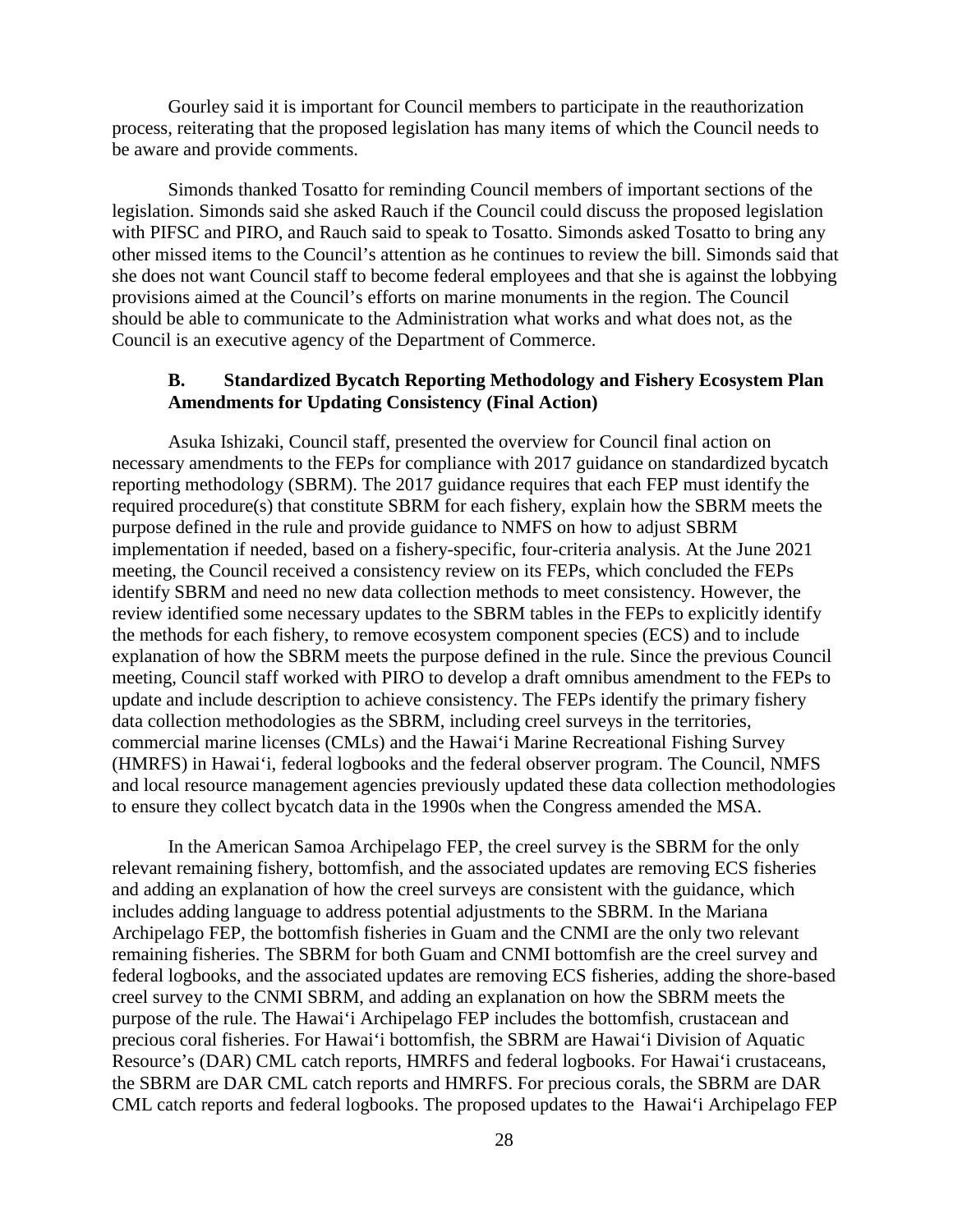are to remove ECS fisheries and add an explanation on how the SBRM meets the purpose of the rule. For the PRIA FEP, there are four relevant fisheries that all generally identify the federal logbook and DAR CML catch reports where applicable, though there are no current fisheries operating in the PRIA. The proposed update is adding an explanation ensuring the SBRM is consistent with the new rule. Lastly, for the Pacific Pelagic FEP, the American Samoa and Hawai'i longline fisheries have federal logbooks and federal observers identified as SBRM and the creel survey may be removed from the American Samoa longline fishery's SBRM. For pelagic small-boat fisheries in Hawai'i and the territories, SBRM are the DAR CML catch reports, HMRFS and creel surveys. For pelagic small-boat fisheries in the PRIA, federal logbooks and DAR CML catch reports are SBRM in addition to the USFWS Midway Sport Fishing Log. The proposed updates for SBRM in the Pacific Pelagic FEP include updating the SBRM table, removing creel surveys for the American Samoa longline fishery, identifying the Western Pacific longline fishing logbook for the Western Pacific general longline fishery, removing fisheries that the Council does not authorize under the FEPs (i.e., U.S. albacore and purse seine fisheries) and adding an explanation of how the SBRM meets the purpose. There are no environmental impacts associated with the implementation of the omnibus amendment due to the administrative nature of the action and because no new data collection methodologies will be implemented.

Dueñas said he does not know of any fish except for sharks that would be considered bycatch. He noted that in Guam, there are still issues with local and federal law regarding the landing and selling of sharks that managers need to resolve with the fishers, but bycatch does not exist in the Mariana Archipelago, as fishers retain even undesirable fish.

Onaga said that the SBRM rule identifies the minimum requirements, but the Council may do more. Additionally, the explanations must meet the requirements set forth.

Gourley asked if the current draft amendment meets the requirements.

Onaga said that the determination of whether the amendment meets the requirements has not been made because GCPI has not yet reviewed the final draft.

Gourley asked if the Council could move forward with the draft omnibus amendment for considering final action and staff could work on fleshing out any other issues with GCPI and PIRO following final action.

Onaga confirmed that the Council can take final action at this meeting.

### **C. Regional Research Priorities and Plans**

Marlowe Sabater, Council staff, presented the updates to the Council's MSRA Five-Year Research Priorities. The Council, in conjunction with its SSC, is required to develop this research priority document under MSA section 302(h)(7) and to submit to the Secretary of Commerce and its regional science center for their consideration when they develop their priorities and budget. The 2021 update includes streamlining all existing research priority documents, including cooperative research and MSEs with the four thematic areas of the MSRA five-year priority document (i.e., pelagic fisheries, island fisheries, protected species and human communities). Each thematic area includes various priorities and associated projects. For pelagic fisheries, priorities and projects include developing indicators for nontarget pelagic species,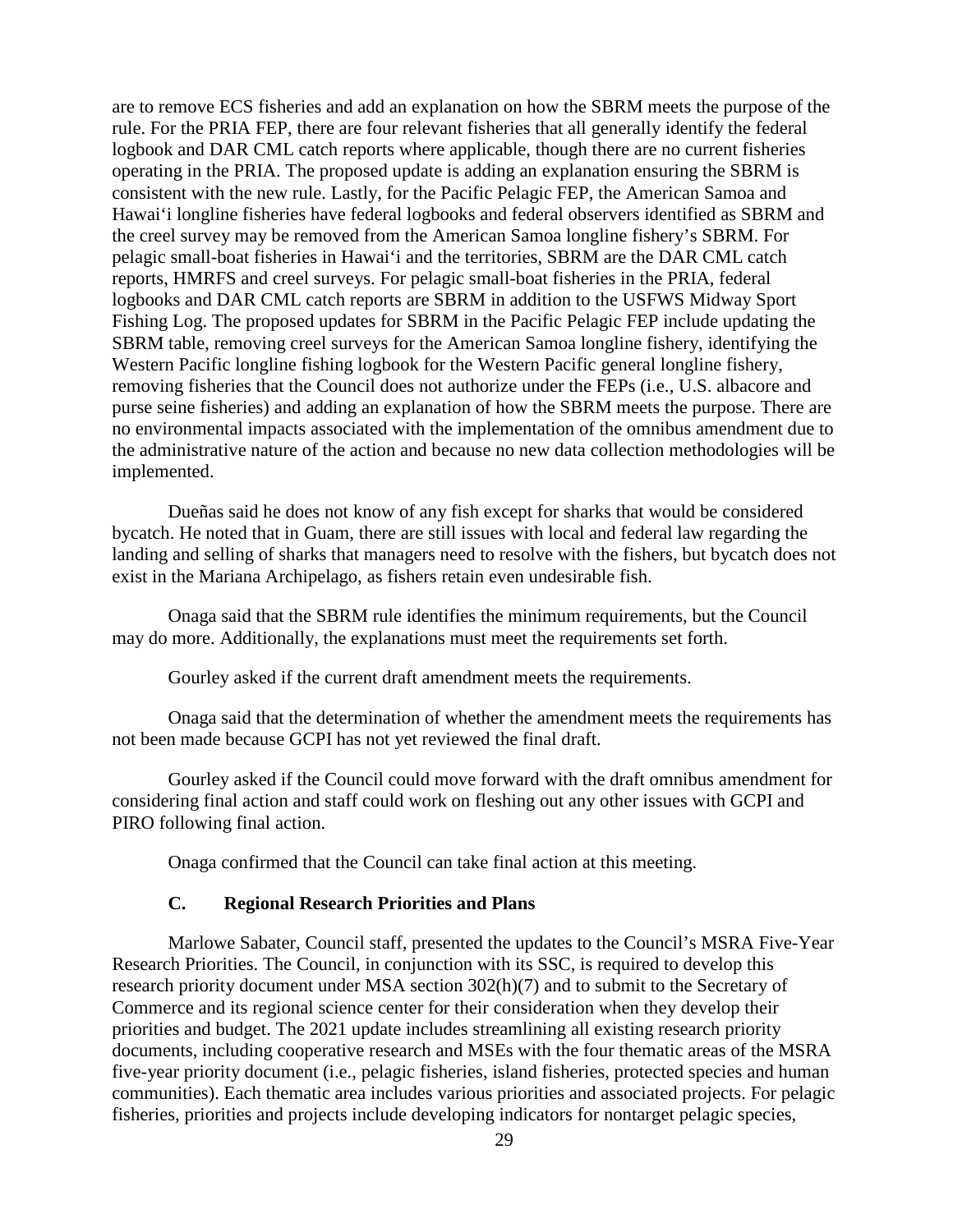determining impacts to fisheries from spatial closures, implementing electronic technologies and exploring shark depredation. For island fisheries, projects are more focused on data collection because of the data-limited nature of the fisheries and include monitoring ECS, identifying metrics to define reference points, improving the ACL specification process and improving information to support stock assessments. For protected species, priorities include improving the information base for managing protected species interactions and minimizing fishery impacts on protected species, and developing associated mitigation measures. For human communities, priorities focus on the socioeconomic characterization of regional fisheries, markets and communities, integrating social, ecological and biophysical research efforts to inform EBFM, and understanding the roles of indigenous and cultural fishing. Cooperative research priorities are focused on the pelagic fisheries, island fisheries and protected species thematic areas, although most priorities focus on Hawai'i. MSE priorities focus on evaluating spatial management, catch limits, bag limits and gear restrictions, evaluating management strategies for nearshore finfish, evaluating spatial management effects on catch and effort and assessing the effects of spatial management measures on leatherback turtles.

Dueñas said he is excited that human communities will have increased consideration, as the national standard addressing communities tends to be ignored throughout Council actions. Dueñas said he hopes that PIFSC will consistently take into account the socioeconomic aspect of fisheries impacts down to the level of fishing communities and individual fishermen to better understand those impacts.

### **D. Fishery Data Collection and Research Committee Strategic Plan**

Sabater presented an update of the Fishery Data Collection and Research Committee (FDCRC) Strategic Plan. The existing strategic plan for 2014-2019 provides direction for improving data collection and coordinating research in the Western Pacific Region to support fisheries science and management. Sabater reviewed the five goals from the 2014-2019 plan, and provided an overview of tasks completed to date. To initiate the plan update for 2022-2026, the Council conducted a series of local agency consultations in April 2021 to determine what tasks fisheries managers completed from the old strategic plan and identify emerging needs and priorities for fishery data collection. The FDCRC removed one of the goals that has been completed, retained four remaining goals and assigned new tasks under each of the existing objectives. Some examples of tasks in the new strategic plan include further supporting the development of mandatory licensing and reporting regulations in the territories, revising the creel survey design, supporting database migration and data consistency for ER and holding a workshop on data expansion and to enhance understanding of the estimation, among others. The FDCRC approved the updates to the strategic plan, and the Council was asked to consider endorsing the updated plan.

Gourley asked what is holding the FDCRC back from accomplishing its goals.

Sabater said there is not just one item holding the FDCRC back. The Council led the majority of the work for the old strategic plan, in addition to work done by the territorial management agencies, but lack of manpower limits the agencies. The Council also takes the lead with the support of PIFSC for some of the tasks associated with databases and system updates. Everyone needs to move together to accomplish the FDCRC tasks.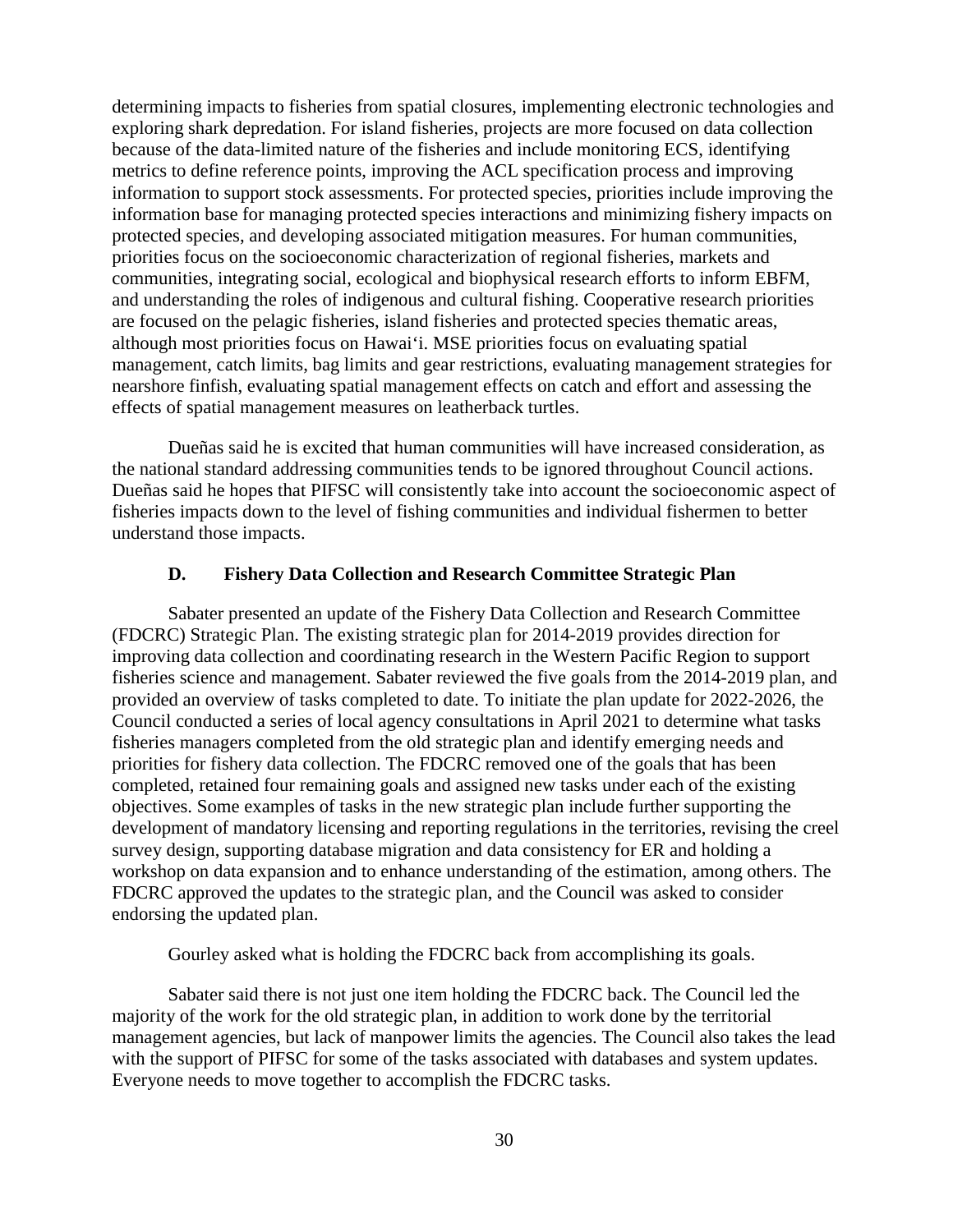Dueñas said the region's three major components of data collection programs (Catchit Logit, commercial landing data and the creel survey program) should be better incorporated, along with the work of the PIFSC life history program. Dueñas said he did not want to hear more about long-term studies on Hawai'i species when the territories are under attack with an overfishing status. There are no fisheries in American Samoa that are a detriment to their fish stocks. Dueñas pointed out that the strategic plan uses an acronym that spells "FEAR," and suggested it be replaced with "FREE (FoxPro replacement elimination exercise)" to convey the fishermen being free from the tyranny of fishing regulations. Dueñas said he supports work on data collection but also recommended the creation of kiosks with a camera and scale to take a picture of a fish and determine the size and species of the fish. Dueñas said PIFSC is spending a lot of money, and that money could be used to get real data by putting kiosks at every marina instead of asking old fishers who are not computer-savvy to self-report data on a small electronic device.

Sabater said that Gourley helped to develop a proposal to have a centralized data collection system for the Saltonstall-Kennedy Grant competition, but the proposal was not funded. The proposal was for a kiosk-based system to collect all samples prior to preparing the fish and giving them to vendors such that the system would be a control point for data collection. The system could also provide fishers advance payment for their catch.

Gourley said that discussions on the idea for a kiosk-based system is continuing. He said that he has implemented different procedures to acquire fish for their biosampling program. The program is getting entire catches from fishers and delivers the catch to the fish dealers packed and iced after collecting the data. The CNMI Biosampling Program also purchases the fish for life history sampling and developed protocol to remove the biosamples without destroying the fish that prevents it from being sold. The Council could develop a clearing-house solution with more time and planning.

Dueñas said that Guam started a new biosampling program since the previous program with PIFSC ended after more than a decade, but noted that the program described by Gourley is an artificial pricing program. The catch contributed to the biosampling program is documented, and he expressed concern that those catches are applied toward the ACL even though those fish are not entering the normal route of feeding the people of the island. A markup of retail value or wholesale value of a fish by a private company is disheartening. Dueñas said he hopes that the fishing community can go back to their old system where the new companies can assist fishers in the biosampling program as PIFSC did in the past. Dueñas said true science is not an interest of anyone at PIFSC.

Gourley said the issue of biosampling data collection deserves more conversation in an informal setting.

Soliai thanked Sabater for the work on the strategic plan, and said all parties need to collaborate to implement the tasks.

Ramsey commended Council staff for their collaboration with the University of Hawai'i and the Fishery 101 capacity-building efforts.

Gourley asked if an assessment on the quality of the data in the territories would be premature at this time.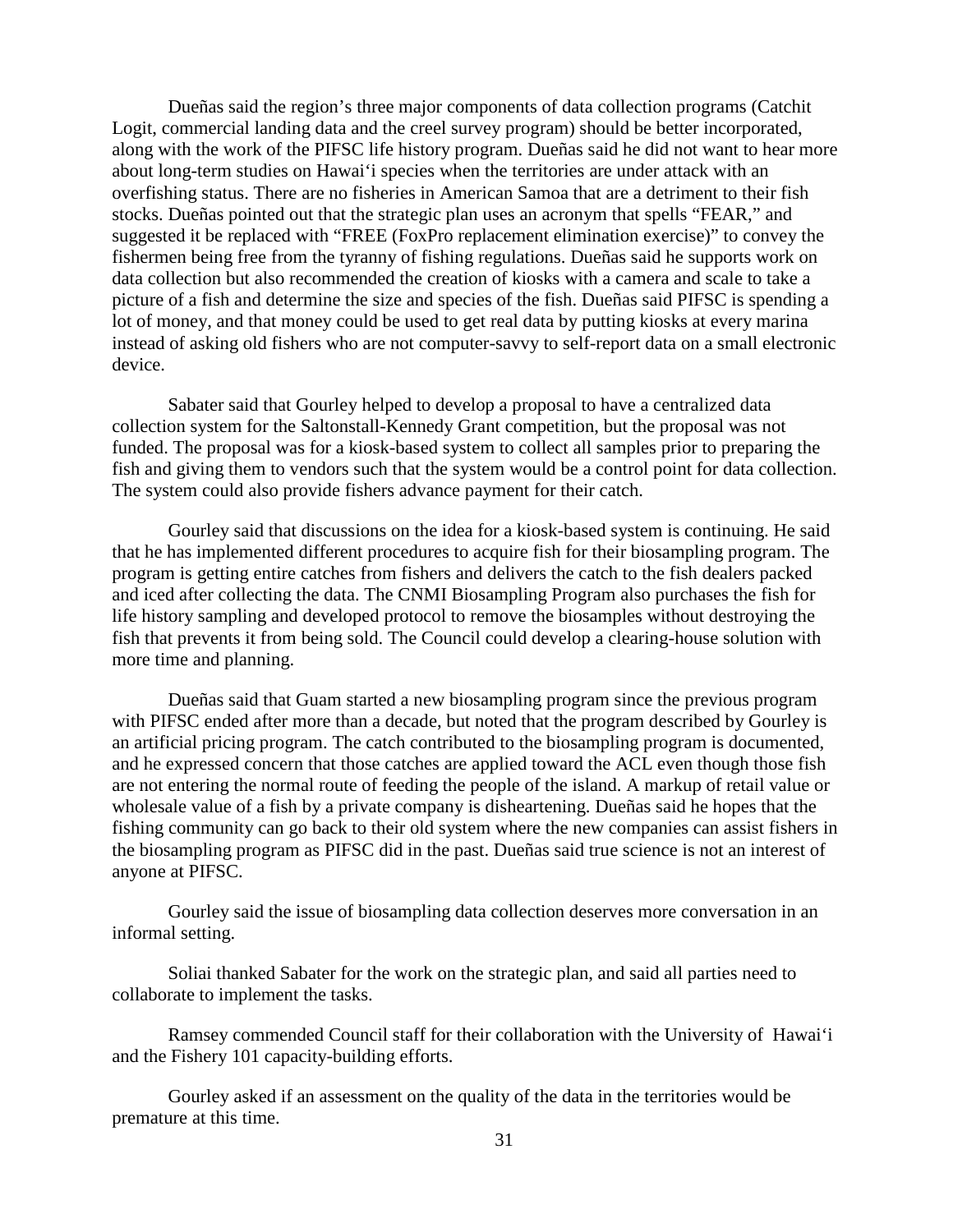Sabater said that PIFSC is in the process of reviewing the creel survey programs, including an analysis of the existing data.

#### **E. Scientific and Statistical Committee Three-Year Plan**

Mark Fitchett, Council staff, presented an overview of the SSC Three-Year Research Plan. There are several major areas included in the plan, such as limit specifications, stock assessment development, science and research priorities for advancing fisheries management, science for fisheries management incorporating climate change, science workshops to change the management regime, protected species, socioeconomics and the level of coordination between organizations. Limit specifications are a routine task of the SSC as a part of its MSA  $302(g)$ obligation. Stock assessment development includes taking a more proactive role in the review of assessments for management advice. Science and research priorities for advancing fisheries management refers to providing direction on priorities for research through existing processes. Science for fisheries management incorporating climate change stems from a mandate by NMFS headquarters and includes identifying climate change resilience and adaptation for regional fisheries. For science workshops to change the management regime, the SSC will continue leading a series of workshops regarding regional and national science priorities. Protected species focuses mostly on the longline fisheries interacting with FKWs, sea turtles and seabirds. Socioeconomics refers to enhancing the understanding of fishing communities, the participation and data collection resilience as well as adaptation of future stocks. The level of coordination between organizations includes interagency coordination. The plan was endorsed by the SSC at their September meeting, and the Council was asked to consider approving the SSC work plan.

Dueñas said he wishes the fishing communities to be fully engaged in many activities that were addressed in the work plan so that the community is informed. He endorsed the SSC's recommendation regarding the work plan.

### **F. Review of Council Aquaculture Management and Programmatic Environmental Impact Statement Update**

DeMello presented an update to the Council's aquaculture management following the release of the draft PEIS in June 2021. The Council's history with aquaculture management includes adopting an aquaculture policy at its 137th meeting, updating the policy in 2009, holding public meetings on aquaculture permitting and reporting, taking initial action at its 147th meeting and taking final action at its 148th meeting. Since then, the Council participated in a review of the aquaculture action as a PEIS was under development, and in 2018, the Council selected alterative 2 as its preliminary preferred option for a revised initial action at its 172nd meeting. The Council's preliminary preferred option was an open program that would amend the FEPs to require an aquaculture permit that is transferable to qualified applicants and limit aquaculture to MUS and native species with a permit duration of up to 20 years. NMFS recently published the draft aquaculture PEIS, on which the public submitted many comments, both in support and in opposition to the action, addressing topics ranging from legal aspects to fisheries and protected species. Council staff is working with PIRO to address the comments so that NMFS can publish the final rule in the near future. The draft PEIS has slight changes to its alternatives from what the Council initially recommended. Alternative 2 is now the more limited alternative that allows for a permit duration of only 10 years, research permits for three years and limits systems to currently used or known systems and limits capacity. Alternative 3 is the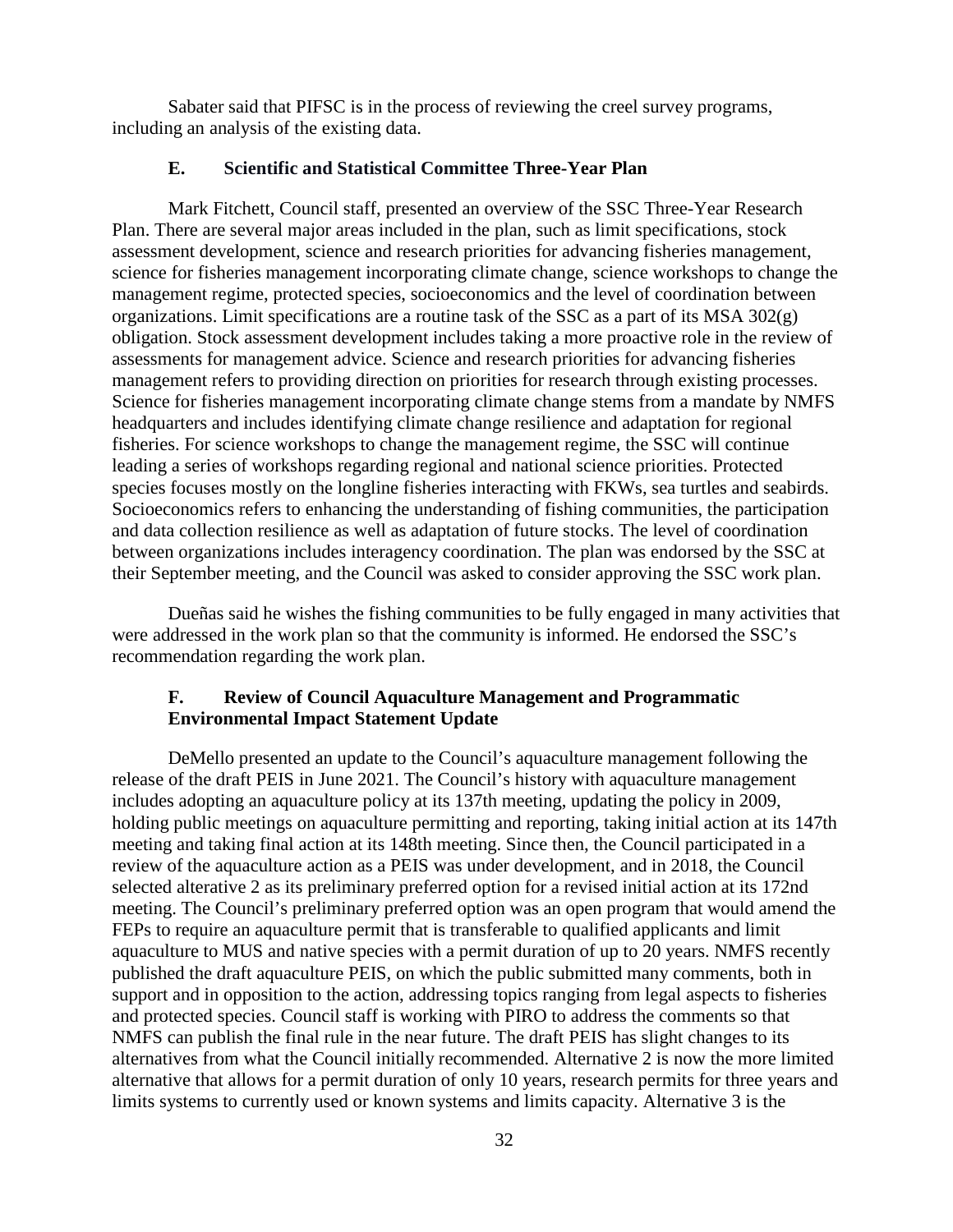expanded management alternative that would allow for the same basic management program under alternative 2 but allows for a permit duration of up to 20 years and research permits for 10 years. The Council will consider final action at a future Council meeting, with timing dependent on the publication of the draft PEIS, which may occur as early as December 2021.

Gourley asked if it would be premature for the Council to develop an aquaculture management program prior to the completion of the final PEIS.

Tosatto said the development of the alternatives and the selection of a preferred alternative at the draft stage are a part of the ongoing National Environmental Policy Act analysis process. After NMFS finalizes the analysis, the Council will have a thorough analysis to use to make a recommendation to NMFS, which the agency can use to make a decision. The outcome is a record of decision of whether NMFS decides to implement the Council's recommendation or to disapprove it.

### **G. Regional Communications and Outreach Report**

Amy Vandehey, Council staff, presented an overview of the communication and outreach activities completed by the Council since June 2021. The updates included a new Council member training workshop at the end of August, the publication of the summer issue of *Pacific Islands Fishery News* and the publication of articles in the August and September issues of *Hawaii Fishing News*. Vandehey also described a new Council initiative to increase its presence on social media platforms using a program called Social Pilot. Other regional initiatives included providing outreach at fishing tournaments, such as the Perez Sportfish Foundation Fishing Derby on Guam and the 37th Annual Saipan International Fishing Tournament in the CNMI, and interviews on the Hawai'i Go Fish radio show with Mike Buck.

Muña-Brecht said Guam recent held several other fishing competitions, and DAWR staff have been present at each fishing competition to provide assistance collecting data.

Dueñas thanked Vandehey for the new Council member training workshop, noting that it was better than the NMFS training sessions that he has participated in the past.

Sword and Ramsey also thanked Vandehey for the new Council member training.

### **H. Advisory Group Report and Recommendations**

### **1. Advisory Panel**

Clay Tam, AP chair, presented the AP report and recommendations.

- *Regarding proposed MSA changes,* the Guam AP was concerned that they are data poor and that any of the increase in mandates would have an even bigger impact on the data-poor territorial fisheries.
- *Regarding proposed MSA changes,* the CNMI AP recommended the Council encourage the SFF to be continued to be managed by the Council as the Council process ensures the ability for the fishing community to participate.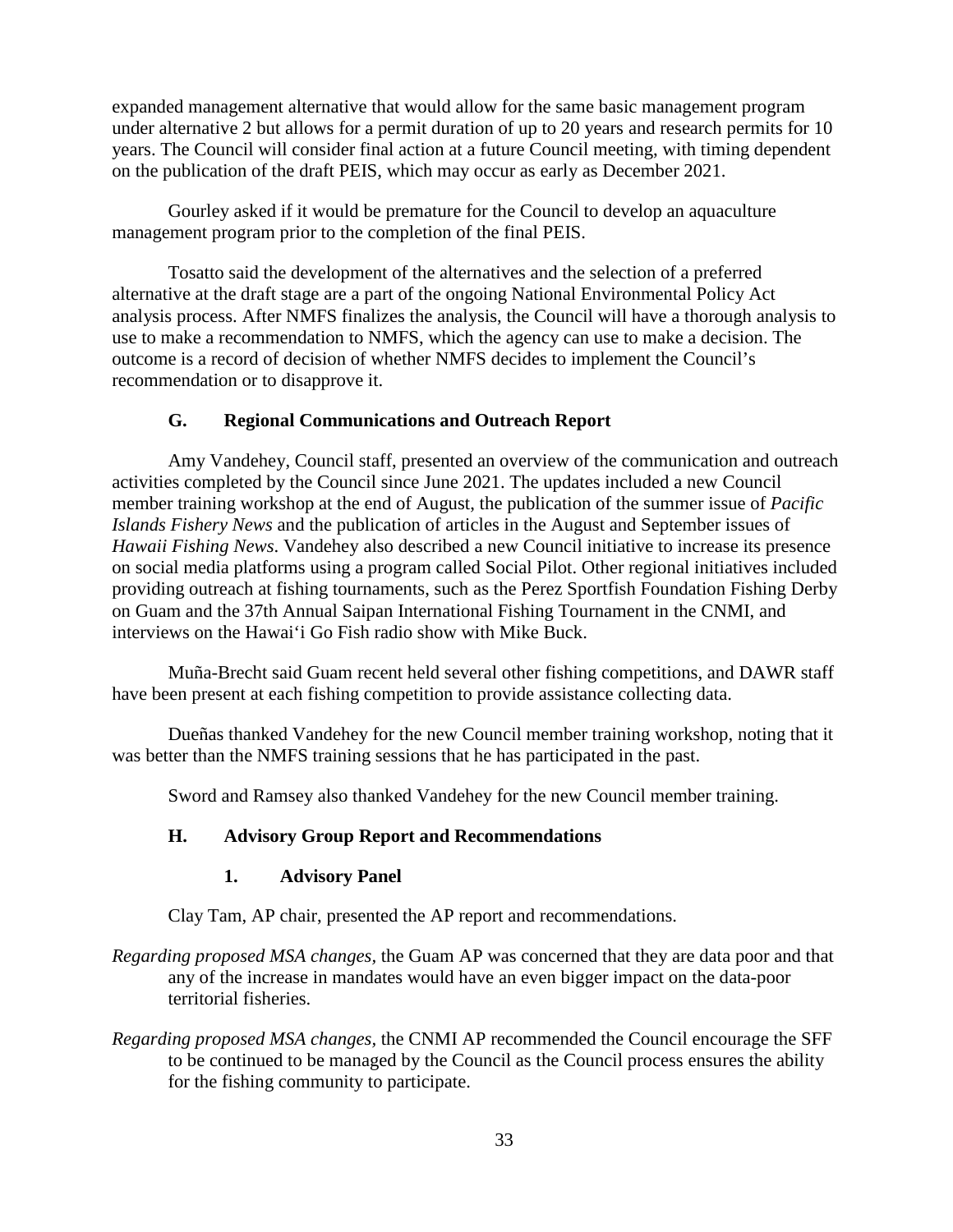- *Regarding proposed MSA changes,* the American Samoa AP endorsed the need for the SFF to remain under the purview of the Council, as required by the MSA. The AP was concerned that the SFF, under Rep. Huffman's bill, would be controlled by political bureaucrats rather than fishery experts.
- *Regarding proposed MSA changes,* the Hawai'i AP recommended the Council continue to communicate the need to allow fishers in the region to export billfish as the stocks are healthy. Further, the AP recommended the Council ensure that its customary exchange definition is included in the definition of subsistence fishing under any MSA reauthorization and that any changes to MSA are also reflected on international fishing that is having a larger impact on fisheries in the Pacific than domestic U.S. fisheries.
- *Regarding research priorities*, the Guam AP recommended the Council ensure that bottomfish is included in the priorities.

## **2. Fishing Industry Advisory Committee**

Michael Goto, FIAC chair, presented the FIAC report and recommendations.

- *Regarding cooperative research priorities*, the FIAC recommended the Council include FKW avoidance and deterrence in the Hawai'i longline fishery as a priority.
- *Regarding the MSA proposed amendments,* the FIAC recommended the Council request the Administration determine the costs that will be incurred to implement many of the new provisions requiring new research and studies. In addition, the analysis should include costs to support associated reviews and outreach that will be needed to accompany public review and, in turn, implementation of regulations by the NMFS and the Council. The FIAC further noted opposition to removing the Council from the SFF, converting Council staff status to federal employees and prohibiting the Council from advising the Administration on what works and what does not work in completing the mission of the MSA.

## **3. Non-Commercial Fishing Advisory Committee**

Dean Sensui, Non-Commercial Fishing Advisory Committee (NCFAC) chair, presented the NCFAC report and recommendations.

*Regarding research priorities,* the NCFAC recommended the Council include Hawai'i in the shark depredation research priorities.

Sensui said that shark depredation is happening throughout the region, based on fishermen accounts, but there is a lack of data regarding the species, abundance and rates of incidences.

*Regarding MSA reauthorization legislation,* the NCFAC recommended the Council request the definition of customary and traditional, as included in the definition of subsistence fishing, not be limited to only indigenous fishing.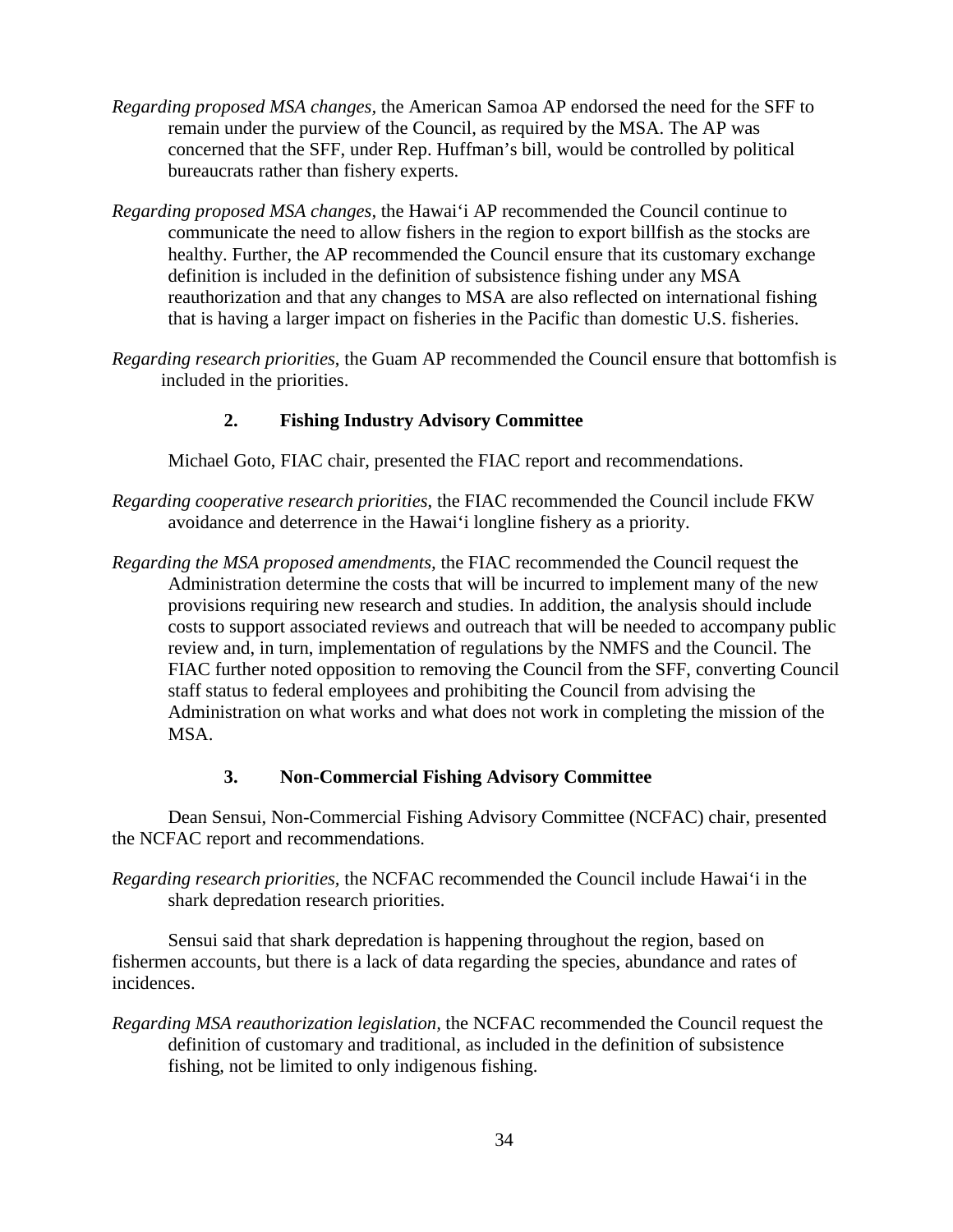Sensui said that there have been questions about the definition of terms such as cultural traditional subsistence and sustenance, especially when it comes to noncommercial access to monument areas where the traditions of sharing the harvest may not be allowed.

*Regarding noncommercial fishery issues,* the NCFAC recommended the Council support a study of user conflicts at harbors, boat ramps and marinas and its impacts to the fishing community.

Sensui said that the concern is with the use of limited resources, with reports of boat ramps and parking spaces being used by tour operations, leaving boat fishermen in Kona, Maui and O'ahu without the ability to launch their vessels and park their trailers. Ramp availability is also an issue in the CNMI, where two of the three boat launch ramps in Saipan are reported closed or about to be closed for renovations, and the available ramp is in location that makes it more costly for fishermen to get to their fishing grounds.

# **4. Fishery Data Collection and Research Committee**

Soliai, FDCRC chair, presented the FDCRC report and recommendations.

## *Regarding the updated FDCRC Strategic Plan 2022-2026*, the FDCRC:

- 1. Approved the new tasks and strategies in the plan updates and recommends the Council direct staff to finalize the plan;
- 2. Recommended the Council direct staff to work with the FDCRC agency leaders for their signatures as an expression of commitment and support;
- 3. Recommended the Council send a letter to University of Hawai'i following up on the effort that was initiated through the Pacific Fisheries Research Program to establish a fisheries program.
- *Regarding the mandatory license and reporting regulation*, the FDCRC recommended the Council request the territory fishery management agencies to continue to push for the development of the regulations, address the regulatory gaps and fully implement the existing regulations to increase the effectiveness of the electronic self-reporting and other data collection systems.
- *Regarding the Catchit Logit Transition Plan*, the FDCRC approved the Transition Plan and recommended the Council direct staff to coordinate with the PIFSC and the territorial fishery management agencies on the transition activities.

## **5. Scientific and Statistical Committee**

Hospital, SSC member, presented the SSC report and recommendations.

*Regarding MSRA Five-Year Research Priorities,* the SSC endorsed the MSRA Five-Year Research Priorities, noting the SSC also added a research priority on evaluating limit reference points for pelagic management unit species (PMUS) in the Pacific Pelagic FEP.

*Regarding the SSC Three-Year Plan*, the SSC endorsed the SSC Three-Year Plan (for Council approval).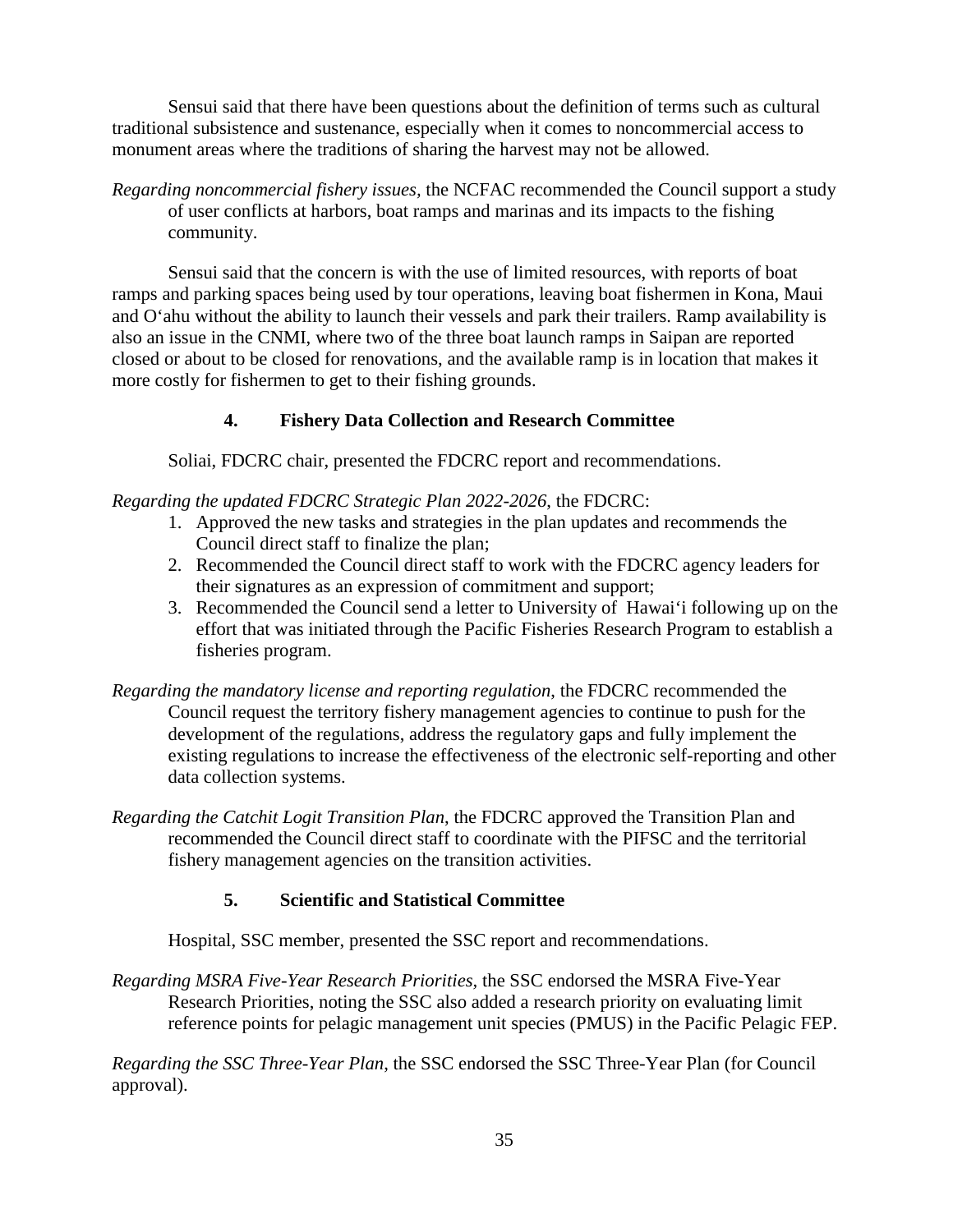# **I. Public Comment**

Dueñas provided public comment as the president of the GFCA regarding the MSA reauthorization bill. He said that he is concerned about the use of the word "lobbying." The territories are small island areas and the territories' representatives are nonvoting delegates to Congress. Dueñas said it was not clear if it would be considered lobbying every time he speaks to a representative at a local event such as a funeral or a wedding. Dueñas is concerned because the Council process follows National Standard 8 in involving native communities. He also expressed concern about the consideration of Council staff as federal employees because the federal government has different regulations for those under their employment.

# **J. Council Discussion and Action**

*Regarding research priorities and plans, the Council* **approved the SSC Three-Year Plan with the addition of the evaluation of limit reference points for internationally managed and highly productive PMUS and directed staff to transmit the plan to the Office of Science and Technology.**

**The Council approved the updated MSRA Five-Year Research Priorities with the addition of the following priorities:**

- **a. Include Hawai'i and American Samoa in the shark depredation research priority;**
- **b. Evaluate reference points for PMUS under the pelagic fishery section; and**
- **c. Include FKW avoidance and deterrence in the Hawai'i longline fishery as high priority for cooperative research.**

**Further, the Council directed staff to transmit the priority document to the Secretary of Commerce and PIFSC.**

**The Council approved the FDCRC Strategic Plan for 2022 to 2026 and directed staff to work with FDCRC agency leaders for their signature as an expression of commitment and support.**

## **The Council approved the FDCRC Catchit Logit Transition Plan and directed staff to work with the fishing communities, territorial agencies and PIFSC on the implementation of the transition tasks.**

Muña-Brecht said she supports the FDCRC recommendation but wanted to reiterate that it would help to know which activities under the objectives the Council assigns to which agencies.

Sabater said that Council staff will work with the territorial management agencies to seek concurrence on the commitment and support for the strategic plan.

Simonds said that all of the territorial management agencies have to agree, so Sabater will be in touch with the agencies regarding changes.

Dueñas said he understands that the Council no longer funds the individual working on the Catchit Logit project and suggested that the Council use Sport Fish Restoration Fund money to fund the individual. Dueñas said that before all of the management agencies reach agreements,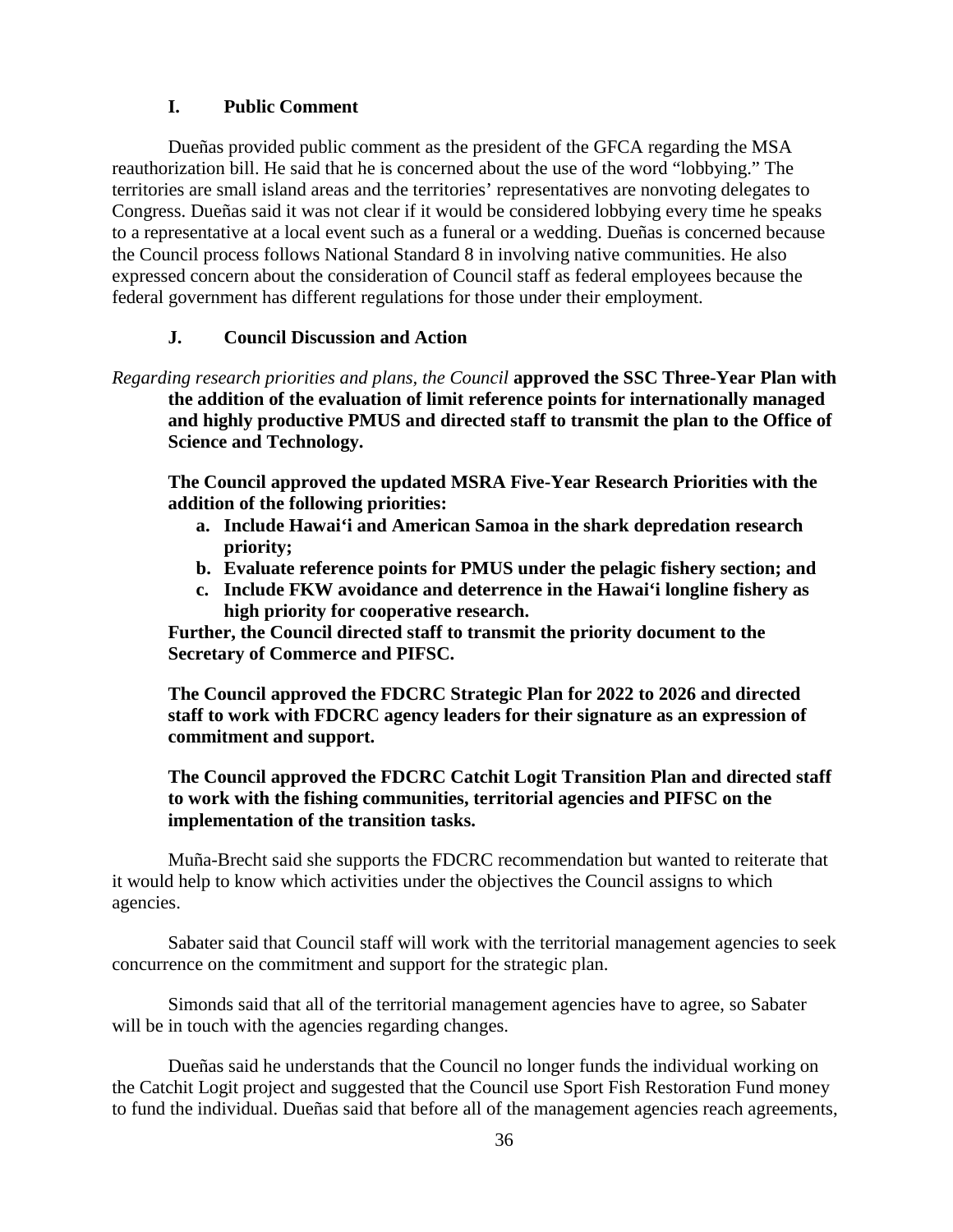there should be community outreach so fishers better understand the caveats to items such as mandatory licensing. Dueñas said the Guam AP reiterated that fishers may not comply in the future, which would make it more difficult for everyone to participate in the management process.

Sword said that the Council should include Hawai'i and American Samoa in the shark depredation research priority, as American Samoa has shark depredation problems as much as anywhere else. Sword asked if there is any way to use the Catchit Logit app to track shark depredation, noting that it is difficult to record a catch and release report with the number of sharks and lures lost.

Rice and Sword agreed to the language changes suggested by Dueñas and Sword.

# *Moved by Rice; seconded by Sword. Motion passed.*

*Regarding fishery capacity in the Western Pacific based on the FDCRC Strategic Plan, the Council* **directed staff to send a letter to the University of Hawai'i following up on the effort that was initiated through the Pacific Fisheries Research Program to establish a graduate degree program in coastal and marine resources.**

Dueñas said he hopes this effort succeeds so the Council can expand it into Guam's bottomfish fishery and other fisheries of concern, noting that he had always endorsed the Pacific Fisheries Research Program.

# *Moved by Dueñas; seconded by Sword. Motion passed.*

- *Regarding FEP consistency with SBRM guidance, the Council* **recommended the following FEP amendments:** 
	- **a. Update the SBRM tables in the FEPs as follows:**
		- **i. American Samoa Archipelago FEP and Hawai'i FEP: remove fisheries that target ECS species;**
		- **ii. Mariana Archipelago FEP: add shore-based creel survey to the CNMI bottomfish SBRM and remove fisheries that target ECS species; and**
		- **iii. Pacific Pelagic FEP: remove creel survey from the SBRM for the American Samoa longline fishery, identify Western Pacific longline fishing logbook as SBRM for the Western Pacific general longline fishery, and remove U.S. albacore and purse seine fisheries from the SBRM table.**
	- **b. For all FEPs, add an explanation of how the SBRM meets the purpose of collecting, recording and reporting bycatch, and including language to address potential adjustments to the identified SBRMs.**

## **The Council directed staff to work with PIRO to finalize and transmit the omnibus amendment prior to the February 2022 deadline for consistency.**

Dueñas said while the recommendation is a good one, he would like the Council staff to draft the recommendations in more layman terms.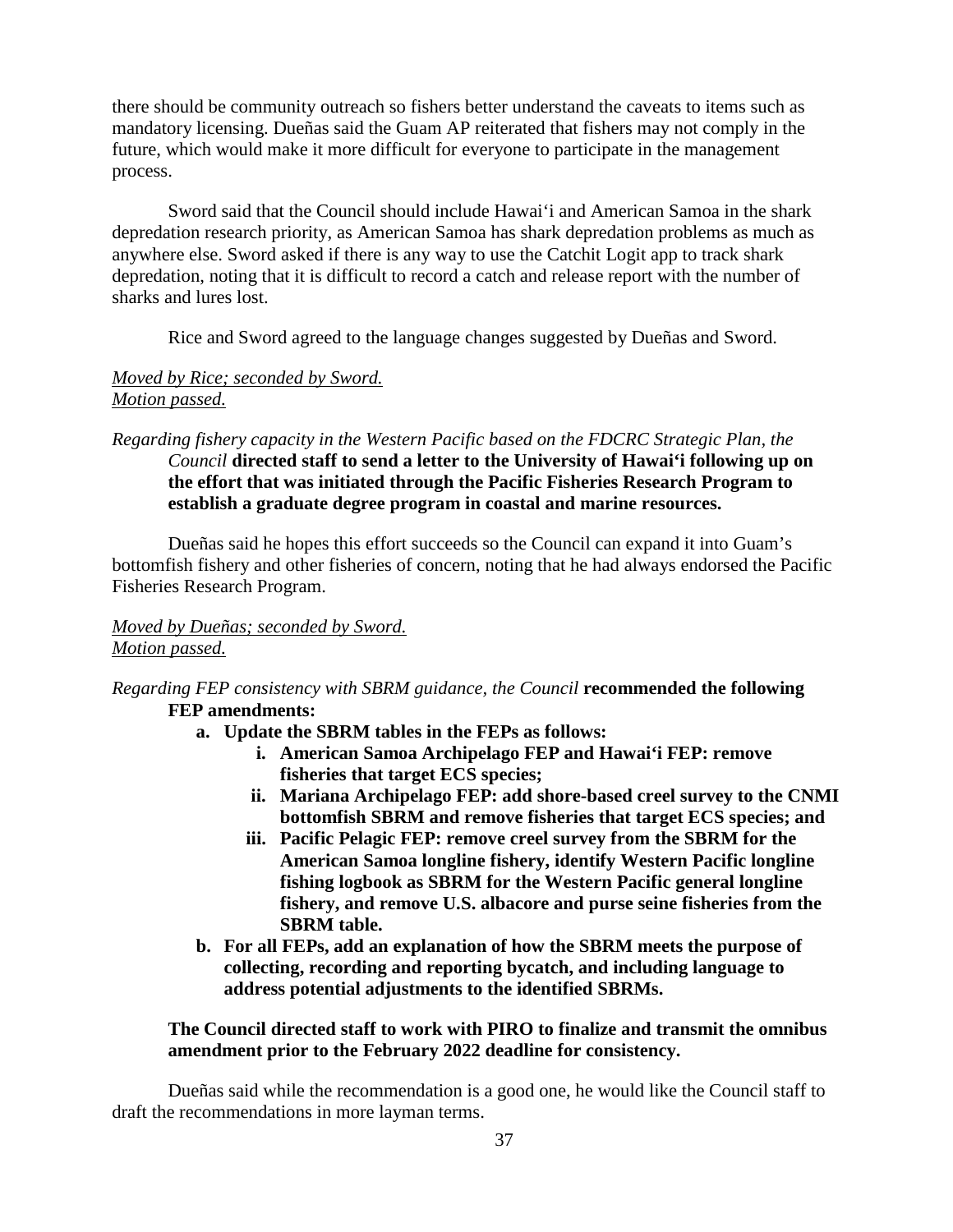Tosatto said that he will abstain because this is a final action that will come to him for final decision-making.

## *Moved by Dueñas; seconded by Sword. Motion passed with Tosatto abstaining.*

*Regarding territory data collection, the Council* **requested the territory fishery management agencies to continue the development of the mandatory license and reporting regulations, address the regulatory gaps, and fully implement the existing regulations to increase the effectiveness of the electronic self-reporting and other data collection systems**.

Dueñas said he likes the recommendation but is concerned that it only represents a tool in the toolbox. The Council needs to have the cumulative information from the creel survey, commercial data collection and biosampling to make the recommendation legitimate to the community.

## *Moved by Dueñas; seconded by Sword. Motion passed.*

*Regarding MSA legislation, the Council* **directed staff to work with the Executive Committee of the Council to collect comments on the legislation from members and provide a response to requests for Council comments. Unless otherwise directed by the Council, the Council authorizes the executive director and the chair to review the draft response, coordinate with the NOAA Office of General Counsel to ensure consistency with lobbying regulations, and verify that it is consistent with the comments from the Council members.**

Tosatto said that he will abstain because he will not be participating in commenting on the MSA legislation as a Council member. NMFS has been asked for technical drafting assistance on the bill, and he will not be participating in the Council's comments so as not to confuse his role as a member of the agency.

*Moved by Gourley; seconded by Sword. Motion passed with Tosatto abstaining.*

### **VIII. Public Comment on Non-Agenda Items**

There was no public comment on nonagenda items.

# **IX. Mariana Archipelago**

### **A. Guam**

### **1. Isla Informe**

Amani reported the Greg D. Perez International Fishing Tournament was held Aug. 22, 2021, to honor the 52nd anniversary of the world record 1,153-pound Pacific blue marlin caught by Perez who held the record for 13 years. The event, hosted by Perez' son and daughter, offered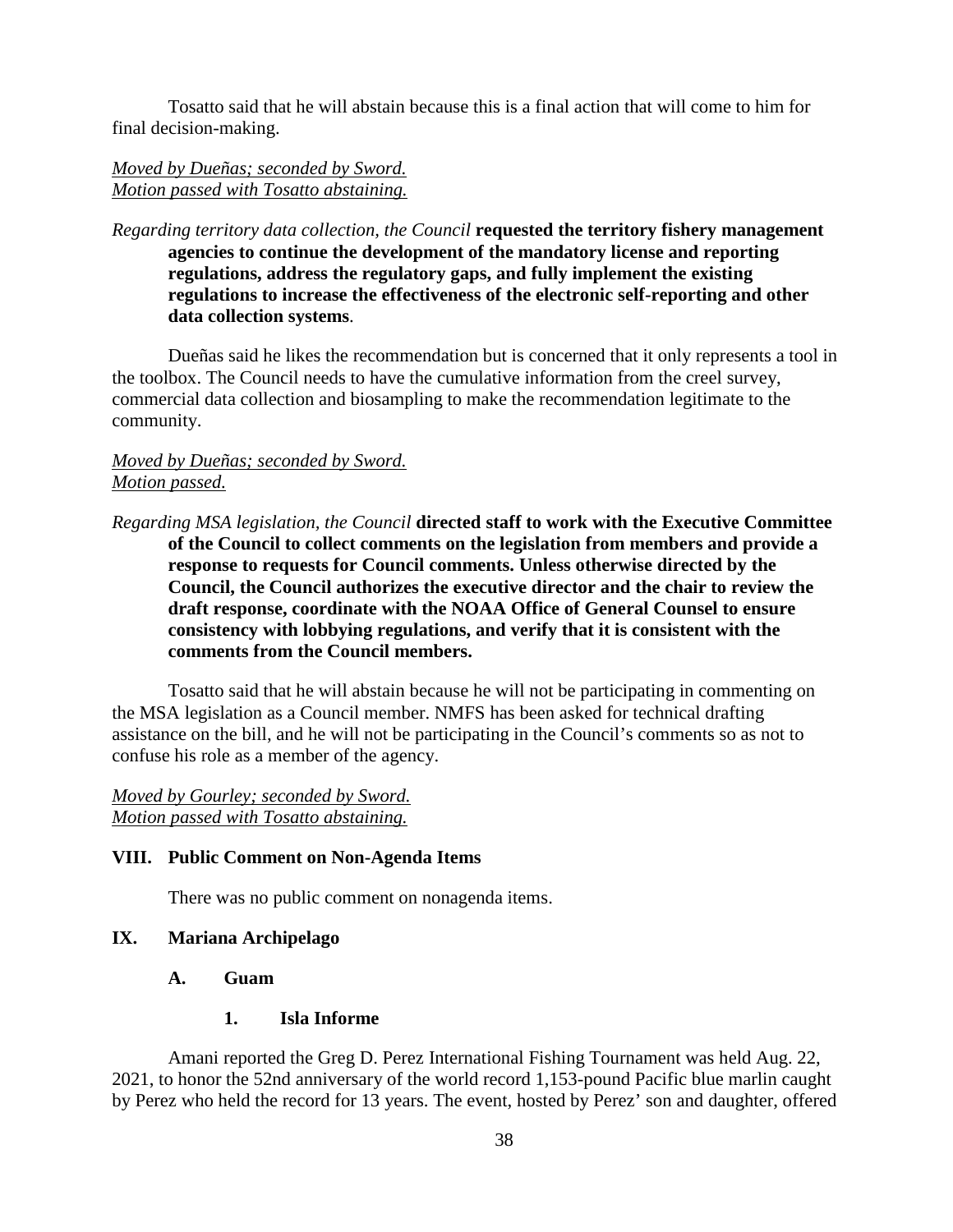\$50,000 to the first fisherman to break the record, though none did this year, with the heaviest marlin caught at 413 pounds. ShutUp and Fish Guam also hosted a pelagic derby Aug. 28, 2021, with approximately 30 boats participating. The Council supported both pelagic events with staff as weighmaster, Council-branded material and banners. A spearfishing competition was held Aug. 7, 2021, when a marlin was caught for the first time in competition using a speargun in Guam. The DAWR hosted a six-to-12-year-old kids' shore derby Aug. 28, 2021, and had a good turnout. No fishing events were held during 2020 due to the pandemic and are just starting to return. Three spearfishing teams from Guam joined the World Freshwater Spearfishing Championships held in Arkansas July 21-23, 2021, which was the third time Guam participated. The 4th Merizo Underwater Cleanup was held June 26, 2021, organized by a young couple, one of which was Leilani Sablan, a Council scholarship recipient.

Dueñas reported that more than a dozen imported vessels from FSM were supposedly provided by the Japanese government to help FSM's economy. The vessels can be purchased for \$5,000 with an engine and trailer, which Dueñas knew because he was offered to buy one. There are three issues on the table for negotiations with COFA regarding the entry of these migrants. The first is employment or self-employment using the vessels. Second is medical assistance, and third is education. The United States pays several million dollars to the FSM annually for the U.S. purse seiners, which there are now 13 vessels. The migrants come to the U.S. territories to fish, heavily impacting small marine resources. Most eventually move to Hawai'i but the fishing impact burden is left upon the local fishermen.

A SCUBA spearfishing bill was passed in March 2020 that showed the impacts by the migrants using SCUBA tanks. Two died while fishing with SCUBA. Dueñas asked for licensing SCUBA spearfishing in Guam but was ignored. While local fishermen no longer use SCUBA to spearfish, the FSM migrants are known to continue. Dueñas hopes the federal government gives Guam the \$1 million given annually to FSM from the South Pacific Tuna Treaty so boats can be purchased for local fishermen. He equated this fishery with the Vietnamese fishery that bloomed in the southern United States. The Vietnamese were refugees seeking freedom and asylum, whereas the FSM people, it is a path forward and a detriment to the local community. Twelve FSM vessels go fishing daily in the morning and return in the evening, then they go night-dive fishing.

The FADs are a detriment to a small fishing community. Dueñas acknowledged that Muña-Brecht is working on the issue. The FAD program in Guam is approximately 25 years old with no room for improvement, additional FADs or deployment, and serves as a maintenance program for the 15 existing FADs. Dueñas acknowledged former DAWR staff Andrew Torres and Gerry Davis for putting out the original FADs. He said the program should be expanded. The NOAA wave buoy deployed to study wave movement located near Ritidian is small yet effective as a FAD, and Dueñas suggested that DOAG consider these types of buoys to be placed nearshore since most of the boats in Guam are small and average approximately 20 feet in length. He said Shallow Water Mooring Buoys can be put back in place and that there is so much talk about protecting corals and EFH, but the programs get slid from under those who would do the work. He hopes the Guam DOAG leadership can see the change and direction toward true habitat protection, not the verbiage coming out of Washington, D.C. who will never fund habitat protection.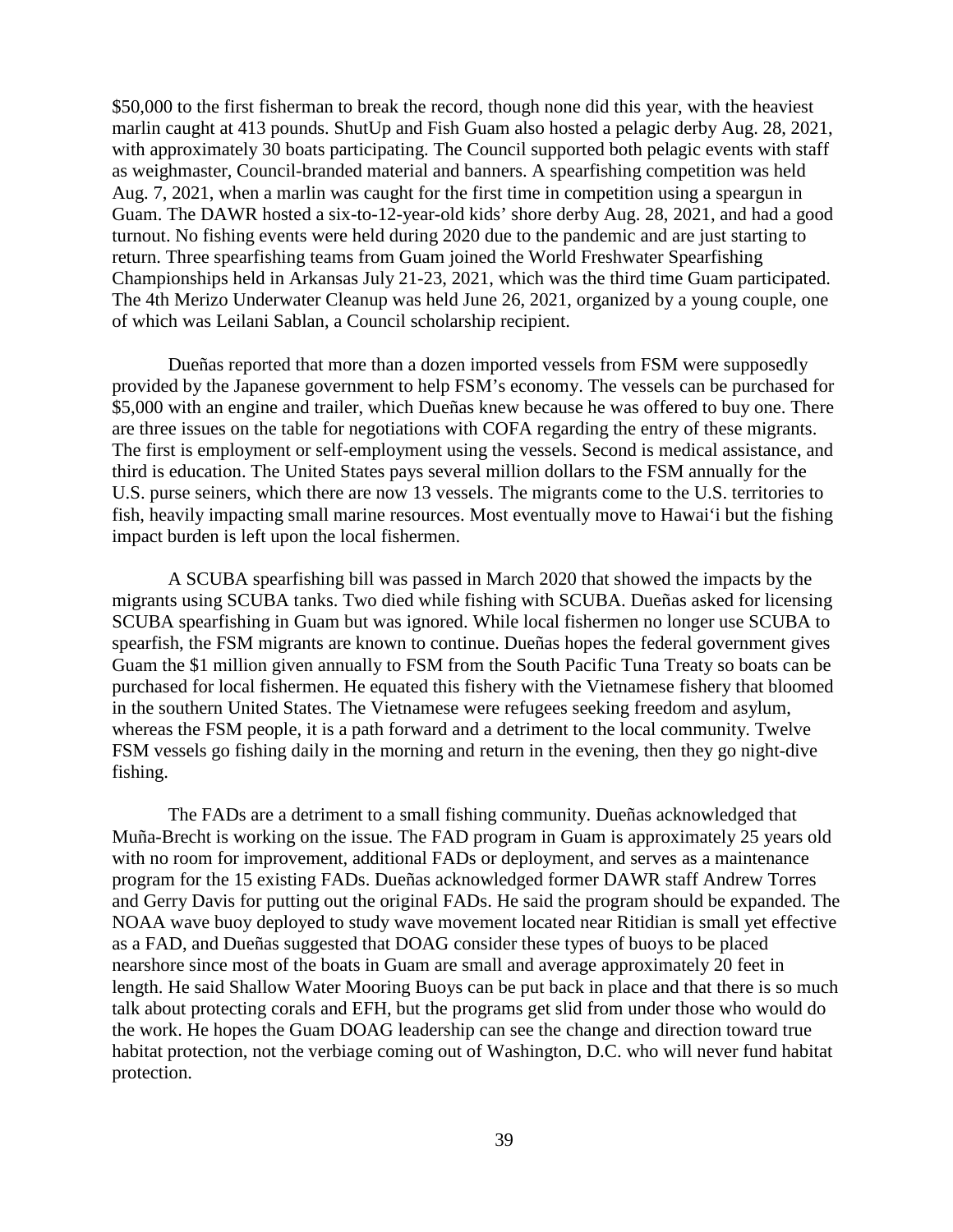There was a \$100 million foreign fishing industry in Guam over the last 30-40 years, and Dueñas had worked with that industry to keep mahimahi and wahoo out of the Guam market because it would compete with local fishermen. Only one company refused to work with the GFCA. The last foreign fishing fleet out of Okinawa moved out of Guam in December 2020. Their departure is detrimental to Guam because now approximately 98% of the fish consumed in Guam is imported frozen or gassed. The community should be more engaged in the sustainable fishing discussion.

The Shark Prohibition Act of 2000 and 2010 had a detrimental impact. The most responsible group of fishermen was from Taiwan. It landed the shark with the carcass but had difficulty dealing with the criteria set forth in two shark legislations by the U.S. Congress. Dueñas said shark finning continues but Guam did its part by passing a law banning shark finning. Conservation measures are impacting the local community. In the center of tuna schools are an average of 30 to 50 sharks. When the purse seiners come, set their nets and harvest 50 metric tons (mt) of tuna, they are obligated to release sharks alive. It is hard to kill a shark when it is hooked to retrieve lures. The issue of killing sharks is never going to be resolved because they are tough creatures. There is also the conflict between local and federal laws. Federal law says fishermen can land sharks following the criteria set by Congress, but local law does not allow fishermen to land the shark with fins attached. That has to be mitigated. Cultural and islander fishermen do not like to waste anything and are afraid law enforcement will confiscate everything because they have sharks on board. In Guam everything is eaten.

As the Council's vice chair for Guam, and as president of the GFCA for the last 20-25 years, Dueñas expressed disappointment with the biosampling program, which he had been pushing to do more conservation. But Guam's livelihood and 4,000-year-old tradition is often scoffed at. Fishing is always about feeding the community. Roughly 2% of the fish consumed in Guam are caught locally. Guam had approximately 70,000 people in 300 villages pre-Spanishcontact. There were no cows, chicken or pigs to consume, so what Guam had to eat was in the ocean and what can be grown. When the Spanish came, they found robust people. It is about understanding the people being managed because the fish is not being managed. It is the people being managed. Biosampling is very important and should be expanded, not contracted. Dueñas also expressed disappointment in PIFSC for its insensitivity to the needs of Pacific Islanders. The agency has people studying the same subject matter for 20-30 years. But when it comes to the Pacific Islanders, it pushes the idea that the fishery is the same as the one in Hawai'i. When it was found that fish in Guam grow twice as fast as the same species in the Great Barrier Reef, there was thought there is nothing to worry about. Onaga on Guam reproduce at two pounds. He did the life history and biosampling program on Guam for many years**.**

Dueñas reported the GFCA's new facility is being supported by Governor Leon Guerrero, but with DOAG having Freely Associated States (FAS) and fishing regulations, and the way the Guam legislature is going, there will be no need for a facility. He is concerned that the Council needs to get back on track with all these issues, such as EFH and all that is going to be a detriment to a small-island community. He referenced a video where a congressman said Guam will tip over with the military buildup. In that same video, a U.S. Navy admiral said Guam was selected for the buildup because it owns Guam. Our lives and every detrimental aspect of how regulations are passed and how we cannot review things because it came out of Washington, D.C. defeats the purpose of the MSA.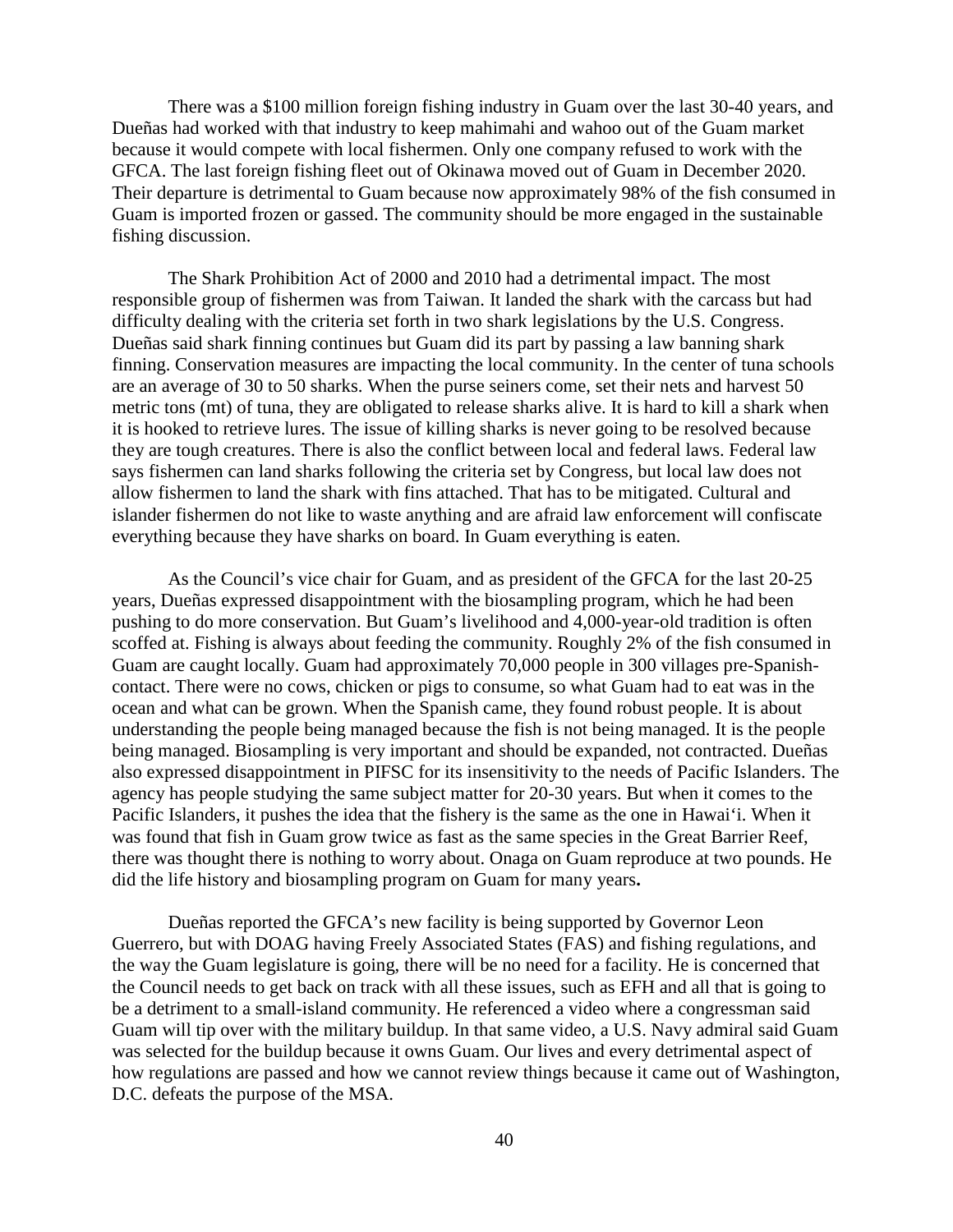### **2. Department of Agriculture / Division of Wildlife and Aquatic Resources Report**

Muña-Brecht presented the Guam DOAG/DAWR report, starting with the creel survey data for January 2021 through June 2021. Shore-based creel surveys were not conducted in the first few weeks of the year due to COVID-19 so the surveys were converted to participation surveys. Full creel surveys resumed from the third week of January, and 50 of 52 scheduled surveys were conducted. The top shore-based species harvested species were juvenile goatfish, convict tang, scribbled rabbitfish, blue trevally, blue surgeonfish and blackspot emperor. The fishing method used most was talaya, followed by gillnets. Due to the pandemic, only two of eight scheduled boat-based surveys were conducted in January, reducing the number of boatbased surveys between January and June from 48 to 42. The number of participation surveys increased from two to eight for January, or 18 total for the month. The boat-based survey scheduling returned to the normal eight boat-based surveys and two participation surveys per month from February. Skipjack tuna made up 79% of all trolling landings and 72% of all boatbased landings, followed by yellowfin tuna. Six of the top seven species landed and surveyed from boat-based surveys include only one nonpelagic species, which was onaga. Trolling made up 90% of the landings, 70% of all trips, 71% of all boat-based fishing hours and 68% of all persons participating in the fishery.

A meeting was recently held with the lieutenant governor, the Department of Public Works (DPW), the Guam Economic Development Authority (GEDA) and the village mayors of Talofofo and Inarahan, to discuss the potential siting for the proposed east-side boat ramp. There was also a meeting with an engineering company contracted by GEDA to conduct a feasibility study and prepare a design. The GEDA contractor's design was going to result in approximately \$1.5 million to \$1.3 million, with additional pavilions added for members of the community enjoy. DPW's issuance of a request for quotations is pending. The lieutenant governor's office has committed to funding the building of the boat ramp. An initial \$40,000 given to GEDA by DAWR to assist with soil boring testing is no longer needed, so the funds will be used to conduct community outreach where the design will be presented and input gathered. This process will begin in the next few months and as soon as the visual images are ready for presentation.

On the Agat Marina Dock B replacement, the memorandum of understanding was signed by the attorney general, the Port Authority of Guam (PAG) and the governor. USFWS issued a Notice to Proceed to PAG to begin construction. It will cost a little more than the \$500,000. A Notice to Proceed was also issued to the PAG to procure contractors to work on the Harbor of Refuge project worth more than \$700,000 to repair shackles, chains, buoys and 35 moorings.

An Invitation for Bid was issued for the Merizo Pier and Ramp project costing around \$150,000 to replace wooden planks with fiberglass composite material, replace ladders and lights, conduct a structural assessment of the pier's foundation and any other needed repairs. An engineering assessment of the foundation's structure is needed to determine if it needs to be replaced. There is also a request to replace worn out sections of the ramp. DAWR has been conducting regular maintenance at the Agaña, Agat and Merizo ramps to remove accumulated algae.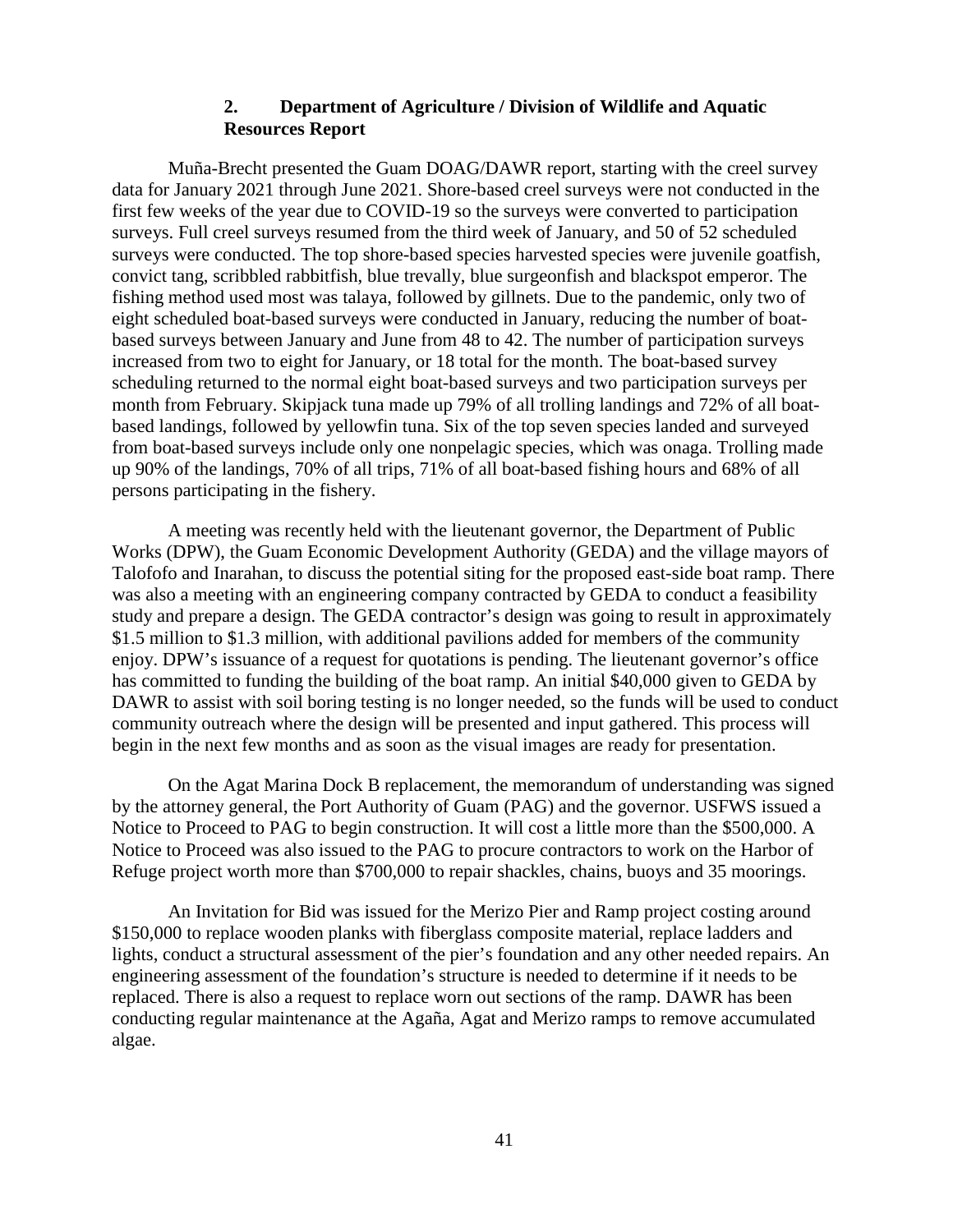Conservation officers made arrests between April and September all within the marine preserves. Special permits were issued for seasonal fish each month for schools of atulai, i'e, ti'ao and mañahak that come into the Achang and Piti Marine Preserves.

Discussions were held regarding commercial fishing license draft regulations with updates now being reviewed. Conversations were also held with the legislative oversight chair who is willing to introduce the legislation. A last once-over is now being done with the AP and the fishing community before sharing the outcome with the Council for final input.

Processing of the first Coronavirus Aid, Relief and Economic Security (CARES) Act funding has been completed, with 466 applications received out of 785 who registered. Staff did extensive fisher outreach at different fishing sites, including the Agaña and Agat marinas, on the radio and direct calls to fishers. The entire \$988,883 was awarded, of which \$467,436.84 went to subsistence fishers, \$209,916.18 to 12 commercial fishers and \$8,400 to 12 subsistence fishers with sales. The remaining balance of \$303,049.98 will be divided equally among all 466 applicants. This allocation resulted from consultations with the Pacific States Marine Fisheries Commission. The application deadline for CARES Act II was Aug. 30, 2021. To date, 667 completed applications have been received. Outreach to all fishers who had registered was done primarily through direct contacts, as well as through social media and local media. In the second allotment, \$783,715.24 was awarded, of which \$362,244.64 went to Tier 1 Commercial fishermen, \$40,500 to 27 subsistence fishers with sales and \$380,970.00 to 634 subsistence fishers. This resulted in all funds allocated and awarded to all fishers who applied. There were no funds set aside for indirect costs for staff or for any other purpose than to provide relief to fishers.

Regarding Guam's first FMP, Muña-Brecht noted the name should be changing to the Ecosystem Management Plan. A plan group meeting was held Aug. 11, 2021, with representatives from different segments of the community. Six subgroups were created representing education, law enforcement, socioeconomic and community subgroups to collect data to develop the plan. The community subgroup is comprised of local fishers. These subgroups presented their findings during the second meeting, reported information collected and provided recommendations on the final management plan. The next step will be to consolidate all the recommendations into a draft plan. NOAA is providing technical assistance with a cluster analysis of fisheries, life history and biosampling data. It will also assist with communications and consolidation of information for the attorney general. More subgroup meetings will be scheduled leading up to the next group meeting in November. The Bureau of Statistics and Plans, through a grant, is helping to identify funding to hire a contractor to write up the final plan.

Purchase orders are on hand to deploy two FAD buoys before the next fiscal year. The purchase orders provide for additional deployments if more buoys are procured. DAWR is working with DPW to replace anchors and were able to construct and replace 10 anchors during August. A purchase order was issued to a vendor to deploy the FADs that have been offline for approximately a decade and a half, and DAWR is making progress in replacing them. For the Shallow Water Mooring Buoys, DAWR is still waiting for Requests for Quotations to identify a vendor to deploy and replace 15 SWMBs. All components needed for the replacements are on hand. Once a vendor has been selected, the procurement will be processed through the Guam General Service Agency.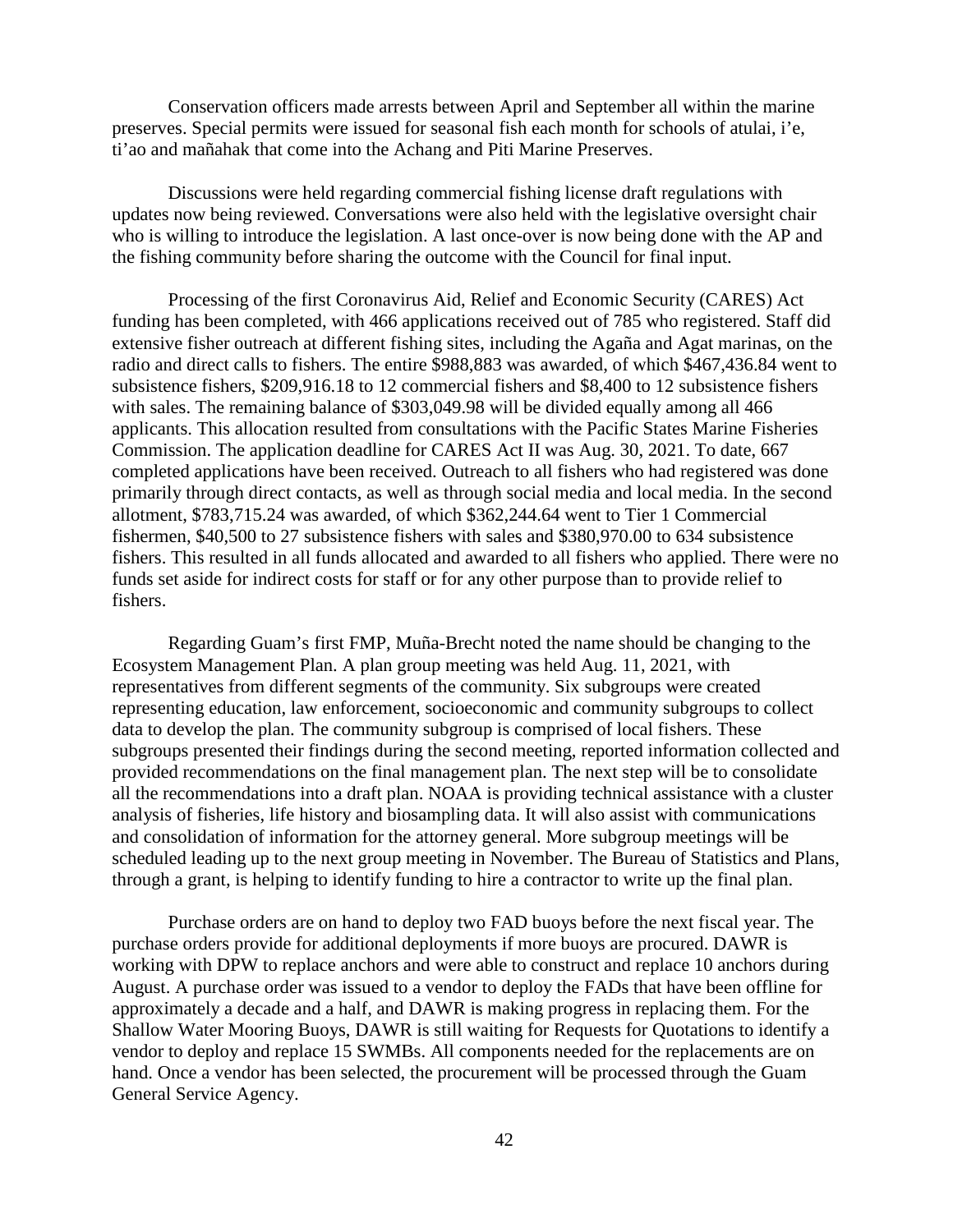Trash and marine debris were collected from fishing platforms at Ylig, Togcha 1 and Togcha 2 locations. Debris included Tupperware, fishing hooks and monofilament fishing line. A purchase order was issued to repair the platforms, including incorporating nonskid additives to the marine-grade paint applied to railings and rod holders.

Grant funding is available to install solar-powered lighting on top of the Hagatña Fishing Platform. A biological assessment was conducted and submitted to USFWS for review before the lights are installed. A contractor has been procured to conduct maintenance repairs to the platform. Railings were repainted and broken rods were replaced. A purchase order was modified to include installing a gate to allow fisher access to the water by a contractor, and work is currently in progress.

Quotes from vendors submitted to the Guam General Service Agency to install eight Fishermen's Code of Conduct signs had been processed using the Sports Fish Restoration Fund. Four signs will be installed at the fishing platforms and four will serve as replacements should the installed signs be stolen, damaged or degraded over time. Muña-Brecht thanked the Council for the support in the development of the Fisherman's Code of Conduct.

DAWR received a grant to study fibropapillomatosis in green sea turtles. Muña-Brecht said there is a need to know to what degree of severity of infections is in the Piti Bomb Holes, noting that only turtles in this area have been found with the tumors. The second focus of the grant is to assess and determine if there are other areas around Guam where the tumor may be present.

Ten cultural signs have been cleaned, and area maintenance done. Work on procurement to replace many of the signs is ongoing. This is being done in collaboration with the Bureau of Statistics and Plans. Local artists carved visually pleasing signage incorporating a safety and marine preserve information for visitors. The signs were created in the shape of fish or crabs.

Dueñas said he was disappointed with the CARES Act, believing that it could be a template with an arrangement between the Council and NMFS where fishermen can get assistance should there be typhoons and other disasters. The numbers do not match between the island areas. The report by Muña-Brecht show six fishermen will get more than \$300,000, while others with receipts who sell fish are only going to receive \$900. All others will receive \$1,100. No fisherman makes \$60,000 a year. Fishermen have said they had provided all required documents, but have not received their money. Dueñas was concerned with the fishermen registry and did not know Guam had a law that required fishermen to register. With the fishing community, it has always been a promotional thing and said he has an issue with the federal government and the MSA because fisheries are in a constant state of development.

Muña-Brecht said there were only six commercial fishers who applied for the second CARES Act funding. They were the fishers who provided all their receipts, including gross receipts, tax information, business license information and income tax information, to verify the required 35% loss, which was set by the Department of Commerce and NOAA. The first CARES Act funding still has not been fully paid, but that is not due to any DAWR issues, and the Pacific States Marine Fisheries Commission is processing all applications from Alaska to California, Honolulu and all the territories. The commission's website noted that not all payments have been issued, but anticipate all to be done by the end of September to meet the congressionally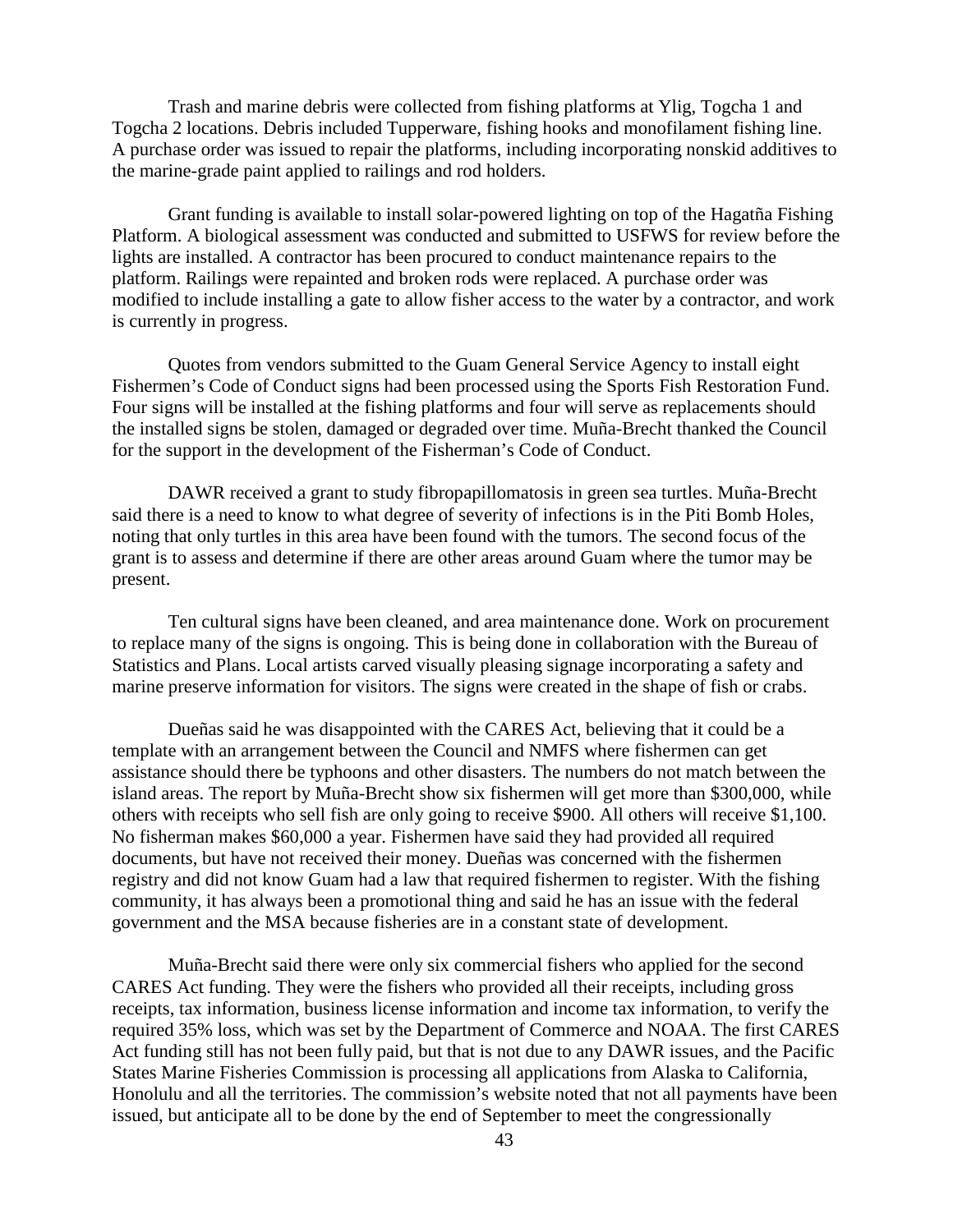mandated deadline. Outreach was done to target as many fishers as possible, which increased the number of fishers who responded between the first and second funding by 200. The fishing registration with DAWR is not a statute or a legal requirement but an attempt to collect fisher information and the number of fishers in Guam, because that information has never been collected before. It was a surprise to many that there are between 500 to 700 people who registered as fishers.

Rice asked what the cost is to deploy FADs in Guam.

Muña-Brecht said in prior years it was around \$20,000 per FAD because only one vendor replies to the RFP.

Rice said it sounded a little expensive.

Muña-Brecht agreed.

Sword said he envies Guam's fishing platforms and access to fishermen who do not live near the water, but can enjoy them. He asked what a platform may cost. One American Samoa AP recommendation was to put a platform at Pala Lagoon near the airport, but no one can get there because there are no walkways or platforms.

Muña-Brecht said she will provide the cost of platform information later.

Sakoda asked if the process to get a permit and have a platform installed was difficult.

Muña-Brecht said because DAWR used the Sports Fish Restoration Fund, the fund managers are responsible for the acquisition of any federal permits and processing them through local agencies.

### **B. Commonwealth of the Northern Mariana Islands**

#### **1. Arongol Falú**

Gourley provided the island report for the CNMI, noting that there no significant changes since the previous Council report. Regarding COVID-19, there has not been any community infections reported. The vaccination rate is at 81.5% and the Delta variant is present. Infected individuals are being caught at the airport and treated locally. They are being transported to Pacific Islands Club, a quarantine site close to the airport. He also reported that the fishing activities have not changed since the previous report, noting that the demand for fresh fish is limited to residents due to the tourism sector still being affected by the pandemic. This means that the local markets can be flooded with inventory during days with ideal fishing conditions.

The economy is stable, but is being supported by federal funds, Federal Emergency Management Agency Disaster Relief Funds and other similar funding sources. This means that certain sectors are doing very well, such as the engineering, construction and other similar sectors. Under the CNMI's tourism bubble concept, there will be 600 Korean tourists planning on visiting Saipan this month. Tourists will all be staying in one hotel and other restrictions, such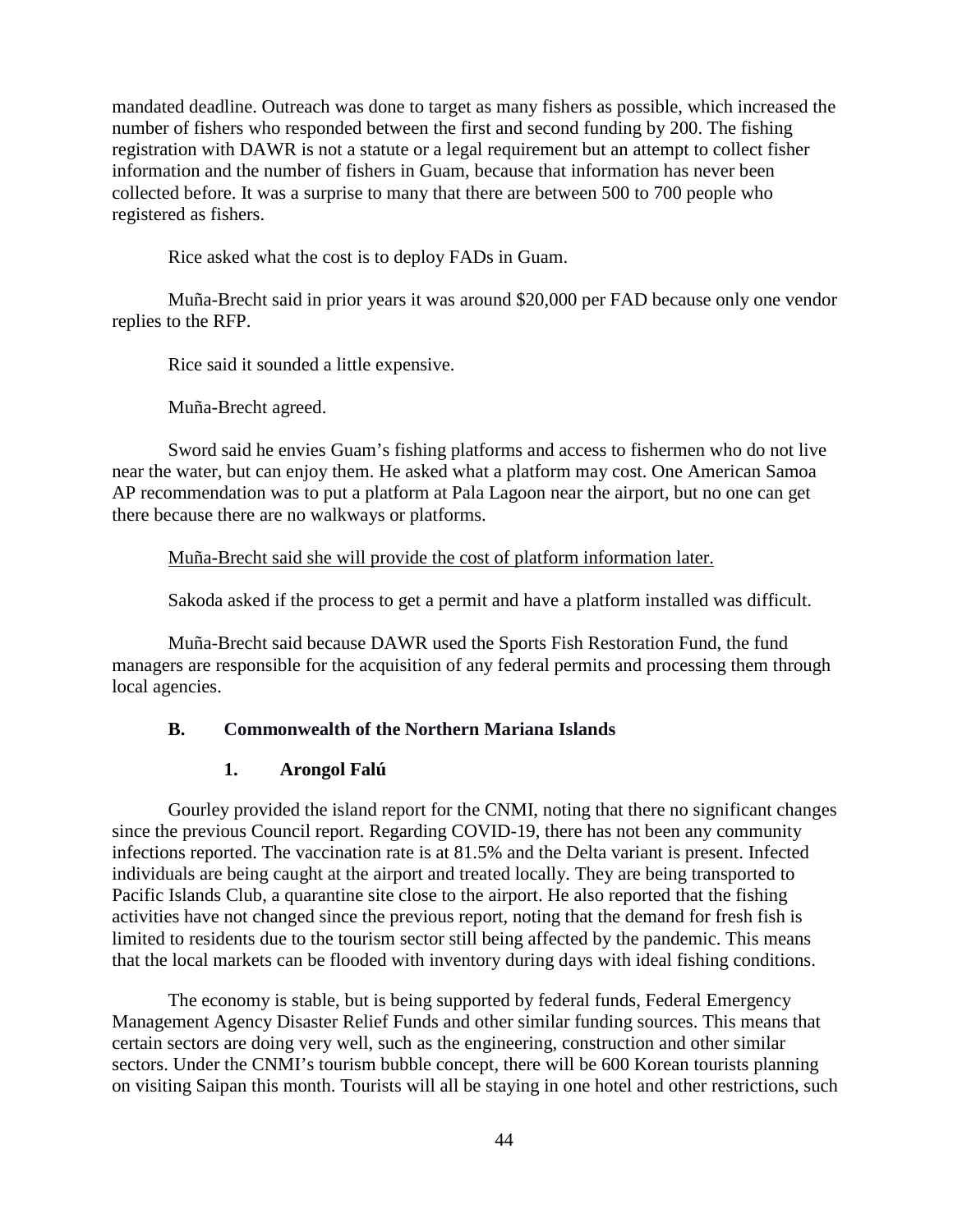as five-day testing and restricted movements, will be placed. This will be a start to revitalizing the local economy, as long as the community infection level stays at zero.

## **2. Department of Lands and Natural Resources / Division of Fish and Wildlife Report**

Tenorio provided the CNMI DLNR Division of Fish and Wildlife (DFW) report covering fisheries activities for the months of July through September. Staff capacity for the fisherydependent data collection program improved due to the recruitment of staff, with plans of recruiting more professional staff members. There has also been a continued collaborative effort with the CNMI fishing organizations, such as the Saipan Fishermen's Association, Tasi To Table Organization and Isla Fishing Association that mainly assisted with the derbies. New staff is being trained on sampling protocols and fish identification for the data section. Other program improvements include the encouragement of new fish vendors that enter into the market to participate in the commercial purchase systems.

The surveys for the shore-based creel program have been reinstated for the midnight to 6 a.m. timeframe. Between July and August, 37 interviews were conducted, of which 26 were hook and line, 10 were cast-net and one was spearfishing. The boat-based creel program data between July and August had 35 interviews, of which 15 were trolling, 17 were bottomfish, one was hook-and-line fishing and two were spearfishing.

Regarding market performance, Tenorio reported that the Commercial Purchase Data System has been collecting from participating vendors, hotels and restaurants up to October. New vendors are being encouraged to participate in the program. For the period of July through August, an estimated 1,096.3 pounds of bottomfish, 2,456.7 pounds of reef fish and 12,916.22 pounds of pelagic fish were sold.

Regarding the Mandatory Catch Recording and Reporting Program, meetings were held to review the draft Mandatory Data Reporting Implementation Plan. Data and fishery staffs are working to finalize certain sections of the plans, such as the outreach and the data collection procedures. The acting data manager has been tasked with issuing the commercial ID cards and meetings have been held with Council staff, as well as program managers and agency heads to discuss the transfer of the Catchit Logit app to DFW.

Enforcement activities involve patrols and dockside vessel inspections at the launching ramps around Saipan, which are being performed regularly as part of the DFW Enforcement Program. Shoreline patrol and inspections are being conducted by enforcement personnel, with outreach with fishermen and boaters also being performed during these patrols. Information is collected on catch, hours spent fishing and areas fished, and information on local and federal regulations are shared with the fishers.

Regarding fisheries development activities, the DFW Life History Program has processed approximately 600 *Scarus rubroviolaceus* gonads and approximately 200 *Cheilinus trilobatus* gonads for histology. Prepared samples will be read and scored by the life history biologist. The necessary upgrades to the lab have been made, such as insulation of the fume hood to allow for safer processing of samples and the use of chemicals.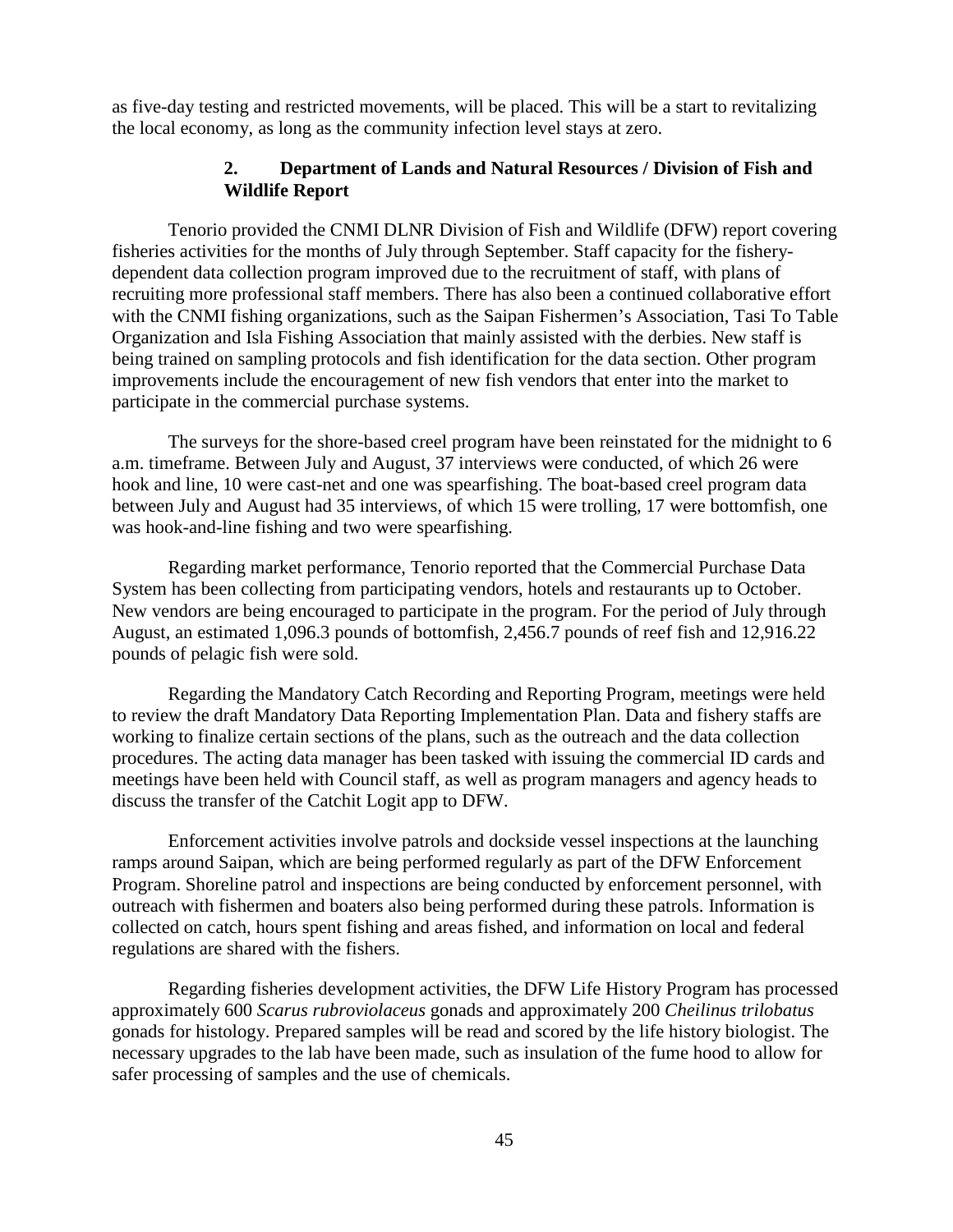Three fishing events were permitted at the Smiling Cove Marina for the Boating Access Program. The regular marina ramp maintenance operations are being performed at all CNMI boating access sites. Matching funds have been identified for the Tinian Marina Dock Replacement Project by the Boating Access Program managers. The correspondence with the Public Assistance Project representative and the Council consultant continues on how to proceed with the Tinian Marina Replacement Project. The following three projects were scheduled for September for the Rota West Harbor Marina: railing refurbishment, signage installation and walkway repairs.

#### **C. Shark Depredation in the Mariana Archipelago**

Carl Meyer, University of Hawai'i, provided a report of the shark depredation project conducted in the Mariana Archipelago. Shark depredation is a chronic problem in fisheries in many locations, including the Mariana Archipelago. Sharks will opportunistically feed on hooked fish and this causes economic losses for the fishers and it also results in hidden mortality that is not accounted for in stock assessment models. This problem is hard to resolve due to the natural behavior of the sharks. The first step in resolving this issue is to identify the shark species that are in the different fisheries. This task is challenging because the depredation occurs without a clear view of the shark. Even if the shark is spotted, identification can be confusing due to the close resemblance of different shark species. One of the tools for identifying different shark species is called DNA bar coding and it identifies the species through DNA samples collected from the bite wound on the fish. The DNA is amplified and sequenced at a laboratory to produce a definitive DNA bar code.

In 2020, a group traveled to Guam and Saipan to participate in a few Council workshops where local fishers, scientists and others were recruited and trained in the collection of predation event samples. The group was able to successfully collect 29 samples from depredation events from Guam and Saipan. However, due to COVID-19, the project was disrupted.

Local coordinators collected the samples and shipped them to Hawai'i for laboratory analysis. Using the DNA bar coding approach, the culprit species were identified, with 26 of the 29 bottomfishing depredation events identified with a 90% accuracy rate. The results indicated that the identified species were of the reef-associated and shelf-associated shark assemblages for the region, which includes silvertip, grey reef, silky, reef and tiger sharks.

Cameras were also utilized to get a clear view of what is happening during a depredation event. Swab kits were easy to use, reliable and can be applied at any fishery with minimal training. The species identified are ones that show a degree of residency or site attachment that could explain the shark depredation becoming worse over time. The sharks with residency or site attachment to a particular area might start associating boat motor sound with a meal and the sharks will start congregating in advance.

The next step is to move toward mitigating and reducing the overall shark depredation events. This will require more sampling and further data analysis. There are plans to develop and build capacity for the CNMI and Guam for the tagging and tracking studies of the shark species. This is to target the specific species and collect data on feeding patterns, activities within the year, cluster sizes in fishing grounds to predict the depredation probability in advance. In order to make these devices, a better understanding of each species is important.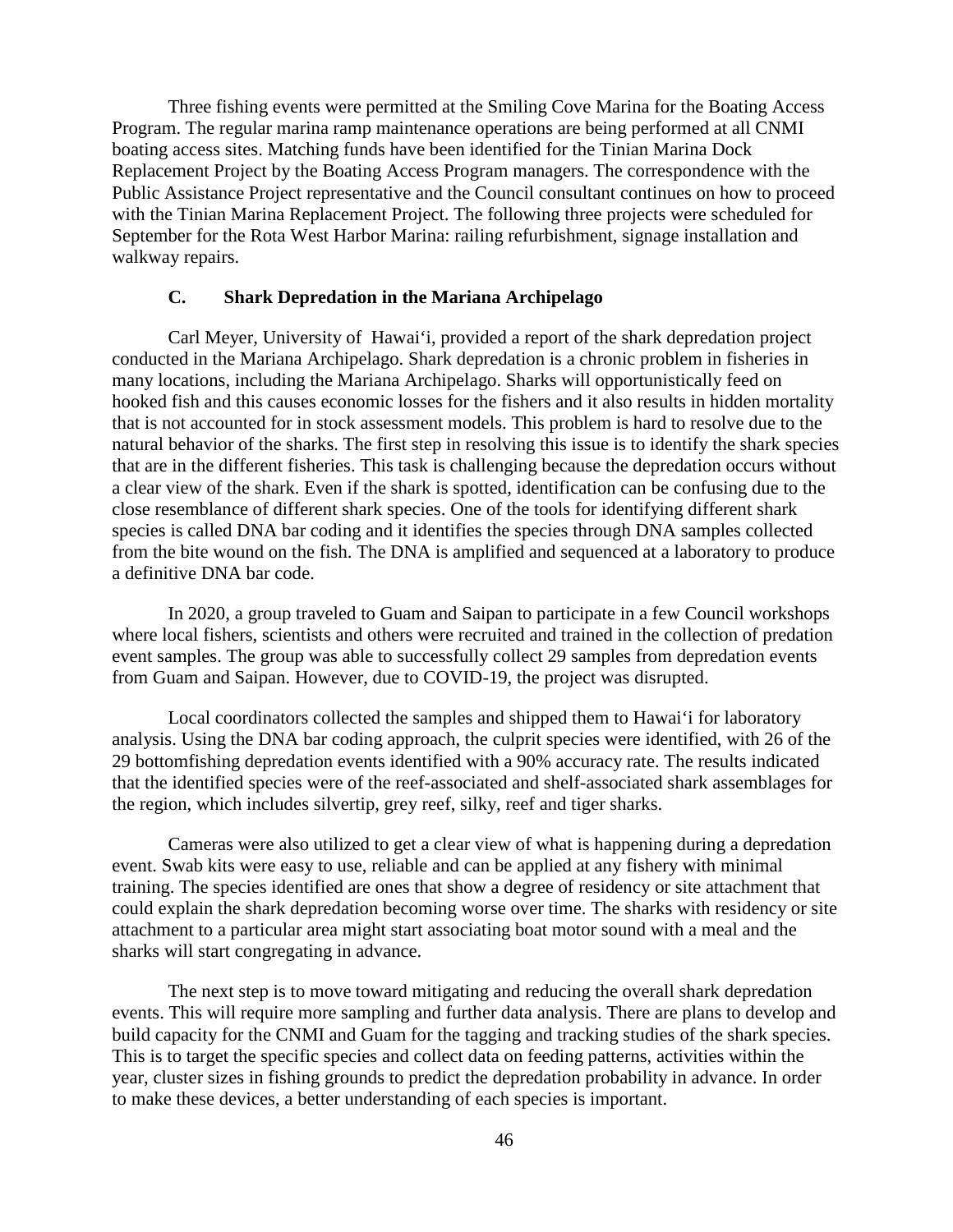Rice asked if silvertip sharks occur in Hawai'i.

Meyer said silvertip sharks do not occur in Hawai'i, but they are a common species in the Mariana Archipelago. The samples collected from this round were exclusively from bottomfishing. The types of habitats are the natural habitats of silvertip, gray reef and silky sharks. Oceanic whitetips are primarily pelagic species so they would be problematic in fisheries targeting pelagic species. The tools are developed so that the identification of the specific species can be accurate. Of the 29 samples collected, none were whitetips.

Gourley said that Tony Flores who works for the biosampling program in Saipan purchased an electromagnetic device to attach to a fishing line, but it did not work in deterring sharks. One of the reasons is likely because the bottomfishing gear has eight or nine hooks that covers an 8-10 foot area, whereas the shark repellant devices lose effectiveness with distance. Placing a deterrent between each hook would be expensive, considering that the device costs \$50 each, and the devices could be lost if a shark breaks the line.

Meyer said that the most important factors for the deterrents are efficacy and cost. One of the issues that have risen with the devices are that the marketing is starting to overtake the science behind it. The price is not always cost-friendly, which results in it becoming less affordable for the general public. The deterrents have to be perfectly engineered for rigorous science, and there should be concurrent engineering to make the end price point accessible for fishermen. He said that there is a theoretical grounding for the deterrents because sharks have an electro-receptive system that is sensitive. Other fish species do not have this receptive system so there is something that could be exploited with the shark's sensory physiology.

Muña-Brecht asked if there is any data analysis being conducted with the data collected from the fishermen who participated in the shark depredation meeting in early 2020 in Guam when sample collection kits were distributed.

Meyer said yes, there was a small group that followed through on the sample collection from the kits that were issued during that meeting. The kits that were used were then returned to Hawai'i for analysis. Although the sample size was small and the project was cut short due to the pandemic, it helped provide the team with a better understanding of what was going on with the shark depredation events.

Dueñas asked if there are plans to expand the study, noting the need for conclusive information on whether shark depredation is occurring in pelagic fisheries on the FADs. He said that he is happy to learn that the bottomfish fishery is not dealing with a shark species of concern, and conclusive information is needed to make sure the pelagic fisheries are also not dealing with those shark species.

Meyer said he is planning to expand into pelagic fisheries. The Pacific Islands Ocean Observing System (PacIOOS) is providing basic funding to start the process of capacitybuilding, and a proposal has been submitted to the Saltonstall-Kennedy Grant Program in the hopes of funding for the expansion of the existing science work and would specifically recruit local fishes to help with the shark tagging, tracking and sampling. It will also financially incentivize the participants for being part of the science program. Meyer said after seeing the footage of depredation events in Guam, the main culprit that is attacking the catches in pelagic waters and the shelf area look to be silky sharks. This means that silky sharks are depredating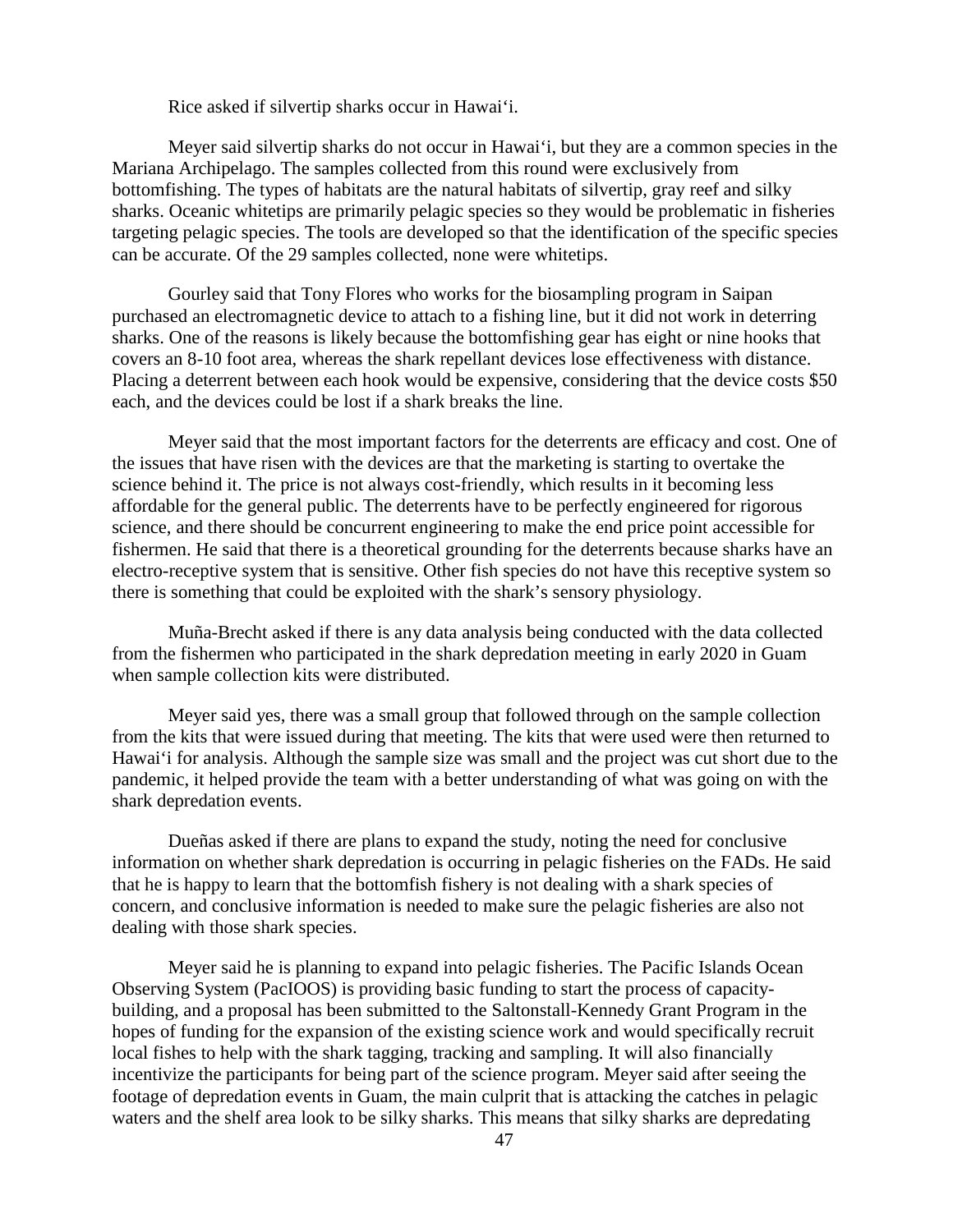both bottomfish and pelagic catches. The expansion of the program will help the efforts in preventing these depredation events.

Sword asked about the depths and temperature of the bottomfish depredation events and if those play a factor in the events.

Meyer said those elements have not yet been quantified, but based on studies from other parts of the world, depredation events are worse in warmer water. Looking at the environment during different seasons and geographically from pole to equator, there is a correlation between temperature and depredation events. He said he is also interested in doing a granular analysis as well to see if the moon phases have a role to play. There is a possibility that the conclusion could be that none of these play a role in the depredation events and that sharks are active when the fishing is good. However, the goal is to approach this issue with a "no-stone-left-unturned" type mentality. This leads to looking at other factors such as time of day, time of tide and particular water temperature to help fishermen be more informed when planning their fishing trips so that they can keep more of their catches.

Sword asked if there is any information on reducing the chances of an attack based on the fishing methods used.

Meyer said the cameras used during the tests will provide further insight into how fishing methods for gear rigging could be modified to make depredation more difficult. The problem is that the positioning of the shark during a depredation event is hard to identify. The fishers from Guam and Saipan that helped the team for this study were sent out to conduct business as usual and collected samples to be analyzed. It can be theorized that as the fishers repeatedly fish in the same location, over time the sharks will start to make a connection between boat engine sound and an easy meal.

### **D. Advisory Group Report and Recommendations**

#### **1. Advisory Panel**

Richard Farrell, CNMI AP vice chair, presented the AP report and recommendations.

- *Regarding Guam fisheries issues,* the Guam AP requested the Council assist the AP in identifying a military liaison for the fishing community to talk about coordinating efforts between fishers, tournaments and military activities, especially during local fishing tournaments. Further, the AP requested the Council work with the military to issue a map of the sea and land area, highlighted where the coordinates are for the trainings beyond the notice to mariners issued by the U.S. Navy.
- *Regarding CNMI fishery issues,* the CNMI AP recommended the Council request CNMI DLNR to provide for moorings at Pagan, Anatahan and Sarigan for fishermen to avoid damaging the ecosystem.
- *Regarding CNMI fishery issues,* the CNMI AP recommended the Council to request CNMI DLNR to review the marine sanctuary areas to allow for fishing during derbies in those areas.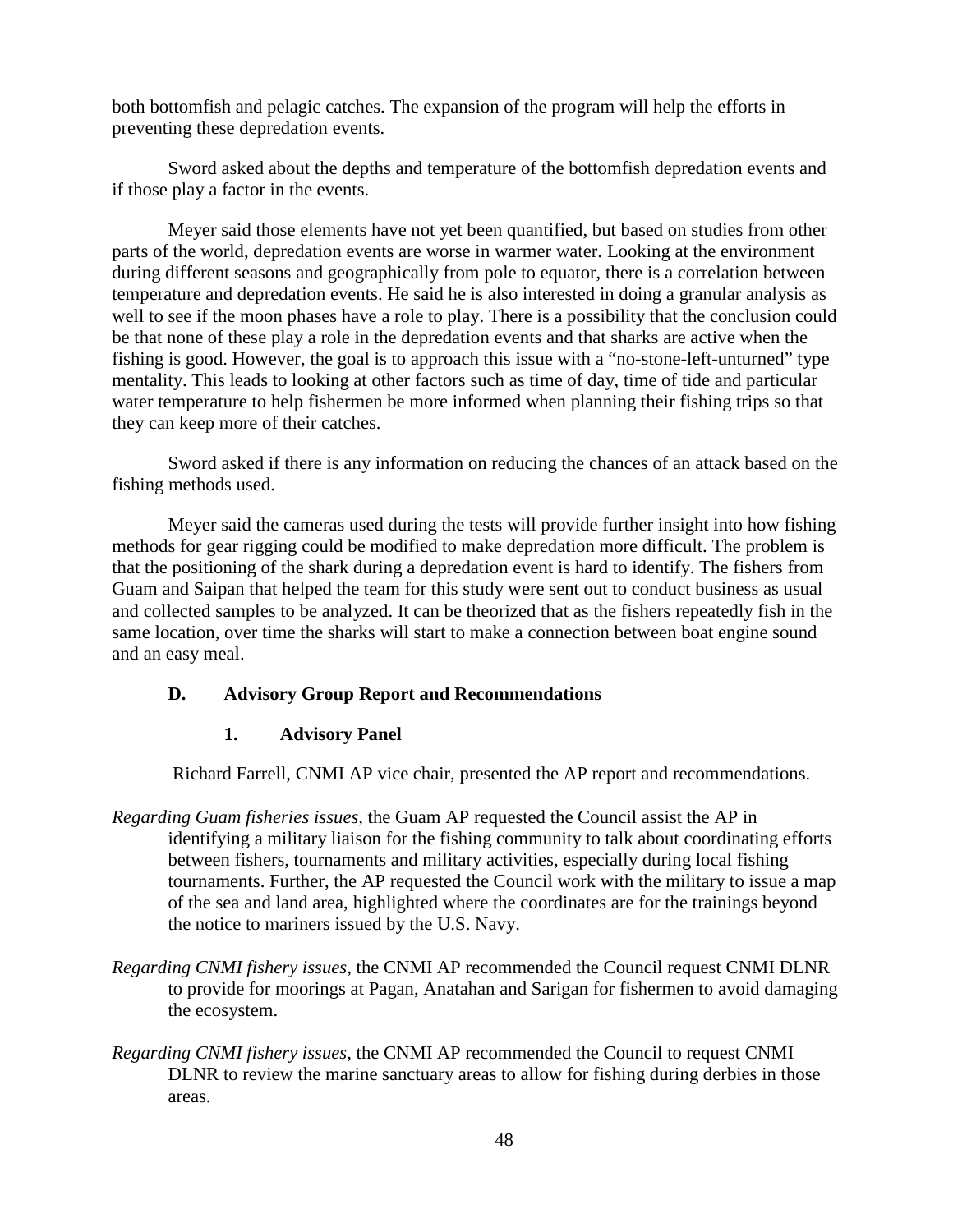*Regarding CNMI fishery issues,* the CNMI AP recommended the Council provide assistance to the CNMI government on developing FAD systems that are appropriate for CNMI's weather conditions.

### **2. Fishing Industry Advisory Committee**

Goto, FIAC chair, presented the FIAC report and recommendation.

*Regarding military training exercises and activities,* the FIAC recommends the Council direct staff to send a letter to the Department of Defense (DOD) noting fisher impacts from the increased military exercises and associated offshore area closures on the Pacific Islands fisheries and other user groups.

### **3. Non-Commercial Fishing Advisory Committee**

There were no NCFAC recommendations regarding the Mariana Archipelago.

#### **4. Scientific and Statistical Committee**

There were no SSC recommendations regarding the Mariana Archipelago.

# **E. Public Comment**

There was no public comment.

#### **F. Council Discussion and Action**

*Regarding Mariana Archipelago fisheries, the Council* **requested the DOD provide a liaison to the Council to discuss fishery-related impacts from increased military exercises, offshore area closures and coordinating with the community during fishing tournaments. Further, the Council requests the DOD work with the community to issue a map of the sea and land area that is used for training to go beyond the Notice to Mariners. Further, the Council requests the Guam DOAG assist the Council in connecting with the proper liaison.**

**The Council requested the CNMI DLNR provide moorings at Pagan, Anatahan and Sarigan for fishermen to avoid damaging the ecosystem in the Northern Islands.**

### **The Council directed staff to work with the AP on determining and addressing FAD issues in the Mariana Archipelago.**

[*The above three recommendations were originally moved and seconded by Dueñas and Sword, but withdrawn following discussion. A modified version of the recommendations was moved by Dunham and seconded by Sword*.]

Dueñas made the original motion and offered an amendment. He said that one of the recommendations regarding the firing ranges was to establish a FAD system outside the firing range outside so that fishermen know where the FAD is located. A lot of fishermen do not have high-accuracy GPS units and positioning the FADs one mile outside the boundary would be a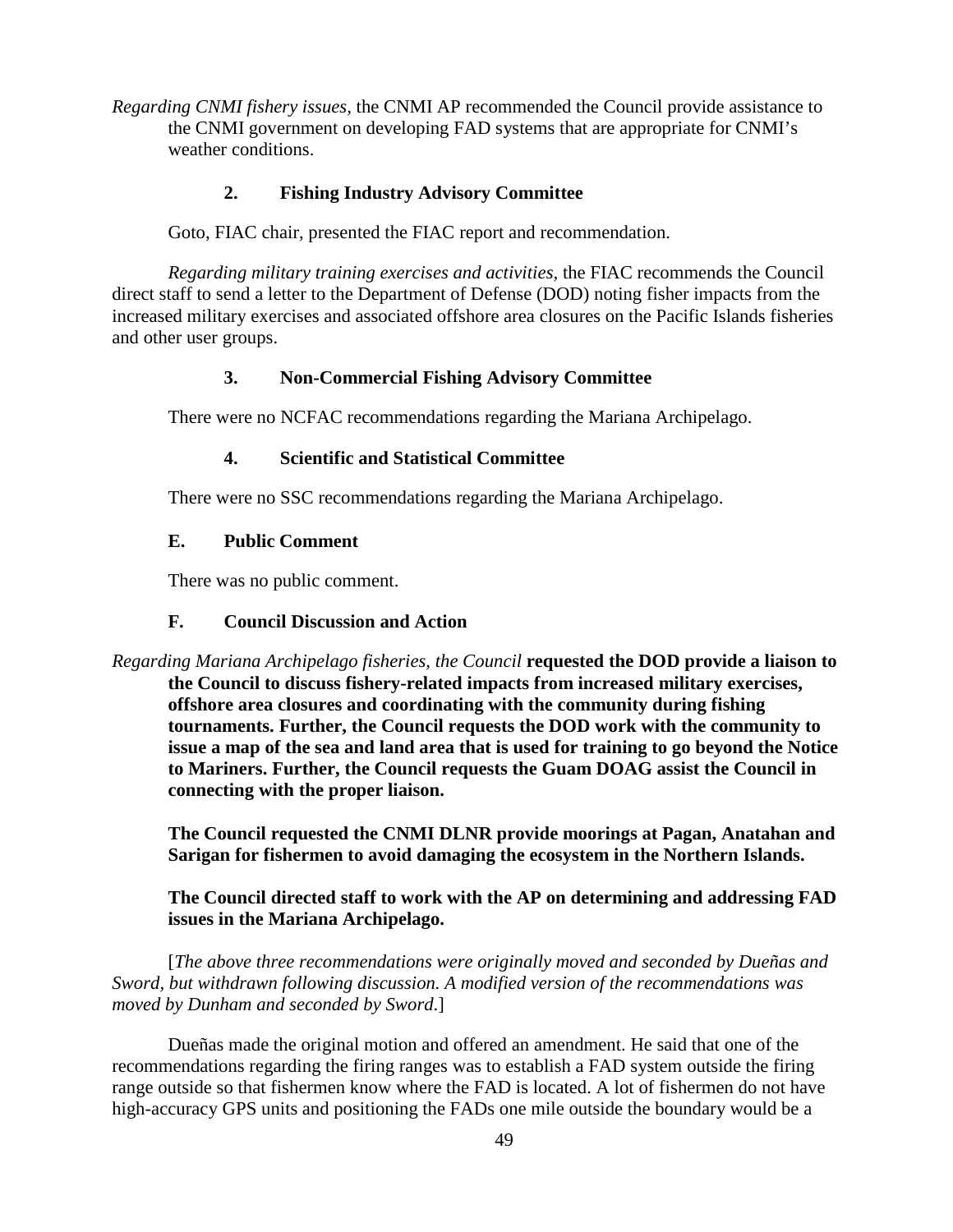good idea to save fishermen from hardship. Dueñas also recommended that NMFS and the Council consult with the U.S. DOD Office of Economic Adjustment, which provides compensation for financial offsets on federal military issues. He said that these are economic issues that need to be addressed and financed by that office as it impacts the local fisheries even though it is mostly a subsistence fishery that greatly impacts the community and families. He also suggested including Sikes Act as part of the recommendation with further discussion.

Tosatto made a point of order that Dueñas has made a new motion rather than an amendment to the motion, which would require a start over by closing out the current motion without action or vote on this action and then making a new motion. He said that adding on the additional recommendations to the existing motion would be improper and sought advice from GCPI.

Soliai asked if the maker could withdraw the motion.

Dueñas withdrew his motion and said that the issues can be brought up for discussion purposes, but he noted the issues were relevant to the motion because it is an ask to the military.

Sword agreed to withdraw the motion.

Muña-Brecht said the government of Guam has an office called the Military Liaison Office. There is a person assigned to a specific DOD liaison, and their position is specific to addressing community-related issues. She suggested including language in the first recommendation so that the Guam DOAG can help connect the Council to the proper person of contact.

Soliai requested the modified motion to be read for the record.

### *Moved by Dunham; seconded by Sword. Motion passed.*

*Regarding fishery impacts due to COFA in Guam, the Council* **directed staff to request appropriate federal and local government agencies to investigate and assess the following issues:**

- **a. Origins of vessels from Freely Associated States (FAS) and their intent and purpose in Guam;**
- **b. Whether personnel on board FAS-owned vessels in Guam are in compliance with federal laws and the COFA; and**
- **c. The feasibility of a U.S. citizen or permanent resident fishing license requirement in waters within the U.S. EEZ around Guam.**

[*The original motion included item "d. Guam to receive 5% of fees paid under the South Pacific Tuna Treaty for fishery enhancement and/or development of programs," which was removed during discussion.*]

Dueñas said the issue of fishing licenses on Guam and the fishery regulations only applying to U.S. citizens and green card holders must be addressed. There is a need for clarification on this issue.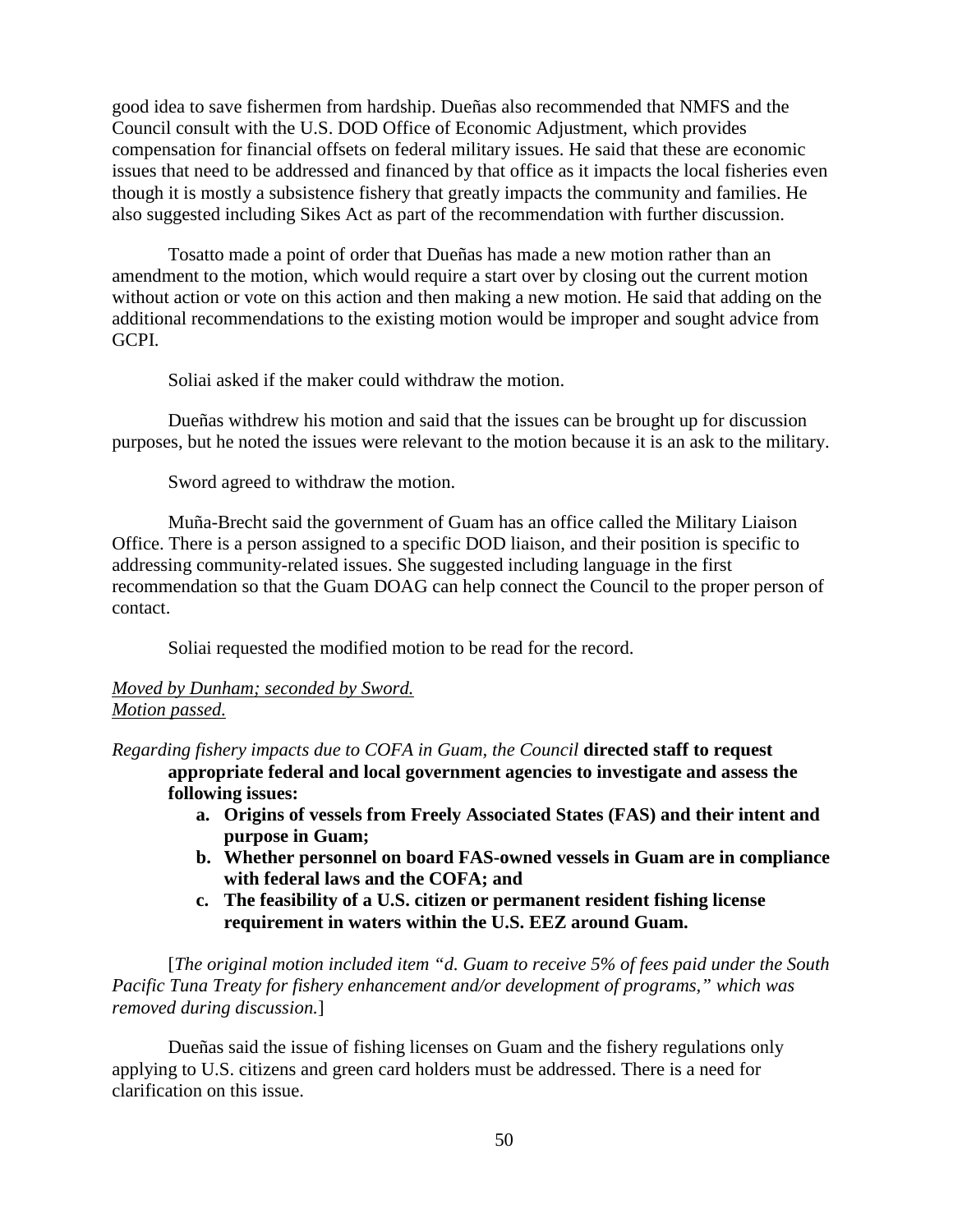Tosatto said he will be abstaining from this recommendation for a number of reasons. On A and B, there has been adequate past consideration for the issues with FSM citizens residing on Guam and conducting fishing, and the result was there were no avenues to pursue. C raises one of the issues, that if this is an activity that this Council considers as an action under the Mariana Archipelago FEP, it can find a purpose and the Council should pursue that. Such an action would have to be compliant with all applicable laws. D is problematic, because the fees paid under the South Pacific Tuna Treaty for access is provided by the industry. The Economic Assistance Payment is for a variety of purposes.

Holstead asked that for the Council's clarification on item B on the Council anticipates conducting the investigation on the compliance with federal law, whether it is pertaining to border patrol or investigating whether they are commercial vessel operators. He also sought clarification on whether the vessels in question are recreational or commercial vessels.

Simonds asked Dueñas if item D should be kept, as the Council already voted on a similar recommendation on the previous day.

Dueñas said yes, and noted that the U.S. State Department could consider a PIAFA with the island groups in terms of serving the wealth of this South Pacific Tuna Treaty. The enforcement checks on specific nationality groups are disheartening, with local fishermen being boarded by USCG at the end of their fishing day when their vessels are fully equipped, compared to the FSM vessels with only a cellular phone acting as a running light on their chest. The fish needs to be protected for U.S. citizens.

Simonds said it is not the responsibility of the U.S. State Department to consider a PIAFA. If a governor wants to have a PIAFA, the governor will need to initiate the PIAFA with the U.S. State Department and the rest this group. If there is interest, the governor of Guam should write to the U.S. State Department. Simonds suggested removing D since a similar recommendation was already made and staff will be working on the issue. In terms of item B, Simonds said that a separate meeting should be held following the Council meeting.

Dueñas and Sword agreed to removing item D from the motion.

#### *Moved by Dueñas; seconded by Sword. Motion passed with Tosatto abstaining.*

*Regarding shark depredation in the Mariana Archipelago, the Council* **recommended NMFS support funding for the second phase of the shark depredation project, expand further to pelagic fisheries and develop deterrence measures based on the information from the genetics study.**

*Moved by Dueñas; seconded Sword. Motion passed.*

- **X. Protected Species**
	- **A. Hawai'i Longline Fishery Seabird Mitigation Measures**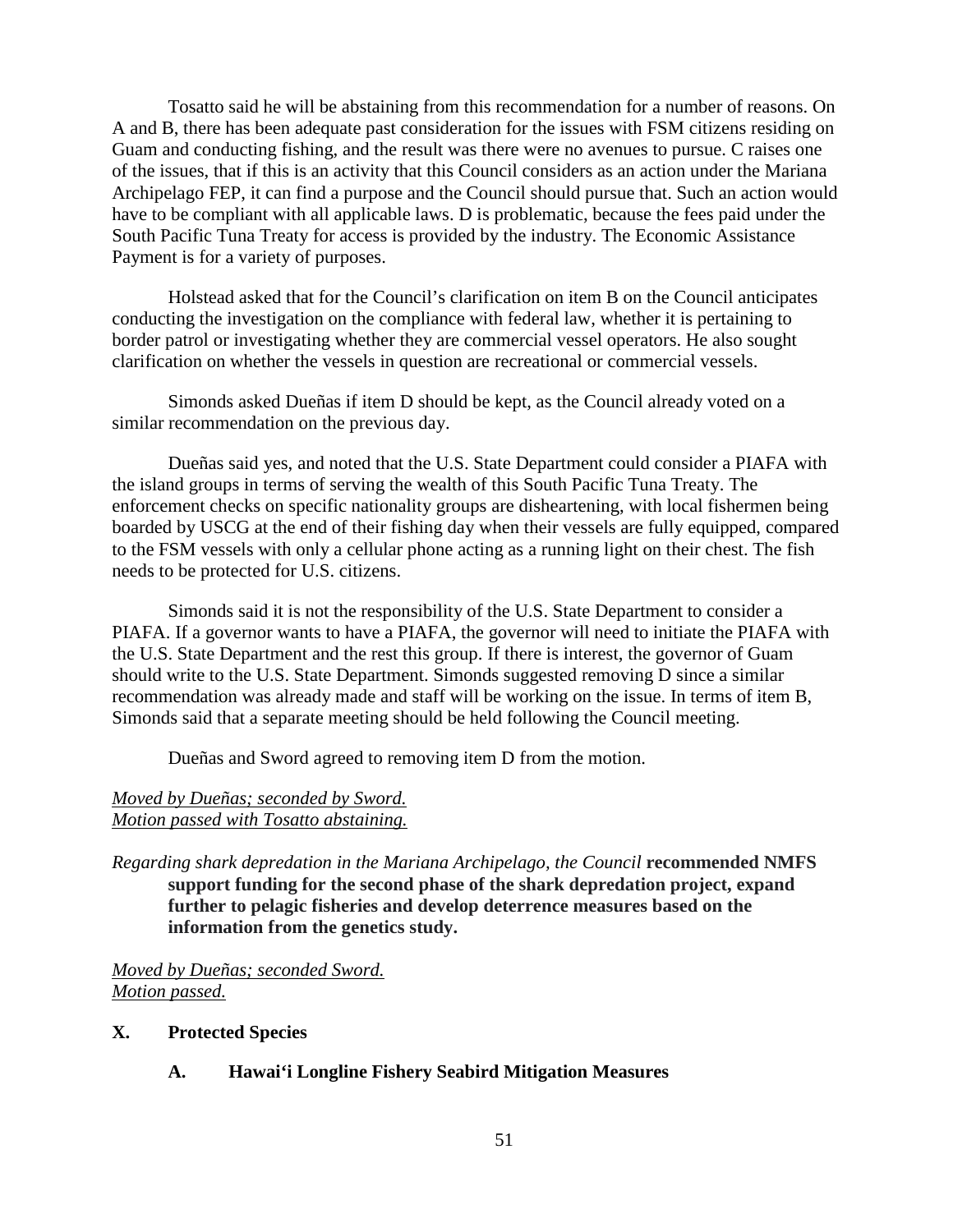### **1. Results of the Tori Line Experimental Fishing Permit Study in the Hawai'i deep-set longline fishery**

Carnes and Gilman, Council contractors, presented on the results of a tori line study in the Hawai'i deep-set longline fishery that was conducted under an EFP. The study built on an earlier field trial conducted in 2020 that showed that tori lines, when used in conjunction with blue-dyed bait, was an effective seabird mitigation measure. For the current study, the EFP exempted vessels to fish without blue-dyed bait and strategic offal discards when using tori lines. The same tori line design used in the 2020 study was used in the current study, and three vessels completed 87 experimental sets.

Prior to the study, fishermen in the Hawai'i longline fishery had the perception that tori lines may tangle with fishing gear or the vessel's propeller, or that tori lines would not work if the seabirds are hungry. The tori lines used in the studies were designed to address many of those fishermen's concerns, and only one tangle was experienced in the two field trials. Feedback from the crew was overwhelmingly positive, and crew indicated that the tori lines were easy to deploy and were preferred over blue-dyed bait. Some feedback on further improvements included using double tori lines, a stronger attachment point, and longer lines to eliminate the need for weighted branch lines.

Data were collected using an EM camera system. Still photos taken from the camera systems showed that seabirds tended to land relatively close to the stern of the vessel when tori lines were not used, whereas when the tori line was used, seabirds less frequently landed on the surface, and those that landed tended to be further back from the stern. EM provided for efficient data collection compared to on-deck monitoring, with the review of a six to seven-hour setting process only taking approximately two hours to review once the vessel returns to port with the footage. The study collected data on seabird attempts and contacts, and those behaviors are different enough that automation may be possible in the future.

The results of the study showed that the attempts, contacts and captures were 1.5 times, 4 times and 14 times less likely, respectively, in sets using a tori line compared with the sets that were using thawed blue-dyed bait. A seabird attempt was counted when the EM analyst saw a bird plunge underwater or completely submerge, but not contact the baited hook, while a seabird contact was counted when a bird grasped the baited hook in its beak. Captures were based on records during gear haulback. Less than 1% of the 646 observed albatross attempts or contacts were more than 50 meters astern, indicating that the 50-meter long aerial section is appropriate for the seabird species that interact with the Hawai'i deep-set longline fishery. Approximately 27% of interactions occurred within 10 meters of the vessel stern. The study also found that albatross interactions during tori line sets occurred significantly further astern compared to sets that were using blue-dyed bait, which reduces capture risk.

The study showed that a simple tori line design that meets the minimum requirements for tuna RFMOs was more effective at reducing seabird interactions than thawed blue-dyed bait in the Hawai'i deep-set longline fishery. From past research, side-setting is also known to be significantly more effective than blue-dyed bait. The studies conducted in the deep-set fishery, as well as those conducted in other fisheries, show that tori lines are relatively inexpensive, practical and safe, although occasional tangles may occur, and there will be some initial costs to install a tori pole. As with many bycatch mitigation measures, tori line efficacy is affected by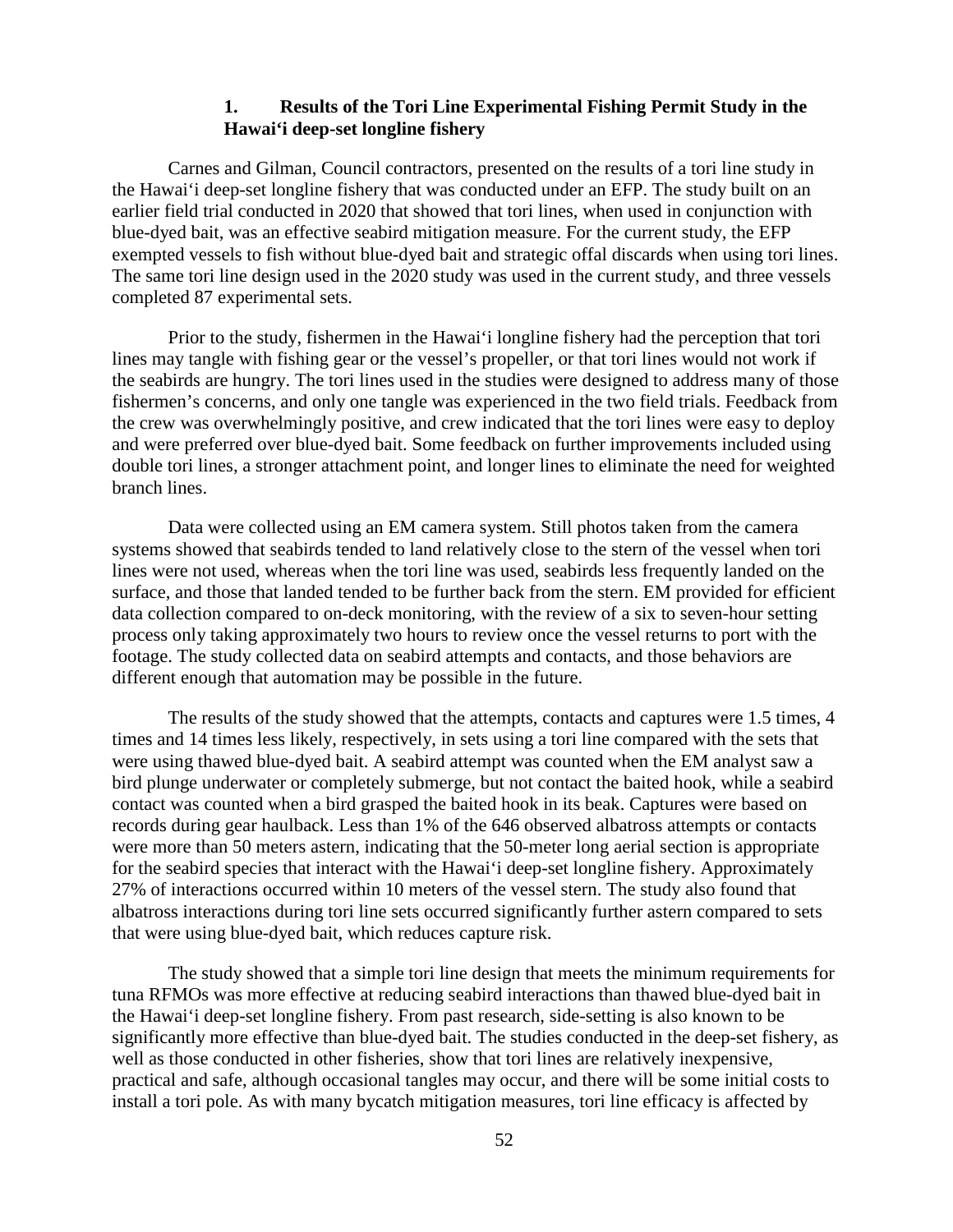crew behavior and the ability to maintain the line over the area where baited hooks are accessible to birds. Compliance monitoring would depend on either observers or EM systems.

Dueñas said that the Council has always been at the forefront of bycatch mitigation measures, noting that the Council started technology transfer efforts approximately 20 years ago.

Rice asked what type of poles is used to attach the tori lines.

Carnes said that the poles were custom made for the project using marine-grade stainless steel, welded or secured to an existing infrastructure to the boat and adjusted to the final height of 5 meters above the water surface.

Rice asked if anyone had suggested using green stick poles, which are strong and a little flexible.

Carnes said that the project team did consider it, but did not use it in the trials because they were too flexible. For safety purposes, the team selected a rigid pole with the use of a weak link between the pole and the tori line as a safety measure in the event the tori line becomes tangled and creates tension.

Tosatto said that the line used in the study was a much lighter line than monofilament, and a flexible tori pole may also affect how the tori line behaves behind the vessel. He said that a requirement would need to match the line used in the study to achieve the effect shown in the study.

Carnes said that the project used a Dyneema macron line as the aerial portion, and a material called blue steel for the drag section. He said that NMFS could publish minimum standards that provide recommendations on the material to standardize the tori line across the fishery.

Gilman said that the drag section would need to produce enough drag to maintain the 50 meter aerial section, and the aerial section should be visible to the seabirds so they do not fly into it.

Ishizaki said that the Council reviewed the preliminary minimum standards at the June meeting, and endorsed the direction that the regulatory requirements should be basic to provide standards for line length, streamer spacing to provide for flexibility and provide additional guidance and recommendations for design details.

#### **2. Options for Revising Seabird Mitigation Measures in the Hawai'i Deep-Set Longline Fishery (initial action)**

Ishizaki presented the options paper for revising seabird mitigation measures in the Hawai'i deep-set longline fishery. The Council has been addressing seabird interaction issues since an increase in black-footed albatross interactions were observed in 2015, after which the Council conducted two workshops. The 2018 workshop reviewed seabird mitigation measures and identified high priority research areas including tori lines as a potential candidate for replacement with blue-dyed bait. In 2019, a cooperative research project was initiated to develop a tori line design suitable for the deep-set fishery, with the first field trial conducted in 2020. The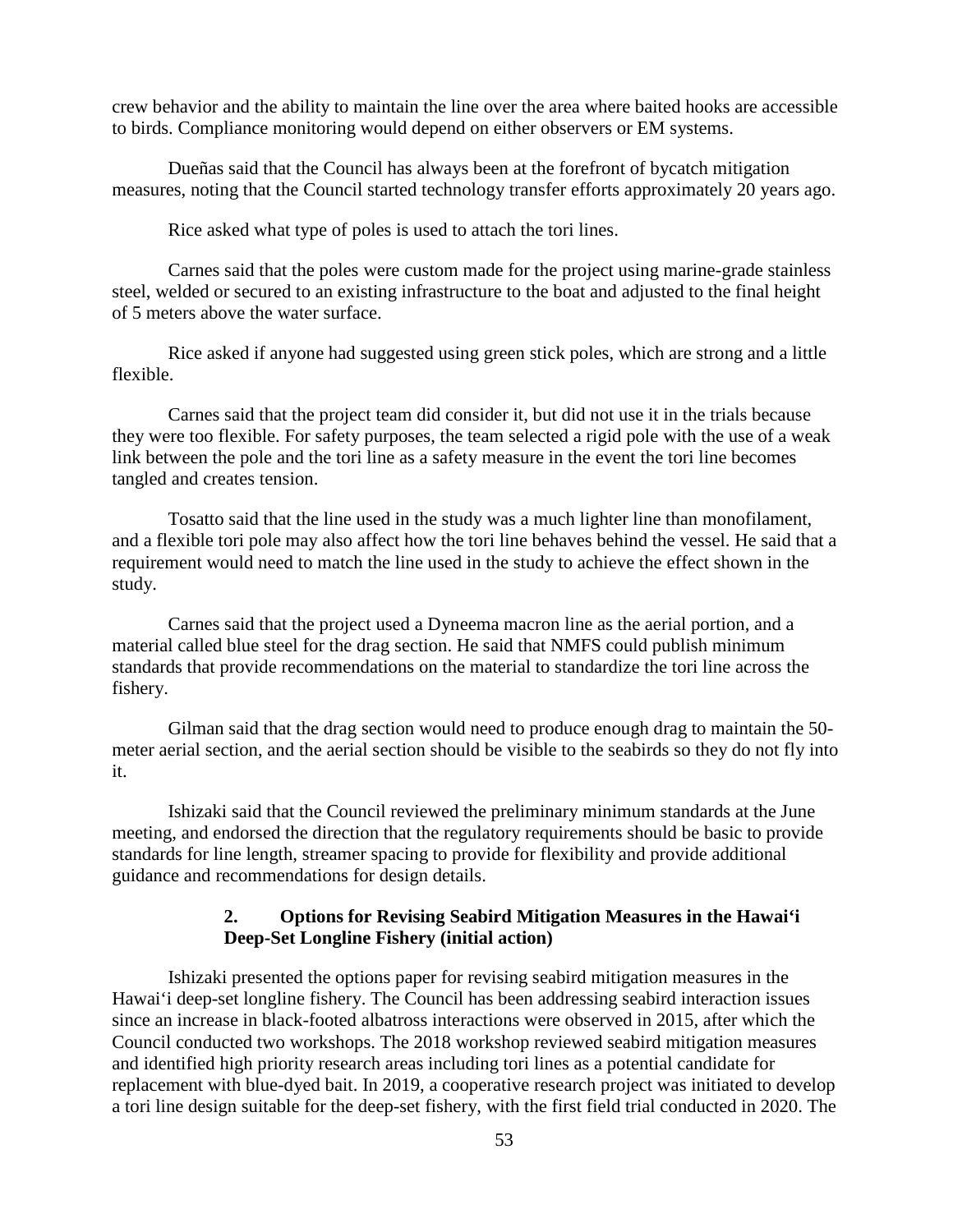second field trial was conducted under the EFP in 2021, as reported under the previous agenda item. The Council at the December 2020 meeting considered a preliminary options paper and directed staff to initiate development of a regulatory amendment evaluating options for allowing the use of tori lines in lieu of blue-dyed bait, as well as removing the strategic offal discharge requirement. At this meeting, the Council was presented with a revised options paper informed by the latest study for consideration of initial action.

The purpose of the action is to modify the mitigation measures in the deep-set fishery to reflect the results of the recent cooperative research and the best available scientific information, and to improve overall operational practicality and mitigation efficacy of the required measure. The scope of the action does not include the shallow-set longline fishery. Ishizaki provided a brief overview of tori lines, blue-dyed bait and strategic offal discards, which are the three main measures considered for modifications under the action.

The options presented were: 1) no action; 2) allow the use of tori lines as a third option to the existing measures; 3) replace blue-dyed bait with tori line; and 4) modify strategic offal discard requirement. Current regulations require that deep-set longline vessels, when fishing north of 23°N are required to either side-set, or stern-set using blue-dyed bait, with approximately 82% of the deep-set vessels using the blue-dye option. Under option 2, a sternsetting vessel would have the option of choosing between blue-dyed bait and tori lines, providing more flexibility, but the less effective blue-dyed bait could continue to be used in the fishery. While many fishermen would be expected to switch from blue-dyed bait to tori lines, the extent to which fishermen may continue to use blue-dye is unknown. Under option 3, deep-set vessels would have the option to use side-setting, or use a tori line if stern-setting, which is expected to have a greater reduction in mitigating seabird interactions than under option 2. Under option 4, two sub-options were considered, either to remove the requirement for strategic offal discards, or to modify it. Ishizaki explained that the measure was implemented to distract birds away from the baited hooks, but there is evidence suggesting that this practice may increase seabird capture risk. In the absence of a regulatory requirement, there is little to no offal generated during the setting operations when seabird interaction risk is high, whereas most of the hauling operations when offal is generated occurs at night when seabird foraging activity is low. The strategic offal discard requirement also creates practicality issues as well as burden for the observer program and compliance monitoring.

Ishizaki provided a potential timeline for the action, noting that the earliest timing for implementation would be in the summer of 2022, if the Council considers initial action at this meeting and final action at the December 2021 meeting.

Dueñas said that he likes the idea of being flexible in how the tori line rules are set up. He said that there was an International Fishers Forum at which these seabird mitigation measure concepts were presented to mitigate interactions in all fisheries. He asked if there has been any effort to study the impact of the PMNM being extended out to 200 miles, with seabirds going hungry because they were used to eating offal off of fishing vessels. He also asked if the interactions are also occurring with the vessels fishing closer to the equator, why there is not a stronger correlation with interactions in the shallow-set and deep-set fishery if the problem is with the offal discharge, whether there are parts of the Hawai'i longline fishery that are not affected, and how seabirds may affect the American Samoa longline fishery.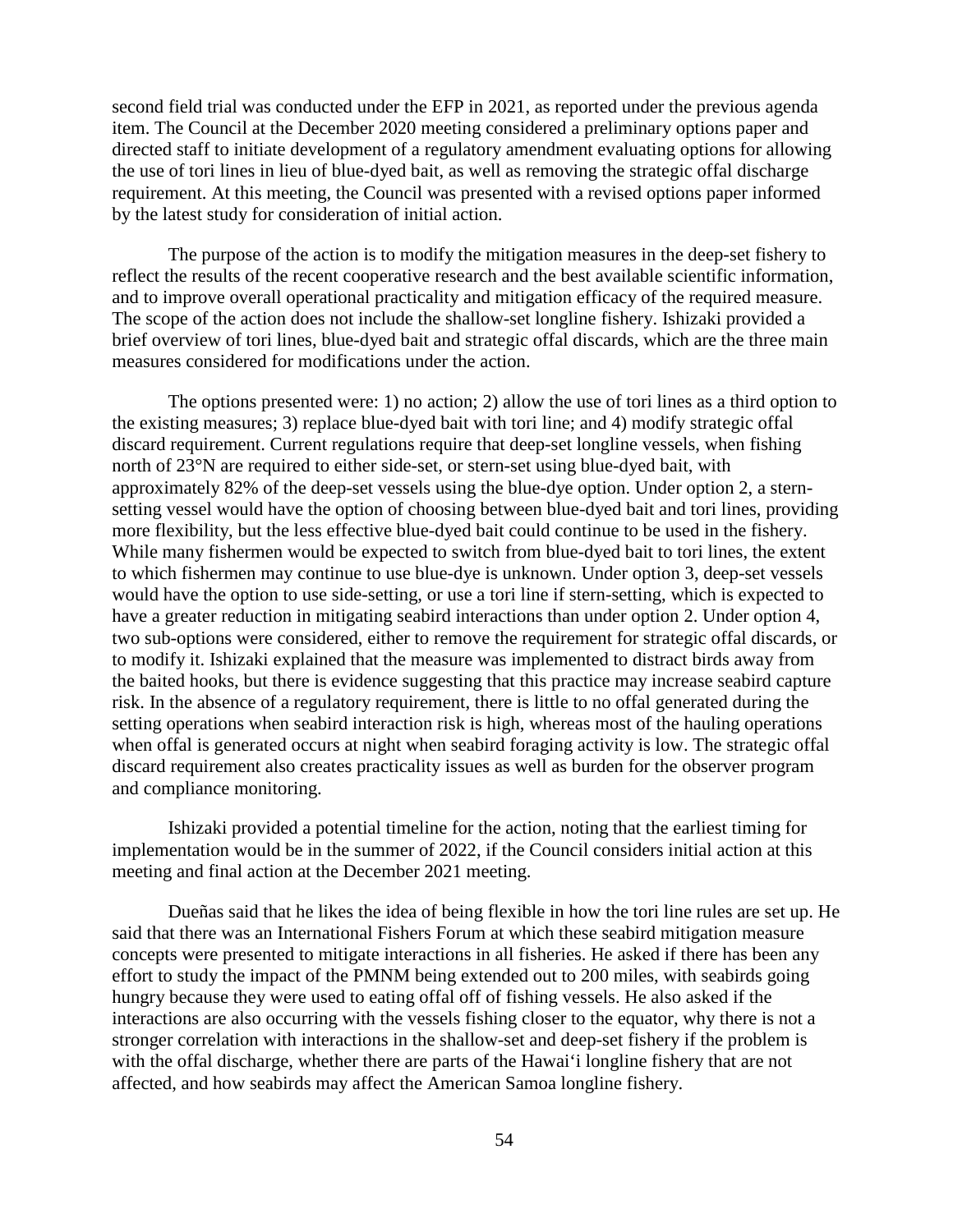Ishizaki said that when the PMNM expansion was proposed, proponents suggested that the closure would help birds and prevent seabird interactions, but there has not been a decrease in albatross interactions in the Hawai'i longline fishery since the expansion. She was not sure whether there are studies looking at whether the closures affected the seabird's ability to forage, but noted that albatross species forage much father outside of the 200 miles so there may not be an impact. Regarding Dueñas's question about interactions closer to the equator, Ishizaki said that interactions tend to be more frequent farther north into the Northern Hemisphere, which is why the deep-set fishery is required to use mitigation measures north of 23°N. Regarding the correlation between shallow-set and deep-set fishery, Ishizaki said that the shallow-set fishery has not seen as much of an increase because night setting tends to be effective. Seabird interactions are also rare in the American Samoa longline fishery.

Ramsey asked whether it is likely that most captains would eventually use tori lines and move away from blue-dyed bait voluntarily if the more flexible option 2 was selected, or whether a minority may continue using blue-dyed bait.

Ishizaki said that it is yet to be seen, but noted that it would depend on the implementation process. Outreach to distribute tori lines and poles at no cost to vessels would encourage and incentivize the transition to tori lines, even if vessels have a choice to choose. For Alaska fisheries, NMFS and other organizations continue to make tori line available to fishermen at no cost, which has been a successful approach to adoption and for fishermen to carry backup lines in the event of a tori line breakage. Based on the experience from the field trials, having someone talk with and train fishermen on the proper use of tori lines will be a key effort in the rollout process.

Rice asked if Dang had any industry perspectives.

Dang said that he was experiencing internet connection issues.

Tosatto said that regarding strategic offal discards, he asked that Council staff point out the differences between removing the requirement and replacing it with nothing as if it is not a management issue at all. He said it would be a different decision for him when considering to approve, disapprove, or partially approve the regulation change if the change is to replace it with a better treatment of offal because he considers it to be a management issue. He thought it is known to be a management issue, or else it would not have been in the regulations in the first place. His comments were to make sure that the Council is working its way through the issue considering that this is a management concern, and it needs to be appropriately addressed in the Council's recommendation to address that management issue. He encouraged a thorough review of the offal issue between the initial and final actions.

Rice asked if it would work if the rules were change so that it is an option to release the offal at night on the opposite side as part of the regulations.

Tosatto said that he did not want to be predecisional about whether any change may be approvable. Strategic offal discard is currently not required for side-setting, but it is required for stern-setting if birds are present, which is difficult to monitor and enforce. The management issue is with the timing of when to strategically discard, and whether during hauling or setting, or alternatively the best time to discard may be at night. He reiterated that those are the management issues that need to be through when this issue comes back for Council final action,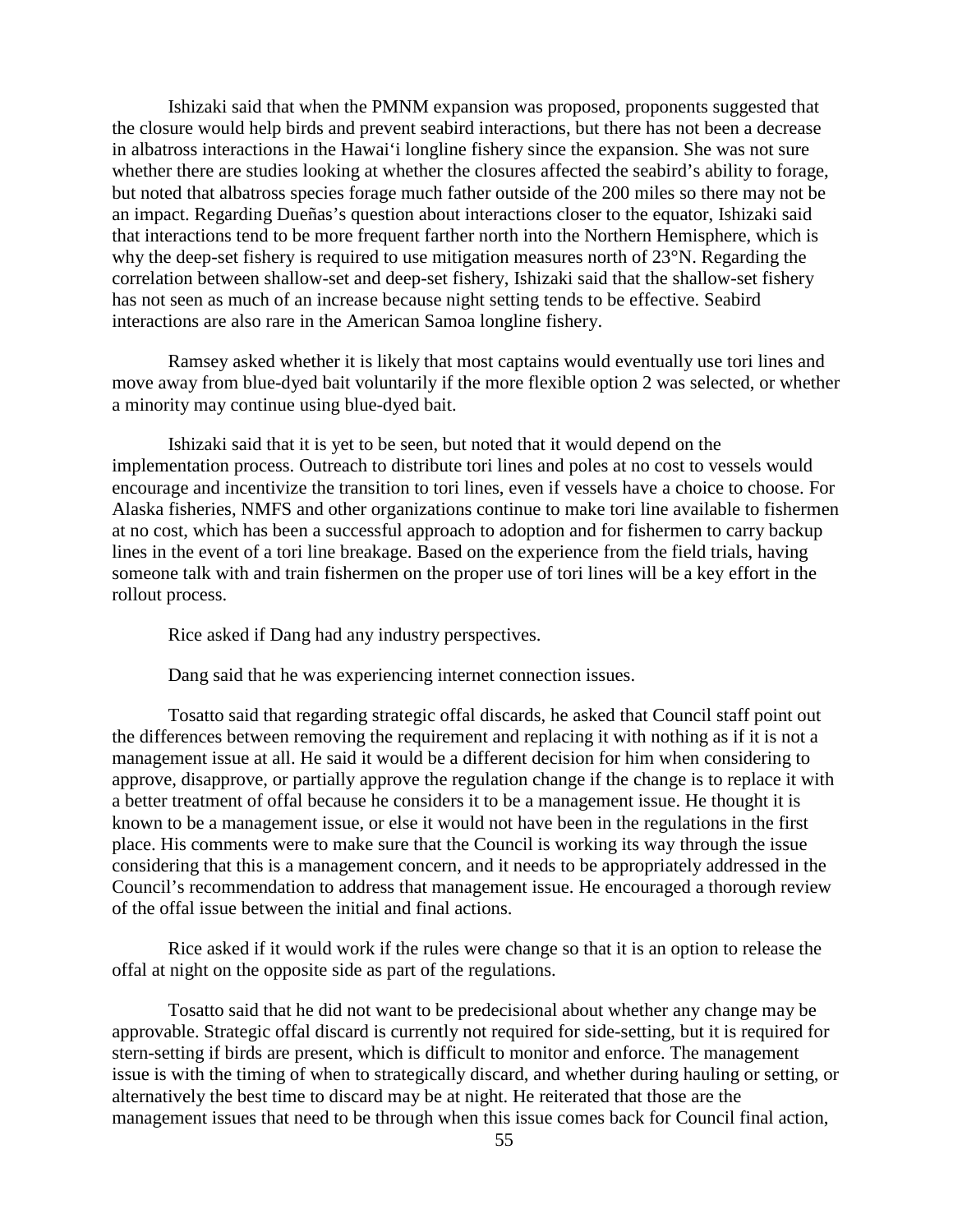and that a simple removal and not treating it as a management issue may create a problem for NMFS. He noted that some minimal requirements such as making sure hooks are not remaining in the discarded parts, or discarding it at night may be some options.

Rice said that option 3 would be best because of the results of the experiment, but it may take some time for the fleet to catch up to the vessels that have already tried the tori line, so there needs to be coordination with the industry to see how fast the boats can switch over from bluedyed bait to tori lines, and if all boats want to switch.

#### **B. Scientific and Statistical Committee Working Group Issues Paper on Alternative Approaches to Reduce Impacts to False Killer Whales**

Lynch, SSC chair, presented the SSC working group paper that reviewed FKW take avoidance and minimization measures under the MMPA. A preliminary report of this effort was presented at the June 2021 meeting. The working group, comprised of Lynch, Milani Chaloupka, Craig Severance and David Itano, was appointed to take a deep dive into measures that had been recommended by the False Killer Whale Take Reduction Team (FKWTRT) under the MMPA. The SSC recognized over the years a lack of progress exploring alternative measures, reviewing critically the science on the impacts of the longline fishery on FKW populations, and considering methods to avoid impacts on FKWs. The working group developed a paper, and the SSC has adopted it and recommended it for Council adoption.

Recognizing the low overall mortality rate of FKWs in the Hawai'i longline fishery, the SSC recommended that the avoidance measures should be linked to that low mortality rate. The second recommendation recognizes the lack of scientific information on post-release mortality of FKWs caught in fishing gear, and information on sublethal effects and indirect effects should be collected using satellite tags and other available technology to help inform impacts assessments. The working group and many of the SSC members believe there are alternative assessment methods to the potential biological removal (PBR) metric to assess the fishery impacts, and the SSC recommended the use of a population consequences of disturbance (PCoD) conceptual framework and development of a population dynamic-based models. Lynch noted that the PBR is a static concept that the science may have outpaced, and that PCoD is an example of a method that could be used to further assess the true impacts on the population. The SSC also recommended greater involvement by the SSC in the FKWTRT process, recognizing that the team has been lacking in scientific rigor, and that the inclusion of one or more SSC members would be appropriate. The SSC additionally recommended that the Council and NMFS should adopt a conformance-based monitoring of FKW captures and that any anomalies should be included in various reports such as the annual Stock Assessment and Fishery Evaluation report. Lastly, the SSC recommended that the Council and NMFS undertake a study to assess the economic impacts of FKW regulatory measures on the longline fishery, and that this study should be updated over time so that the cumulative impacts can be assessed for regulatory measures so that economic impacts are taken into consideration as required under the MSA. Lynch noted that there are some discussions of moving the paper into a scientific publication.

Rice said that he is pleased to see the recommendations, and noted that many of the issues identified are those that he has raised over time.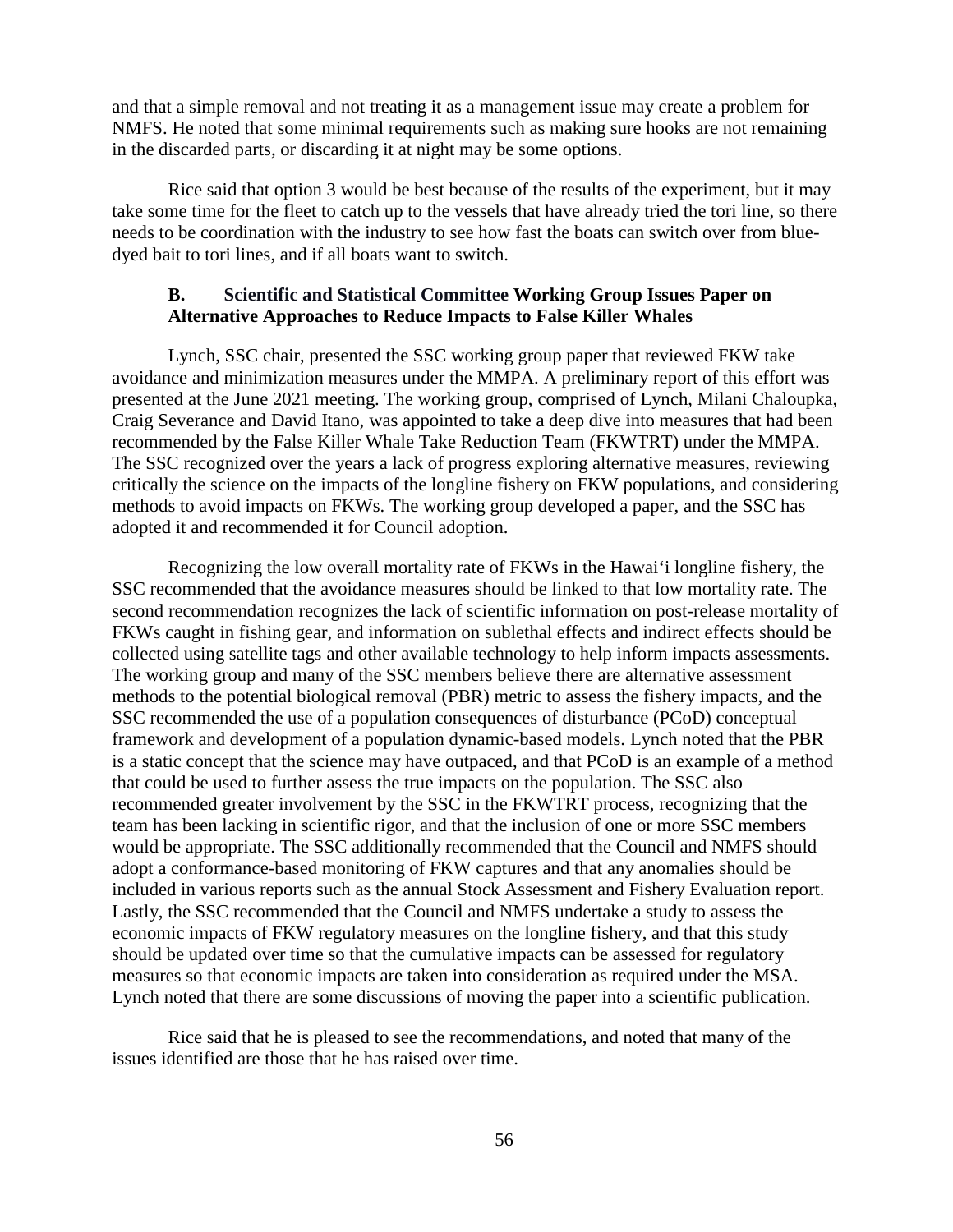Dueñas said that the FKW distinct population segment (DPS) has always been an issue that has baffled him in terms of the science and basic biology. His understanding is that the population assessment is based on observations, and said that he is glad that the SSC is looking at tagging and other issues to determine the size and range of the species. He said that these species become species of concern even if there is no stock assessment, and he expressed concern that management actions may be determined by interpretation and that these approaches make it more difficult for the Hawai'i longline fishery to fish even if there are no mortalities.

Tosatto said that the insular DPS that is listed under the ESA is not subject of the efforts of the FKWTRT under the MMPA, and it is the separate pelagic stock that is the focus of the FKWTRT. He also said that there are animals that are dying from interactions, or estimated to be serious injuries from the nature of the interactions, and that the Council under the MSA has a charge to reduce bycatch of all species that are bycaught and reduce interactions with protected species, which is where there is an overlap with the mandates of the ESA and MMPA. He cautioned that the SSC should focus on efforts that meet the Council's broad charge to reduce bycatch and appropriately support the Council's role as one of the many members of the MMPAconstituted FKWTRT, which has regulations that control the activities in the Hawai'i longline fishery. He thought that some of the issues that the SSC is focusing on are on target, whereas a couple may not necessarily be relevant to the MSA, such as PBR and other issues that enter into the MMPA management construct. Under the MMPA, NMFS has guidelines for the statutorily required stock assessments, is required to constitute TRTs, and has its own scientific advisor in the form of the Pacific Scientific Review Group. He said he appreciates the SSC's general charge toward reducing FKW interactions, and that the outcomes need to be focused. Issues that enter into the MMPA need to be brought through the right construct, through the FKWTRT or Pacific Scientific Review Group.

Rice said that it is important to have an SSC member as a member or an alternate to the Council's seat on the FKWTRT so they understand where the science is coming from and what needs to be done.

Dueñas said that he is concerned about impacts on marine mammals and protected species, and that he does not dismiss the need to do something proactive. However, he emphasized that as a human being he understands life and the livelihood of the region's fisheries is currently at a difficult stage and that a balance in the circle must be maintained.

Rice said that Dueñas's comments are in line with the SSC's recommendations about economic impacts, noting the need to look at how the economic structure is affected by MMPA regulations and how the system is set up.

#### **C. Green Turtle Management**

[This item was taken up under the Hawai'i section on Day 3 after agenda item 12.E.]

DeMello presented an overview of the history of honu management. Honu is part of the culture for the people of Hawai'i, and had a variety of uses for diet, medicine, handicrafts and tools. The use of honu evolved into a directed harvest through a commercial fishery, which in part drove the need for managing the population. In 1974, the State of Hawai'i prohibited commercial use and implemented a permit system for home consumption until the ESA-listing as a threatened species in 1978 superseded the state management. The Council has been involved in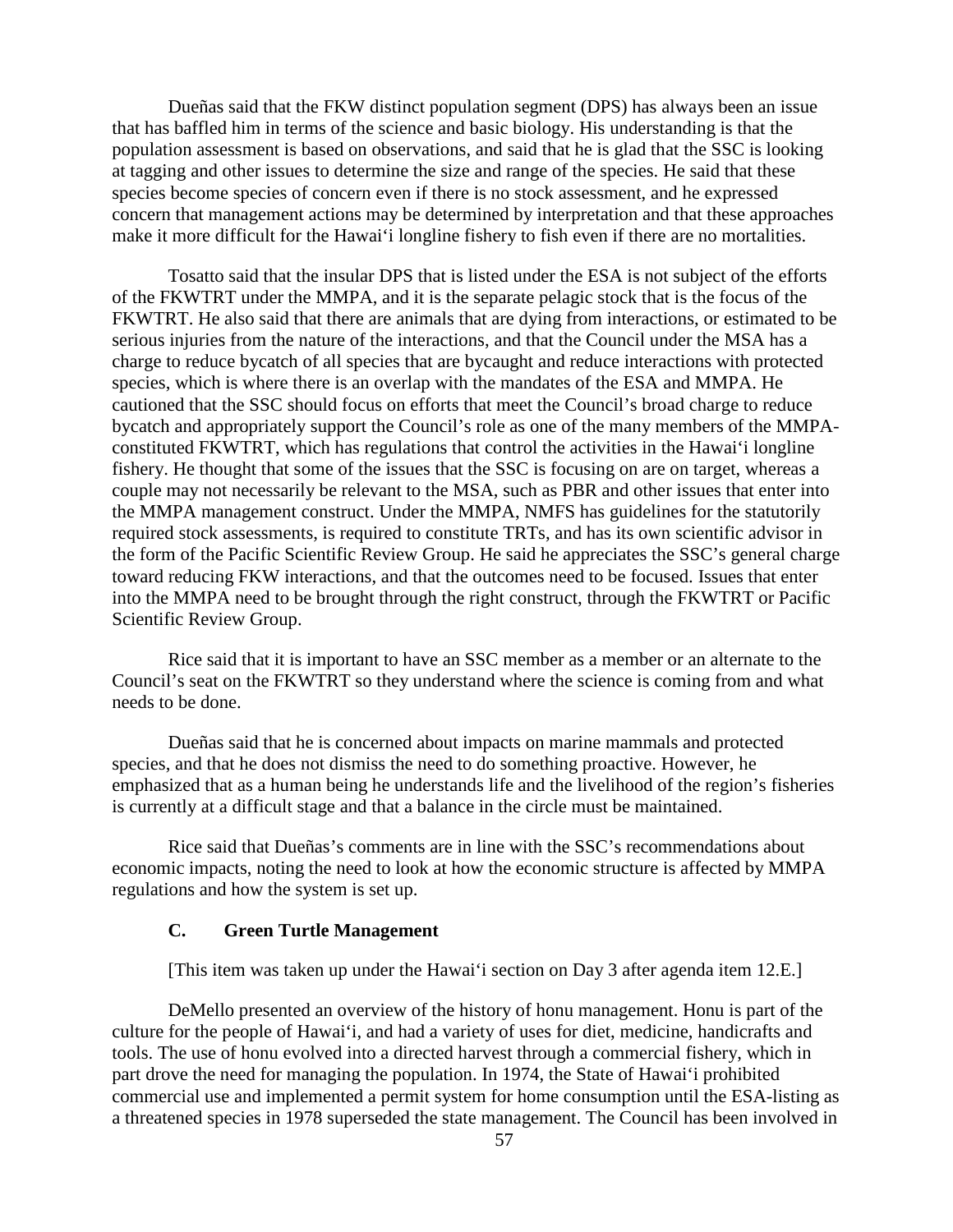the potential for delisting and cultural take of green turtles since the ESA-listing, with more recent discussions focusing on the delisting starting in 2000, a Fishers Forum held on the future of honu management in 2011, and the APs continuing to recommend the Council seek delisting or alternative avenues for allowing cultural take of green sea turtles not just in Hawai'i but region-wide.

The Association of Hawaiian Civics Club petitioned NMFS to classify the Hawai'i population of green sea turtles as a DPS and to delist the DPS. As a result of that petition, NMFS in 2016 published a final rule to designate 11 DPSs of green sea turtles, and listed the Hawai'i DPS as threatened and some others as endangered. The Hawai'i DPS remains threatened due to climate change concerns, although the population has been increasing at approximately 5% annually.

The Council continues to hear from fishermen and the fishing community about their interest for cultural take, as well as concerns that the kupuna who have the knowledge are passing on. With multiple generations passed since the last legal take, there is a need to pass on the cultural knowledge, traditional ecological knowledge and generational knowledge because there is now a cultural disconnect. With the AP continuing to bring the cultural take question from the community, the next steps for the Council is to consider what process is available to seek honu management to allow cultural take, consider what science is available and what else the Council can do to help the fishing community on this issue.

Gourley said that the CNMI has been trying to get cultural take for many years, and noted that the CNMI would not be allowed to consider cultural take at this time because the relevant DPS is listed as endangered. He said that the CNMI would be supportive of Hawai'i pursuing cultural take so that the Mariana Archipelago may follow suit after building up its turtle population.

Muña-Brecht said that Guam has also had the same ask for cultural take, and fully supports Hawai'i's efforts. She said that something needs to be done to better account for the increase in Guam's green sea turtle population and allow cultural take, noting that fishermen have reported increasing populations and large numbers of turtles were spotted in the water at one time during an aerial survey conducted in 2019.

Dueñas said that it is disturbing that when it comes to cultural respect and value of turtles in Hawai'i, there is an attempt to keep raising the bar and changing the goal post, even though the delisting petition was justified. He said that things are done differently on Guam with the small juveniles harvested, compared to the rest of the FSM that harvest adults, noting that there are a lot of small turtle shells from when harvest was legal used as décor in older people's homes in Guam. He said that the U.S. government has failed the Pacific Island communities and continue to make the communities indignant, noting that the turtle population in the Mariana Archipelago had to be uplisted to endangered despite the government protecting it for more than 40 years. He said that in his experience as a fisherman being on the water at least once a week, he sees turtles and tiger sharks where he normally had not seen them. As long as the indigenous people continue to be chastised and put down, he said he will fight for the indigenous people to survive as a people. He is supportive of any action to delist the green turtles because 95% of their habitat is out of human reach. It is the cultural value of the turtle that is being lost, not the catching of the turtle itself. The turtle has a place in Guam's culture, which is in the kitchen.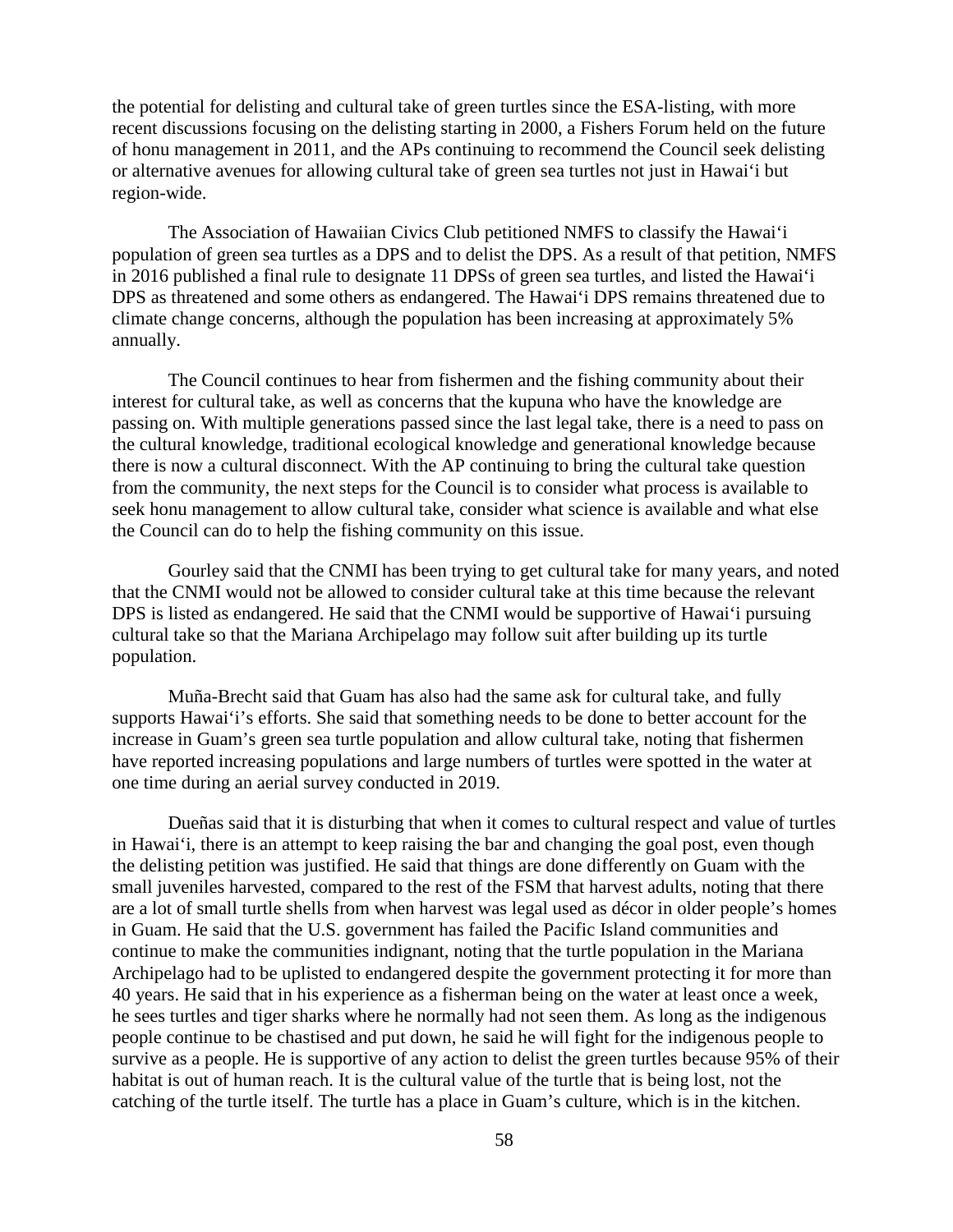Turtle is not served on the dining table or on the fiesta table, but is served in the kitchen and the people of importance are invited to that kitchen. The process by which regulations are placed on honest, hard-working fishermen is eroding the respect within their individual culture for the value of the animals in the ecosystem that the people have respected for 4,000 years.

Soliai said he echoes Dueñas's comments.

Sword thanked staff for the report, noting that the overpopulation of honu is an issue, and additional studies are needed to better control the population. He said that in American Samoa, the bats have been protected under a moratorium since around 2000 and there are not too many of them eating the papayas. He agrees with some changes being made to allow the indigenous communities to enjoy the honu again and at least control the population.

Sakoda said he thinks it is important to continue exploring cultural take permits. He had the privilege of talking story with one of the aunties in Haena, who spoke about her childhood days when it was remote with no access to hospitals, and her grandfather having turtle oil. She applied the oil when she had a bad burn on her face, and there is no sign of it left today. Sakoda said that these important cultural uses such as medicinal use and food are being lost, and it is important that those cultural practices are maintained and rediscovered.

Tosatto said he wanted to make sure that the Council's expectations are set properly. He said the staff's report is acceptable as it is historic in its nature, but it is not a fishery resource that is under the purview of the Council. The role of this Council must be measured and smartly executed, and there are boundaries for this Council and its staff's participation in other things that might go on. Cultural take is a limited opportunity that may be available for a threatened species, but the turtle is also the subject of an international agreement that the United States is a party to, and there are serious issues to overcome to consider take. The ESA Section 4(d) provision's permitting structure that has been followed for other threatened species is only considered when it is in the best interest of conservation of the species. Considering the environmental factors around Hawai'i, including the disappearing islands in FFS, makes it a hard case to see how additional take would benefit conservation. He said that NMFS, through his boss, has committed to exploring what might be possible, what avenue and process may be followed and what information may be needed to make this decision.

Ramsey said that any management change would take some time, but starting the documentation process cannot wait. The kupuna need to be interviewed to document their stories, and he recommended that important process to start.

### **D. Endangered Species Act Consultations for the Hawai'i Deep-set Longline Fishery, American Samoa Longline Fishery and Bottomfish Fisheries**

Diana Kramer, PIRO PRD, provided a brief update on the ESA consultations. Kramer presented the anticipated completion dates for the biological opinions as follows: Hawai'i deepset longline fishery, January 2022; U.S. Pacific purse seine fishery, September 2021; American Samoa longline fishery, October 2021; and bottomfish fisheries, October 2021.

### **E. Endangered Species Act and Marine Mammal Protection Act Updates**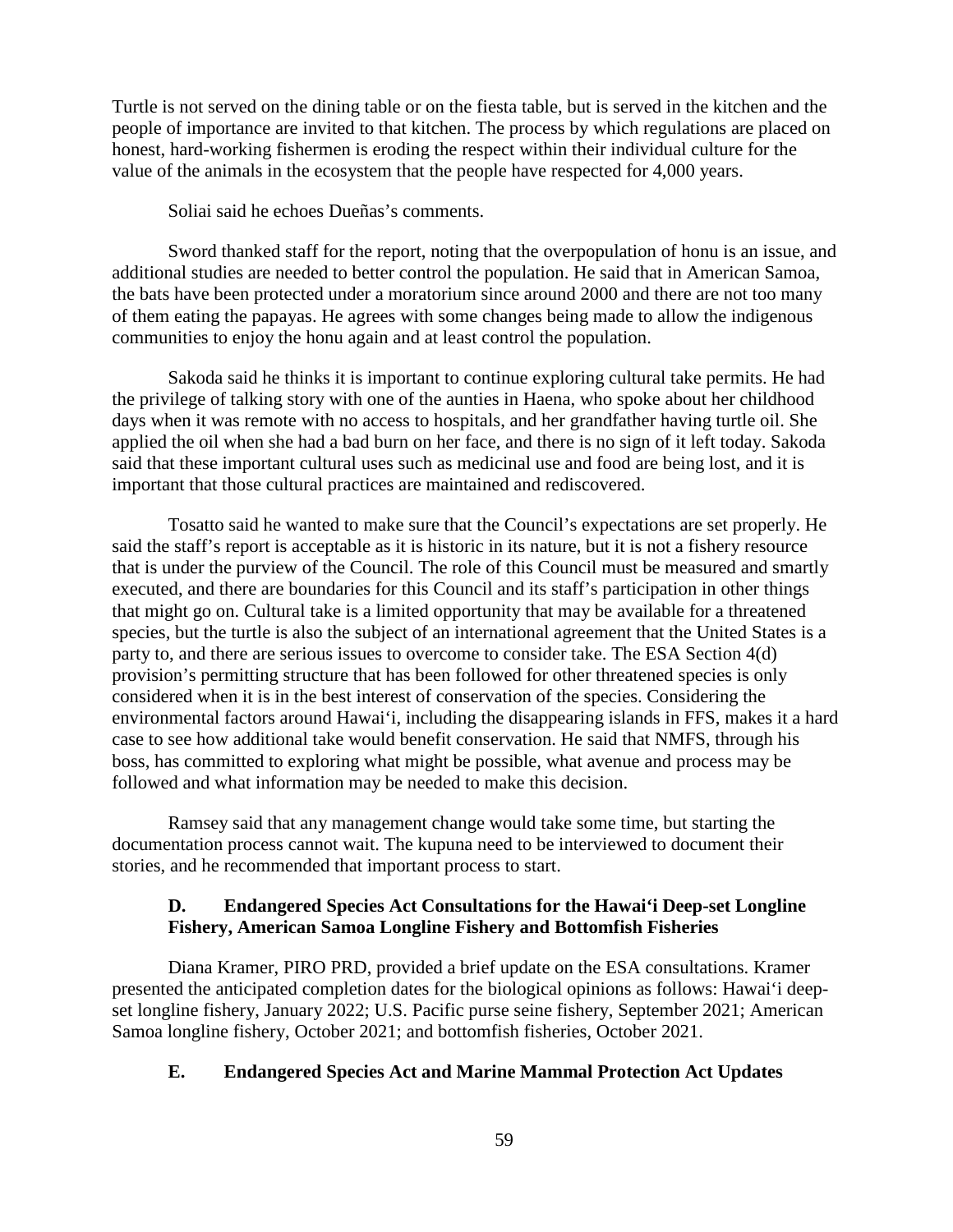Kramer presented on other ESA and MMPA updates. She provided an overview of the ESA-listed coral recovery activities, including the completion of a report from the virtual coral recovery workshop convened in May 2021, and additional expert input solicitation through working group meetings starting in August 2021. The draft recovery plan will go out for public review when it is completed.

NMFS is working to address public comments received on the draft coral critical habitat proposed rule. NMFS held two public hearings and received approximately 80 public comments, which included comments from the territories regarding the maps, coral presence/absence information and economic and other impacts. NMFS is evaluating all of the comments and working directly with the territories as appropriate to address their concerns.

NMFS is developing a Coral Assessment and Mitigation Framework, otherwise known as the Coral Tool, which is designed to support federal agencies and their applicants with assessing effects of permitted activities on coral and related habitats in U.S. waters consistent with regulatory reviews such as EFH and ESA. The Coral Tool estimates amount and type of compensatory mitigation required to offset residual impacts on coral and benthic habitats in U.S. waters of the Pacific Ocean, consistent with the regulatory reviews. NMFS is developing the tool to help satisfy requirements of a number of statutes including the MSA, and to provide federal agency applicants with a reasonable expectation that they have addressed and satisfied any concerns that would arise in NMFS' review of their projects that affect coral and related habitats. The Coral Tool is anticipated to be ready in early 2022.

NMFS is also conducting a status review for the shortfin mako shark in response to a listing petition under the ESA, and is expecting to publish the final recovery plan for the insular FKW DPS in the fall of 2021.

Kramer also provided an update on the number of FKW interactions in the Hawai'i longline fishery so far in 2021, noting that there have been 12 total interactions to date, which is the second highest observed in a year, of which 11 were serious injuries and one was a mortality. Of the 12, three were inside the U.S. EEZ. She noted that one of the interactions resulted in the hook straightening. The fieldwork for the ongoing weak hook study was completed and the FKWTRT will be discussing the draft report at the end of October. Kramer also reported on the publication of the final Environmental Impact Statement for enhancing protections for Hawaiian spinner dolphins. The document identified a preferred alternative to adopt regulations to prohibit swimming with and approaching within 50 yards of the dolphins, and NMFS is also considering establishing time-area closures in certain bays on the Islands of Hawai'i and Maui.

Gourley said that the CNMI and Guam rejected NMFS's no effects determination for the federal consistency determination for the coral critical habitat, and he had heard from CNMI's contact that they were told that NMFS was likely going to ignore the territory's rejection and was going to move on after providing additional information. Gourley expressed the concern and disappointment that there is no need to have a federal consistency determination if NMFS is going to override what is necessary under the law.

Kramer said that NMFS is directly working with the territories and has recently held calls to talk more about these issues as well as working with the territory coral experts to review the information on the distribution and other concerns regarding coral habitats, as well as working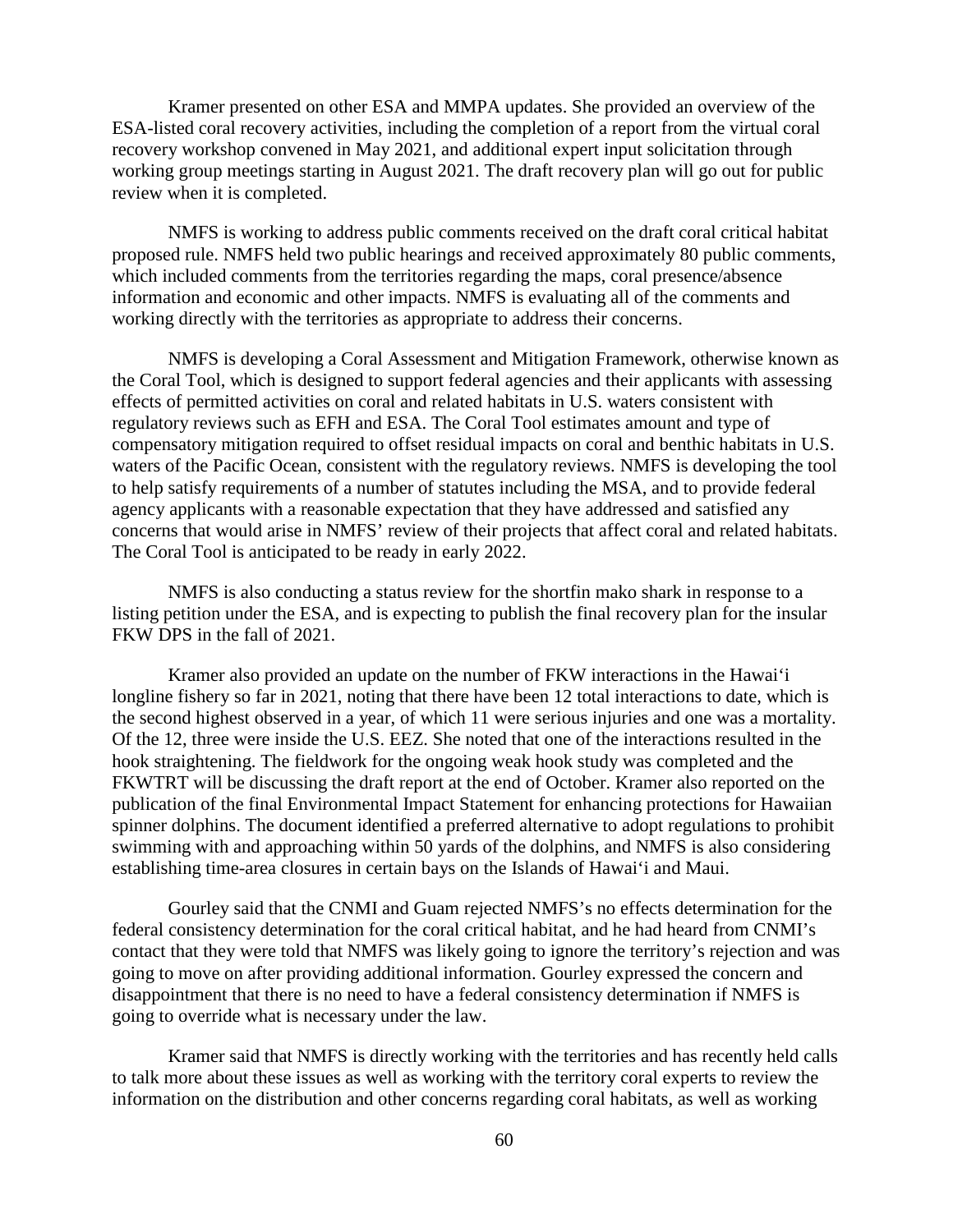with the territories to review the draft economic impacts analysis to ensure the best information available is being used.

Muña-Brecht said that she participated in the same meeting as Gourley and heard the same that the Guam's rejection was also being dismissed, but noted that Guam's Coastal Zone Management Program had a meeting with NMFS last week about the negative determination. She said that Guam's fisheries, coral reef program staff and the coral reef coordinator have meetings with NMFS Oct. 1, 6 and 7, 2021, to discuss populations and other issues of data that were identified as concerns in the public comments. She agrees that a sufficient explanation is necessary about why the determination process for the territories is being dismissed.

Dueñas also expressed concerns over the righteous determination being sent to the territories as gracious benefactors, who live many thousands of miles away but are so concerned about the coral reefs, bumphead parrotfish and humphead wrass in Guam. He asked why the 135-day deadline for ESA consultations for the region's fisheries continues to be ignored, and expressed his displeasure that there are efforts to change how the Council makes its decision when NMFS cannot do its own job.

Tosatto said complex consultations take time, and the Council has requested NMFS numerous times to pause the consultations to await further information from PIFSC. He said that NMFS is working very quickly to bring all of the fishery consultations to closure, as was indicated by the timeline presented by Kramer, and a couple of them are in the final review stages that NMFS hopes to get out for Council review soon during the next month. He said NMFS is also working to make sure the consultations are done better across the country so that they can proceed quickly and complete them in a timely way. He said that regarding the federal consistency determination for the coral critical habitat, NMFS will provide an explanation to the territories why their consistency determination was incorrect.

Dueñas said that he is questioning the timeline on the ESA consultations. On the Guam government determination issue, he expressed concern that there are two federal agencies that are part of the discussion for the determination that are anti-fishing.

Sword asked for clarification as to why there are approach regulations on spinner dolphins, which are not on the ESA list.

Tosatto said that the spinner dolphin rule is under the MMPA rather than the ESA, and NMFS is obligated to look at measures that are necessary to prevent and protect marine mammals.

Soliai echoed comments from Gourley and Muña-Brecht regarding the coral critical habitat designation, and said that the process continues to be very troublesome. He asked if the purse seine, American Samoa longline and bottomfish consultations are on track to be completed under the timeline presented.

Tosatto said that he has signed the purse seine biological opinion Sept. 15, 2021, but the document is undergoing formatting to make it compliant for online distribution and hopes to have that completed by the end of the week so it can be made publicly available. He said there is a review draft in his PRD chief's hands for the bottomfish consultation, and the review comments are expected go back to staff for revisions prior to review by GCPI, so that the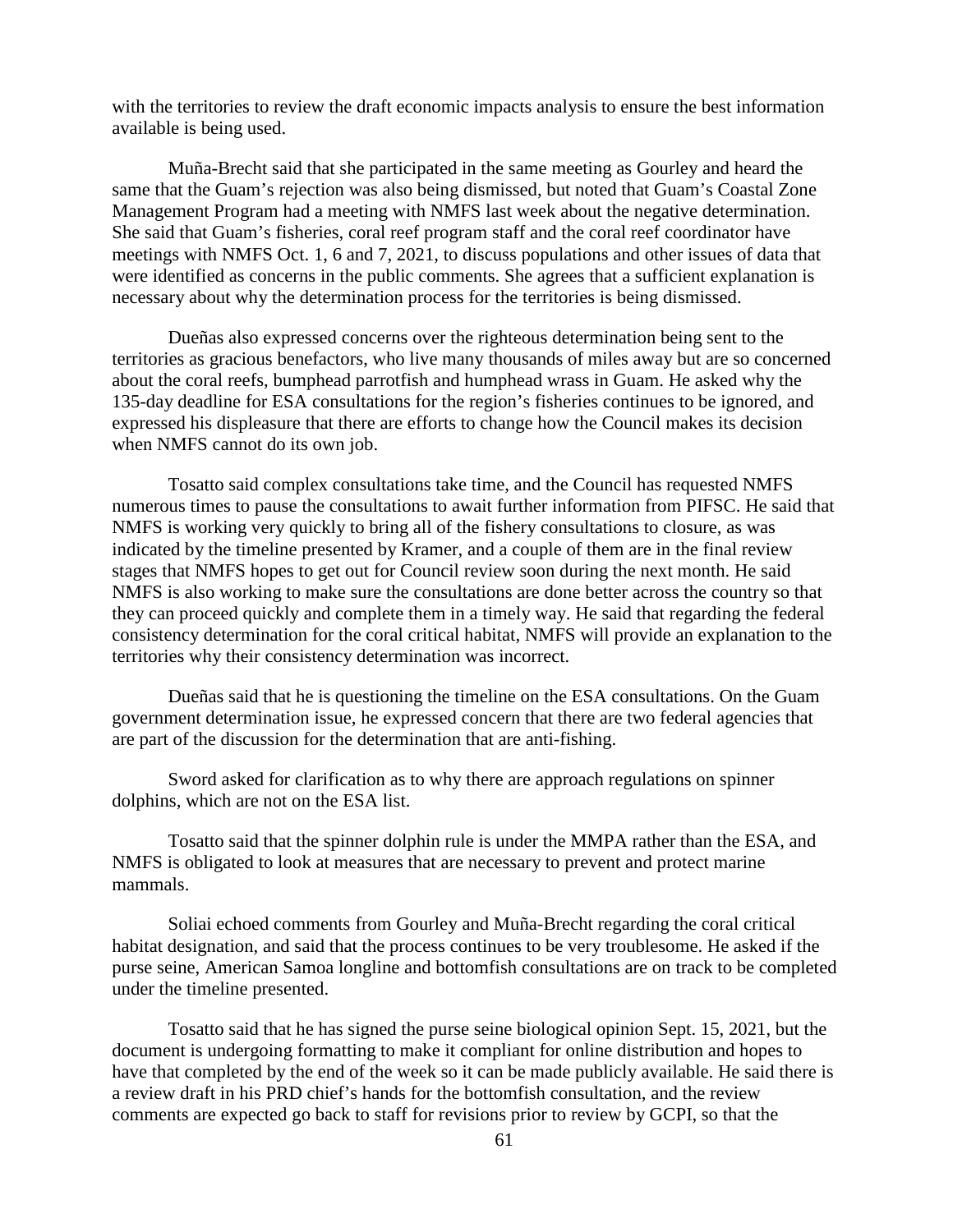Council can be provided with an opportunity to review the draft. Similarly, a review draft for the American Samoa longline fishery is in the PRD chief's hands, after which it will go back to staff to finalize prior to GCPI review so that the draft can also be made available to the Council and members of the American Samoa longline industry for a review opportunity. Those draft review opportunities will produce comments that would need to be addressed before the biological opinions are finalized.

# **F. Advisory Group Report and Recommendations**

# **1. Advisory Panel**

Tam, AP chair, presented the AP report and recommendations.

*Regarding seabird mitigation measures,* the Hawai'i AP supported replacing blue-dyed bait with tori lines (option 3) and recommended the Council consider a sufficient transition period to allow blue dye supplies to be exhausted and ensure unnecessary costs are not incurred by the industry. The AP noted that offal discard would not be an issue in the absence of a regulatory requirement based on the fishery's standard practice of setting during the day and hauling at night but deferred recommending a suboption at this time. Further, the AP recommended that monitoring of seabird interactions continue to determine whether additional adjustments may be needed in the future.

# **2. Fishing Industry Advisory Committee**

Goto, FIAC chair, presented the AP report and recommendations.

- *Regarding seabird mitigation in the Hawai'i deep-set longline fishery,* the FIAC recommended the Council support the initial action to allow the use of tori lines in lieu of blue-dyed bait and supported the removal of requirements for offal discard.
- *Regarding FKWs,* the FIAC requests an update from PIFSC regarding FKW acoustic study and review of FKWTRT research priorities.

# **3. Non-Commercial Fishing Advisory Committee**

There were no NCFAC recommendations regarding protected species.

# **4. Scientific and Statistical Committee**

Hospital presented the SSC report and recommendations.

- *Regarding the results of the tori line EFP study in the Hawai'i deep-set longline fishery,* the SSC endorsed the study's finding that tori lines are far more effective than blue-dyed fish bait for seabird bycatch mitigation.
- *Regarding the options for revising seabird mitigation measures in the Hawai'i deep-set longline fishery,* the SSC reiterated the findings of the tori line EFP study in the Hawai'i deep-set longline fishery. The study was well executed and clearly showed that tori lines are more effective than blue-dyed bait for seabird bycatch mitigation. The SSC therefore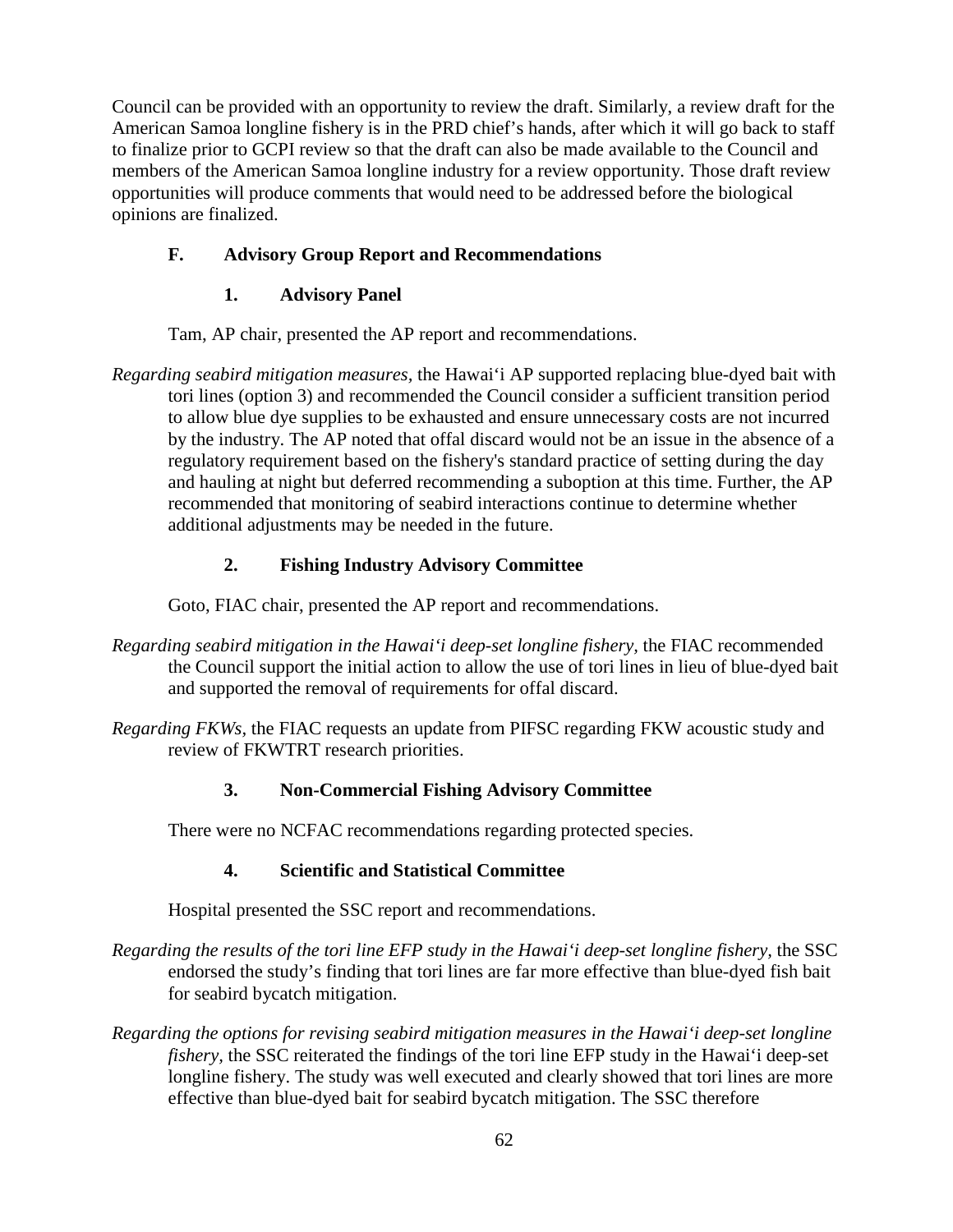recommended option 3—replace blue-dyed bait with tori line in the required measures for the Hawai'i deep-set longline fishery.

The SSC discussed the modifications to the strategic offal discard requirement. The SSC recommended option 4a—remove the requirement for strategic offal discards.

Additionally, the SSC recommended the Council consider either an option for an additional regulation for not discharging fish waste immediately before and during setting, or incorporate best practices training to the currently required annual protected species training workshop.

The SSC noted that the deep-set longline fleet sets their gear during the day, and hauls and processes their catch (and discards offal) during night-time hours. In the rare instance that hauling extends past sunrise, there is time between the end of processing catch and deploying the next set such that offal discard would be completed well before the start of the next setting operation. In the absence of a requirement to strategically discard offal during setting operations (as currently required), the fleet's operational characteristics would preclude the scenario of fish waste being present when risks of seabirds interactions are highest.

## *Regarding the SSC working group issues paper on alternative approaches to reduce impacts to FKWs,* the SSC endorsed the working group issue paper and adopted the recommendations as follows:

- 1. Develop take reduction measures that recognize the already-low mortality rate of FKW caught in fishing gear.
- 2. Conduct a post-release study on FKWs using satellite tags or other technology to assess mortality rates and sublethal affects. Develop cost-effective methods to determine robust estimates of sublethal effects attributable to capture and release from pelagic longline.
- 3. Implement a PCoD, comprised of a four-level sequence ranging from observed changes in individual behaviour (level 1) to population-level effects such as impaired reproductive, survival or population growth rates (level 4). PCoD review of the FKW populations is important to derive a robust form of risk assessment. However, it is equally as important to regularly know the long-term status of each FKW population exposed to the Hawai'i-based pelagic longline fishery. PCoD is a simple, robust and effective means to monitor and report on protected species bycatch in the Hawai'i-based pelagic longline fisheries.
- 4. Develop a population dynamic-based model to assess the applicability of PBR for bycatch management. Use the results of such modelling to inform selection of appropriate take reduction measures for the U.S.-based pelagic longline fishery.
- 5. Make use of the SSC process provided in the MSA to help inform measures considered by the FKWTRT and other parties in formulating a take reduction plan. Subject SSC recommendations and work products to independent scientific peer review in published literature to confirm the validity of such recommendations and work products.
- 6. The Council and NMFS should adopt conformance-based monitoring of FKW captures in the Hawai'i-based pelagic longline fisheries and report the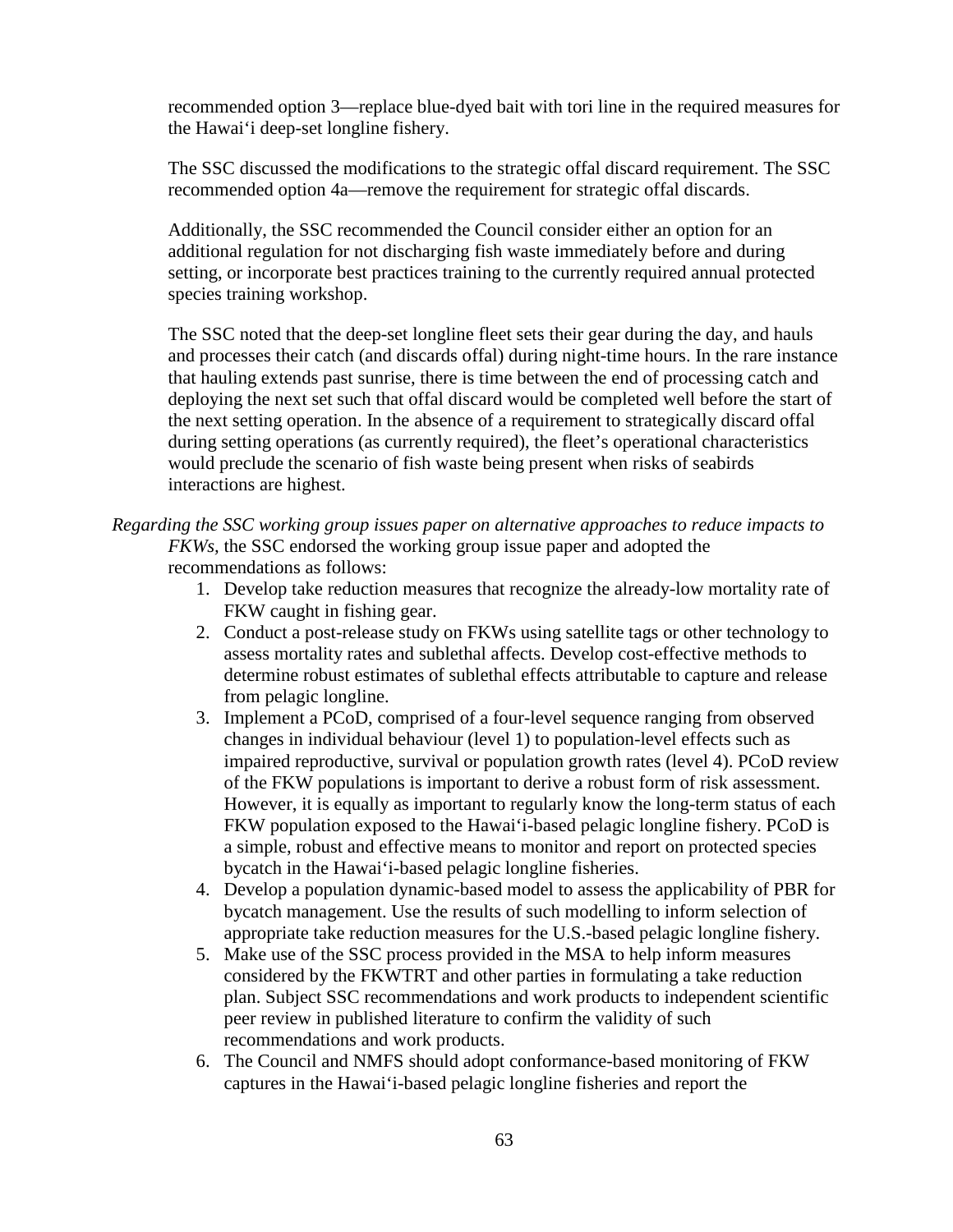conformance and any anomalies in the annual Stock Assessment and Fishery Evaluation Report.

The Council should undertake a study to assess the economic impacts of FKW regulatory measures on Hawai'i-based pelagic longline fisheries and report the results of such studies to NMFS. This study should be updated over time to assess the cumulative impacts of such regulatory measures on commercial fisheries.

## **G. Public Comment**

Eric Kingma, HLA, provided the industry's position on the seabird measures. HLA was part of the project team and supportive of the tori line research, and was pleased to see the effectiveness of the tori lines. Tori lines are an industry standard around the world, so it is not necessarily new ground in fisheries. Blue-dyed bait is fairly cheap at approximately \$30-40 per can, but it is messy, hard to work with, not practical and not that effective. Industry therefore supports identifying a more effective mitigation measure if it is practicable, easy-to-use and not that costly. HLA submitted a grant proposal to National Fish and Wildlife Foundation to supply approximately 100 tori line systems so that some funding support can be provided to equip the fleet. HLA supports option 3 to require tori lines and eliminate blue-dyed bait, and requests that some flexibility in the regulations for a rare event of tori pole breaking at sea. If a vessel is 1,000 miles north of Hawai'i, spent thousands of dollars to get to those grounds and to have a tori pole break without any other option, that trip could be cancelled or that vessel would have to transit to south of 20°N. He suggested that in those very rare instances, that an alternative location on the vessel could be used to deploy the tori line. He said that the tori line itself would not be a problem, as a vessel could easily carry another tori line, but it may be more difficult to replace a tori pole at sea. Regarding offal discharge, HLA supports option 4a, and believes it is not necessary to add additional regulations to prohibit discard as proper practices can be disseminated through the protected species workshop or through the industry's crew training initiative. HLA also supports the SSC's FKW paper and the recommendations therein.

Rice asked what other part of the vessel could be used if a tori pole breaks.

Kingma said the industry has not yet fully identified because every vessel is configured a little differently, but some point above the wheelhouse, on a mast, or a rigged pole they may have could be used. He said HLA would provide more feedback on potential suitable locations as the regulations are developed.

### **H. Council Discussion and Action**

*Regarding seabird mitigation measures in the Hawai'i deep-set longline fishery, the Council*  **recommended as preliminary preferred alternatives:** 

- **a. Option 3, replacing blue-dyed bait with tori line; and**
- **b. Option 4a, removing strategic offal discard from the regulatory requirement, with the addition to include best practices training on offal management as part of the required annual protected species workshop.**

**The Council directed staff to consider a contingency that would allow vessels to continue fishing if a tori pole breaks during a trip under option 3.**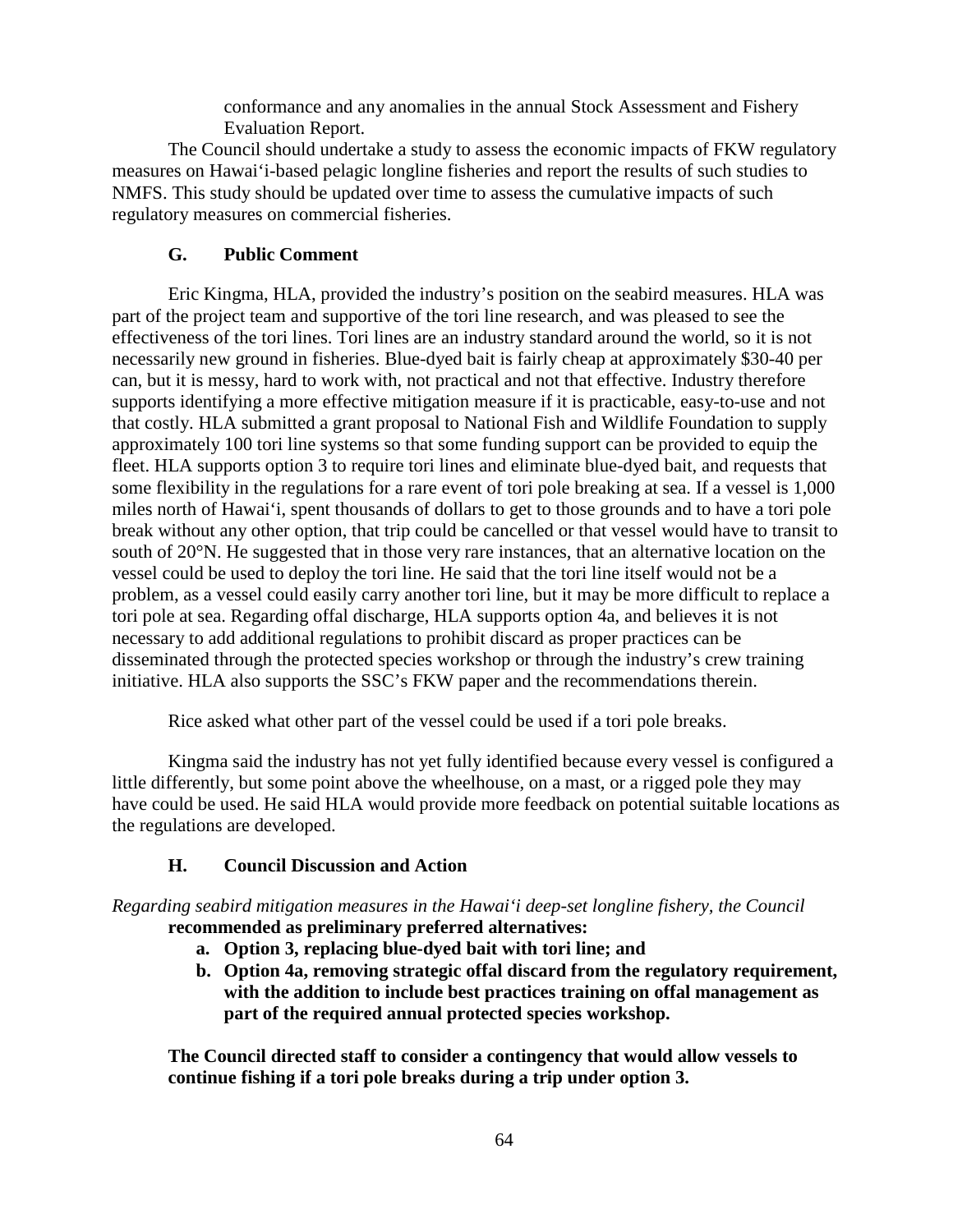### **The Council directed staff to work with the action team to develop the necessary documentation including draft regulations for consideration of final action at the December 2021 meeting.**

Dueñas wondered if there was any interest from the industry to keep the blue-dyed bait in place, noting that the main concern is for everyone to be on board with the tori lines replacing blue-dyed bait. He said he is in favor of an option that would prevent fishermen from cancelling their trip if something happens accidentally.

Sakoda said that he understood Tosatto's earlier comments to mean that strategic offal discard should still be regulated, and suggested alternative language for modifying the strategic offal discard requirement as part of the regulations.

Tosatto said that Sakoda's suggested language is not reflected in the recommendation, which would remove the regulatory requirement and replace it with nothing other than best practices training. He said that the Council staff and the action team would need to provide the justification that ending the management of offal is the best option and approvable. Regarding the recommendation on the contingency, Tosatto said he was not sure if it is in the Council's best interest to plan to allow noncompliance, which creates a problem at this early stage in his view, and said he would have to see the justification for allowing noncompliance.

Ramsey said that fishermen should be given enough time to make the switch from bluedyed bait to tori lines if that becomes a requirement, recognizing the Hawai'i AP's recommendation.

Soliai asked if a timeline should be added to the recommendation.

Rice said that the current recommendation is for getting the Council on the right path for the analysis document.

### *Moved by Rice; seconded by Sword. Motion passed.*

*Regarding FKWs, the Council* **endorsed the SSC issues paper and directs staff to send a letter to NMFS transmitting the paper and the recommendations therein for consideration in improving the management of FKW interactions in the Hawai'i deep-set longline fishery.**

**The Council directed staff to continue to work with SSC members to further develop the issues paper for submission to peer-review publications as appropriate.** 

**The Council directed staff to send a letter to NMFS nominating an SSC member to be designated as an alternate member of the Council seat on the FKWTRT.** 

**The Council requested PIRO and PIFSC to provide a presentation at the next FIAC, SSC and Council meetings on the FKW acoustic study and a review of the FKWTRT research priorities.**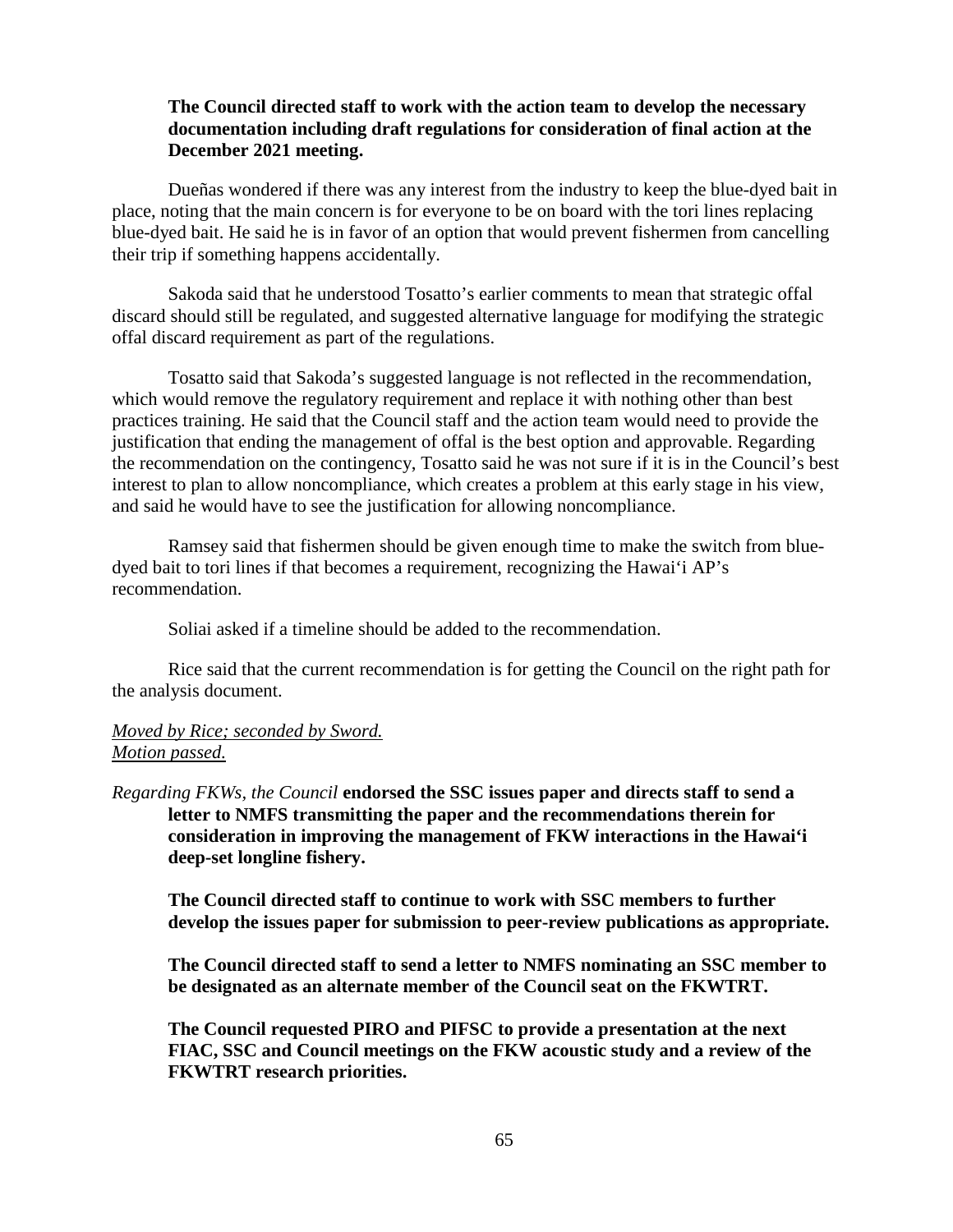Dueñas said that he especially endorses the recommendation to have an SSC member designated to the FKWTRT seat, but noted he has some concerns for the word "alternate" member.

#### *Moved by Dueñas; seconded by Rice. Motion passed.*

#### **XI. American Samoa Archipelago**

#### **A. Motu Lipoti**

Sword provided the updates on island fisheries in the Territory of American Samoa. Starkist Samoa Co. has brought over 150 workers from neighboring Samoa under the governor's guest worker program to fill shortage of workers who are staying home because of federal funding such as stimulus checks and food stamp benefits. The guest worker program allows for Samoa citizens to enter the territory and work for the canneries to alleviate the labor shortage. StarKist has been importing loins to fill in the production.

The dock and slipway have resumed operation for vessels under 80 tons. *Lady Naomi*, that ferries between neighboring Samoa and American Samoa has been drydocked and repaired on the slipway. The slipway was designed to service up to 3,000-ton vessels, but due to the current 80-ton limit, purse seiners have had limited opportunities for repairs. Thirteen purse seiners have moved to the Eastern Pacific to fish until January, causing a huge drop in revenue for the American Samoa Government (ASG). Sword said there discussions by the shipyard board to use the shipyard to build a processing plant for the longline fleet to export products. This has made it even more difficult for purse seiners to return to the territory to fish. The territory had 48 purse seiners fishing in territorial waters 10 years ago, but the number has decrease to 13.

Only two alias have been fishing in the last quarter and have reported decent catches. Small vessels have been reporting small catches of masimasi (mahimahi), marlin, rainbow runners and wahoo. Approximately 10 small boats engage in trolling, occasional selling their catches. In Manu'a, three alias have been fishing regularly in the past quarter, mostly engaging in bottomfishing. Twelve fishermen in Manu'a were trained to use the Catchit Logit app, but due to poor internet service on the islands, not many fishermen have the opportunity to report electronically.

The project for the building of four super alias for the territory has been awarded out to an off-island company. American Samoa Department of Commerce anticipates the four alias to be completed by summer 2022, with the training of fishermen and vessel operators to happen around the same time.

Local stores and street-side vendors continue to sell fresh fish supplied by a dozen spearfishermen. Bad weather conditions have hampered fishing for all fishermen in the territory. Boat ramps and floating dock repairs continue to be a priority for local fishermen. One new boat ramp in Pago Pago needs modifications and repairs, and the floating docks at Malaloa Dock have needed repairs since the 2009 tsunami.

Soliai added that the canneries still remain at 30% production due to low employee turnout. In 2020, the cannery had an average of 2,400 employees, and now that number has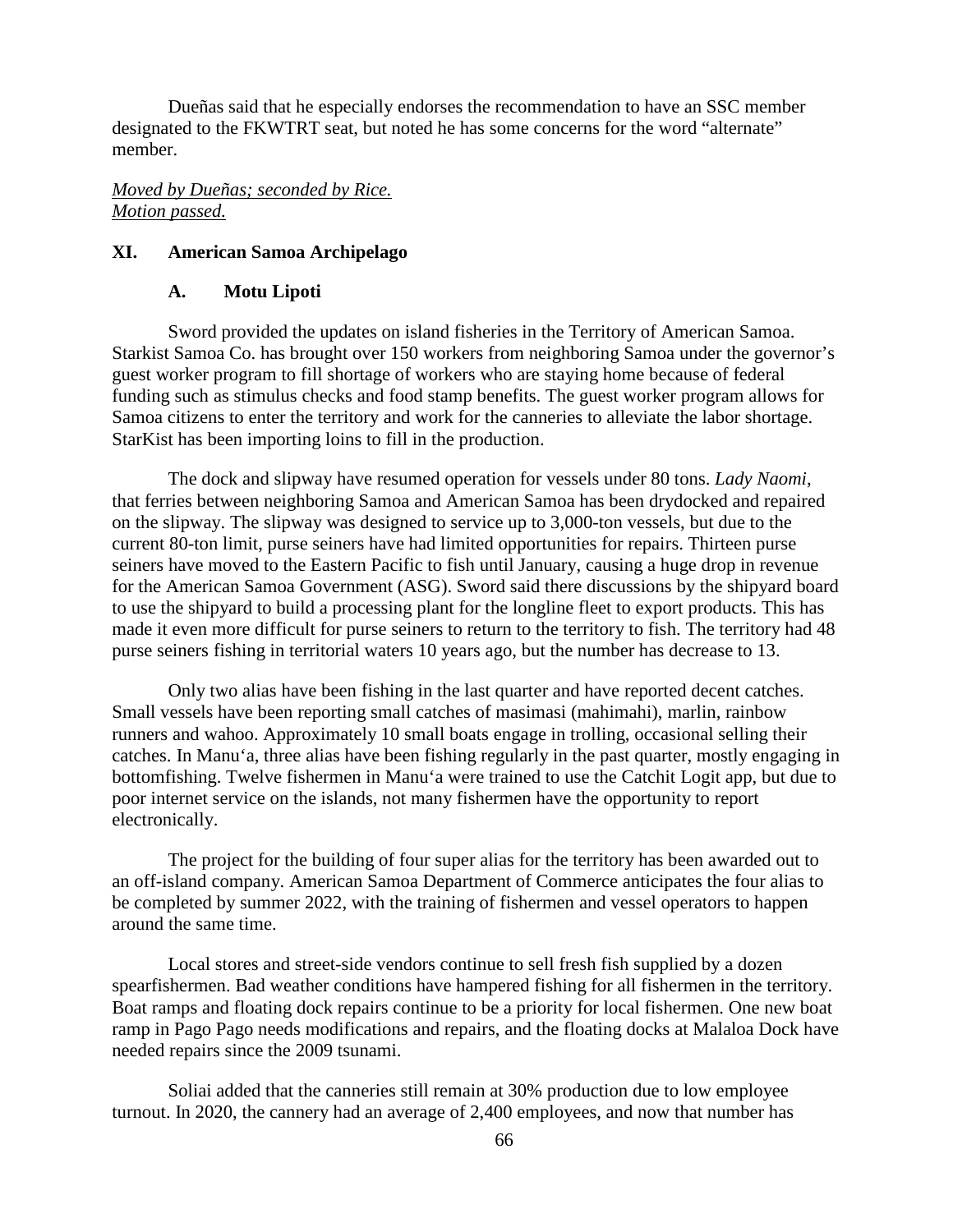dropped to 1,600 employees. The upcoming minimum wage, effective at the end of September, will be challenging for the canneries.

Soliai also reported that the court case between five alia owners and ASG has been finalized. The court concluded that ASG is liable to the alia owners for damage to their alias. The court decision was for damages sustained during alia repairs by the marine slipway and dry dock facility owned by ASG.

Soliai reported that no funding for CARES Act has been received by local fishermen yet. He said that DMWR has received an overwhelming number of applicants but many did not meet the requirements. The Commission will be sending out payments before the end of September.

#### **B. Department of Marine and Wildlife Resources Report**

Domingo Ochavillo reported on DMWR activities since the last Council meeting. The shore-based subsistence landed approximately 2,500 pounds from April to June 2021. Top fishing gears/method were gleaning, rod and reel, spear (snorkel) and thrownet. Turban snails, octopus, amberjack, titan triggerfish, fringelip mullet and lined surgeonfish were the most caught species for these fisheries. Boat-based bottomfish fishery landed 924 pounds of fish during the same period. Top species included *Lutjanus gibbus*, *L. rubrioperculatus*, *L. kasmira*, *Aprion virescens*, *Pristipomoides multidens* and *L. bohar*. Spearfishing fishery landed 1,250 pounds from April to June. Redlip parrotfish (280 pounds), bluespine surgeonfish (230 pounds), redtail parrotfish (210 pounds), orangespine unicornfish (156 pounds) and spiny lobster (119 pounds) were the mostly caught species by spear. Nearshore pelagic species were mostly caught during trolling or mixed bottom fishing and trolling trips. Forty-five hundred pounds of fish were landed by trolling and 630 pounds of fish were landed from mixed bottomfish and trolling fishing trips. Skipjack tuna and yellowfin tuna were the most-caught species by trolling. Mixed bottomfish and trolling caught mostly dogtooth tuna and yellowfin tuna.

Ten boats participating in the Manu'a Fishing Tournament hosted by DMWR landed 400 pounds of pelagic fish July 14-15, 2021. Data collected by DMWR staff showed that the top species were barracuda, wahoo, skipjack, yellowfin, sailfish and dogtooth tuna. Sixty-three pounds of bottomfish were also caught during the tournament.

The Coral Reef Monitoring Program is working on using data to develop a framework for managing coral reefs. The framework projects the various benthos cover as well as the factors that drive that benthos cover. For example northeast Tutuila has high macroalgae and turf, which is due to a lot of high degree weeks, which may be connected to climate change driving higher ocean temperature that lead to coral deaths and increased macroalgae and turf. This program can be used to inform management decisions for American Samoa.

DMWR is currently working on finalizing a manuscript looking at the impact of climate on octopus gleaning in the territory. Nearshore fisheries will be the most-affected fishery by climate change in American Samoa. Data showed that as sea level increases, octopus catches also increase. High wave energy would decrease the catch of octopus, whereas seas surface temperature does not have a significant impact. American Smoa can expect to see similar results for other nearshore species.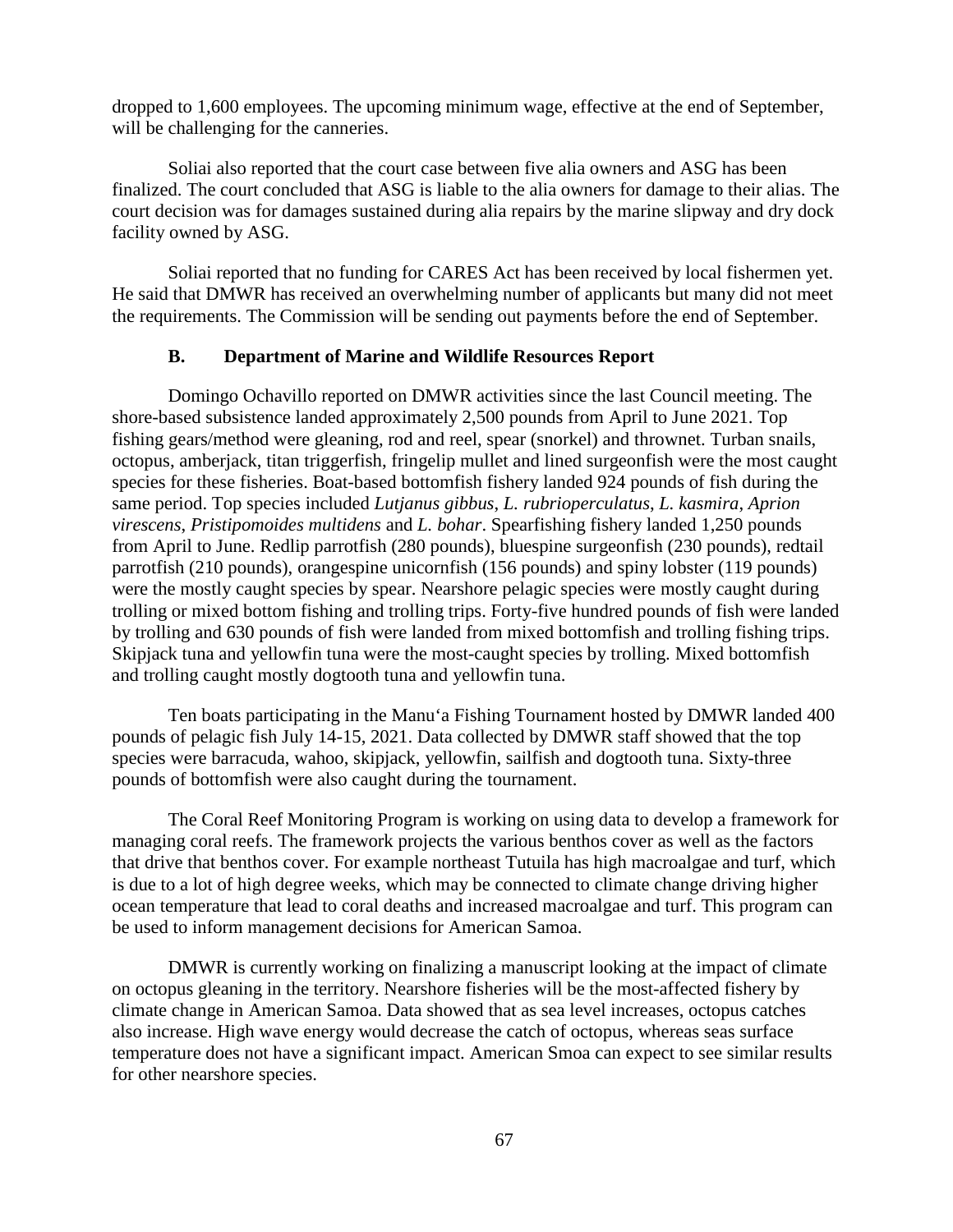The Sportfish Life History Program looks at genetic connectivity of coral reef species in the Samoa archipelago. Though American Samoa and Western Samoa have separate fisheries regulations, the archipelago is considered as one geological structure. Part of the project looks at the DNA of alogo (bluelined surgeonfish), and highly caught species in both Samoas. The alogo has a planctonic phase of approximately two months, potentially allowing the larvae to disperse between the two island nations. Pectoral fin samples have been sent to a lab in Australia for microsatellite genetic analysis. Results showed that the alogo popuations in Samoa have DNA similarities with populations in American Samoa. Therefore, there should some coordination of fisheries management efforts in the archipelago. Microsatellite analysis for other species, such as malau and parrotfish, are underway. Bottomfish species should be considered for this study in the future.

The Giant Clam Recovery Plan addresses the declining numbers of faisua (giant clams) and aims to increase the numbers to support a giant clam fisheries. The objective for this project is to create protected areas, develop stock enhancement, enforce catch and size regulations, conduct biological research and conduct a stock and habitat assessment for giant clams. DMWR was able to secure Sea Grant funding for biological research on giant clams in the territory.

Valentine Vaeoso, NOAA Coral Reef Management Fellow, reported on the Coral Reef Restoration project by Coral Reef Advisory Group agencies. Reefs in American Samoa have shown resilience to global and local stressors, but there is still a need to protect and restore coral reefs. Coral restoration is relatively new in the territory and initial efforts are being carried out in the village of Aua. A key aspect of this project is community engagement. Community members are involved in management discussions and field work. The pilot study in Aua will be used to develop the territorial plan on coral restoration. Oher priority sites in American Samoa include the villages of Leone and Faga'alu.

Ochavillo reported that DMWR is working with PIRO to put together the Coral Reef FMP for the territory. This plan is to engage diverse users, strengthen partnerships, uphold ecosystem-based management, promote good governance and sustainable management, and recognize the importance of cultural practice and science in management decisions.

DMWR started tracking data on fish received by the cannery from 2018 to 2020. The cannery received approximately 70,000 to 80,000 mt of skipjack each year, and approximately 25,000 to 30,000 mt of albacore. Other species received by the canneries are yellowfin, bigeye and wahoo.

The Enforcement Division boarded 18 foreign and seven domestic vessels, and inspected nine fish bait containers in the last quarter. Staff has also assisted with six repatriation flights.

### **C. American Samoa Bottomfish**

#### **1. Bottomfish Management Unit Species Rebuilding Plan (Final Action)**

Sabater presented on the American Samoa Bottomfish Rebuilding Plan. He reviewed the timeline of the stock assessment and the BMUS rebuilding plan since 2018, and presented the four alternatives for Council consideration. The interim catch limit currently in place will expire in November 2021.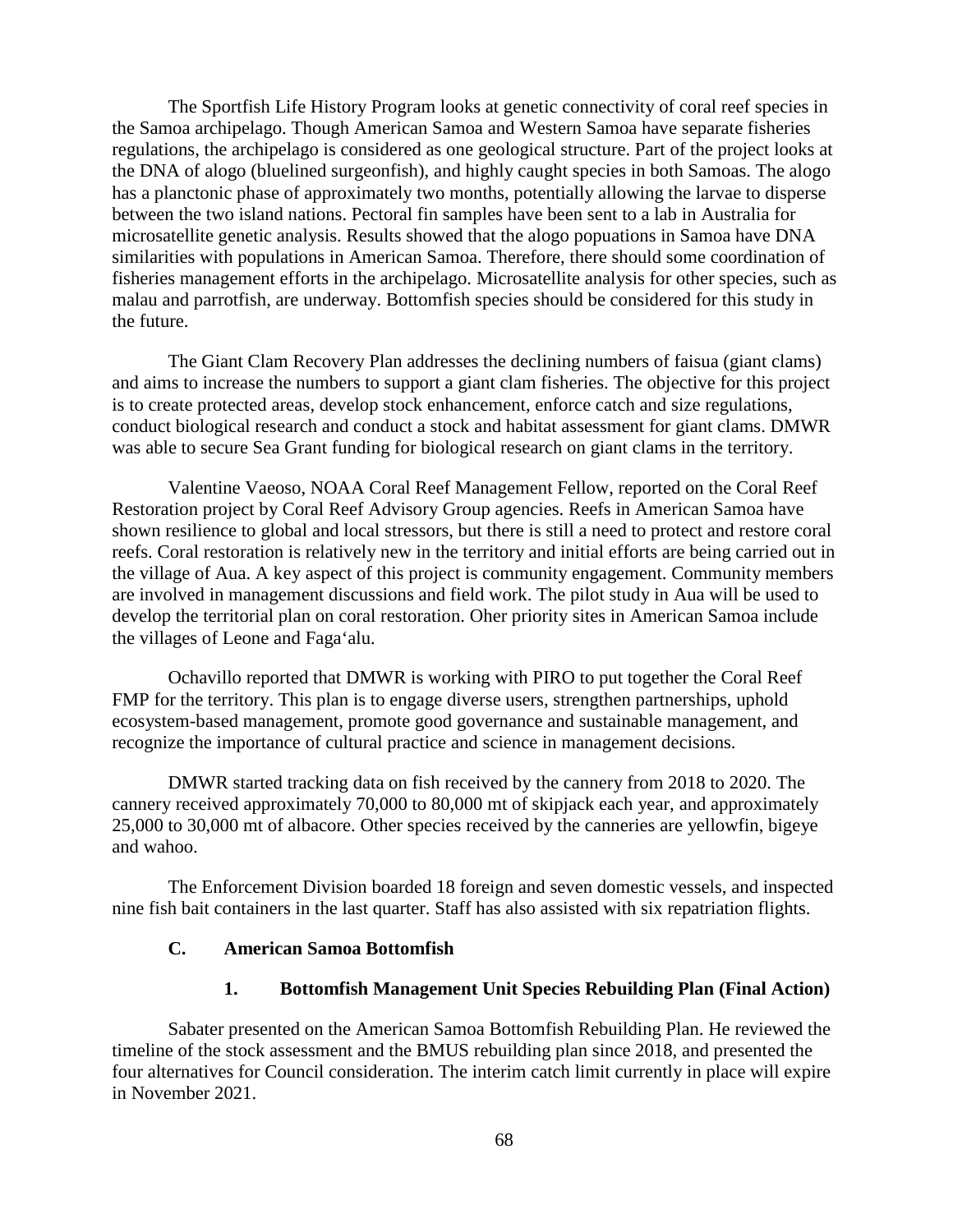The first option is the status quo of retaining the interim measure catch limit level of 13,000 pounds, with a post-season accountability measure (AM) and no in-season AM. The second option is an ACL of 1,500 pounds with an in-season AM. The third option is a moratorium on bottomfish fishing in federal waters. The fourth option is an ACL of 5,000 pounds with an in-season AM. The minimum time of rebuilding for all alternatives is eight years, and target time of rebuilding varies between eight and 32 years. Alternatives 1, 2, 3 and 4 have a 4-6%, 15%, 0% and 27% probability of overfishing, respectively. The AM included in the final action is the in-season tracking of catch using creel surveys. This requires a timely transcription of the data by DMWR. If there is enough data that allows an expansion within the year, the Council will request that PIFSC do the data expansion and compare that with the higher catch limit.

Soliai said that it was during a 2019 Council meeting that made it clear that the American Samoa bottomfish stocks were considered overfished. The argument still remains that poor data collection has resulted in this designation. None of the alternatives presented are ideal, and he hoped that the Council does not make any mistakes that will inconvenience the main stakeholders, fishermen and the seafood community.

Sword echoed Soliai's concerns and that having the right data is important.

Rice asked if the 13,000-pound limit without closing the zero to three nautical miles would keep the fishermen going or if that would still be burdensome for the fishermen.

Sword said that any of the alternatives will be burdensome to the fishermen because they include the three miles.

Rice said that whether it is burdensome is dependent on whether American Samoa agrees to close the territorial waters, where approximately 85% of bottomfish fishing occurs.

Soliai said that the territory has not made a decision on whether to close territorial waters.

Amani said that after each Council meeting, territories get more restrictions, and that these restrictions are only a result of bad data assessment, not poor stocks.

Muña-Brecht recognizes that Guam and American Samoa are data-deficient. The number of fishers in both territories does not account for the amount of fish depletion that the data expresses. She said that their federal consistency response to the bottomfish assessment requested that the territory be exempt from the ACL. Even though the Council has to take final action, the issues still remain and much still needs to be done.

Dueñas asked if there have been a biological study on the reproduction rate to make the determination on the timeline of the rebuilding plan. He said that more on-the-ground studies need to be done to monitor actual catches, noting that there is no life history information to inform the determination of rebuilding probability. He suggested monitoring fishing activity at the boat ramps. He recalled that former Council member Frank McCoy bought a vessel to go bottomfishing in American Samoa, but he abandoned the project because there is no market to sell the fish. With the rebuilding timeline, Dueñas said that American Samoa will be dealing with this issue for the next 20 years, and by that time, there may not be any fishermen left.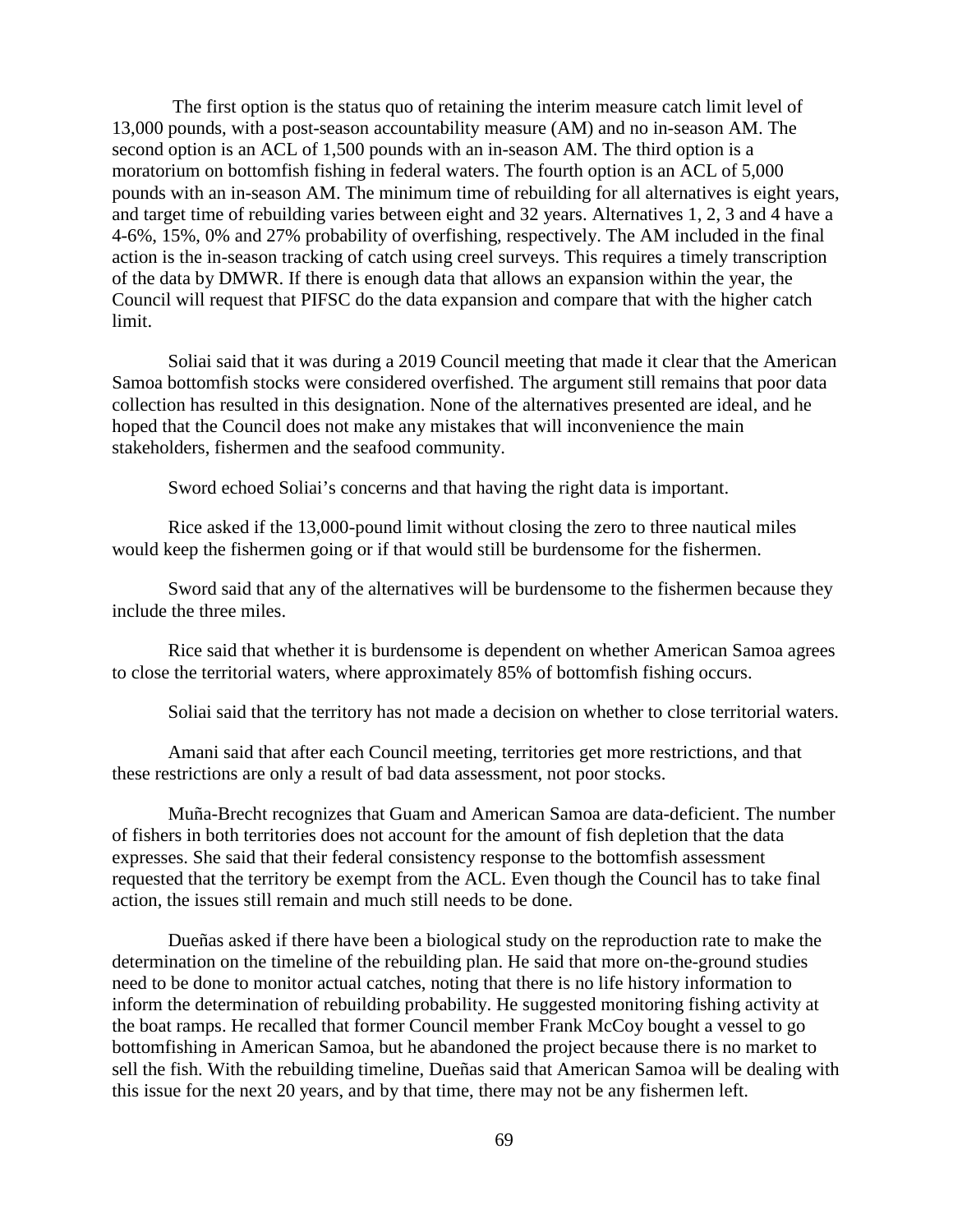Dunham provided a statement for the record on his experience as an alia fisherman and described the importance of bottomfish to the Samoan culture. He said that Samoans have relied on bottomfish to tautua (serve) their families and communities. Many small boat fishermen have left the fishing industry due to increasing number of regulations. Fishermen provide fish to support local businesses and economy. Dunham suggested that NMFS consider an exemption for underserved indigenous people of American Samoa. Fishing is how fishermen keep in touch with fa'asamoa (the Samoan way). Fishing is part of the identity of Samoans, and is a God-given right to provide for families and communities.

Sakoda asked if ASG has plans to implement complementary management measures in territorial waters.

Soliai said that the current administration will be reviewing that option.

Sakoda said that alternative 1, 2 and 4 have in-season AMs that will be an incentive for misreporting or underreporting to avoid consequences of exceeding the ACLs. Perhaps a moratorium in the federal waters, but leaving territorial waters open may be conducive for getting accurate data.

Tosatto said that the data used is the best available science that produces the result that the stocks are overfished so action is needed. He also reminded that Council that alternative 1 accurately describes the status quo and that interim catch level expires in November 2021, so there is urgency of action. He also said that alternative 1 would be an unacceptable choice because of the rebuilding timeline is 32 years.

Soliai said that the data used was not best available information since the territories were able to dispute some of the findings. When it comes to best scientific information available, all stakeholders need to be consulted.

#### **2. Territorial Bottomfish Fishery Management Plan**

Sean Felise provided an update on the American Samoa Territorial Bottomfish FMP and Economic Development Plan. The bottomfish fishery mostly occurs within three nautical miles from shore (territorial waters). The species that are to be managed are priority species that are the most commonly caught by fishermen. Current measures are catch limits and closed areas, which are MPAs and no-take areas. DMWR held consultation meetings in Tutuila and Manu'a to provide information to fishermen about the bottomfish species resource, trends and spatial distribution. There were a lot of good exchanges at these consultations meetings, and people in some places such as Fitiuta were not as aware as people in Tutuila about BMUS and the distinction between federal and territorial waters. The key points from the consultation meeting were that the mority of fishermen wanted to keep the same BMUS list and were concerned about the stock status.

Management plan objectives include improving data collection, improving data quality and raising catch limits. Regulations suggested by fishermen include fishing liscensing, bag limits, size limits, limited entry and complete closures of areas for fishing grounds. Manu'a fishermen were interested in whether the territorial waters can be extended beyond three nautical miles.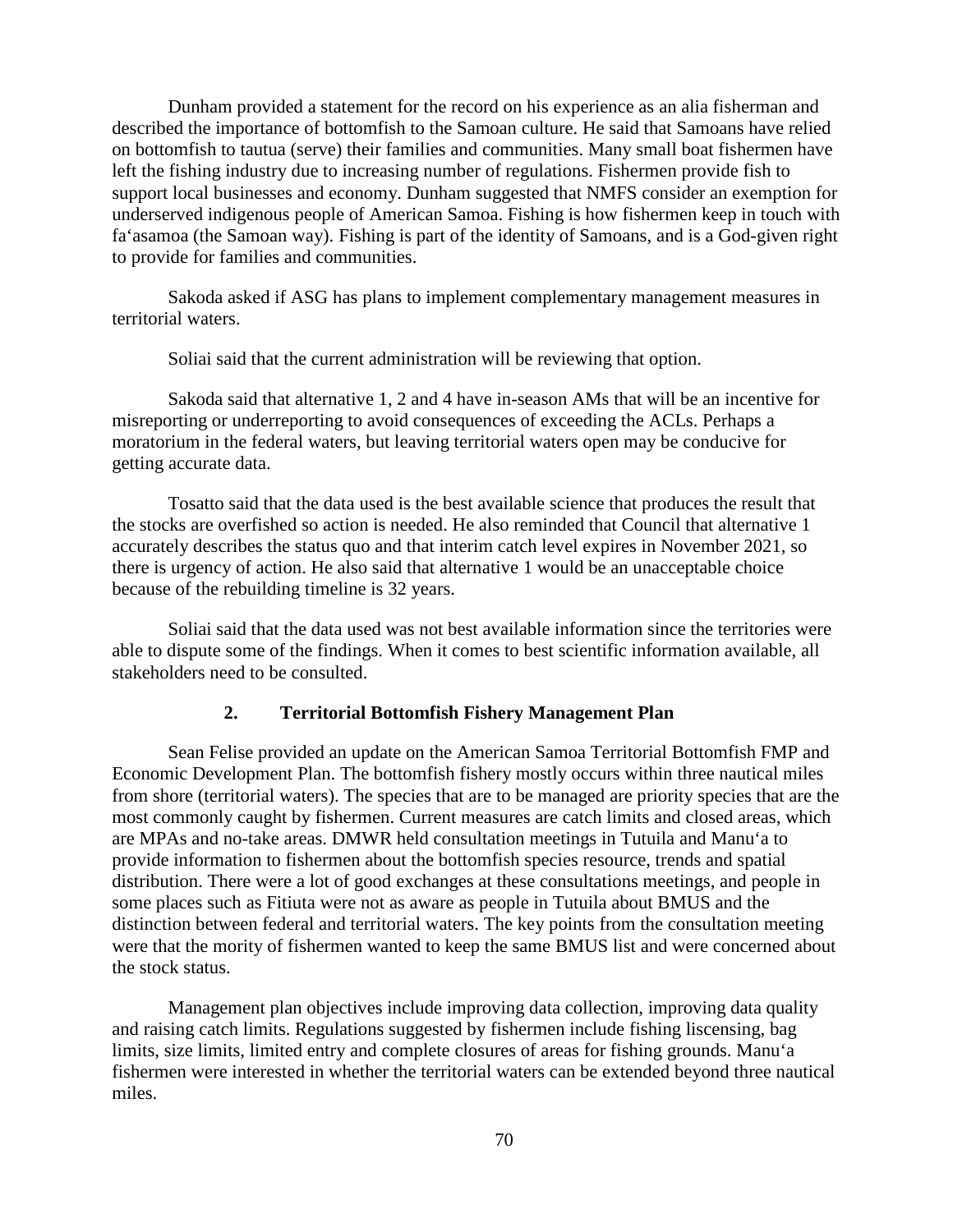Gourley asked if it would beneficial for American Samoa to look at individual bottomfish fishing trips and determine how much time is spent traveling to fishing grounds and avoiding sharks to determine how much time is actually spent fishing on a particular trip.

Soliai said that DMWR is looking to capture different parameters that contribute to the data and incorporate them into the management plans.

Rice added that the Hawai'i CML is written to include all of those parameters.

# **3. Bottomfish Community Development Program Request**

Felise reported on the progress of the Community Development Plan (CDP) request. This is a provision in the MSA that authorizes the Council and NMFS to establish a Western Pacific CDP for any fishery under their authority. The program provides Western Pacific communities access to fisheries that they have traditionally depended upon, but may not have the capabilities to support continued and substantial participation in, possibly due to economic, regulatory or other barriers. The plan will preserve and protect cultural fishing practices, support customary and ceremonial fish distribution and provide a framework for culturally informed management of the fishery. The affected community will propose economic options with low catch limits.

The CDP will include boat modernization, boat parts and repairs, repairing ramps, floating docks, developing a fish market in Manu'a, fuel subsidy, FADs, artificial reefs, tax exemption and compensation when the federal waters close.

Dueñas commended Soliai and his staff for the work on the management plans. He said Guam has 150 species as part of the bottomfish complex, and while American Samoa is engaging fishing community in the development of their plans, he believes Guam is disengaged.

Dunham asked if the three nautical miles designated as territorial waters is measured from the shoreline or the reef, noting that many fishermen have fished Taputapu for many years, and it is located 12 miles offshore.

Felise said that the three nautical mile starts from the high water mark.

Sword said that unlike neighboring Samoa, American Samoa waters can reach down to 50 feet only 200 yards from the high water mark, so 90% of fishers fish within the three-mile territorial waters. Most fishers will fish for bait and then use them to fish for big fish, both of which can be caught in territorial waters.

Tosatto clarified that the three-nautical-mile territorial waters are measured from the U.S. baseline, which is described on nautical charts as the mean low water mark and not the high water mark. He said that Rose Atoll does not have any territorial waters around it when preserved by President Ford in 1972, which is an issue to be reconciled with American Samoa.

Sakoda said that for the Hawai'i CML, fishermen are instructed to report actual time of fishing and not include travel time, which helps to get a good idea of catch per unit effort (CPUE), and noted that it is a matter of educating the fishermen on how to report.

# **4. Bottomfish Stock Assessment Improvement Process**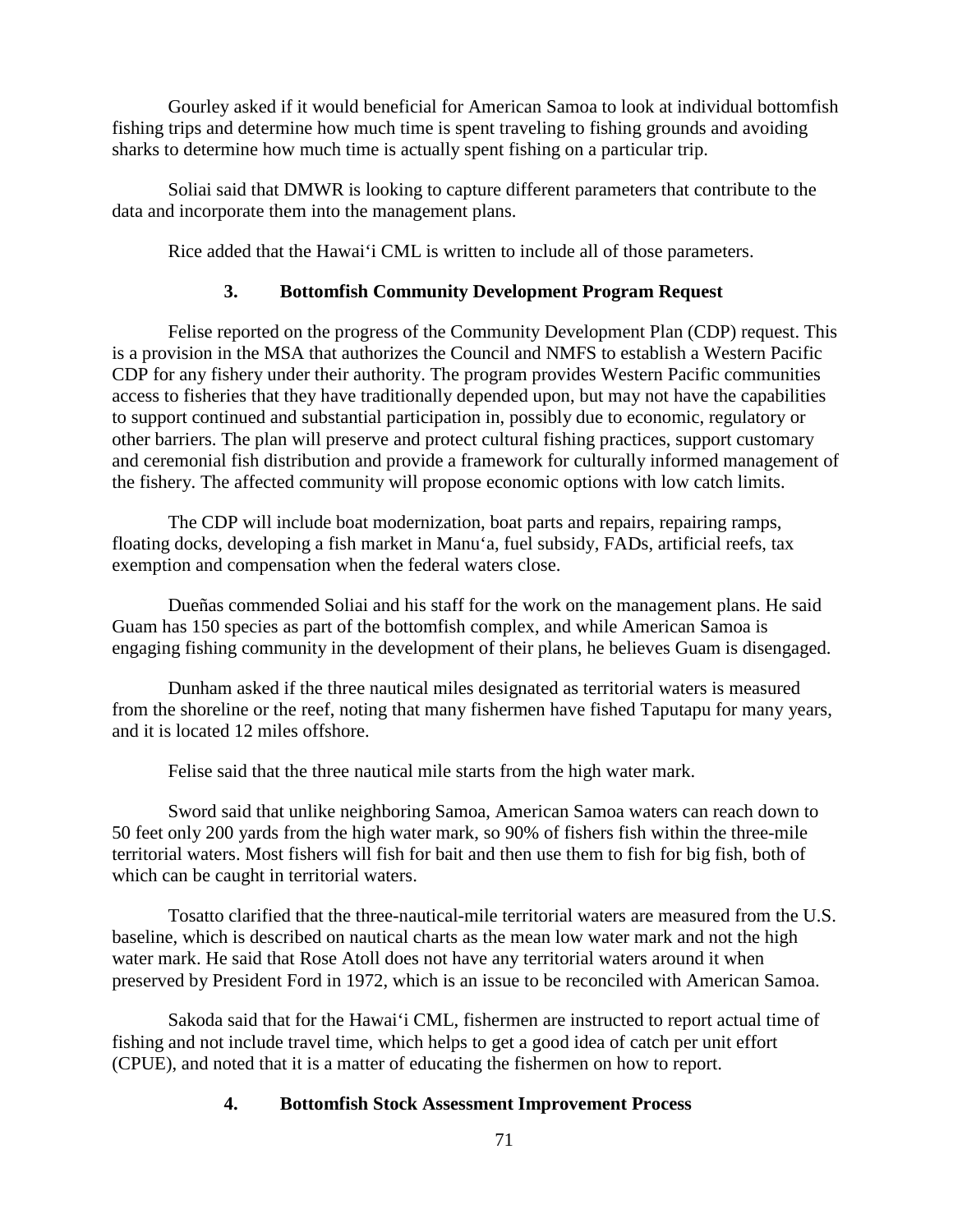Carvalho, PIFSC, presented on a new strategic plan for the 2023 American Samoa Bottomfish Stock Assessment. The first formal stock assessment in 2007 used a Bayesian Surplus Production model that accounts for process and observation errors. The current assessment uses the Baysian Surplus Production model with recommendations given up to the 2016 benchmark assessment. The next stock assessment for American Samoa to be reviewed under the Western Pacific Stock Assessment Review framework is in February 2023.

The NMFS process of stock assessment is divided into four parts. The first step is data collection, which relies on stakeholders. The improvement plan has been developed to match the agency's process as closely as possible. This step includes collaboration with regional partners and stakeholders to ensure that the stock assessment capabilities improve in accordance with regional mandates and regulations.

The first component of the improvement plan is to collect all fisheries data pertaining to the 11 BMUS in American Samoa. The complete analysis of these data will be first sent as a report to partners at DMWR to provide feedback and suggestions before being released. PIFSC looks at focusing on the types of surveys, data collected, areas, year sample sizes and interviews to put together this report. The second component of the improvement plan is to expand the scientific peer-review process of assessments and the information that goes into the assessment model. For the new stock assessment, NMFS set up a Center of Independent Experts review to evaluate the survey design and expansion algorithm of the shore-based and boat-based fishing surveys in American Samoa, Guam and the CNMI. This an example of efforts taken by NMFS to ensure the credibility of products used for territorial bottomfish stock assessments.

The PIFSC Human Dimensions Group helped develop a project to evaluate and improve engagement processes between stakeholders involved in stock assessments. Mia Iwane briefly described the efforts for gathering stakeholder perspectives to inform stock assessments and building a structure for the data workshops.

The third component of the improvement plan looks at exploring new methods. This focuses on technical discussion with a small group of experts on the initial modeling efforts, and the stock assessment structure. Marc Nadon described the three types of data (catch and CPUE, size and life history) from American Samoa and identified assessment models for stock assessment for each of those types of data.

The fourth component of the plan is to ensure high-quality science by independent peer review of the data, assessment models and results provided through the Western Pacific Stock Assessment Review process. The final component of the plan is to present the stock assessment report to fisheries managers during the SSC and Council meetings. Carvalho invited Council input on the five components in the improvement plan, and encouraged partners from American Samoa to start identifying representatives for the fishing community to participate in the data workshop.

Gourley said in terms of the assessment framework looking at size, catch, CPUE and life history, the CNMI has been collecting detailed data collection for CPUE, and said he would be happy to discuss further at a later time.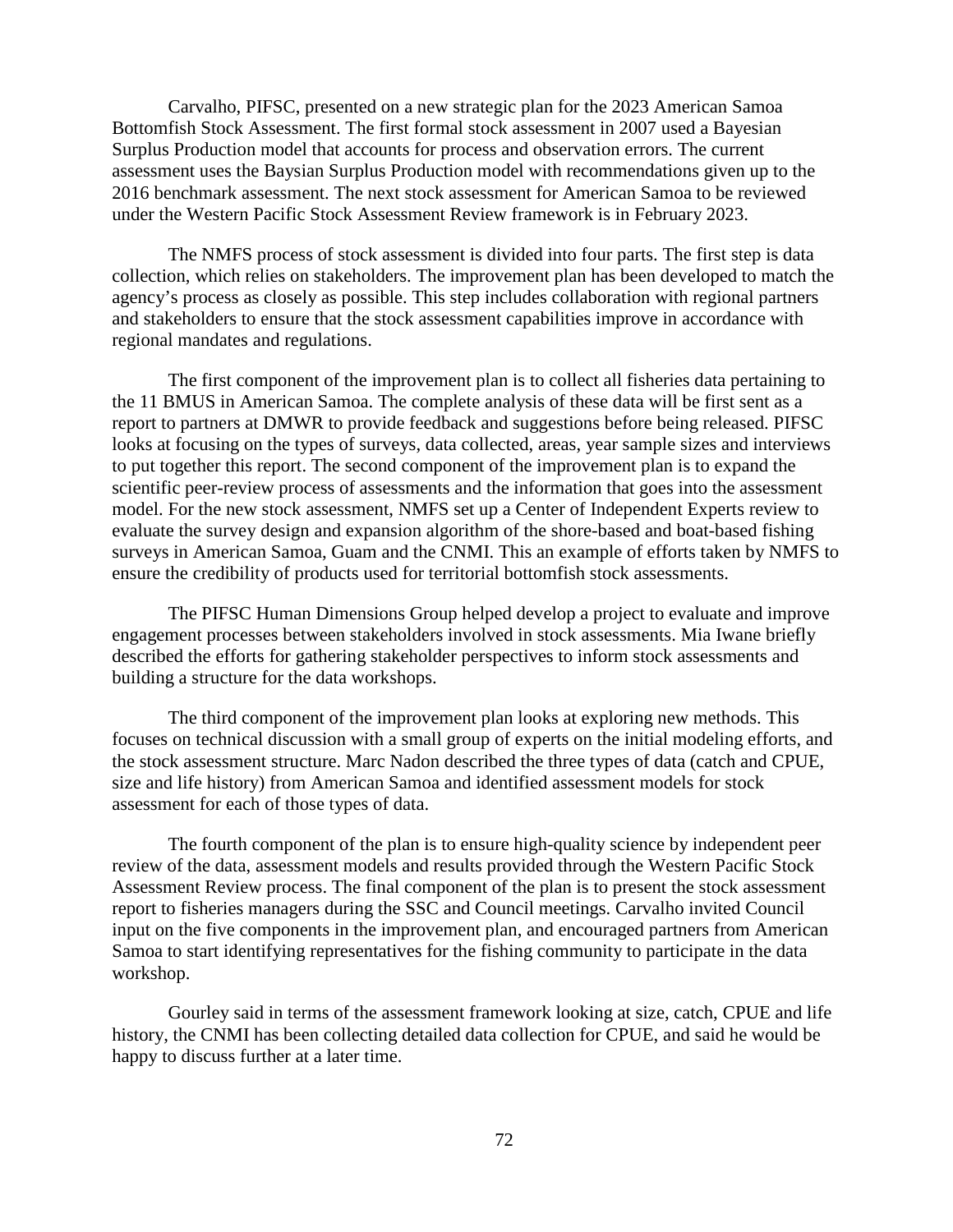Amani said that all territories are struggling with the data and science. She said that until the islands can get a good understanding of these things, it would be good to hold off on the restrictions.

Dueñas suggested that commercial landings, creel surveys and Catchit Logit data be included in the data collection. With life history data, he said that number of species and kind of species vary between locations. He believes that the data used in the stock assessments are not being reviewed.

Soliai said that he is looking forward to the data workshop, and suggested that data collection review for American Samoa include data from SPC for Samoa as presented by Ochavillo during the DMWR report. The fishing effort in American Samoa is minimal on an archipelagic scale.

Simonds said however the Council votes on the BMUS rebuilding plan, the improvement plan needs to be implemented for all territories. She echoed Soliai's suggestion of including SPC data on Samoa's bottomfish landings data in the collection review.

## **D. Advisory Group Report and Recommendations**

## **1. Advisory Panel**

Diana Kitiona, Council staff, presented the AP recommendations.

*Regarding American Samoa bottomfish,* the American Samoa AP recommended the Council adopt alternative 4 for the American Samoa Bottomfish Rebuilding Plan.

The American Samoa AP recommended the Council support DMWR in the completion of its FMP and CDP, as well as include the AP for their fautuaga (advisement).

*Regarding American Samoa fishery issues,* the American Samoa AP recommended the Council work with the AP and DMWR to disseminate timely fisheries information to Manu'a fishing associations.

## **2. Fishing Industry Advisory Committee**

*Regarding the American Samoa BMUS Rebuilding Plan*, the FIAC recommended the Council select alternative 4 with an ACL of 5,000 pounds that will rebuild the BMUS stock within 10 years and allows the maximum level of catch accounting for cultural needs.

## **3. Non-Commercial Fishing Advisory Committee**

There were no NCFAC recommendations regarding American Samoa.

## **4. Scientific and Statistical Committee**

*Regarding American Samoa Bottomfish Stock Assessment Improvement Plan*, the SSC reiterated its recommendation that the next assessment should analyze shallow- and deep-water BMUS as separate stock complexes. The SSC also recommended that PIFSC further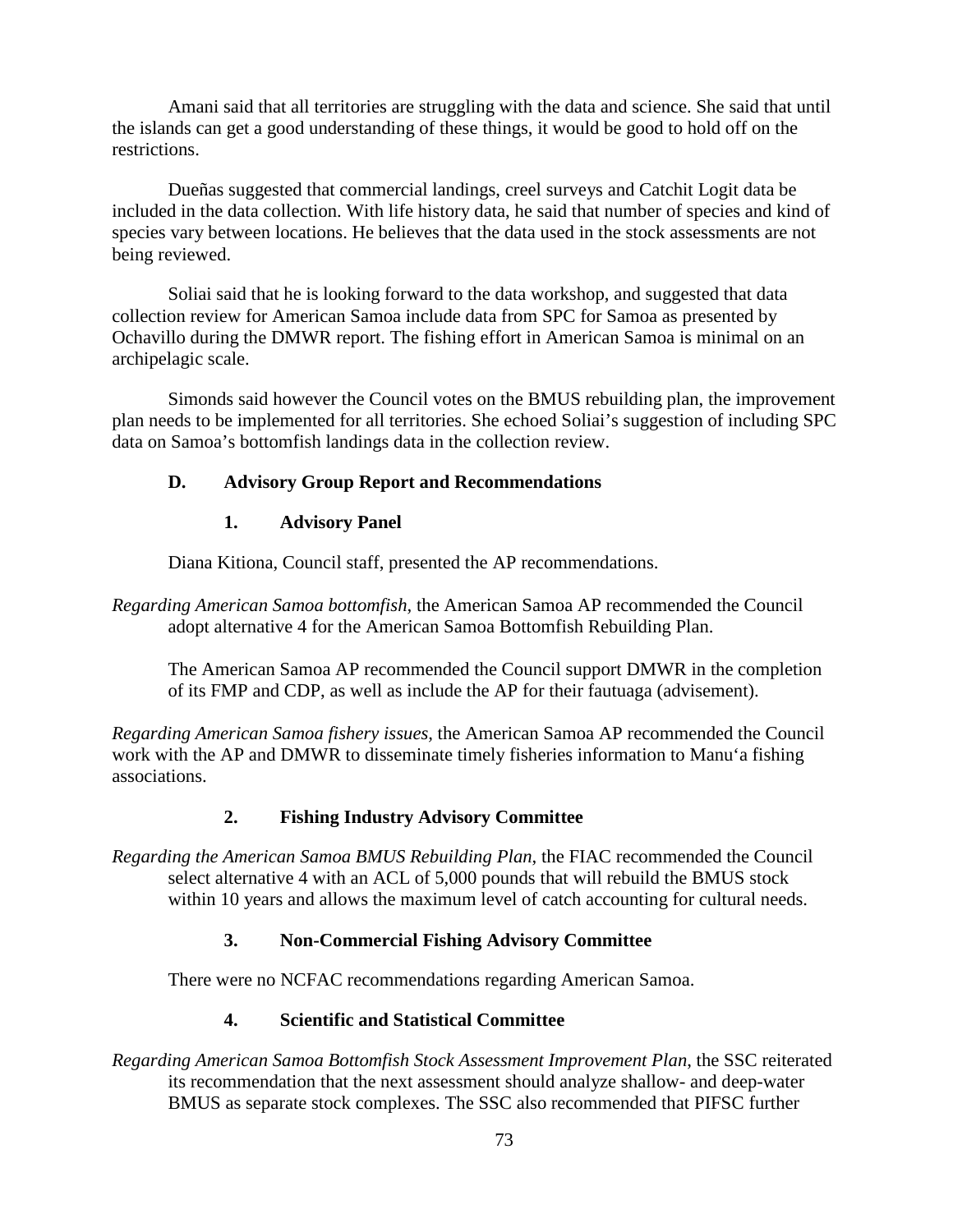investigate changes in fishing operations and fishing power (e.g., vessels, gear and technology) over the past few decades to inform the stock assessment.

The SSC recommended that it form a subcommittee to work with the PIFSC Stock Assessment Program in the development of the next benchmark stock assessment. SSC members Itano, Martell, Harley, Severance and Ochavillo expressed an interest in serving.

#### **E. Public Comment**

There were no public comments.

#### **F. Council Discussion and Action**

*Regarding the American Samoa Bottomfish Rebuilding Plan, the Council* **acknowledges the significant challenges that the bottomfish community faces with the potential implementation of the rebuilding plan measures. The situation of the bottomfishing fleet is dire and will further be aggravated by the expected fishery closure. These actions will also affect the local government's attempt to develop the fishery through federally funded alia boat building.** 

**However, the Council has an obligation to rebuild the overfished stock and end overfishing immediately in compliance with the requirements of the MSA and the American Samoa Archipelago FEP. These actions will also affect the local government's attempt to develop the fishery through federally funded alia boat building.** 

**Therefore, the Council selects alternative 3 that implements a moratorium on the commercial bottomfish fishery in federal waters. The bottomfish moratorium would**  rebuild the stock to  $B_{MSY}$  (biomass at maximum sustainable yield) in eight years **(Ttarget), assuming American Samoa implements complementary measures in**  territorial waters. The  $T_{min}$  and  $T_{max}$  are eight and 10 years, respectively. This **alternative would most likely address overfishing and allow rebuilding of the stock complex in the shortest possible amount of time.** 

**Further, the Council deems that the regulations implementing the recommendations are necessary or appropriate in accordance with Section 303(c) of the MSA. In doing so, the Council directs Council staff to work with NMFS to complete regulatory language to implement the Council's final action. Unless otherwise explicitly directed by the Council, the Council authorizes the executive director and the Chair to review the draft regulations to verify that they are consistent with the Council action before submitting them, along with this determination, to the Secretary on behalf of the Council the executive director and the Chair are authorized to withhold submission of the Council action and/or proposed regulations and take the action back to the Council if, in their determination, the proposed regulations are not consistent with the Council action.**

Soliai said as the director of DMWR it is his responsibility to ensure there is a balance between conserving the resources and providing fishing opportunities for the people of American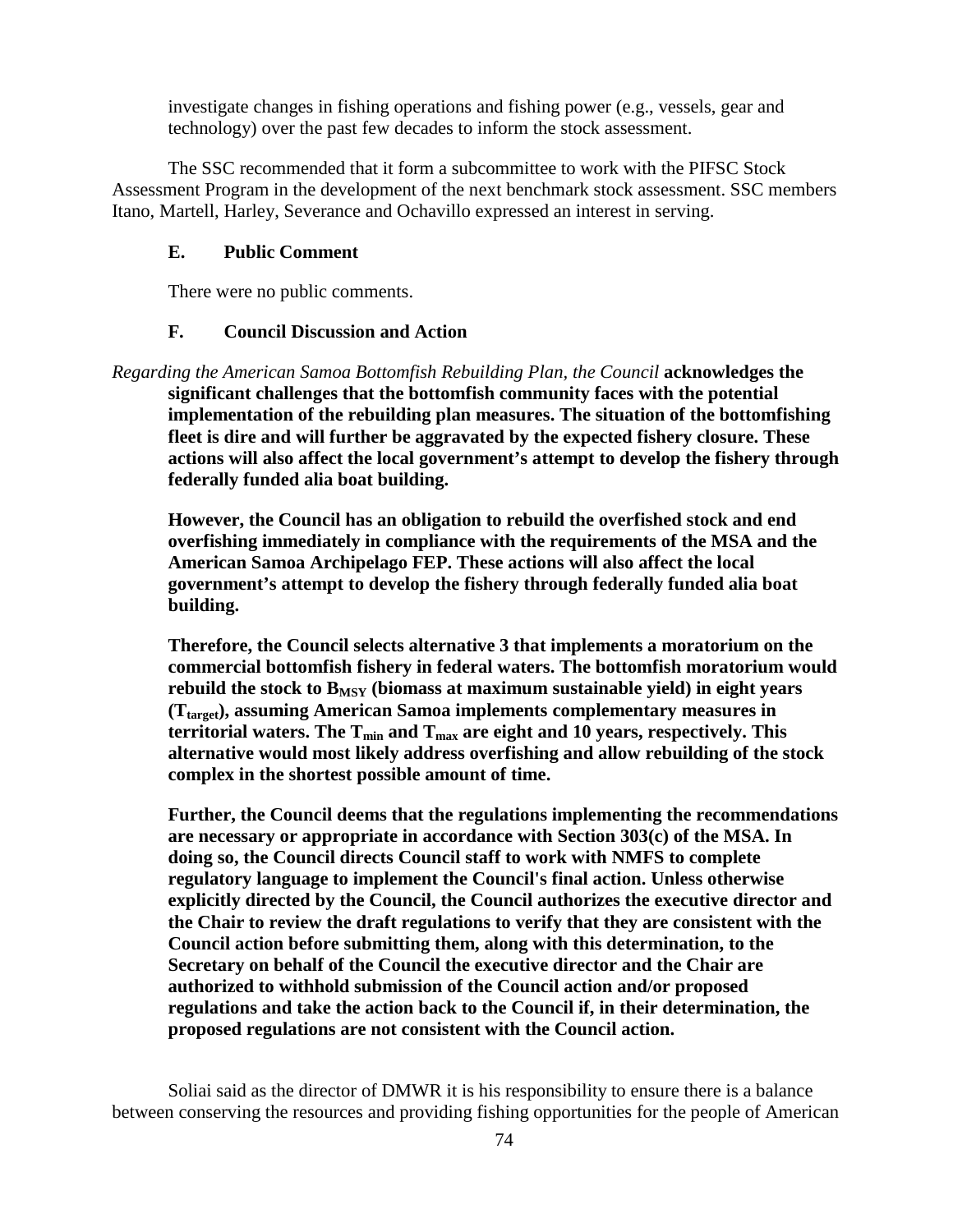Samoa. Fa'a Samoa is a way of life that governs the decisions of its people, and the ocean is a source of food and a way of perpetuating Samoan culture. With disruption in the supply chain due to the COVID-19 pandemic, it is critical to have continued access to the ocean to provide food for communities and culture. DMWR is drafting the American Samoa Territorial Bottomfish FMP to manage fish stocks in territorial waters. Bottomfish fishermen and communities are involved in the development of the plan, and have shown strong interest in managing the stocks in line with Fa'a Samoa. Federal partners were asked to meet their commitments to the territory and support improved data collection. PIFSC will work with DMWR and fishing communities to hold a series of in-person data workshops. PIFSC should include the Council's SSC recommendations in their analysis for the next stock assessment. Soliai also said that according to SPC, neighboring Samoa harvested 5,000 mt of bottomfish one year. PIFSC should consider looking into stock assessments in Western Samoa and surrounding island nations as a reference as to what is a reasonable bottomfish biomass. Given the gravity and impact of this federal decision, Soliai requested that the Council defer the final action so he can consult with the American Samoa governor on the implications of the alternatives being considered.

Tosatto said that the characterization of alternative 3 presented does not match the characterization of alternative 3 in the document. Alternative 3 in the documents is a moratorium prohibiting BMUS from being possessed in federal waters, including noncommercial take, whereas the discussion on the floor was a commercial fishing closure in federal waters. He also reminded the Council that final action is time-sensitive, and that the MSA requires that the Council act within a time frame which will expire in February 2022.

Soliai acknowledged that time for final action is running out and asked that the Council defer action until an intersessional meeting in October so he can consult with the governor.

Dueñas withdrew his motion which was seconded by Sword.

#### *Moved by Dueñas; seconded by Sword. Motion withdrawn.*

*Regarding the American Samoa Bottomfish Rebuilding Plan, the Council* **directed staff to organize an intersessional meeting for the week of Oct. 18, 2021, to allow for the American Samoa DMWR to consult with the governor of American Samoa on coordinated management of the bottomfish fishery in both territory and federal waters.**

#### *Moved by Sword; seconded by Dueñas. Motion passed.*

*Regarding the American Samoa Territorial Bottomfish FMP, the Council* **requested the DMWR to develop conservation and management measures (CMMs) to ensure coordinated management between territorial and federal jurisdictions. Further, the Council requested that the plan include improvements in fishery data collection to enhance fishery science and management in the future.**

*Moved by Sword; seconded by Dueñas.*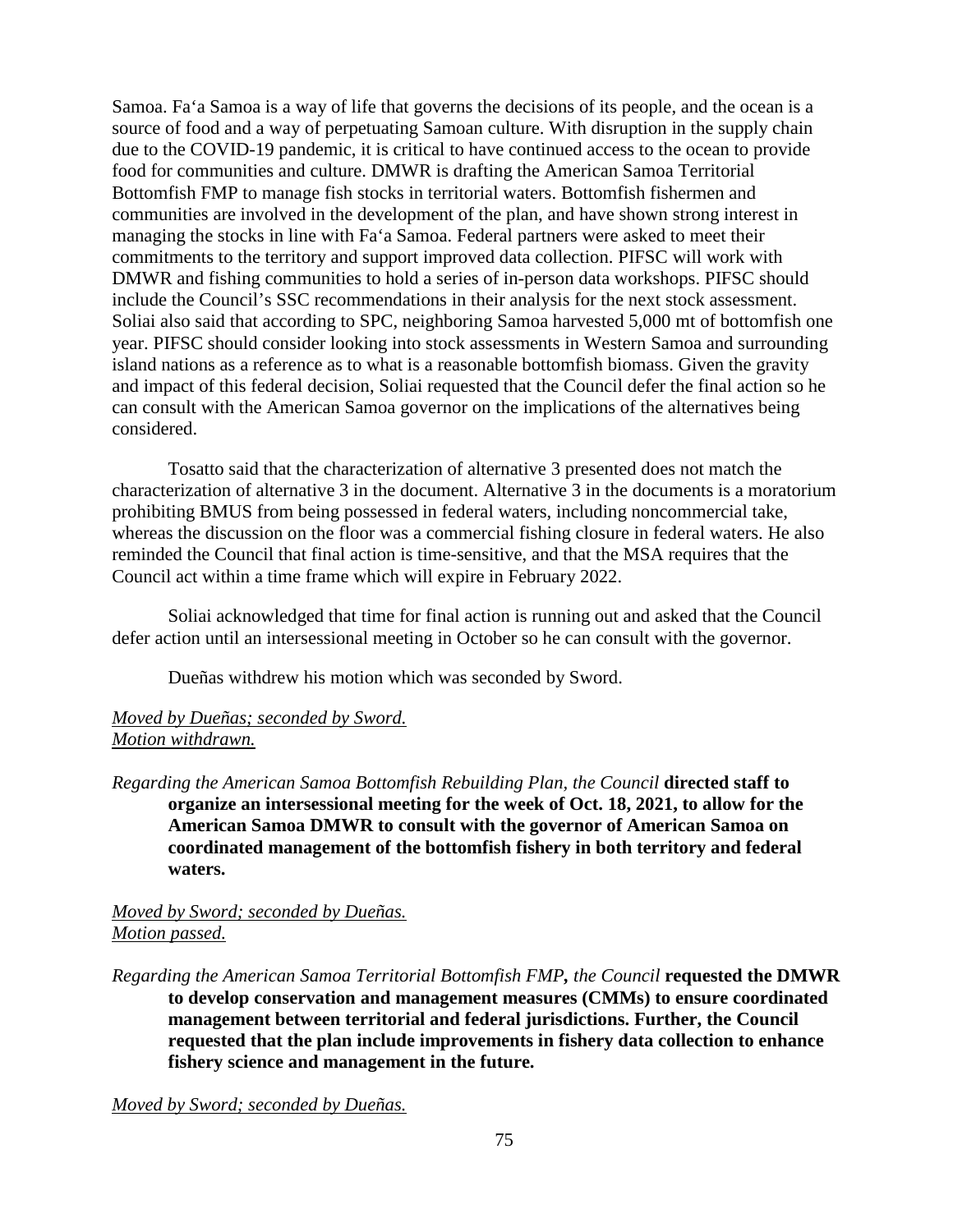#### *Motion passed.*

*Regarding the Bottomfish Stock Assessment Improvement Plan, the Council* **approved the SSC working group composed of David Itano, Steve Martell, Craig Severance and Domingo Ochavillo to work with the PIFSC Stock Assessment Program in the development of the next benchmark assessment**

**Requested the IFSC Stock Assessment Program consider the SSC's previous recommendation that the next assessment should analyze shallow- and deepwater BMUS as separate stock complexes. Further, the Council requests the PIFSC Stock Assessment Program investigate changes in fishing operations and fishing power (e.g., vessels, gear and technology) and explore the feasibility of including the fishery data from neighboring Samoa and surrounding island nations in the assessment.**

**Directed staff to coordinate with the DMWR and PIFSC Stock Assessment Program to identify participants from the American Samoa community that will participate in the data workshop. Further, the Council recommends that the workshop be held in person in American Samoa, to the extent practicable.**

### **Requested PIFSC to increase their communication and engagement with the fishing communities in the territories to enhance the communities' understanding of fishery science and its implications on commercial and subsistence fishing.**

Tosatto reminded the Council that determinations on stock status need to be made consistent with the Council's designation of stocks and complexes. Status determinations are based on the Council framework for each FEP and it would not be useful to include neighboring Samoa's data if the stock as defined in the FEP does not include neighboring Samoa.

Dueñas said he is concerned about not being able to use other stock data. He notes that American Samoa does not have a highly commercialized bottom fishery whereas other islands around American Samoa have commercialized bottomfish fishery. Dueñas encourages the Council to reflect on comments regarding the model that is used for the stock assessments. He is disappointed that stock assessment models are changed without justification and is glad that SSC is involved to clarify some things.

## *Moved by Dueñas; seconded by Sword. Motion passed.*

*Regarding American Samoa fisheries, the Council* **directed staff to work with the AP and DMWR to determine the best methods for timely dissemination of fisheries information to the Manuʻa fishing community.**

*Moved by Sword; seconded by Dunham. Motion passed.*

#### **XII. Pelagic and International Fisheries**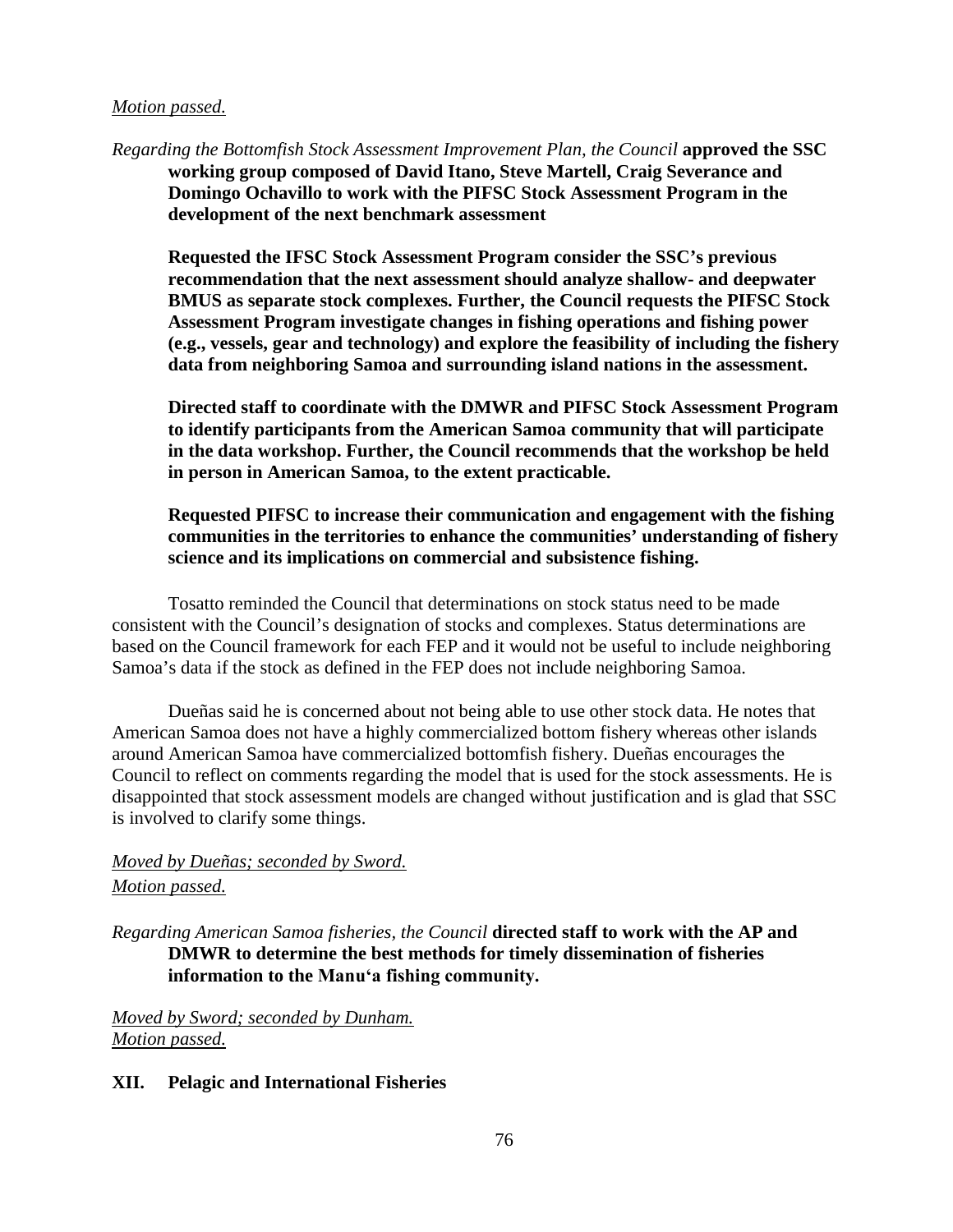#### **A. American Samoa Large Vessel Prohibited Area Monitoring**

Fitchett, Council staff, presented on the LVPA and impacts of the LVPA on small-boat fisheries as well as summary of actions the Council had taken. Fishery performance for the American Samoa longline fleet has declined since 2007. Informal meetings held in 2014 with American Samoa longline fishery participants led to a recommendation to reduce the LVPA to 24 miles from shore. In 2016, NMFS issued a final rule for the LVPA exemptions, which was followed by a lawsuit by the ASG. In March 2017, the U.S. District Court ruled in favor of the ASG on count that the Deeds of Cession constitute other applicable law with which the LVPA rule must be consistent, and that the LVPA exemption rule was arbitrary and capricious. NMFS subsequently removed the regulatory exemptions established under the 2016 LVPA final rule. In 2017, NMFS and the DOJ appealed to the U.S. Court of Appeals for the Ninth Circuit Court. In March 2018, PIFSC provided a draft cultural fishing research paper for Council review. The SSC found that PIFSC research provided sufficient framework to evaluate the cultural fishing impacts in American Samoa. The Council at the 173rd Meeting in June 2018 reiterated concerns that the LVPA provides an unnecessary burden, and the Council took action to provide a four-year exemption for vessels permitted under the American Samoa Longline Limited Entry permit to fish within the LVPA seaward of 12 miles around the Islands of Tutuila, Manu'a and the Swains, and two nautical miles around the identified offshore banks. The Council action would reduce the area within the U.S. EEZ around American Samoa closed to large vessels from 25.5 to 11.5%.

In September 2020, the Ninth Circuit Court of Appeals had reversed the District Court Decision in favor of NMFS. In February 2021, the ASG appealed to the Supreme Court of the United States for a writ of certiorari, which was denied June 21, 2021. NMFS subsequently published the original 2016 LVPA exemption as a final rule, which became effective July 6, 2021.

With respect to impacts on small-vessel fishery performance since the LVPA exemption was reinstated, there has been a decline in yellowfin tuna catch rates in small troll vessels but fishery performance for small vessels does not correspond to any trend with respect to longline fishing effort within the U.S. EEZ around American Samoa. There have only been two active alia small longline vessels since 2020.

Soliai said that the Council is familiar with the LVPA history as everyone has been through it over the last several years.

#### **B. Investigating the Impact of Imports on the Hawai'i Fish Market**

Jonathan Sweeney, PIFSC, presented a conceptual frame for investigating the impact of imports on the Hawai'i market. The Hawai'i market in 2021 had an extreme shortage of foreignsourced pelagic fish product and locally sourced product was dominant, which offers an analytical opportunity to separately identify impacts associated with domestic and import supply shocks. There are two forms of suppliers—the Hawai'i suppliers and the import suppliers. The quantity of interest is an estimation of impacts, which is the price that Hawai'i suppliers receive in the Hawai'i fish market.

Sweeney described a Bayesian demand model, which will be used to estimate the import sensitivity relative to four focal species: bigeye tuna, yellowfin tuna, swordfish and mahimahi.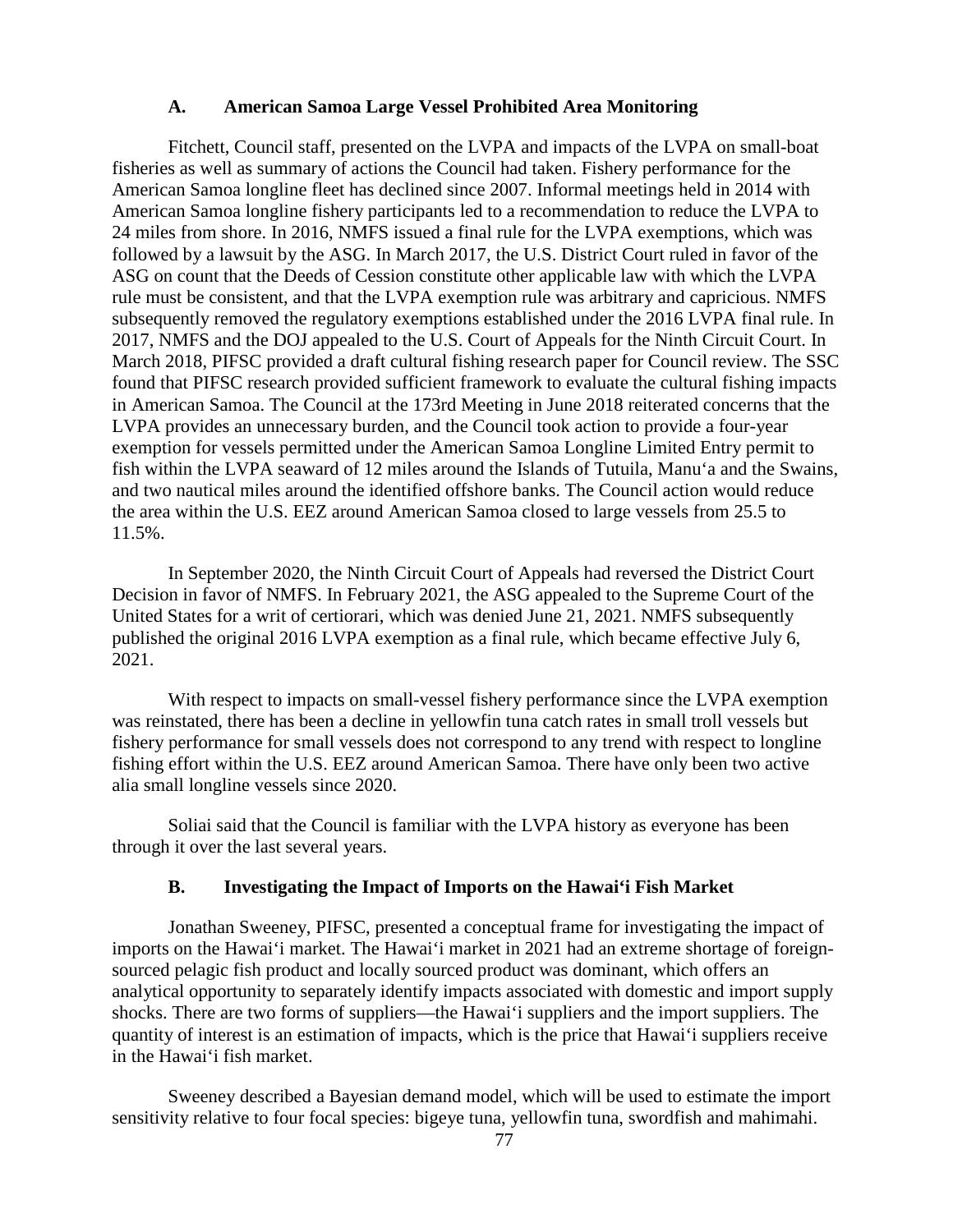The second approach will use a deep-learning neural network and "training" it to market data, which will complement the Bayesian demand model in disentangling the market complexity. The aim is to disentangle the effects of pricing from different regions or countries that impact pricing in Hawai'i and identify what drivers can quantify the import sensitivities for the four focal species and what species are most sensitive to imports coming into the Hawai'i market. The second output will be to access market linkages between the Hawai'i fish market and other U.S. domestic fish markets. Sweeney and his team will be updating the Hawai'i Market Demand app (previously shared with the Council) in collaboration with industry. This tool will allow users to simulate prices under different import condition, and this would allow for predictions of market price given different levels of imports and different levels of Hawai'i supply of fish.

The strategic relevance of these research efforts is in identifying the domestic fishery dynamics in an international context, recognizing that global markets are connecting fishers and consumers around the world, which may also affect the consumers in Hawai'i. The importance of this type of work is to better anticipate and be able to respond to shocks in interruption. These shocks could be related to domestic or foreign issues, production or demand. Sweeney aims to present preliminary results at the March 2022 meeting and have a report ready for review in August 2022.

Gourley said he was surprised about the price of tuna of around \$20 per pound as it was shown in Sweeny's slides, and asked if the retailers are able to sell out tuna at that price, or if they would lose product because the sale is not strong at that price.

Rice said yes and that this is normal.

Muña-Brecht said this was an exciting study and she looks forward to the resulting data.

Dueñas said 98% of fish in Guam is imported frozen. Globally there is a supply problem. The market has always been the A grade for Japan, C grade for gassed tuna and D grade, which is for cannery. Because of the controls put in by different countries on their catch and limits, Hawai'i and Japan are producing local fresh fish for their markets, which is where the higher prices of tuna are seen. Hawai'i produces a higher grade tuna than in the Mariana Archipelago, and the common 15 to 20-pound tuna in the Mariana Archipelago will never yield the quality of Hawai'i.

Sakoda asked if this analysis is taking into account some of the foreign demand for Hawai'i seafood, like Hawai'i exports to Japan or foreign countries.

Sweeney said they are not accounting for exports, and while he is starting to look into the issue of exports, they are not really a focus.

Sword asked if there was a rule in Hawai'i to note Hawaiian-caught fish versus imported fish.

Rice said no, but letting the consumers know helps with pricing.

### **C. Review of Impacts to the Hawai'i Longline Fishery from the Papahānaumokuākea Marine National Monument Expansion**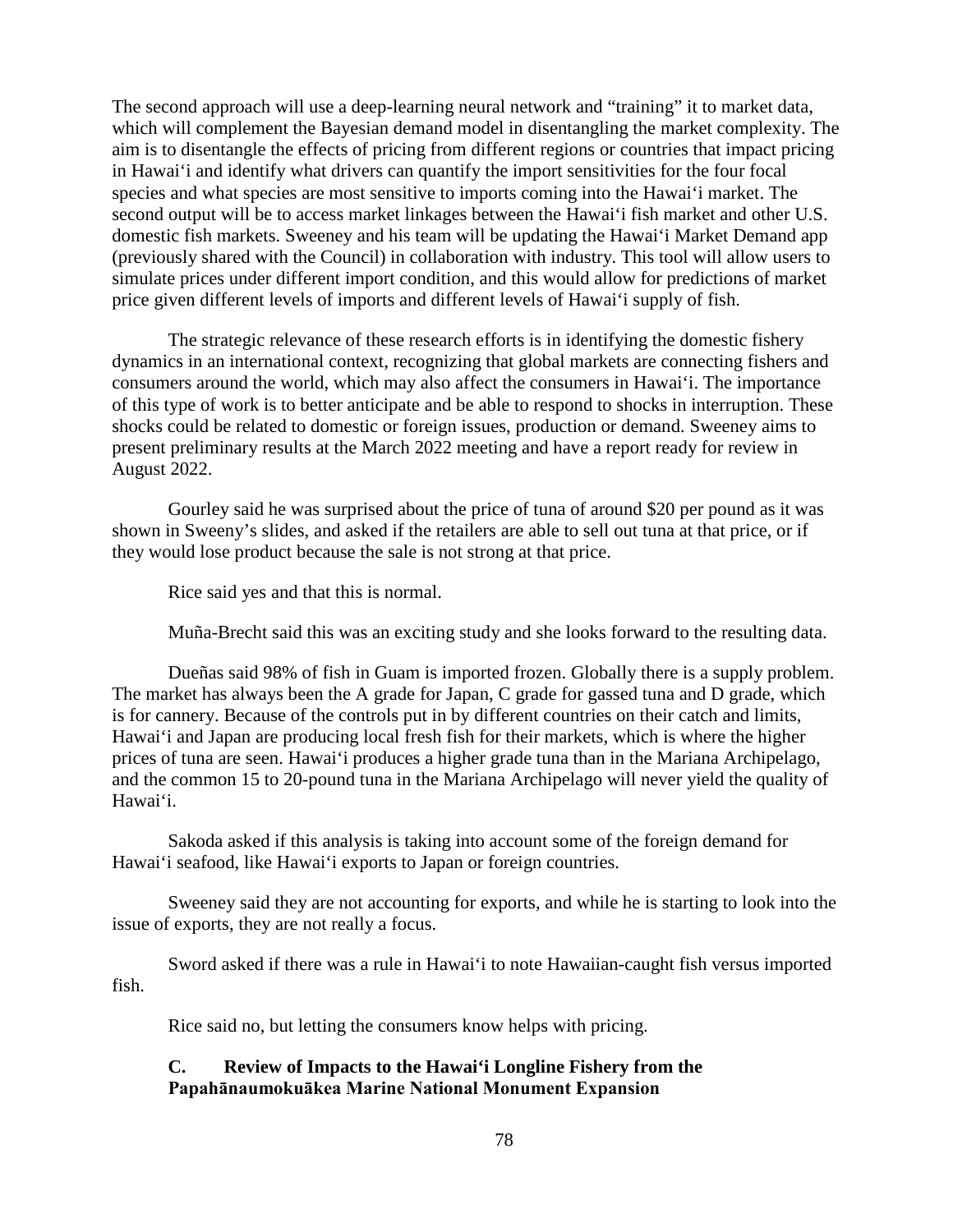Fitchett presented on a compendium of studies estimating impacts of the PMNM Expansion and the PRIA, including analyses of two recently published peer-reviewed papers and a series of rebuttals. Scientifically, these analyses make assertions regarding an impact relative to a "control" which is independent of treatment groups on which impacts are based. Defining these control groups are important in drawing inferences on whether these impacts are significant.

Chan (2020) used a measure of aggregate commercial catch rate and revenue to determine there were deleterious impacts to the Hawai'i-based fishery after the expansion. Following the 2016 PMNM and PRIA expansions, this study looked exclusively at groups of longline vessels that had activity inside the monument prior to the expansion compared to vessels that had little to no activity in the expansion areas prior to the monument expansions. Chan (2020) estimated that CPUE was decreased by 7%, revenue per trip had decreased by approximately 9%, and value of that loss was approximately \$3.5 million. The longline fishers are still in the process of becoming more efficient in finding areas of comparable productivity, meaning that these vessels that did have activity inside the monument moved elsewhere and perhaps there was a learning curve of some sort. The treatment group, after the management intervention in 2016 (when they no longer fished inside the monument), did not necessarily redistribute around those vessels that had no history of fishing inside the monument area. Chan (2020) considered all PMUS so these results were looking at impacts not only of target species, but also other incidental marketable species.

Lynham et al. (2020) concluded that "monument expansions had little, if any, negative impacts on the fishing industry, corroborating ecological models that have predicted minimal impacts from closing large parts of the Pacific Ocean to fishing." This study recognized that there could be some negative impacts on catch rates for species other than bigeye and yellowfin tuna, which were the only two species that this study focused on. Lynham et al. (2020) attempted to reinforce the notion that large and remote protected areas may actually benefit the global fishing industry. The analyses looked at two sets of difference-in-differences regressions, finding increases in CPUE for both yellowfin and bigeye tuna, and found that those results were nonsignificant in the control groups, which were the American Samoa and shallow-set longline fleets. The American Samoa longline fleet's principal species is albacore and the shallow-set longline fishery's principal species is swordfish. Both of those fisheries catch yellowfin and bigeye tuna but have different targeting with the shallow-set fishery fishing during the nighttime and the American Samoa longline fishery may have operational differences by targeting albacore compared to those Hawai'i-based deep-set longline vessels. Lynham et al. (2020) looked at the entire deep-set longline fleet as the treatment group.

The two studies had different control groups and treatments. Chan (2020) looked at deepset vessels with no history of fishing in the expansion areas a control, while Lynham et al. (2020) looked at different fisheries. Chan (2020) expanded to revenue per trip for those vessels that fished within the monument area. Lynham et al. (2020) inferred revenue by catch per trip for all vessels. Chan's study may be a more holistic approach compared to Lynham as the latter only considered yellowfin and bigeye tunas, which are principal target species for the Hawai'i deepset longline fishery, but not for Hawai'i shallow-set or American Samoa longline fishery.

Fitchett summarized SSC remarks on the two studies and rebuttals by Sweeney (2021) and Lynham (2021). Sweeney (2021) presented analysis that suggests that aggregate commercial catch rate is a more robust measure of CPUE and revenue per unit effort for the Hawai'i deep-set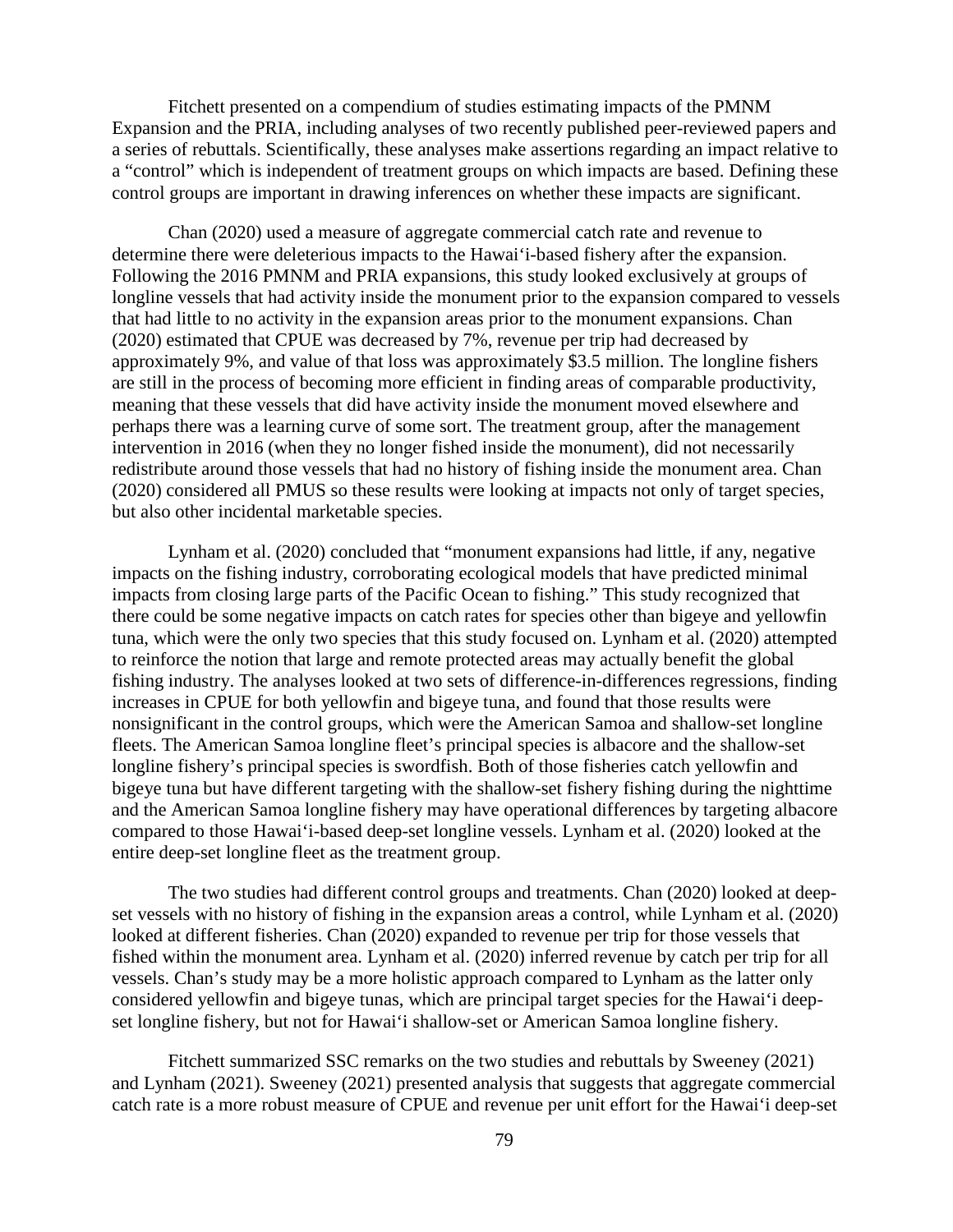longline fishery than the one provided by Lynham et al. (2020), and that factors beyond monument expansion have a large influence on CPUE and revenue per unit effort trends. Sweeney (2021) was critical of looking at yellowfin and bigeye tuna pooled together to infer economic impact, noting there are other species of interest and that bigeye and yellowfin dockside values are very different. SSC members were also concerned with Lynham's approach, noting that by looking at a combination in trends may make the study a self-fulfilling prophecy to reach a desired outcome. Lynham (2021) responded to Sweeney (2021), justifying that the yellowfin and bigeye tuna proxy is sufficient since those species constitute 80-90% of revenue over time, but did not address issues regarding species-specific revenue or revenue on price-perpound for the products that may have been fished inside and outside the monument area.

Based on the 2020 bigeye tuna and yellowfin tuna stock assessment diagnostic models, increases in biomass of yellowfin and bigeye tuna accessible to longline fisheries also correspond to catch rate increases of the two combined species. This may indicate that catch trends in Lynham et al. (2020) are due to factors extrinsic to the PMNM or PRIA expansions. Identifying proper controls for analyzing impacts is needed, and external sources of information could be useful, such as biomass estimates from stock assessments.

The PMNM expansion may have impacts on reducing catch of certain species of concern. However, a more comprehensive evaluation is needed given policy developments such as the EO by the Biden Administration on setting aside 30% of lands and waters for the purpose of conservation by 2030 ("30x30") and the United Nations negotiations on a Convention for Conservation Biodiversity Beyond National Jurisdiction.

Gourley said that he appreciated the information provided and said that there is a need to look broadly on the impacts of the monuments on fishing, beyond the idea that large closures are needed for adequate management. Gourley noted that Lynham's study was paid for by Pew based on the acknowledgements of the paper making reference to the Conservation Strategy Fund, which supported the article with a grant from the Pew Charitable Trust and the Pew Bertarelli Ocean Legacy.

Rice asked if there was consideration on the use of fuel because the boats have to use more fuel when they have to fish further away in different areas.

Fitchett said the studies looked at distance traveled, but revenue for each trip accounting for fuel cost was not used.

Rice said that Lynham et al. (2020) appeared to have based the analytical approach to give a result they wanted.

Fitchett noted that the SSC and Sweeney (2021) also suggested that.

Rice said that all species need to be considered.

Muña-Brecht said she was interested in the aspects of permanent versus dynamism, and asked if climate change or rising temperatures was a factor that was considered.

Fitchett said that the El Niño Southern Oscillation Index was used by Lynham et al. (2020) to explain possible variance and evaluate whether environmental impacts had an effect on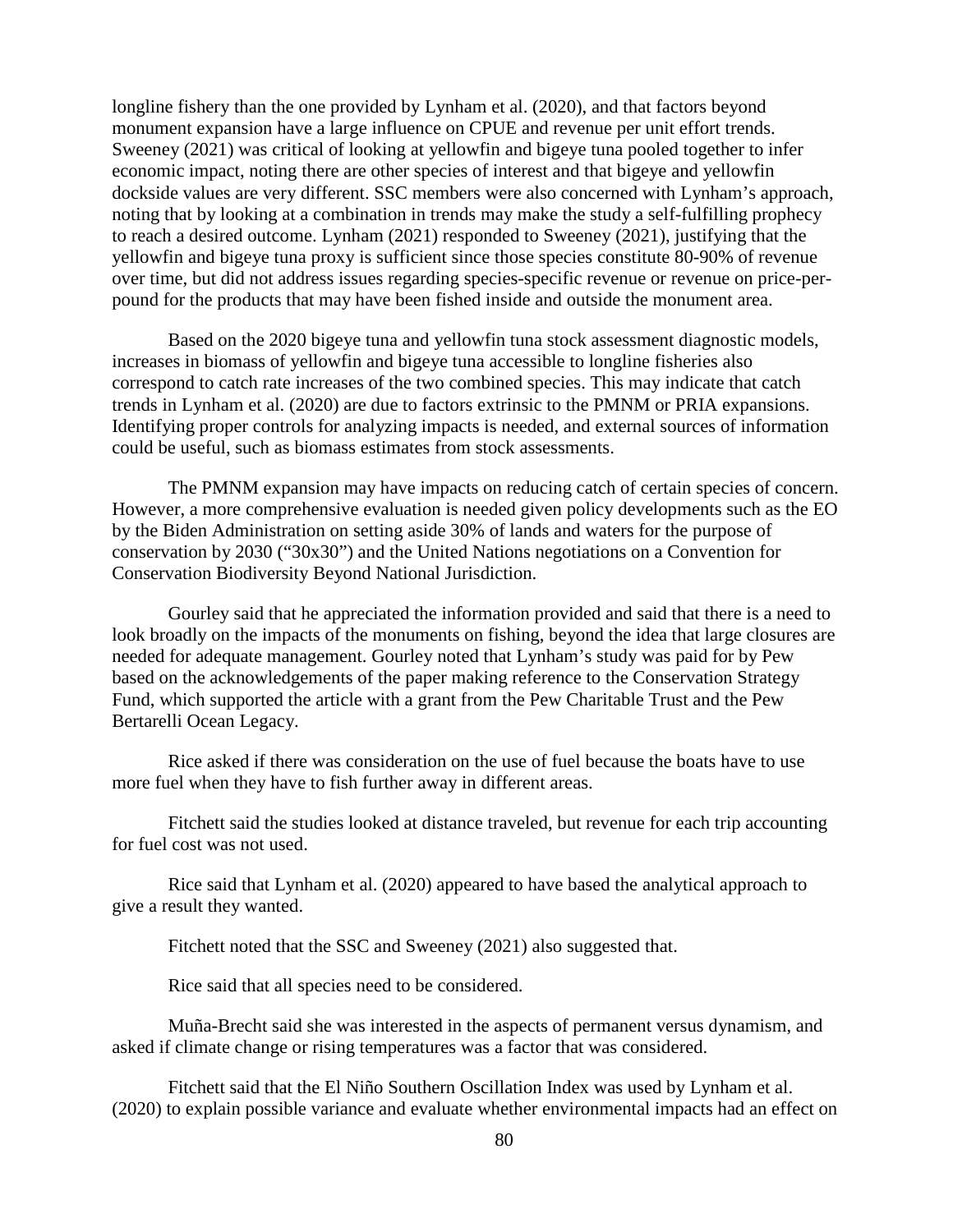catch rates. But this was looking retrospectively and there is a need to determine if tropical tuna resources are expected to change into the future.

Fitchett made reference to a paper by Bell et al. (2021), which looked into the impacts of the distributions of tropical tunas within the EEZs of countries such as Kiribati, as well as the Small Island Developing States and the U.S. Participating Territories, but that analysis did not extend north enough into the Hawai'i area to consider changes and availability projected through time from climate change based on levels of sea surface temperature change. Fitchett said Phoebe Woodworth-Jefcoats at PIFSC may be a good source of information.

Muña-Brecht asked what impact nearshore closures may have.

Fitchett said the SSC recommended investigating all static closures in the region.

Dueñas noted the lack of a baseline against which to compare the area-based closures, but appreciated the Chan (2020) paper's attempt. Dueñas said the other report is not science-driven. Dueñas said the U.S. closed areas can be seen by satellite imagery because of the lack of fishing activity in these areas. Dueñas said it would behoove the United States to be honest about the advantages of these closure areas and the advantages to foreign countries that fish around the U.S. closed areas.

Sword said the Pew sponsorship is concerning and the analyses want to show that things are working well in the monuments, but there is no way of knowing this. The situation is not good for U.S. fisheries. In the old days, the fishermen were the eyes and the ears for the government.

Soliai found the results asserting no negative impacts were disconcerting.

#### **D. International Fisheries**

### **1. Inter-American Tropical Tuna Commission Science Advisory Committee**

Andre Boustany, Monterey Bay Aquarium and Duke University, presented on the Inter-American Tropical Tuna Commission (IATTC) Science Advisory Committee meetings, which were held in May and June 2021. Stock assessment results from yellowfin and bigeye tuna were presented. Yellowfin tuna are not overfished and not experiencing overfishing. However, the stock status on bigeye tuna is averaged over model assumptions that demonstrate a bimodal pattern, which may be indicative of a "regime shift" in the fishery or ecosystem, but there are likely different realities on the actual status of bigeye tuna that combining outputs do not characterize accurately. There is a need to have a mechanism to control the number of floating object sets to reduce juvenile bigeye tuna catch in purse seine fisheries, either by controlling the number of floating object sets, or by controlling the catch of juvenile bigeye tuna in these floating object sets. The IATTC Science Advisory Committee preferred a harvest strategy of increasing the duration of a temporal closure on purse seine fishing, which is easy to enforcement but is a broad-scale measure that affects all fisheries. As a result, a recommendation to reduce FAD sets was made.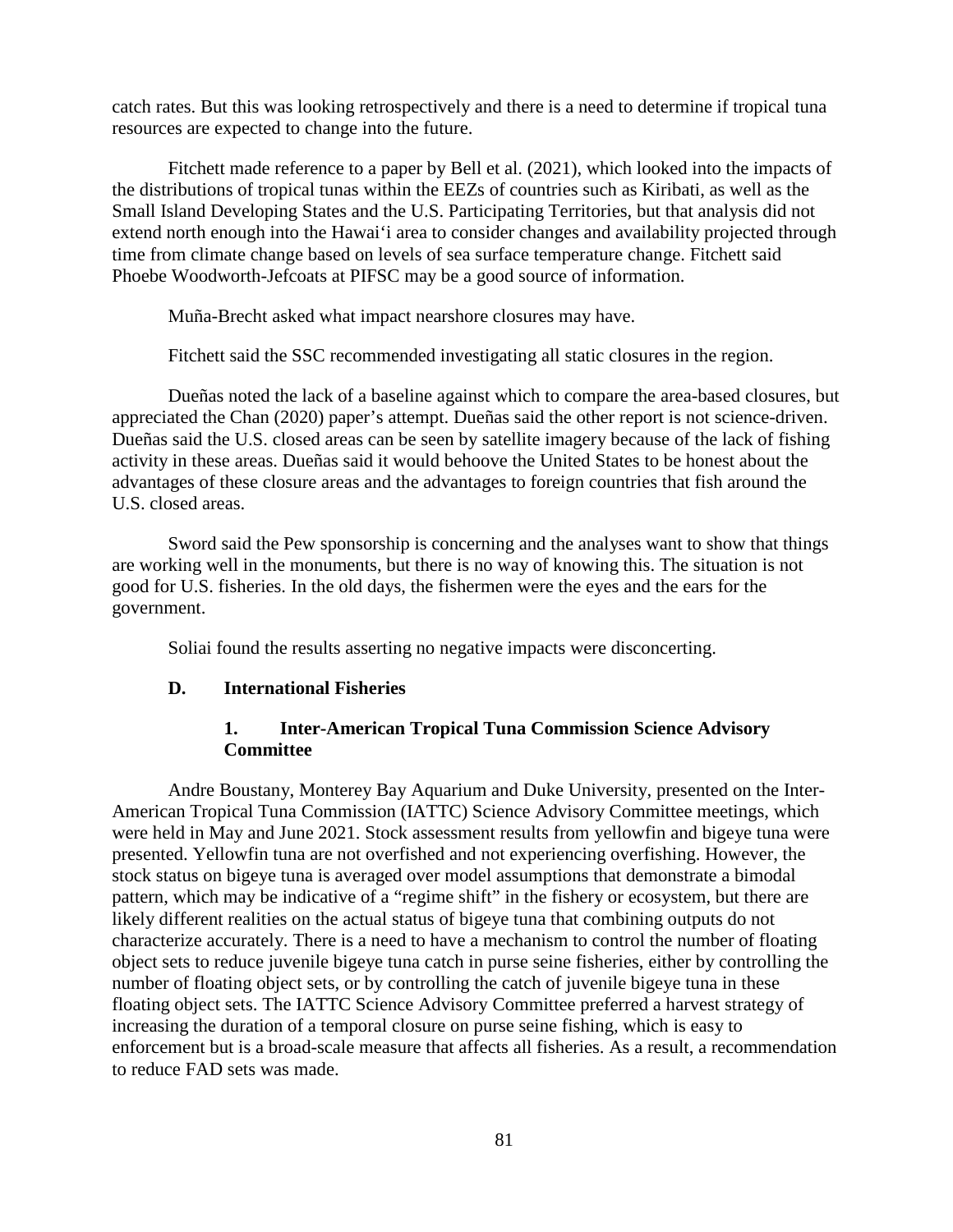The IATTC was not able to agree to a new measure. There was some movement toward individual vessel limits, which would target vessels that habitually or have a tendency to catch more juvenile bigeye than they should. This approach focuses on vessels that are causing the greatest impact but is more complicated for enforcement due to the difficulty in identifying juvenile yellowfin versus juvenile bigeye tuna. The accounting for individual vessel limits would have to be done at the cannery and accountability would be taken the following year.

The U.S. delegation also wants to see movement toward MSEs for tropical and temperate tunas and continued progress for rebuilding of Pacific bluefin tuna. The U.S. delegation also supported prohibition of wire leaders in longline gear and identification of best practices for release of silky sharks, using the U.S. fishery in Hawai'i as a leader. The U.S. delegation continues to support increases in at-sea monitoring.

Rice asked if someone has looked at the increase in the size and the amount of bluefin tuna that have come through around California in the last five years.

Boustany said there are likely two factors driving the increase, which is the decreased mortality in the Western Pacific following catch restrictions, and restrictions in the Eastern Pacific that reduced impacts by Mexican fisheries that primarily caught two and three-year-old fish. These are noted and used in the stock assessment.

Sword asked the price per pound of Pacific bluefin tuna.

Boustany said prices are as low as \$3 a pound in San Diego for whole fish. Ranch-raised fish from Mexico are much more valuable.

Dueñas asked if vessels are required to recover FADs during closed seasons, noting that net depth had impacts on the catch of young bigeye based on his past experience. Dueñas asked if there are concerns about billfish within the IATTC, noting striped marlin issues and extreme high catch rates of striped marlin in the east.

Boustany said net depth has been addressed in the past in the context of what is causing some boats to catch more juvenile bigeye tuna. It is likely a combination of factors such as net fish, fishing area and time. The benefit of individual vessel limits is that it eliminates the need for regulations on those other factors that may be causing some boats to catch more juveniles, because the fishermen can control the catch themselves. Boustany said he was not sure about recovering FADs during a closure. Billfish are a concern within the IATTC, but the eastern Pacific striped marlin issue is not as big of an issue.

Dueñas asked if the farm-raised bluefin is still an expanding program, of if there are now measures to control it.

Boustany said he did not know how much it as expanded recently, but noted the program recently went through a period of expansions, but there is likely less impetus for expansions now with the catch under greater control.

#### **2. Report of the 2021 International Science Committee for Tuna and Tuna-Like Species in the North Pacific Plenary**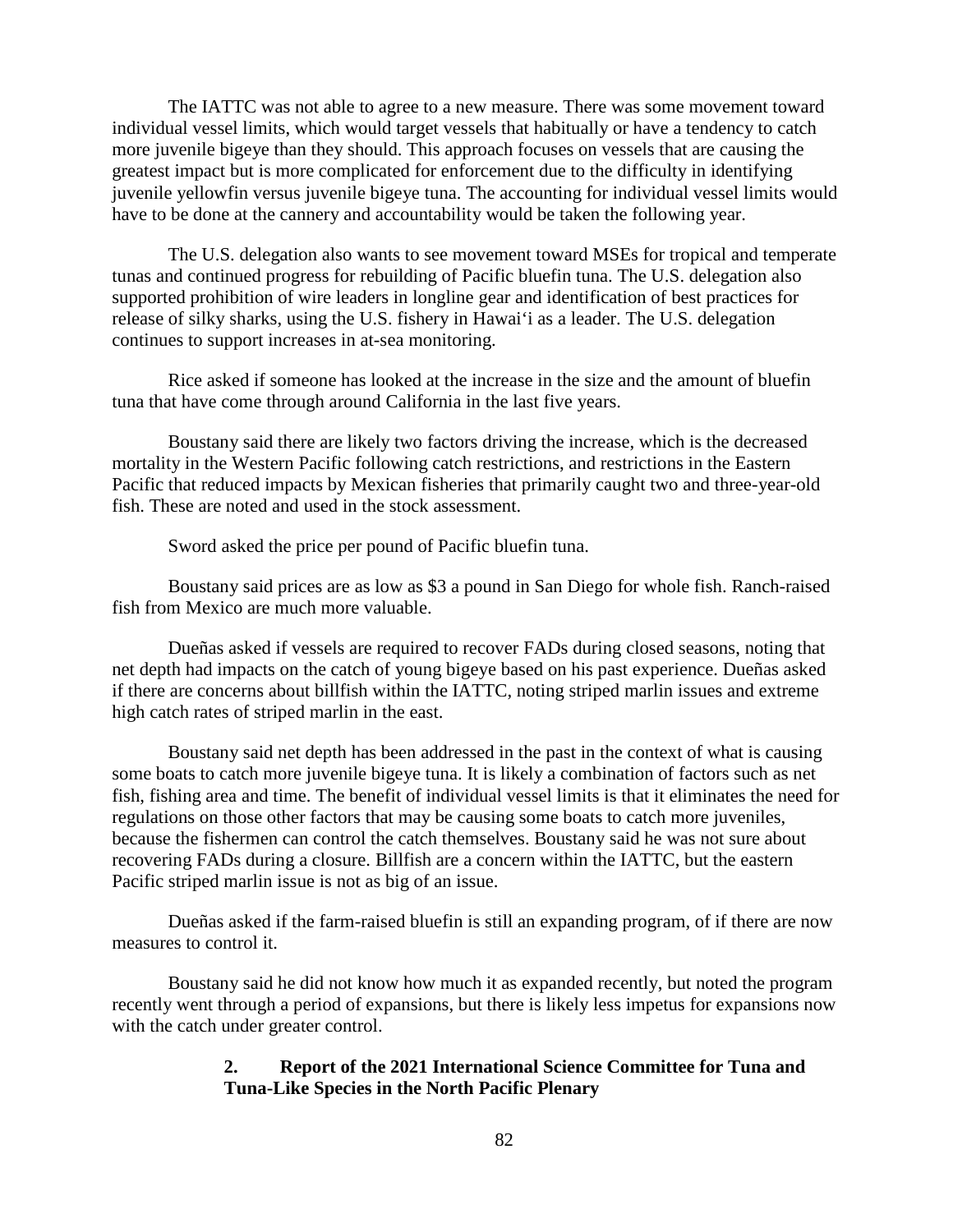Seki presented the report of the International Science Committee for Tuna and Tuna-Like Species in the North Pacific (ISC) Plenary meeting held virtually July 11-15, 2021. A new stock assessment for blue marlin was presented in addition to progress on a MSE of North Pacific albacore and an indicator analysis for North Pacific shortfin mako sharks.

Seki summarized the blue marlin stock assessment, highlighting the differences of the two models, and noting that the biological reference points, spawning stock biomass and fishing mortality were averaged between the two models. The assessment showed that the female spawning stock biomass was estimated at approximately 24,241 mt in 2019, approximately 17% above the spawning stock biomass at maximum sustainable yield (MSY). Fishing maturity was approximately 0.13 for the period of 2016 to 2019, which is approximately 40% below fishing mortality at MSY. The assessment indicated that blue marlin is not overfished, and not experiencing overfishing relative to MSY reference points.

The ISC also provided updated conservation and management advice regarding bluefin tuna and striped marlin. A new benchmark striped marlin stock assessment will be expected in 2022. In response to requests from the Northern Committee, several long-term and short-term recruitment scenarios for striped marlin were evaluated. The ISC concluded that the short-term recruitment model was the most appropriate model for conducting stochastic stock projections for Western and Central North Pacific striped marlin because the time trend in the recruitment is not captured by the long-term recruitment scenario.

An indicator analysis was conducted for North Pacific shortfin mako shark based on trends in catches and abundance indices supplemented by size frequency data because of the long period between benchmark stock assessments. The ISC Plenary endorsed the conclusion that there were no obvious signs of shifts in abundance or fishery dynamics and that a change in the date for the next benchmark stock assessment of shortfin mako shark in 2024 was not warranted.

Seki reported that status and conservation advice for albacore, blue sharks and bluefin tuna remain unchanged. The 2021 work plan includes advancing biological sampling of billfish and shark species, reviewing the ISC Operations Manual to improve accountability and transparency and continued implementation of enhancements to the database. He also reported on election results, noting that Carvalho was elected chair of the Statistics Working Group, and Michael Kinney, PIFSC, was reelected as vice chair to the Shark Working Group. The next ISC Plenary, if in-person, will be hosted by the U.S. in Kona, Hawai'i, July 12-18, 2022.

Gourley asked if blue sharks were landed or were bycatch.

### Seki said he was not sure, but said they were likely bycatch. He will follow-up with his staff.

Dueñas said he had a problem with the striped marlin concern and apparently it is still on the radar. He said his understanding is that the stock assessment is still reliant on a Taiwan study. He asked if anything has been done to investigate patterns between the Eastern Pacific and the Western and Central Pacific. Dueñas asked if ISC was going to do life history in the region and develop a growth model for billfish, noting that these are important given a new stock assessment anticipated in 2022. Dueñas said that 80% of their catch was blue shark in the experimental longline fishing conducted off Guam, and noted the lack of good information on the species. Dueñas also noted the importance of looking into the impact of closures inside 200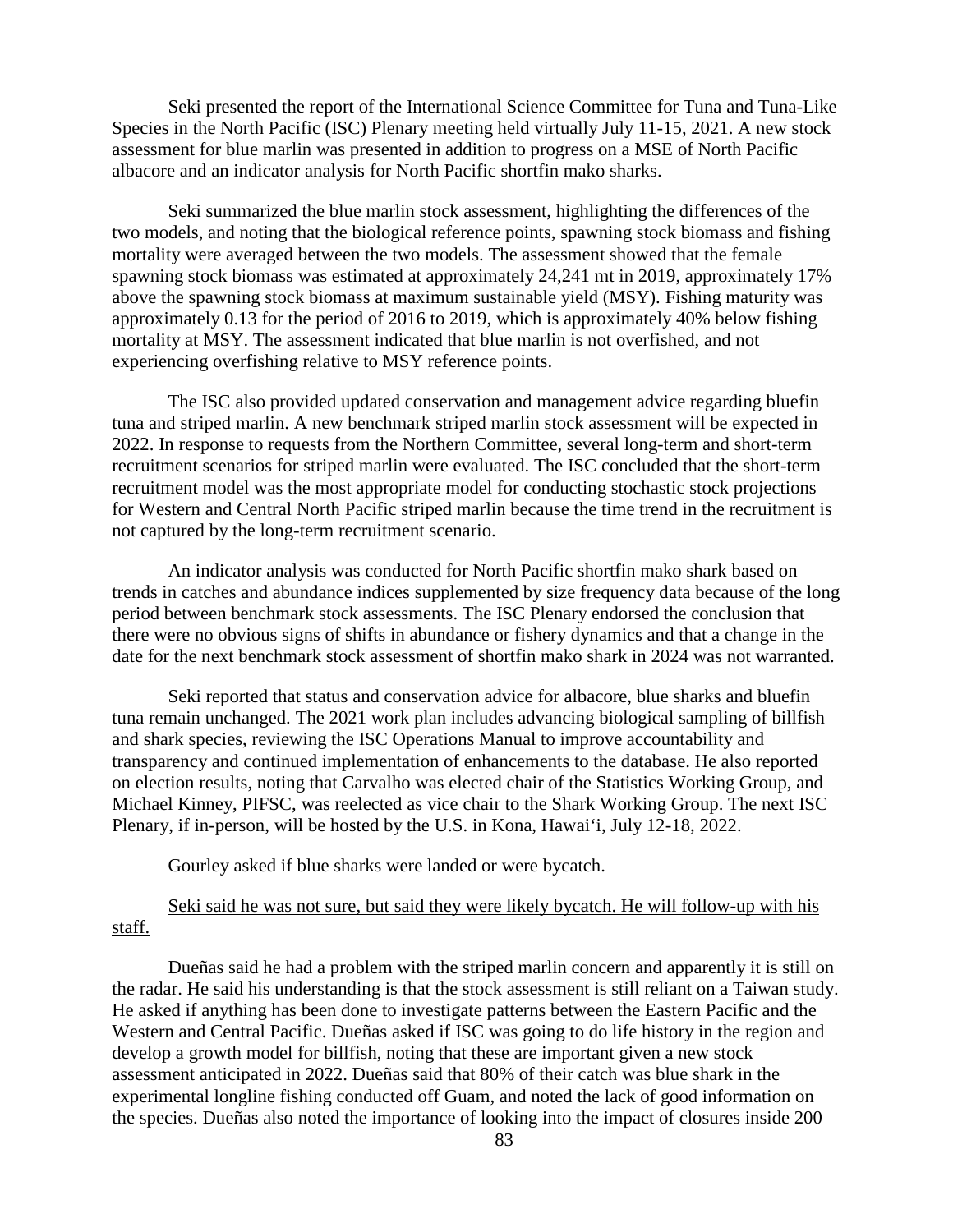miles from shore on striped marlin catch rates. CPUE for striped marlin would be expected to go down because fishermen are fishing in places where there are no striped marlin as they try to maximize their profit.

Seki said the striped marlin stock assessment uses more than just Taiwan data. The challenge with these species is the multi-nation impact on the stock. Regarding life history, Seki said that ISC countries, principally Japan, Taiwan and the United States, entered into an agreement to jointly conduct biological and life history sampling, recognizing that often one country will have biased samples. The intent of the work plan for advancing the biological sampling for billfish and sharks is to get a better representation of all of the stocks.

#### **3. Outcomes of the 17th Western and Central Pacific Fisheries Commission Science Committee**

Fitchett presented on outcomes of the 17th Science Committee Meeting of the WCPFC (SC17). SC17 introduced a new stock assessment for South Pacific albacore, incorporating the entire South Pacific, with the IATTC. Also presented at SC17 was a Southwest Pacific blue shark assessment and a blue marlin stock assessment, which was covered in the previous presentation. SC17 also reviewed candidate reference points for elasmobranchs and billfish, specifically using Southwest Pacific striped marlin as the example. Fitchett provided an overview of catch trends and status of the WCPFC principle tuna species, which is summarized in an annual SC17 document.

Based on the South Pacific albacore stock assessment presented to the SC17, catches have increase overtime, with a record catch of South Pacific albacore in 2017. The stock is not overfished, nor experiencing overfishing. The stock assessment model incorporated new growth parameters and data from the IATTC throughout the entire South Pacific. Regional depletion in regions around American Samoa is of concern to the Council, given the poor performance of the American Samoa longline fishery. SC17 reiterated its recommendations in prior years for longline catch reductions because fishing performance of many Pacific Island nations are suffering, including American Samoa, and a target reference point is needed to improve fishery performance. Reductions in catch are needed for harvest strategies to maintain the Marine Stewardship Council certification for the American Samoa fleet, as well as for other fisheries that enjoy the Marine Stewardship Council labeling.

Dueñas asked if CPUE and size frequencies for the Hawai'i longline fishery have remained the same over time. He also recalled that the region where the Hawai'i fleet fishes is one of the healthiest regions for bigeye tuna, and wondered if that area was still healthy compared to 10 years ago.

#### **4. Defining Purse Seine Vessels of American Samoa**

Fitchett provided an overview of the issues for defining purse seine vessels for American Samoa. The American Samoa longline vessels managed under the Pacific Pelagic FEP are defined by the unique permit and reporting structure, which allows WCPFC, under Articles 30 and 43, to recognize the American Samoa fleet as belonging to the territory. Article 30, which gives special privileges for Small Island Developing States allows American Samoa to be recognized as a separate fleet, but also enjoy its privileges. The U.S. purse seine fleet does not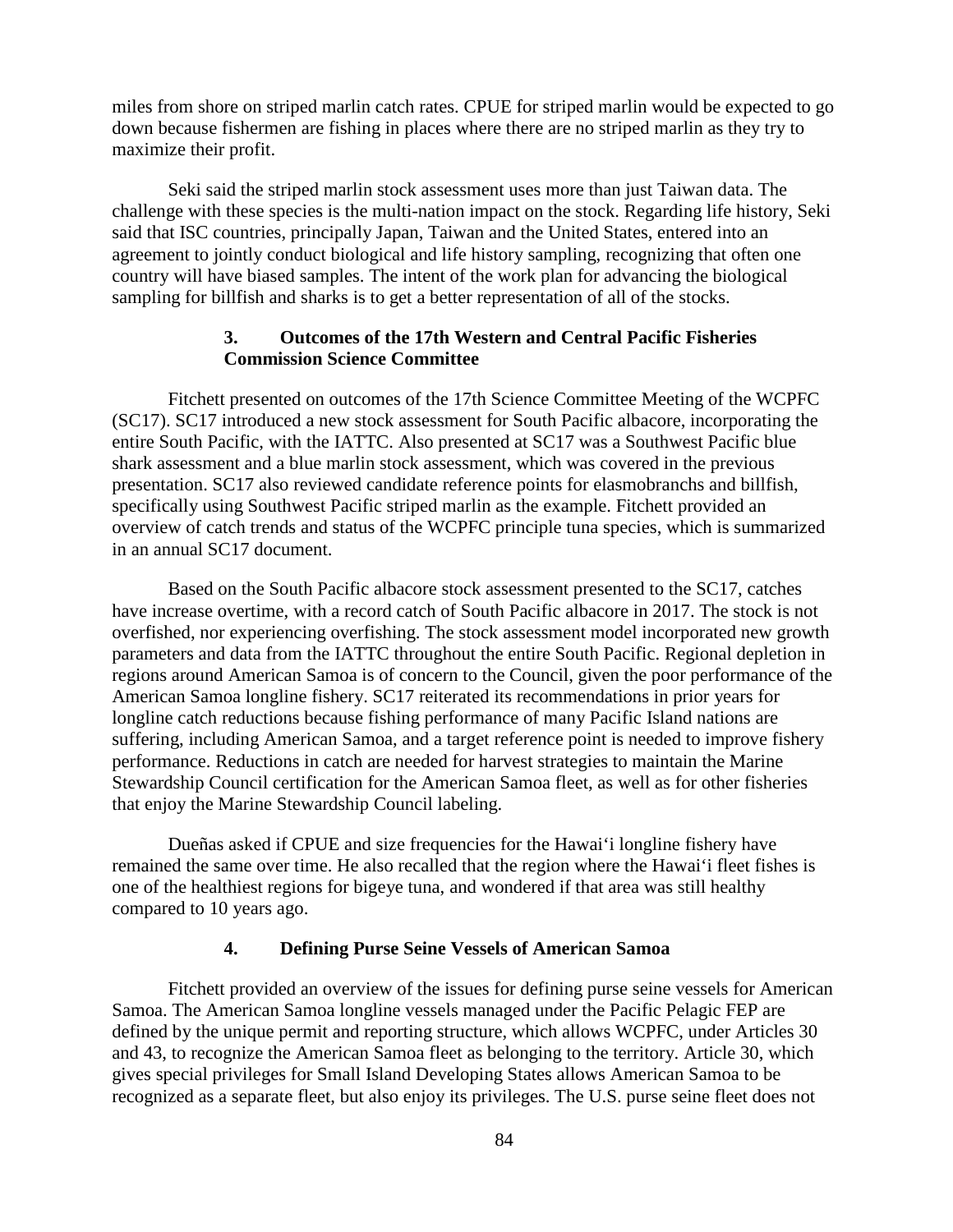have the privileges under Article 30, even those that are based in American Samoa, thus all purse seiners flagged by the United States are currently treated as distant water fleets by the WCPFC.

Disincentives for the American Samoa-based purse seiners to offload most their catch in Pago Pago includes FAD closures and issues with the zone-based effort limits under the Vessel Day Scheme, which is an issue of contention within the WCPFC. Small Island Developing States vessels can be exempt from FAD closures, which currently preclude American Samoa U.S. flagged seiners. The La Niña event and other environmental impacts also push the fleet eastward, thus making offloading in American Samoa less tenable. American Samoa's economy is heavily reliant on revenues from offloading tunas for the StarKist cannery. The U.S. Government Accountability Office did note that the gross domestic product of American Samoa dropped almost 20% from 2007 to 2019, which followed the closure of one cannery. There is a need for these purse seine vessels to continue offloading in American Samoa with a level of frequency throughout the entire year. Purse seine vessels moved east in 2021 and are not coming back into the WCPFC Convention Area, which means that they likely will not be offloading their catch in Pago Pago.

The landings of U.S. boats under the South Pacific Tuna Treaty that offloaded in Pago Pago was on average under 40% for the last five years, which is a decline from approximately 76-78% for 2005-2008. Total U.S. offloads in all ports from 2005 to 2008 were just more than 73,000 mt and increased to 200,000 mt in the last five years. At the tropical tuna workshop in early September 2021, Soliai had mentioned that there is a need for distinction of American Samoa-based purse seine vessels to ensure that they continue fishing in the WCPFC Convention Area and offloading in Pago Pago to maintain the viability of that cannery.

Dueñas said he thought there would be a landings requirement for American Samoabased boats to get the \$21 million treaty support. There should be some incentive for landing. Dueñas also said more USCG presence to ensure they are offloading in American Samoa would be appreciated. Dueñas also said he thinks the Council and NOAA should promote the "Buy American" idea further, noting the military requires all fish they consume come from U.S. products.

Sword said that 18-19 years ago there were 48 U.S. purse seiners, many of which supported American Samoa, but that has declined to approximately 13 active vessels. There is also one non-U.S. boat going to Pago Pago. Sword also noted the PRIA and less fishing opportunities in U.S. waters. Sword said the USCG presence would not be there without a shipyard. There is also concern with Chinese presence in the region, making the shipyard even more important. The U.S. flag registry is very important, as is the need for 3,000-ton purse seiners to have access to the shipyard.

Soliai said that 84% of employment from the private sector and 99% of exports is tied to the fishery. Losing more vessels to reflagging will be costly to the United States and American Samoa. Fishing in the EEZs of other countries and reflagging is much cheaper than maintaining the U.S. flag. He said that the majority of the WCPFC sees the fleet as a U.S. fleet rather than an American Samoa-based fleet, which is detrimental to American Samoa. Solia said there is a need to define the fishery, and consider recommending landing requirements of 50% or more as part of the definition.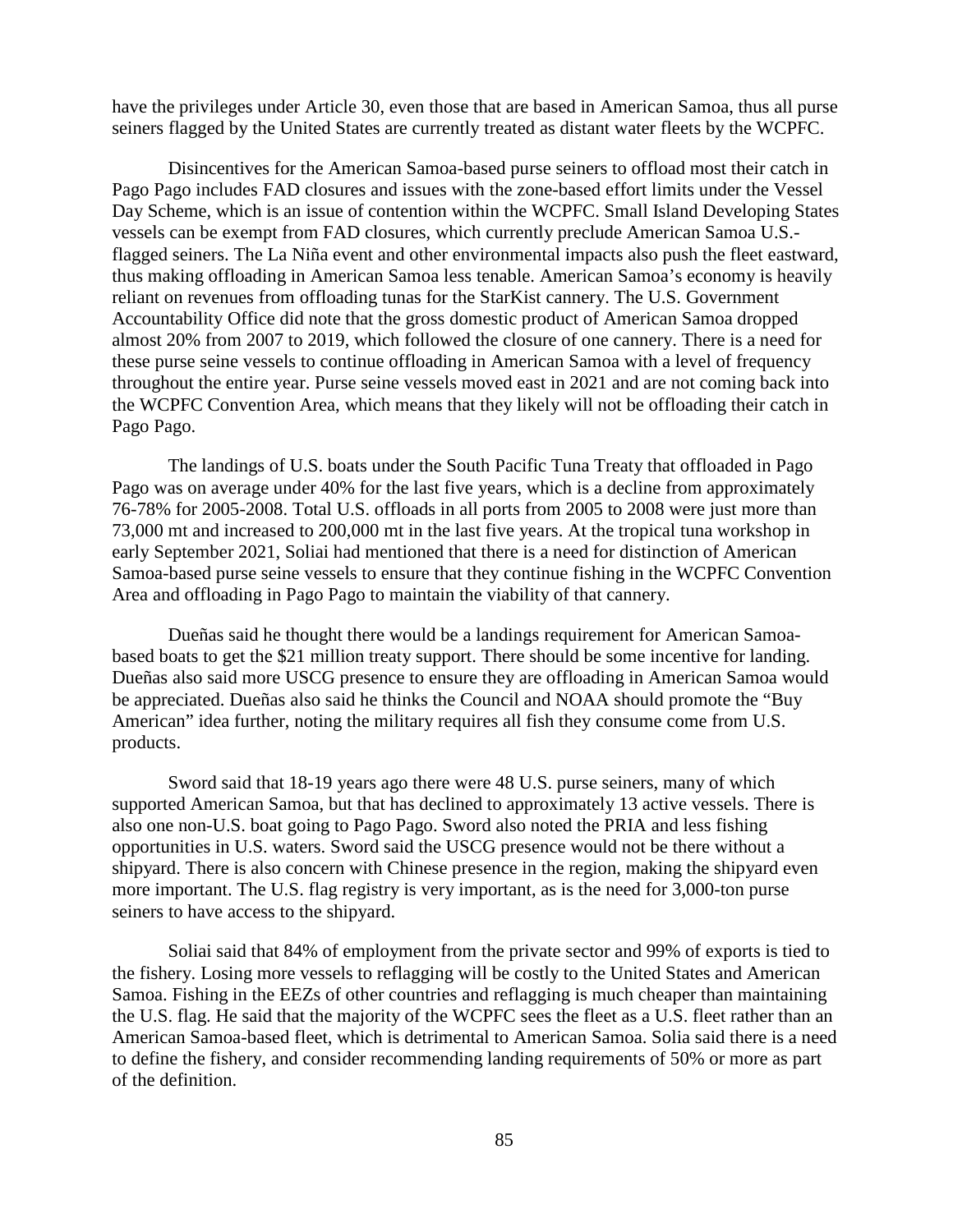### **5. Outcomes of the 2nd Tropical Tuna Workshop**

Fitchett presented the outcomes of the 2nd Tropical Tuna Workshop, held virtually Sept. 6-10, 2021. The United States worked to introduce a framework on region-based management, separating the tropical areas from temperate areas, which was rejected by several Pacific Island delegations as being "overly complicated" while they favored their zone (EEZ-based) management scheme. Pacific Island countries mostly favored maintaining the current management measure. The idea for a regional-tailored measure was based on WCPFC Science Committee advice, which noted the temperate regions, where the Hawai'i fleet operates, are a "buffer" for the stock. The workshop participants did agree that catch can be increased while maintaining a sustainable fishery and considered monitoring and compliance issues to be included in a future measure. Management objectives of the new measure must sustain a healthy status of the stock and/or fisheries, which also means the viability of the fisheries and not carrying an unreasonably high risk of exceeding a limit reference point. Future analyses may review a schematic of catch and or effort scalars to be estimated and associated with a skipjack target reference point. The workshop chair is compiling a report with possible revisions to the existing tropical tuna measure, which is expected to be available at the end of September.

Dueñas said that there is a provision for purse seiners to retain all juvenile fish and wondered if WCPFC research has looked into the impact to the fish population by removing these juvenile fish that are not actually feasible to market.

#### **6. Permanent Advisory Committee**

Fitchett provided a brief overview of upcoming issues for the Permanent Advisory Committee to Advise the U.S. Commissioners to the WCPFC (PAC), which will meet Oct. 13- 15, 2021. Issues include improvement to a CMM and target reference point for South Pacific albacore, CMM for tropical tunas, striped marlin rebuilding plan with an expected 2022 stock assessment and a MSE for North Pacific albacore.

## **E. Advisory Group Report and Recommendations**

#### **1. Advisory Panel**

Ken Borja, Guam AP vice chair, presented the AP recommendations.

*Regarding the tuna quota transfer,* the Guam AP requested the Council assist Guam Council members in providing the governor of Guam a presentation on Guam's fisheries and the options for the tuna quota and laying out other options.

## **2. Fishing Industry Advisory Committee**

Goto, United Fishing Agency and FIAC chair, presented the FIAC recommendations.

*Regarding the effects of fresh and frozen seafood imports on the U.S. market,* the FIAC supported the PIFSC study on the effects of fresh and frozen seafood imports into the U.S. market on the ex-vessel price of Hawai'i-landed fish and requested a presentation of the results to be made to the FIAC once the study is completed.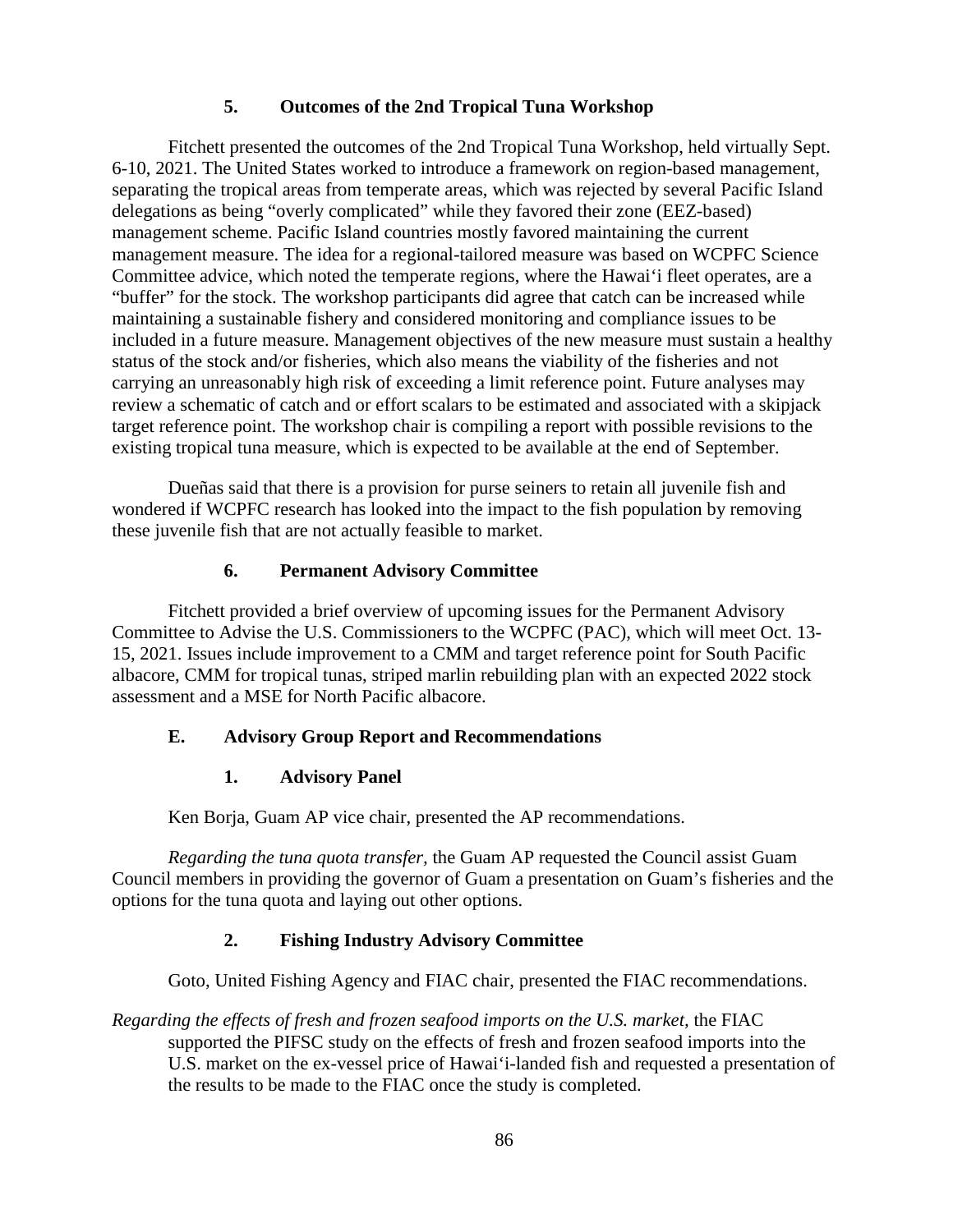*Regarding the paper by Lynham, J., Nikolaev, A., Raynor, J. et al., "*Impacts of the two largest marine protected aresa on longline catch rates*,"* the FIAC recommended the Council direct staff to work with the PIFSC Socioeconomics Program and members of the SSC to provide a peer-reviewed response to Lynham et al. (2020).

## **3. Non-Commercial Fishing Advisory Committee**

There were no recommendations from the NCFAC.

### **4. Scientific and Statistical Committee**

Hospital, PIFSC, presented the SSC recommendations.

- *Regarding review of impacts of the PMNM expansion,* the SSC recommended that the Council develop a working group to: (1) conduct a comprehensive evaluation of the potential impact of the PMNM Expansion on the Hawai'i pelagic longline fishery, (2) determine whether the PMNM is achieving the stated management objectives, and (3) consider dynamic area-based management approaches as an alternative to static closure approaches such as the PMNM. The output of such a working group would be a policyfocused publication that has implications for the international Biodiversity Beyond National Jurisdictions and the U.S. "30x30" initiatives.
- *Regarding suitability of a depletion-based limit reference point versus MSY for highly productive pelagic stocks,* the SSC recommended to the Council that the evaluation of alternative reference points for the PMUS be added as a pelagic research priority in the MSRA Five-Year Research Priorities.

## **F. Public Comment**

There were no public comments.

## **G. Council Discussion and Action**

*Regarding impact of imports on the Hawai'i fish market, the Council,* **requested NMFS PIFSC present the results and visualization tools from its economics analyses on supply of foreign products, local demand and market price of fishery products in Hawai'i to the Council and its advisory groups at its March 2022 Council meeting.**

## *Moved by Sword; seconded by Dueñas. Motion passed.*

*Regarding impacts to the Hawai'i longline fishery from the PMNM expansion, the Council,* **directed staff to convene an SSC working group to: (1) conduct a comprehensive evaluation of the potential impact of the PMNM expansion on the Hawai'i pelagic longline fishery, (2) determine whether the PMNM is achieving the stated management objectives, and (3) consider dynamic area-based management approaches as an alternative to static closure approaches such as the PMNM. The output of such a working group would be a policy-focused publication that has**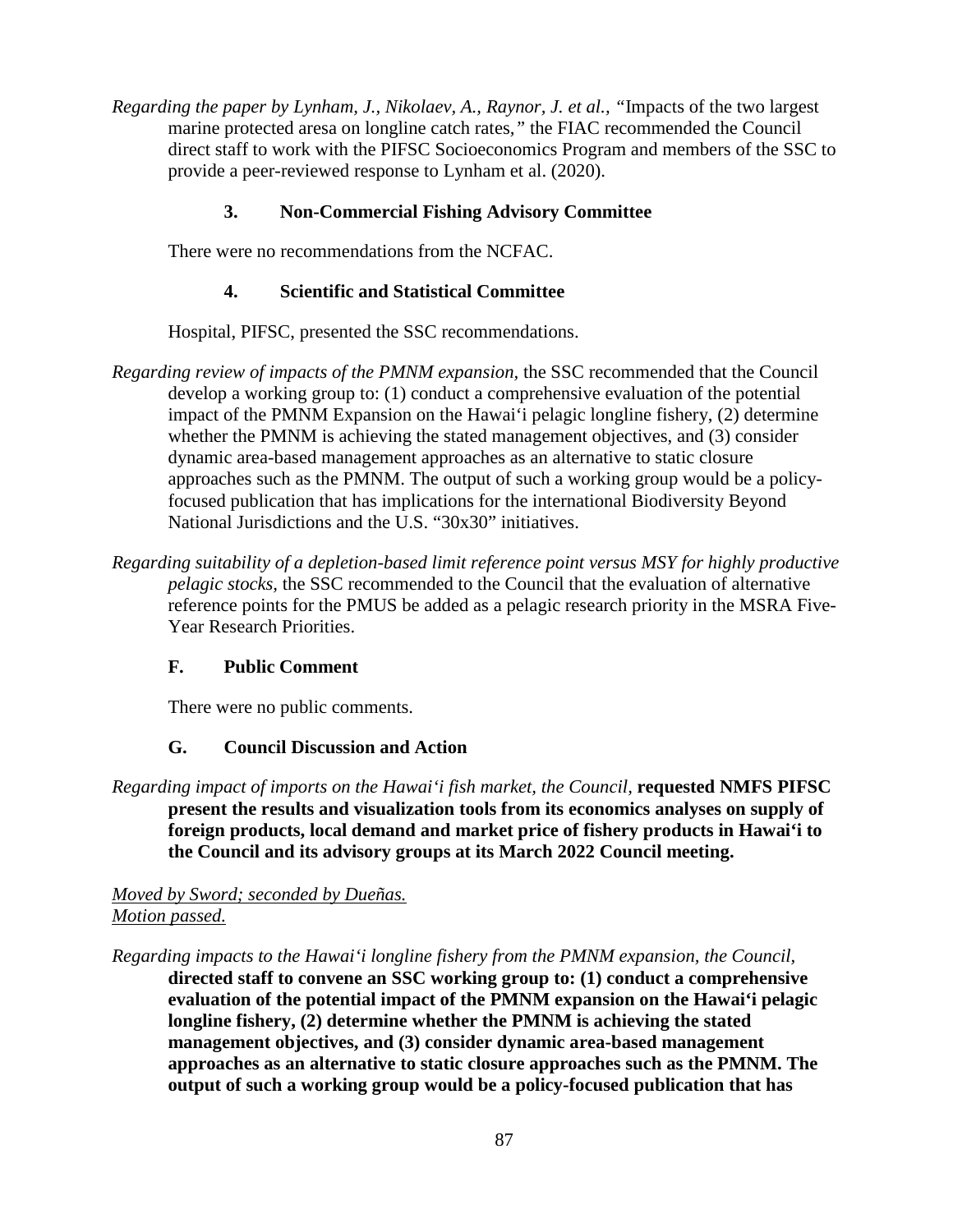**implications for the United Nations Biodiversity Beyond National Jurisdictions negotiations and the U.S. "30 x 30" initiatives.**

*Moved by Dueñas; seconded by Sword. Motion passed.*

*Regarding WCPFC billfish stocks, the Council,* **requested PIFSC provide an update on progress of improved life history inputs used in stock assessments of billfish species at the December 2021 Council meeting.**

*Moved by Dueñas; seconded by Sword Motion passed.*

*Regarding defining purse seine vessels of American Samoa, the Council* **requested American Samoa DMWR to develop a permitting and reporting program for U.S.-flagged purse seine vessels, identifying them as "American Samoa vessels" and enjoying privileges under Article 30 of the WCPFC. Those vessels should have offloaded 50% or more of their catch in American Samoa (Pago Pago) over the previous three-year period from (2018-2020). This distinction may be maintained if these vessels offload 50% of their landings in American Samoa every three years from the first year of application.**

**The Council directed staff to send a letter to the American Samoa governor, given the value of the purse seine fishery to the economic viability of the territory, to continue to allocate space at the shipyard for purse seine net support services, and to make purse seine repairs the priority by working with relevant federal agencies to repair the shipyard so it may handle 3,000-ton vessels.**

Dueñas said that the three-year permitting and reporting cycle in the recommendation is very generous.

### *Moved by Dueñas; seconded by Sword. Motion passed.*

*Regarding CMM for tropical tunas, the Council* **directed staff to send letters to the Department of Commerce and Department of State regarding a need for enhanced cooperation with particular WCPFC members with the goals to increase the U.S. longline bigeye catch limit and recognize American Samoa purse seine vessels within the WCPFC.**

**The Council directed staff to send a letter to the Department of the Interior to urge them to advance U.S. cooperation with the FAS.**

*Moved by Sword; seconded by Dueñas. Motion passed.*

#### **XIII. Hawai'i Archipelago and Pacific Remote Island Areas**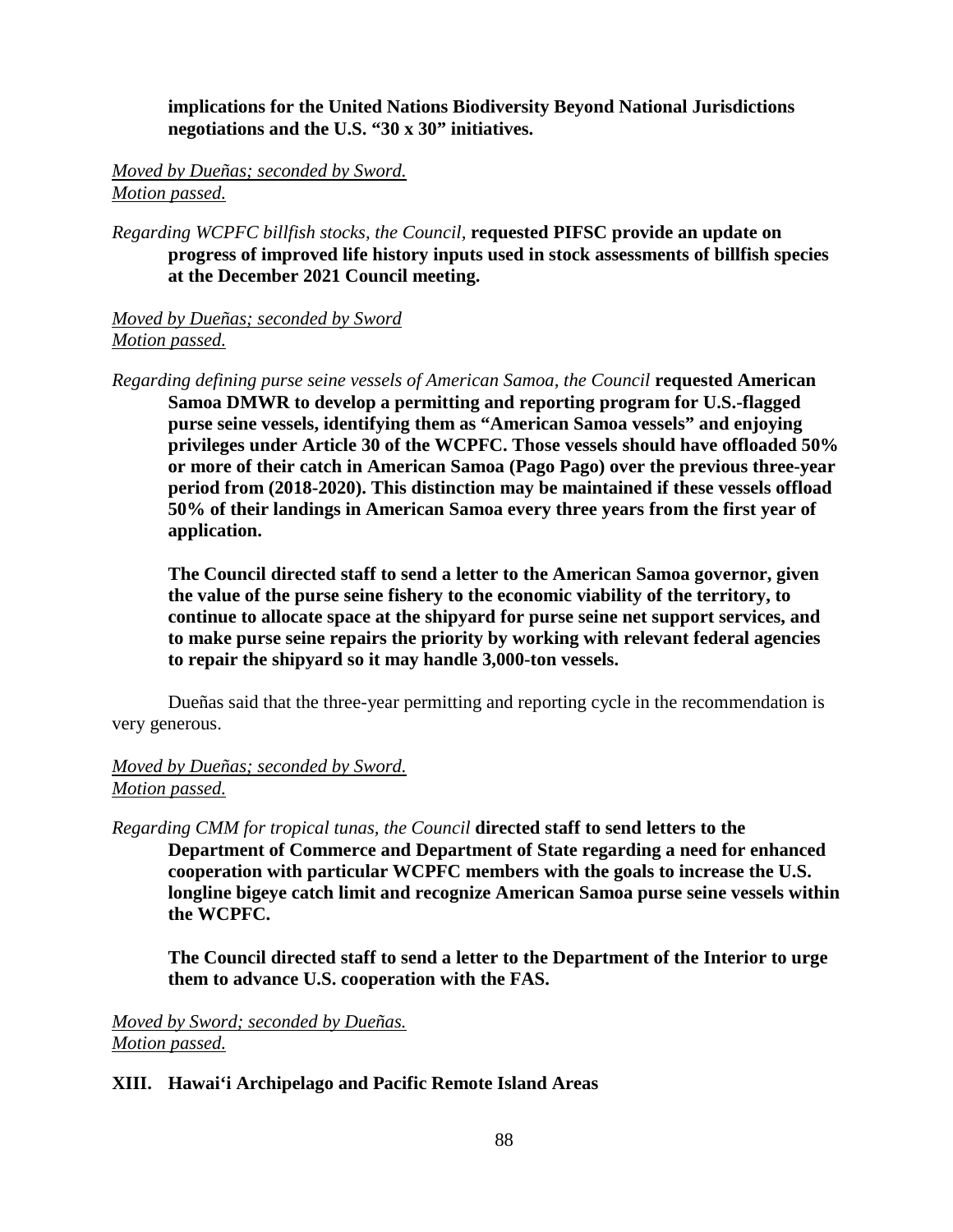#### **A. Moku Pepa**

Rice reported that the summer had been very productive for the charter and noncommercial fleets. The charter fleet was able to participate in all the tournaments this year as opposed to last year, which was affected by COVID-19. After the summer, the normal slow time for the charter fishery became extra slow because the governor told tourists not to come to Hawai'i in September. Rice said he lost 11 charter days in September and other charter boats had the same issue. The charter fleet hopes to pick up in the winter, barring any restrictions in the state.

Fishing has been slower than usual because of the La Niña weather pattern this year with cooler waters. The small-boat commercial fishers had a good run in Hilo, while Kona was a little slower. The Hawai'i DAR "Talk Story Program" went well and he hoped this program would continue. He also reported on a tournament out of North Carolina that had 223 participating boats, prize money of \$5.6 million, \$1 million worth of fuel used and \$2.2 million in hotel and restaurant expenditures in three days. He noted that with support and improved facilities in Hawai'i, these types of tournaments could provide at least that much in spending to the state.

Ramsey reported that 'oama, or juvenile goatfish, typically appear in large schools nearshore during the summer months, but they have been largely absent or only occasionally appearing in small spots to the dismay of a lot of family fishers. Sightings have started to increase so there is still hope for a late 'oama season, but unlikely. In contrast, halalu, or juvenile akule, seem to be appearing in abundance in schools in areas where 'oama typically were in the past. Large schools of papio, or jack, which often feed on 'oama, are still inshore. Drone fishing from shore seems to be growing in popularity, but based on social media and personal conversations with boaters, spearfishers and other shore fishers, there also seems to be a growing concern about the gear that can be potentially cut off or left in the ocean by drone fishing.

Ramsey said that it is exciting to see a lot of "COVID-born" fishers, or those that took up fishing due to COVID-19 because they had additional free time and want to increase the amount of seafood that they are eating. Unfortunately, the stock of local fishing supplies in the tackle shops still have not reached pre-COVID-19 levels, which is a challenge. There was an initial drop in tourism due to COVID-19, but Hawai'i is on its way to recovery with visitors starting to return. Although their economic input to the state is welcomed, tourism also provides additional challenges because visitor presence along shorelines, boat areas and harbors create some conflicts due to parking spaces and shoreline access areas being taken up by visitors, resulting in fishermen having trouble accessing the ocean. He also agreed that the Holoholo Fisher Talk Story Sessions held by DAR to reach out to the fishing community and gather input has been a great initiative.

Sakoda thanked the Council members for the positive feedback on the Holoholo Fisher Talk Story Sessions and said that DAR plans to continue with those.

### **B. Department of Land and Natural Resources/ Division of Aquatic Resources Report (Legislation, Enforcement, Bottomfish Management including Bottomfish Restricted Fishing Areas)**

Bryan Ishida, Hawai'i DAR aquatic biologist, presented the DLNR DAR report for the period of May through July 2021. The deep-seven bottomfish fishery, as of the end of July,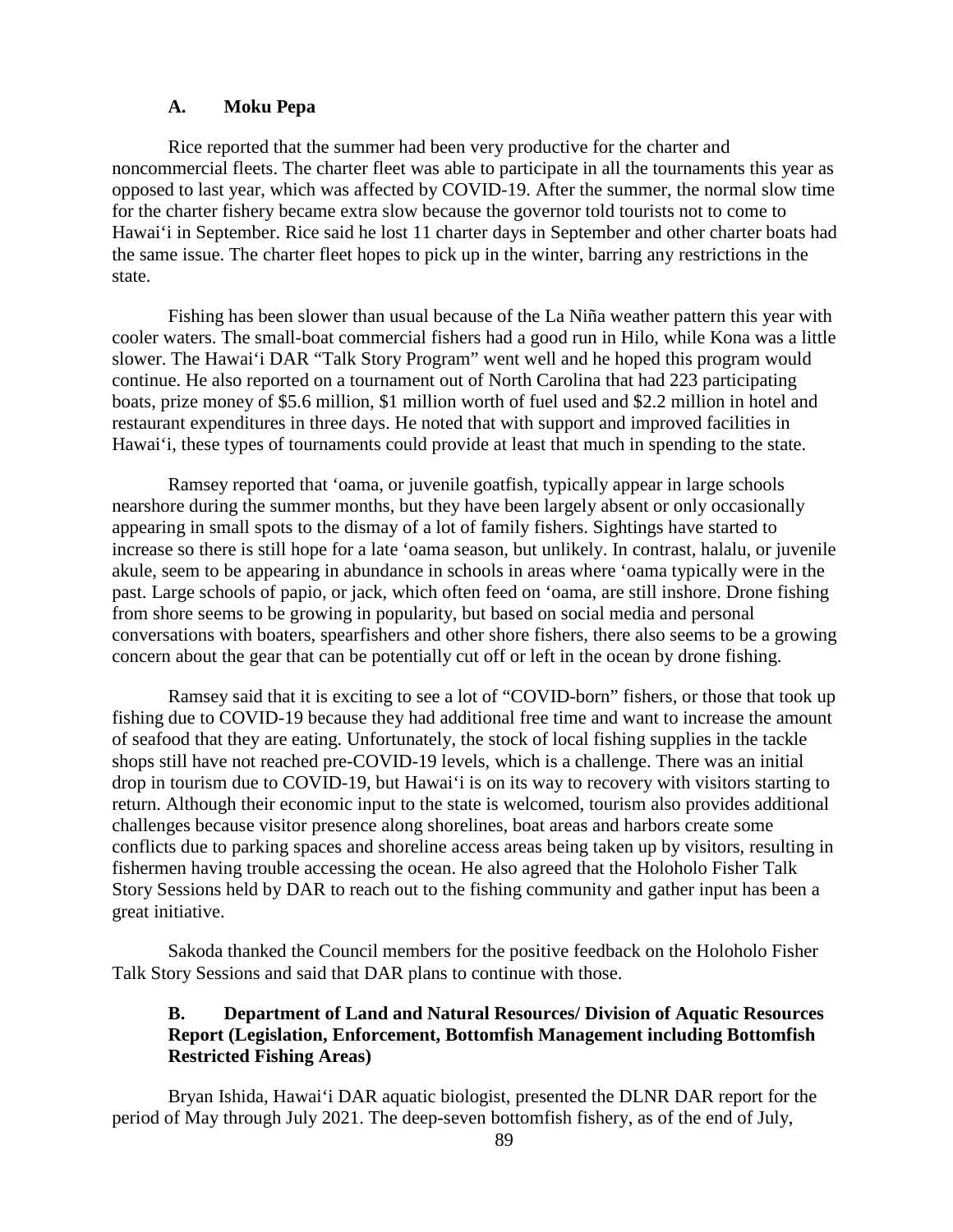reported that 311 CML holders made 1,941 trips and caught 151,735 pounds of mixed deepseven species. In a typical year, approximately 50% of the catch is opakapaka, but the species was only approximately 35% of the catch in the 2021 season so far, which can be explained by a decrease in effort during the 2021 season. The main underlying cause of this decrease is that the fishery is on the backside of a peak in commercial fishing participation effort in all fisheries that happened around 2010 and 2011. Since that peak, there have been progressively fewer people fishing and fewer trips being made, and the data on hours fished mirrors the catch. Another reason for the effort decrease is the effects of COVID-19 in 2020 and 2021, both in terms of fishermen being able or comfortable getting out on their boats and the effects from the market inaccessibility. Lastly, reports of challenging fishing conditions, including shark depredation, means fewer trips by frustrated fishermen.

The Kona crab season was closed during this reporting period, so the data remains the same from the last period, with 14 CML holders making 41 trips and landing 2,853 pounds of Kona crab to date in 2021. The season opened Sept. 1, 2021, and an update on this fishery will be provided in the next Island Report when data are available. In the 2021 uku season, 148 CML holders made 542 trips and caught 32,654 pounds as of the end of July. Compared to 2020, there was more of a bump in the late April to late May season, which is typical of this fishery as commercial fishers start to target uku more heavily along Penguin Bank.

CMLs at the end of July were at 2,036 licenses issued or renewed for a total revenue of \$202,340. These 2021 numbers are below average, but above what was reported in 2020. Between May and July 2021, eight research permits, eight special ocean use permits, eight native Hawaiian practices permits, four conservation and management permits and one education permit were valid to enter the PMNM in the NWHI. During the reporting period, 13 research, special ocean use, and native Hawaiian practices permits were also granted, which is high due to being the busy time of the year when groups try to get to the NWHI during favorable weather conditions, and also due to some easing in COVID-19 restrictions. The permit reviewing team is currently reviewing fewer than five permits for the next open period, late summer and fall 2021. Fewer permits during this period are typical, as weather turns bad.

There was no activity for FADs in May and June, but eight FADs were reported missing in July. The Environmental Protection Agency also began consultations with the state regarding Vessel Incidental Discharge Act Standard of Performance Oct. 26, 2020, with topics covering ballast water best management practices, biofouling, in-water cleaning and state petitions. On Aug. 27, 2021, Hawai'i amended its administrative rules to increase the nonresident CML fee from \$100 to \$250, which will take effect Oct. 1, 2021. DAR has sent letters notifying nonresident CML holders about this fee increase. DAR is also in the process of drafting administrative rules to implement a commercial marine vessel license and a nonresident recreational marine license. DAR also plans to establish a commercial marine dealer license, raise fees for other specialized licenses and move to a fixed license year that begins July 1 and ends on June 30. The agency will seek input from stakeholders on these proposed rules in coming months.

The application period for round 2 CARES Act funds is currently open to all eligible fishery participants. Applications were first made available Aug. 16, 2021, and the deadline to submit applications is September 30. DAR has been providing information to fishers, helping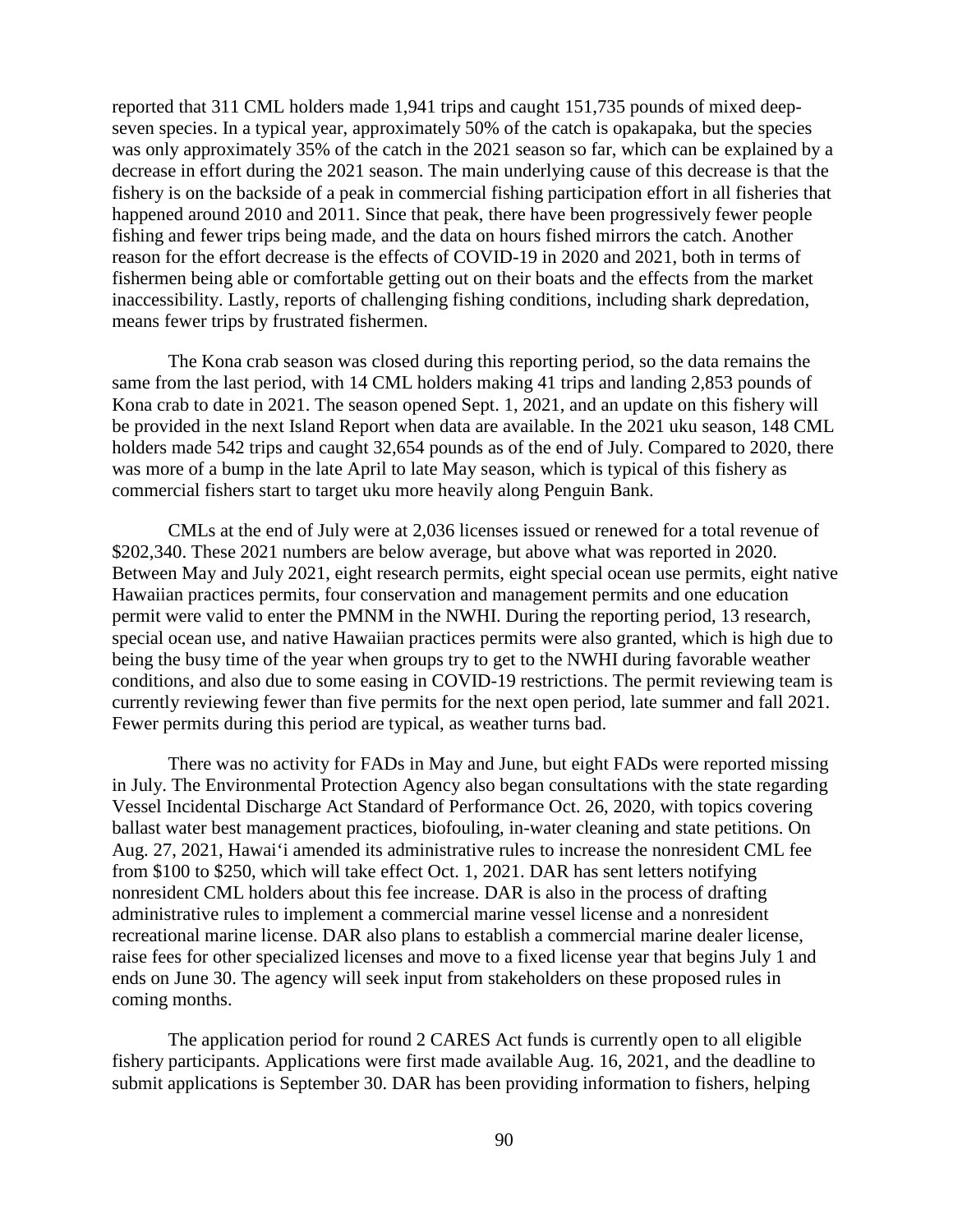them through the process and reminded anyone who is interested in making a claim or knows somebody who is interested in making a claim to submit their applications as soon as possible.

Ishida also provided an update on the reporting of fishing activity in the Bottomfish Restricted Fishing Areas (BRFAs) open to the MHI deep-seven fishery. In January 2019, the State of Hawai'i Board of Land and Natural Resources voted to open four of the 12 BRFAs with a stipulation that commercial fishers would be required to report their catch and effort while fishing inside the BRFAs. The opened BRFAs were C, J, F and L. Outreach was performed through public announcements and fishers were contacted directly and the necessary changes were made to the online and effort reporting to allow for the BRFA area to be noted. The four BRFAs were open for fishing July 1, 2019. Catch effort in each of the open BRFAs show that fewer people were reporting inside the BRFAs than outside the areas. The relatively small sample sizes and large variability, combined with one highliner fishing solely in the BRFA has made it difficult to assess the data. The initial outreach with fishermen clarifying how to report was strong, but fishermen can choose not to report because reporting is based on an honor system. This has led to concerns regarding data accuracy and making comparisons of before and after opening difficult. Intentional nonreporting or lack of reporting has occurred because some people did not report out of frustration with management, or did not know they should report.

Tenorio asked for additional explanation on the variability of CPUE and what additional factors might be causing it.

Ishida said it depends on the individual and on conditions. Depredation is one factor as some individuals have high depredation while others have low depredation. The ability to handle rough weather and the type of vessel are other factors.

Rice said that May to July is when a lot of bottomfish fishers switch over to 'ahi fishing and this could add to the variability. The data would reflect the loss of the highliners and he said that he knows of three highliners in Kona who usually bottomfish switch over to 'ahi fishing throughout that time.

Ishida agreed and said that some of that effort is suspected to have moved over to the 'ahi fishery.

Dueñas commended the State of Hawai'i for opening the BRFAs as it had always been a contentious issue for the small-boat operators. He also thanked DAR for its outreach in working with the fishing community, which should make them more receptive to regulations.

### **C. Specifying Annual Catch Limits for the Main Hawaiian Islands Uku Fishery (Final Action)**

Sabater presented on the final action for the MHI uku ACL for 2022 to 2025. In June 2020, the SSC received the benchmark stock assessment on the uku fishery that deemed the stock as not overfished and not experiencing overfishing. At the June 2020 Council meeting, the Council directed staff to convene the P\* and Social, Economic, Ecological and Management Uncertainty (SEEM) Working Groups. For the scientific uncertainty, the P\* Working Group quantified a 7% reduction from the 50% risk of overfishing. The SEEM Working Group quantified another 7% reduction from the scientific uncertainty, resulting in a maximum level of risk that the Council can take to manage this fishery at 36%. The Council also directed staff to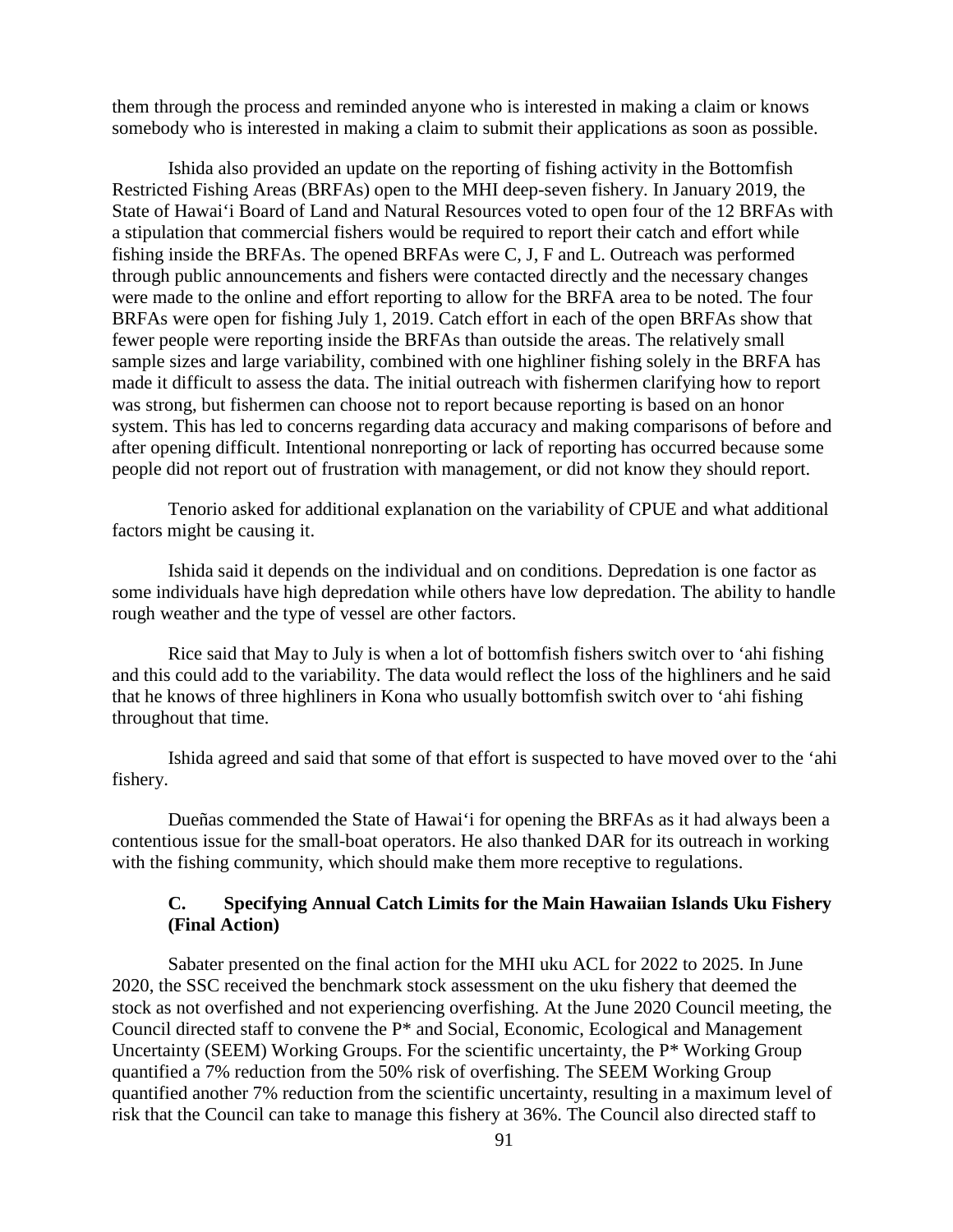explore the splitting of the ACL between the commercial and noncommercial sectors because the stock assessment included noncommercial data from the HMRFS as one of the data inputs that would allow tracking of catch between the two sectors.

At its September 2020 meeting, the Council identified a preliminarily preferred alternative using the results of the P\* and SEEM Working Groups to set the ACL at 41% risk of overfishing, which corresponded to 295,419 pounds, and further setting an annual catch target (ACT) of 291,010 pounds or a 36% risk of overfishing for fishing years 2022 to 2025. The Council also directed staff to convene the action team to develop the AM and the regulatory amendment.

In June 2021, the Council received the analysis on the feasibility of managing the fishery separately for the commercial and a noncommercial sectors. The Council recommended a combined tracking of the commercial and the noncommercial catch as a single unit, using an inseason AM to track the catch relative to the ACT, and closing the fishery when the target is projected to be reached. The Council also requested PIFSC to develop a MSE and a methodology to project the catch relative to that ACT since the data is coming from two different data streams.

Sabater presented the proposed alternatives for final action including: alternative 1, no action, meaning the Council would not specify an ACL; alternative 2, status quo, or the current ACL set for the commercial sector at 127,205 pounds with an in-season and post-season adjustment; alternative 3 would set the ACL level at 41% risk of overfishing and use a postseason AM; alternative 4 would set the ACL level at 41% risk of overfishing and apply an inseason tracking of catch relative to the ACL as well as a post-season adjustment; alternative 5, the preliminarily preferred alternative, would set the ACL at 41% risk of overfishing with an ACT at 36% risk, with both in-season and post-season AMs; and alternative 6 would set the ACL at 41% risk, with an ACT at 21% risk of overfishing with in-season and post-season AM. Sabater provided an impact analysis and expected fishery outcomes for each alternative as well as each alternative's advantages and disadvantages for the Council's consideration.

Rice asked if the increase in uku landings in 2012 corresponded to the year that the deepseven fishery was closed.

Sabater said that that whenever the deep-seven fishery closes, uku is a preferred replacement, but the bump in 2012 may be attributed to the noncommercial estimate and variability in the data.

Dueñas said that AMs appear to be the only thing left in the management tackle box and that he would expect that the fishery is going to stay below the annual average. He was not concerned about exceeding any limit that the Council might set based on the report provided.

Sakoda said that the State of Hawai'i supports alternative 5. The state does not support a closure of the noncommercial uku fishery in state waters if the ACT or ACL is reached, but is considering rules to close the commercial fishery in state waters, which will help to potentially reduce overages once those targets are reached. The state is also considering a noncommercial bag limit, similar to the deep-seven that might help to temper some of the variability in the noncommercial catch. However, state measures would not take effect for another couple of years because of the rulemaking process, but it is the intent of the state to do so.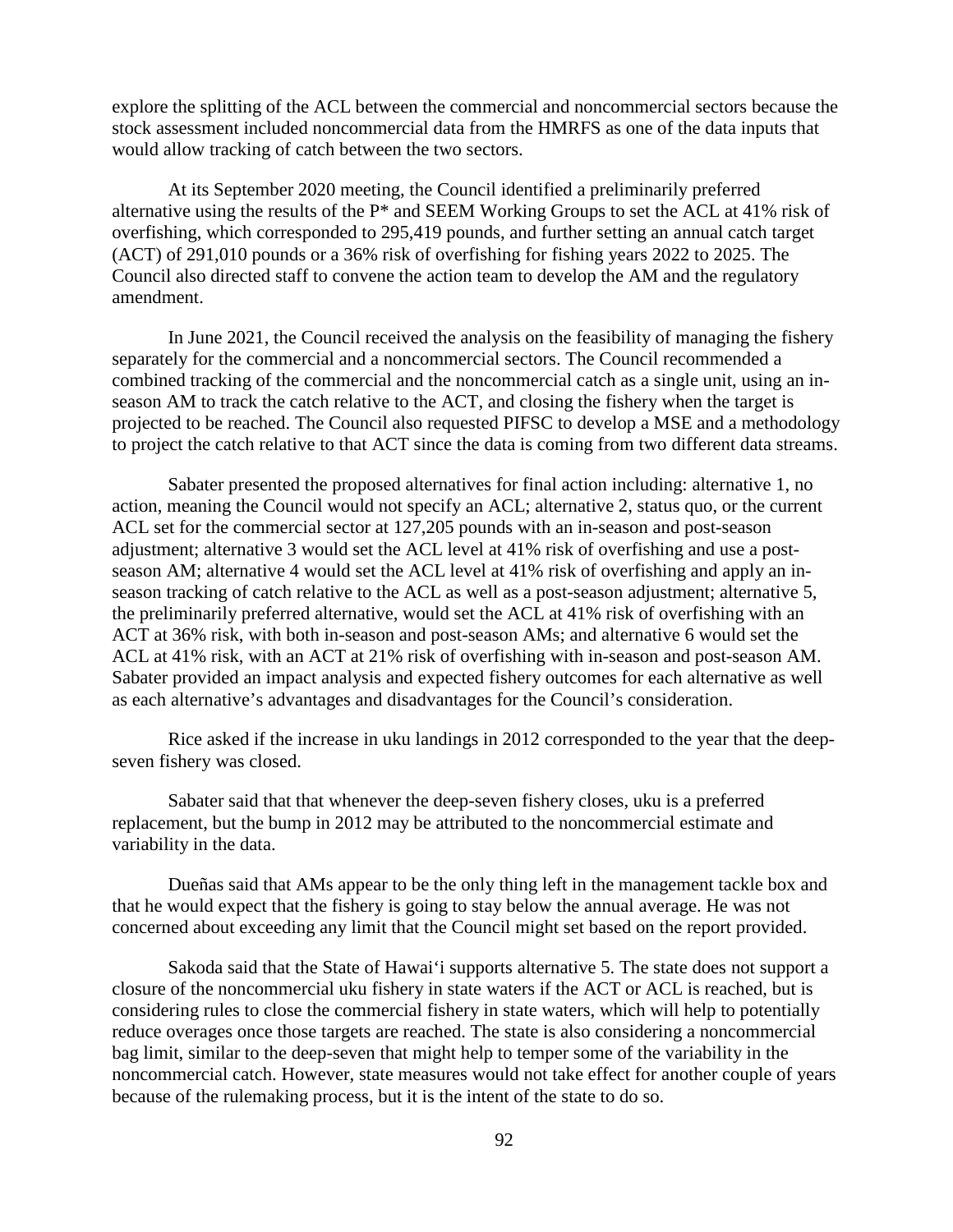Gourley said that he also supports alternative 5 and commended the cooperation between the Council and the state.

#### **D. Essential Fish Habitat Model for the Main Hawaiian Islands Uku**

Erik Franklin, University of Hawai'i, presented preliminary results of a model-based uku EFH for the MHI. The existing definition of uku EFH is broken down by life stages for fishes. In general, EFH for uku consists of the entire water column from zero to 240 meters, and from shore out to the limit of the EEZ. Depending on the life stage, uku is either near the bottom or off the bottom in the water column. This project is looking at additional approaches to improve these definitions to get a better idea of where uku EFH may occur.

Federal definitions for EFH include levels tied to the level of available information about a particular species and its habitat use. Level 1 is when the least amount of information is known, or presence or absence level in a particular habitat. Level 2 is about how many of those fish may be found in that particular habitat. Level 3 includes life history processes such as growth or reproduction rate, survivorship or mortality level associated with certain habitats. Level 4 is the highest level that includes fishery production and integrates all of these components to provide an understanding of the whole life cycle of these fishes associated with a particular habitat type. The Western Pacific is data-limited for many of its managed species, including uku, and this project is starting at level 1 with hopes to move to the next levels.

Species distribution model (SDM) is a broad category of modeling that has been used for terrestrial and marine species around the world. The SDMs take observations of the target organism and relate them to environmental covariates. Modeling approaches are then used to understand the chances that a fish would use a habitat that has not been surveyed. The models predict occurrence or abundance of these target organisms. This project uses SDMs to design model-based approaches for delineating EFH for uku and identify habitat and environmental factors that influence where they are found.

Of the two primary data collection or observation surveys, shallow surveys includes 20 to 30-meter depths and include visual diver surveys that include NOAA stationary point counts determining uku presence, number and size. Deeper surveys are limited by diver depths and rely on baited stereo video camera arrays, such as BotCam, Modular Optical Underwater Survey System, or Baited Remote Underwater Video Station run by PIFSC and associated with the University of Hawai'i. These surveys allow scientists to get a maximum number of fish in a frame at any time during the survey and collect fish lengths. Static environmental observations, including bathymetry, slope, rugosity and bottom type are also collected. Dynamic variables that change through time like wave energy, temperature, salinity and current flow are also used in the model. All of this information is compiled in a Geographic Information System and entered into the SDM.

The model includes almost 1,700 samples from shallow surveys and 1,500 samples from deeper surveys. These samples are being used to develop a shallow EFH model and a deep EFH model to avoid inherent biases and create presence/absence outputs of combined juvenile and adult uku. Preliminary runs of the model results are good, not excellent, but also not fair or poor. This is because uku are fairly generalist in their habitat use as they are predators that move around and are not tightly associated with any particular habitat type. The shallow model shows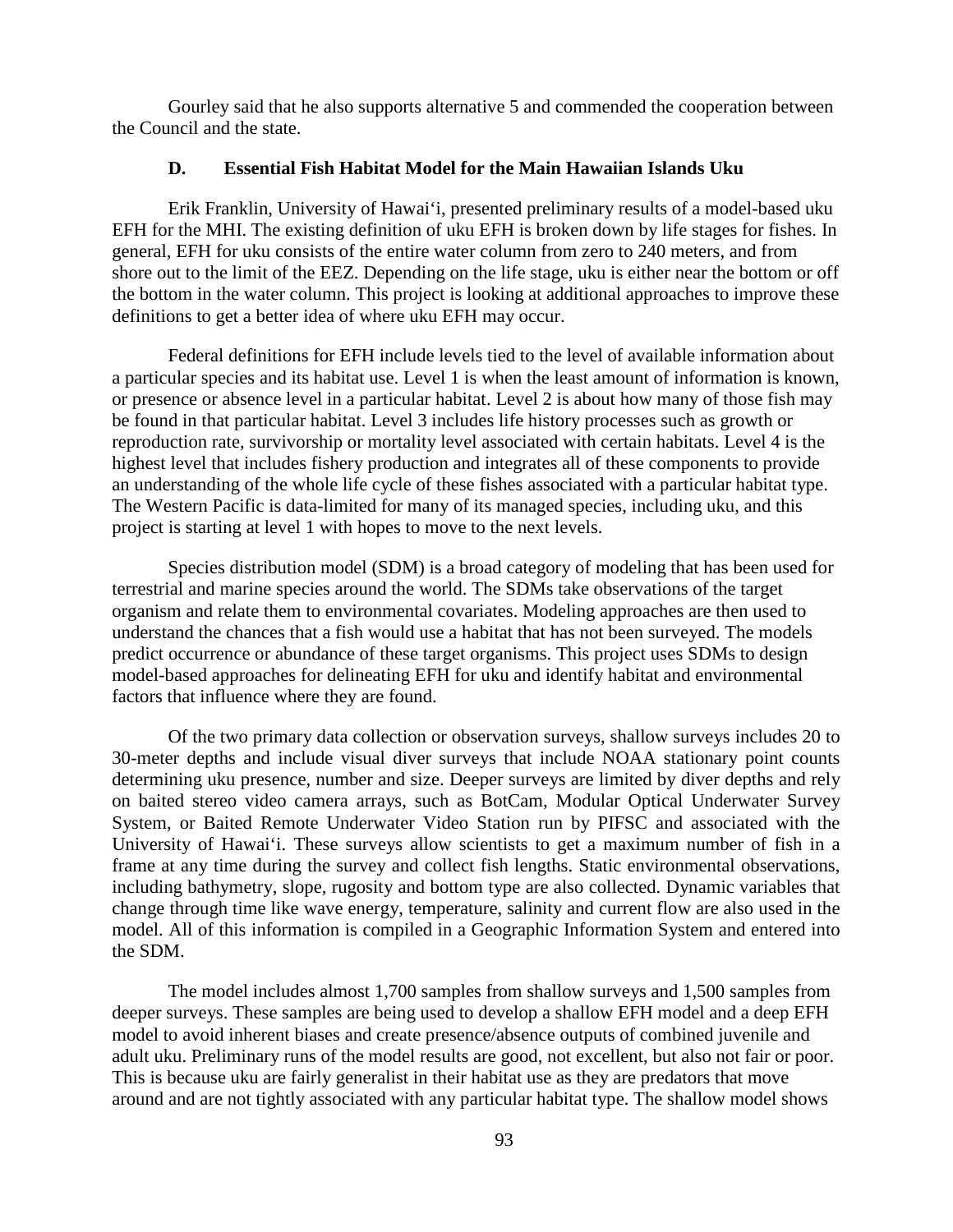that a variable bottom cover is not a strong predictor for where uku is in shallow habitat, meaning they utilize many different habitats. In the deep model, results are showing that depth is a strong predictor. The probability of encountering uku from 50 to 150 meters is high, but cuts off at 150 meters. Results are showing that uku are in deeper habitats and in hard-bottom areas more so than in the shallows.

The results also show good correspondence between Ni'ihau, Ka'ena Point on O'ahu, Penguin Bank and the Kahala Coast between the models, as well as correspondence with the commercial catch regions. The good correspondence is refreshing because if there is good habitat, fishing is going to occur there. Franklin said the team is working to discern what areas are important through the output of habitat suitability and probability of occurrence. The model outputs will be used to create maps and project those results to areas that are unsurveyed to get an understanding of the probability that uku would be in that area. Results could be used to revise depth ranges and EFH upon completion.

Gourley said that the maps are clear and useful for the fishing community. However, EFH is a regulatory issue, and thus most of the use is going to be along the coastline where there are U.S. Army Corps of Engineers (USACE) permits dealing with projects for harbors, dredging and piers. He said that EFH needs to be revisited to identify areas that are not EFH as the current definition makes it seem as if EFH is everywhere and becomes punitive when trying to carry out a project in the ocean. EFH should be confined to nearshore where projects are being conducted. This project is a good start and working with NMFS on revising the definitions will be helpful.

Franklin said that this particular species has a broad depth range compared to shallow coral reef-associated fish. He also said that there are deep-sea cable issues that may require knowledge of habitats. These models encompass the shore and can be coarse, but can be cleaned up in an area of importance. He pointed out that a key result from this model is that a lot of the nearshore environments do not pop up as EFH.

Gourley was concerned with the way NMFS is interpreting and enforcing EFH in the Western Pacific Region.

Tosatto said that EFH is first and foremost considered by the Council and that EFH was recommended by the Council and implemented by NMFS. The current effort is to refine EFH definitions, which is an obligation of the Council. This project could be helpful to look at the adult and sub-adult uses of habitat to guide refinement of EFH and will be a meaningful contribution to refining uku EFH. He said that the problem in the Western Pacific Region is not NMFS and rather the USACE in the Pacific Ocean Division who has refused to agree with NMFS interpretation of the statute. He said he was not interested in non-EFH, but rather in refining definitions of EFH and Habitat Areas of Particular Concern.

Gourley said that it would be nice to have policy guidance from the Council for NMFS as the Council established the definitions. He said that work in three feet of water for a revetment in Saipan requires EFH consultation for onaga, a deep-water species, because its EFH is defined from shoreline. He asked NMFS for written guidance for determining EFH.

Tosatto said the MSA puts the provisions for EFH in place and that NMFS has implemented guidance in regulations. The Council defined EFH from shoreline for most of its species based on the information it had at the time. NMFS must enter into a consultation when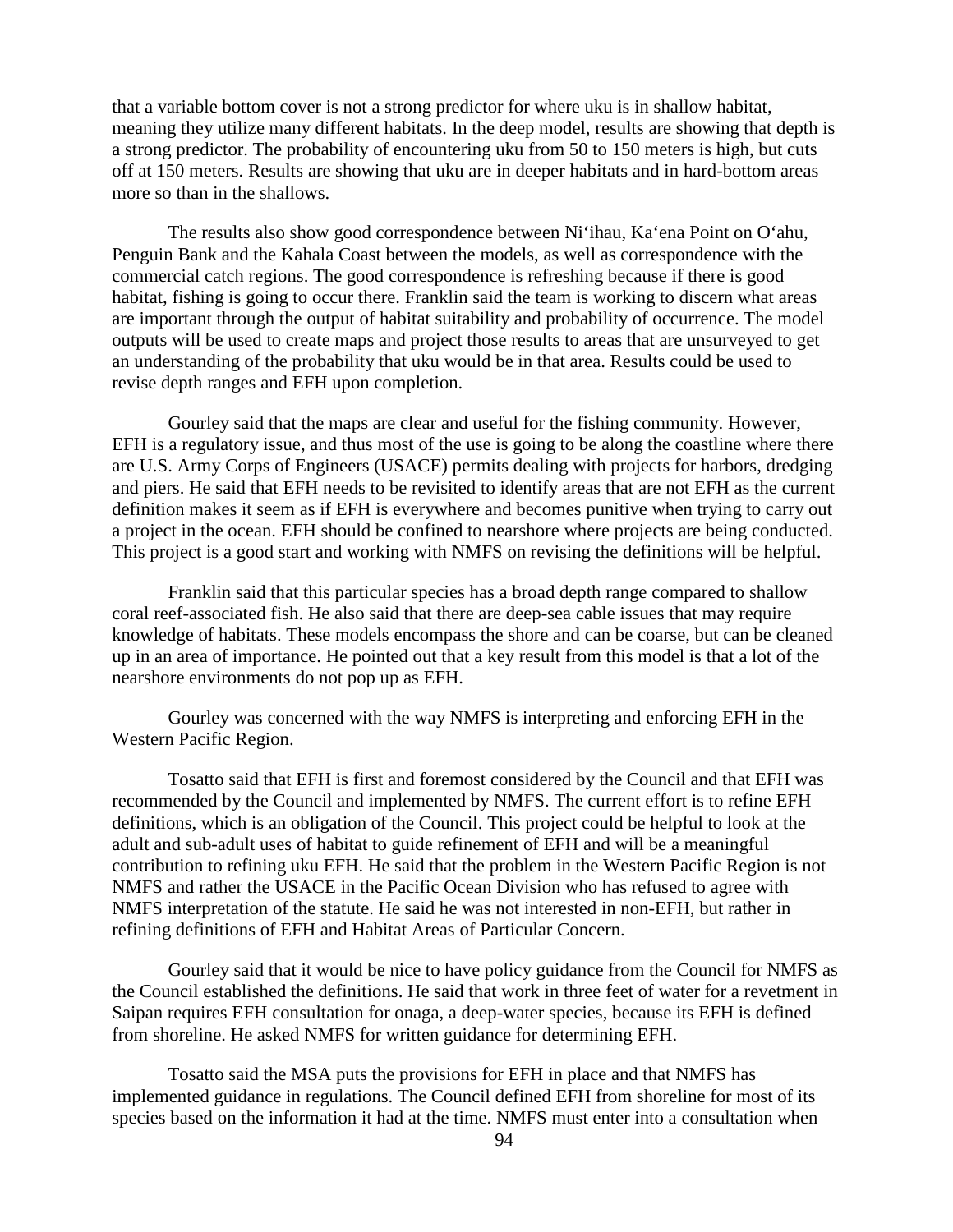areas that are defined as EFH are affected by federal action agencies and there are a number of outcomes of those consultations that are largely leading to conservation recommendations that are looking after the Council's interest. Not seeing an onaga is an irrelevant question when looking at all life cycles of the species and whether that habitat is essential or not. It does not matter if a fish was surveyed there or not, it is a matter of whether or not that habitat is essential for that fish. The model presented discovered that presence is helpful and it is what is defined as habitat which NMFS has to act upon.

Gourley asked for copies of all EFH policy guidance documents from NMFS.

Tosatto said that they are all publicly available on the national website.

Simonds said that the guidance is national and that is what NMFS follows. This issue could be brought up at a CCC meeting and have NMFS review the guidance with the Councils.

Tosatto said that there are several councils with serious disagreements with the USACE, which are harming EFH that they have designated. This Council seems to have the opposite, which wants to allow the USACE to harm their EFH.

Gourley said that is a harsh statement.

Simonds said that this Council is different.

Dueñas said that the proper term should be potential fish habitat rather than lumped as EFH because it is unclear as to what the science is all about. He was worried about the information for fishermen and that education is a progressive discovery of ignorance. As fishermen are educated, they will be smarter and catch more fish. He recommended using data from the NWHI to see if anything can be correlated.

Sakoda said that he is hopeful that this will help to clarify EFH and asked if fishing impacts or human impacts affect the presence/absence survey data that goes into the models.

Franklin said that there is probably some impact. Building models in pristine areas like the NWHI and comparing the outputs to areas like the MHI where fishing occurs is a good way to compare whether or not the habitat variables that are coming out as important in your models stand up in the absence of fishing. This model is based on observations and presence so an area that is heavily fished might have a reduced chance of being observed there and that could be a potential outcome of this model.

#### **E. Northwestern Hawaiian Islands Proposed National Marine Sanctuary Update**

Maria Carnevale, Council staff, presented on a proposed designation of a national marine sanctuary in the NWHI and the Council's role in the process. She provided a history of the spatial area landscape for the area including designations as a national wildlife refuge, protected species zone, state wildlife refuge, coral reef ecosystem reserve, state marine refuge and marine national monuments. The current effort, directed by Senator Brian Schatz in an appropriations committee report, is to add a national marine sanctuary.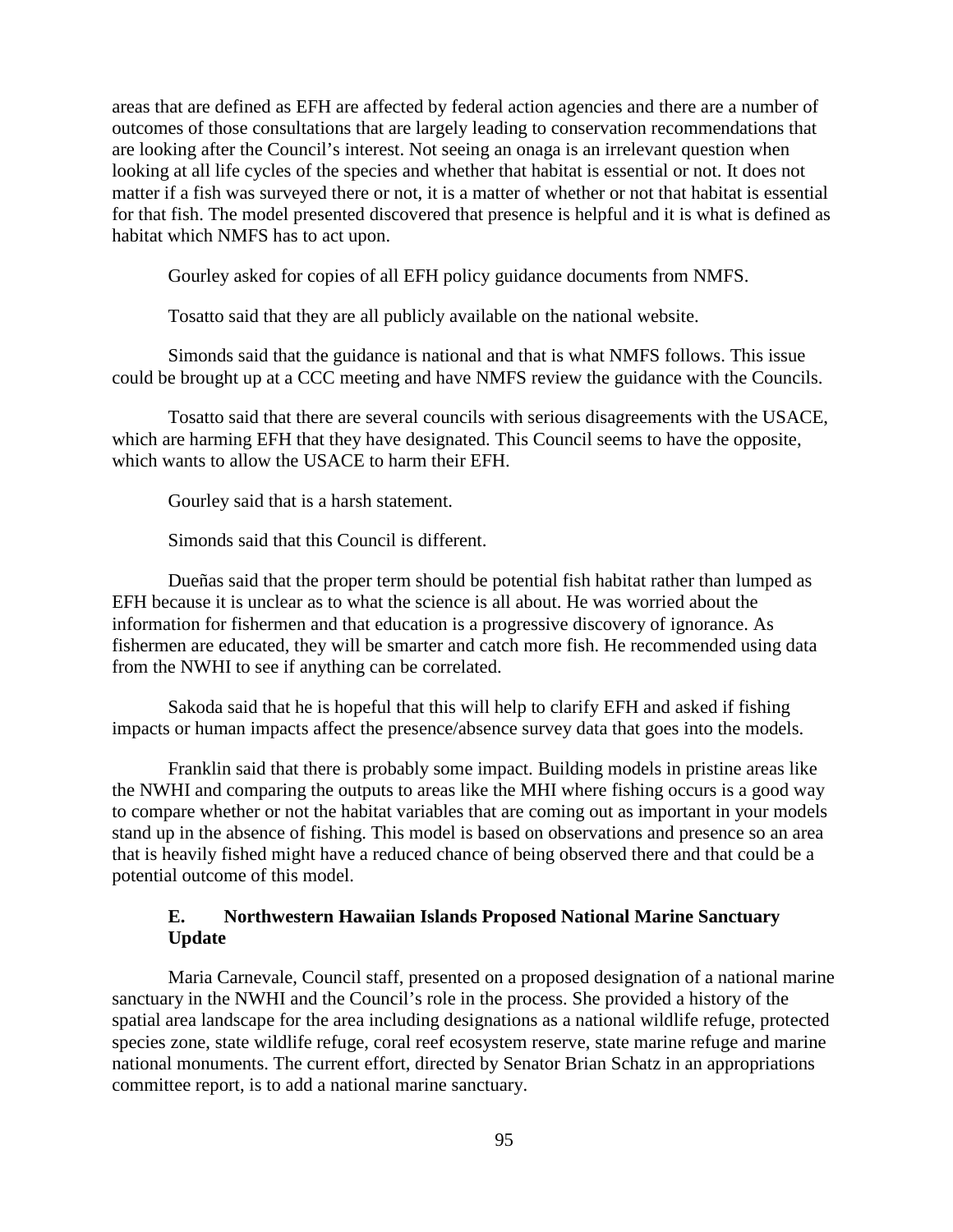The National Marine Sanctuaries Act Section 304(a)(5) states that the Secretary of Commerce shall provide the appropriate RFMC with the opportunity to draft regulations for fishing within the EEZ as the Council may deem necessary to implement the proposed designation. Carnevale noted that the Council participated in this process in 2005 and that the process includes how fisheries and sanctuaries come together and share information. The Council's work gets evaluated against the draft goals and objectives for the sanctuary to determine if those fishing regulations are accepted.

The Council has met with NOAA to share in the planning efforts and timelines as well as meeting with other management partners to discuss potential fishery regulations. It is anticipated that the formal start of the 304(a)(5) process will begin in the fall ahead of the December Council meeting. NOAA will provide Council staff with the draft goals and objectives and NOAA will publish the NOI in the Federal Register. The NOI process will run in parallel to the Council's work at that stage and will come together down the line. As part of preplanning and preparing, Council staff is assessing the landscape to clarify and support a common understanding on a starting point. Council staff is analyzing across the different frameworks and identifying the different fishing opportunities and their respective definitions to help support these discussions. Preferences for NOAA draft sanctuary goals and objectives were discussed in both the AP and the FIAC meetings and were presented for Council consideration to submit to NOAA. The preference for goals and objectives include maximizing fishing opportunities, allowing resources harvested for the purpose of food and cultural connection to be taken outside the boundaries, affirming MSA to be the primary authority for fisheries, minimizing any additional burdens to fishers, prioritizing fisheries research and boundaries that would support these policy objectives.

Gourley asked if ONMS has a say in whether fishing is allowed in a sanctuary and if fishing is allowed, what objectives it has to meet.

Carnevale said that in discussions with ONMS, the package on whether fishing is allowed or what objectives it has to meet will be provided by December. The Council will have 120 days to respond and the Council can determine whether regulations are not necessary or if the Council will prepare draft regulations or decline to make a determination.

Dueñas said that providing socioeconomic possibilities for Native Hawaiians could be discussed as previously, a son of one of the NWHI fishermen cried and pleaded with the Council to allow him to take over his father's boat and continue to fish in the area. Taking away fiveeighths of the fishery from the Native Hawaiians with no benefit to them as a people is a long overdue needed correction. He also said that there is a need to use science to understand what is going on in the area and that indigenous rights should always be considered. In Hawai'i, they use aloha this and aloha that but when it comes to the indigenous people, they have become the indignant people of the Pacific. This whole exercise should include them for perpetuation not preservation. Sanctuaries should be a place that is rehabilitated where an ugly place is made pretty again rather than taking a pretty place and locking it up where only rich people can appreciate it. This whole exercise ignores the one fundamental group for the Hawaiian Islands which is the people and taking away their property and their home.

Sword agreed with Dueñas and said American Samoa could fit in as well. He said he did not know what the catch is with the process as he did not understand why this would be added onto the existing regulations.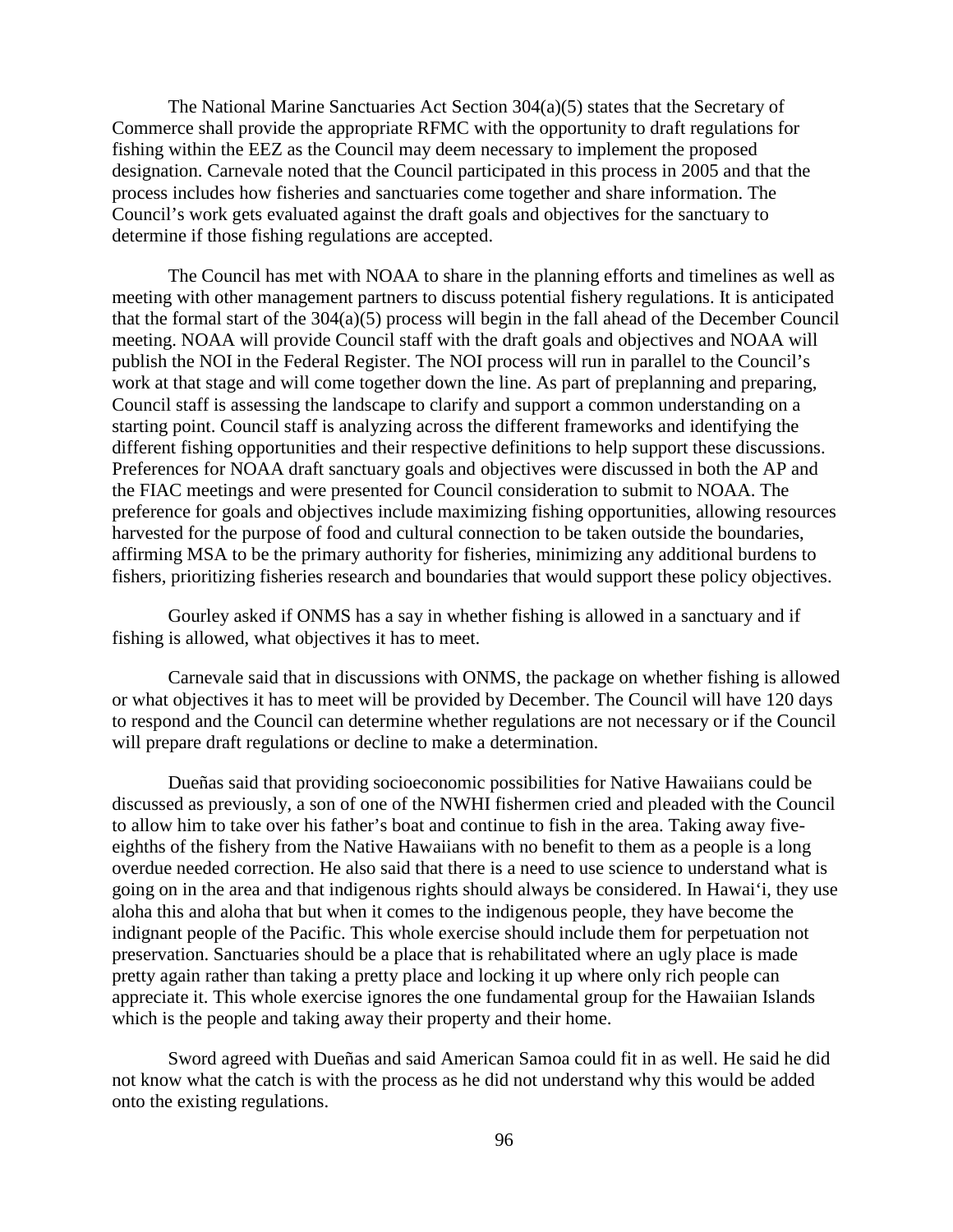Eric Roberts, deputy superintendent for the PMNM, provided an update on the process to designate Papahānaumokuākea as a national marine sanctuary. He provided a recap of what was reviewed at the June 2021 Council meeting and the current restrictions and regulated activities within the original boundary and monument expanded area, as well as the benefits ONMS has identified as part of the sanctuary designation. The next steps include the initiation of public scoping and the consultation process with the Council. The updated timeline includes two phases that make up the preplanning and prescoping activities. Public scoping activities are anticipated to begin later this fall and ONMS is working on publishing a public NOI. The environmental process will start in late October or early November, at the same time that ONMS plans to initiate the National Marine Sanctuaries Act 304(a)(5) process to allow adequate time for Council discussion.

Following the release of the NOI, ONMS anticipates holding a series of virtual public meetings in November and December, which would coincide with the public comment period in both English and Hawaiian language. After public meetings and the overall public comment period ends, ONMS will spend several months compiling and analyzing those comments. In terms of potential actions, the Council will have the opportunity to provide comments during the scheduled public comment period, as well as the draft fishing regulations within 120 days of the  $304(a)(5)$  initiation. Within that 120-day period, the Council will be requested to provide a response, which will come in through the following options: the Council could determine that regulations are not necessary; the Council could determine that fishing regulations are necessary and prepare those draft regulations; or the Council could decline to make a determination with respect to the need for regulations.

Gourley asked if NOAA rejects the Council's fishing regulations, is there a way for the Council to reconsider.

Roberts said that the evaluation is based on the goals and objectives that are presented in the 304(a)(5) package, as well as any of the existing proclamations and EOs. NOAA makes the final decision between the NMFS and ONMS line offices and it is unknown if there is action beyond that.

Onaga said there is a congressional determination once everything is resolved; however there are limitations on what can be done because of existing laws such as the proclamations. Those are being pursued with discussions between the Council and ONMS.

#### **F. Advisory Group Report and Recommendations**

#### **1. Advisory Panel**

Gil Kuali'i, Hawai'i AP vice chair, presented the AP report and recommendations.

*Regarding the MHI uku fishery,* the Hawai'i AP recommended the Council consider alternative 5 with a combined commercial and noncommercial ACL at 41% risk of overfishing at 295,419 pounds and set an ACT at 36% risk of overfishing at 291,010 pounds with inseason and post-season AMs.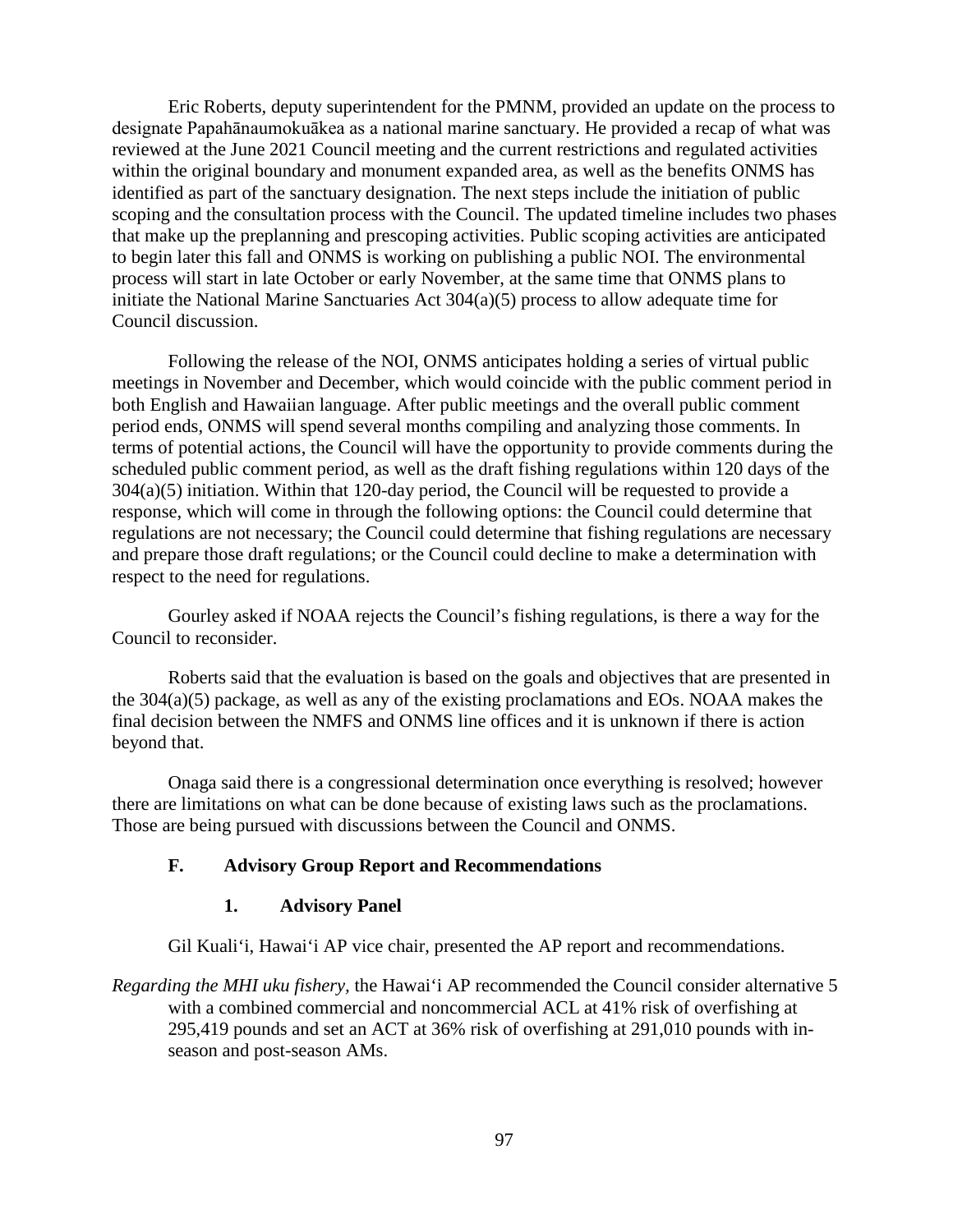Kuali'i said that one of the major AP discussions was that the uku fishery should be managed as a whole for both commercial and noncommercial sectors. The AP expressed serious concerns regarding the variability and reliability of the HMRFS data for management use.

- *Regarding the MHI bottomfish*, the Hawai'i AP recommended the Council request PIFSC present a summary of the data gathered by the Bottomfish Fishery-Independent Survey (BFISH) Project to the AP and provide to the state for its evaluation of the BRFA reopening.
- *Regarding the proposed NWHI National Marine Sanctuary*, the Hawai'i AP endorsed the preferences for fishing goals and objectives presented by staff and recommended the Council communicate these preferences to the ONMS in order to provide for fishing, access and cultural connections to the NWHI.
- *Regarding honu*, the Hawai'i AP recommended that the Council continue to pursue a cultural take and management of the green sea turtles and research the subsistence use of turtles through interviews of historical participants in the fishery.
- *Regarding CNMI fishery issues,* the CNMI AP recommends the Council continue to pursue an opportunity for the CNMI to harvest green sea turtles.

Kuali'i said that the AP also strongly felt there was a need to pursue a cultural take of green sea turtles, or honu. Some members had experienced take prior to its listing and there is a need to return that cultural connection.

# **2. Fishing Industry Advisory Committee**

Zach Yamada, Council staff, presented the Hawai'i recommendations from the FIAC for FIAC Chair Goto.

- *Regarding the MHI uku ACL,* the FIAC recommended that the Council select alternative 5 setting the ACT for the commercial and noncommercial fisheries at 36% risk of overfishing with an associated annual catch of 291,010 pounds with an in-season and post-season AMs.
- *Regarding the proposed NWHI National Marine Sanctuary*, the FIAC recommended the Council send a letter to NOAA supporting the policies presented be incorporated into the draft NOAA goals and objectives of the proposed NWHI National Marine Sanctuary.

## **3. Non-Commercial Fishing Advisory Committee**

Sensui, NCFAC chair, presented the report and recommendations.

*Regarding the proposed NWHI National Marine Sanctuary*, the NCFAC supported the preferences for the sanctuary goals and objectives as presented and encouraged the Council to provide these preferences to ONMS.

Sensui noted that there was not much information about what exactly the intent would be or the regulations that would be established in addition to existing regulations for that area. It is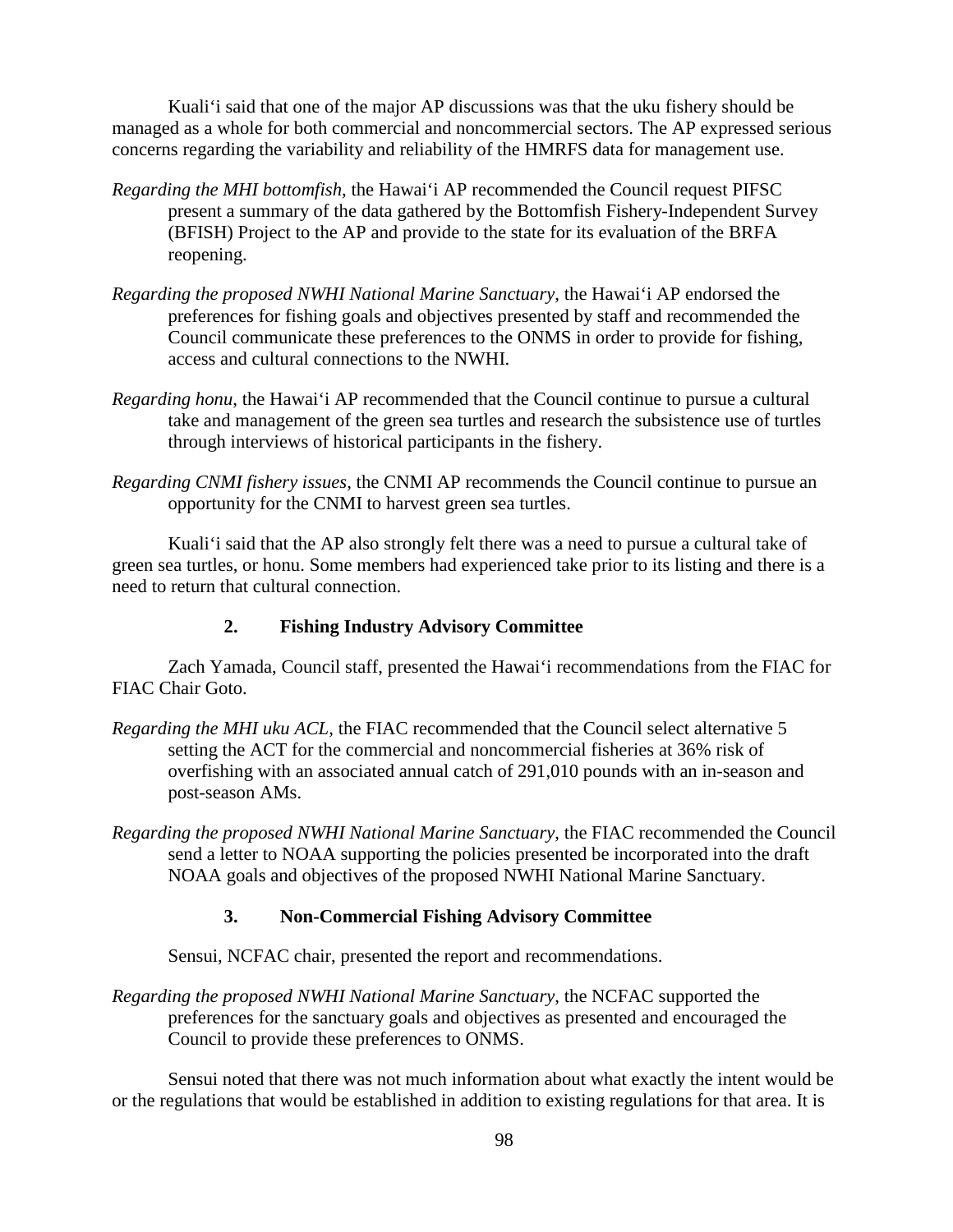not known if the boundaries would be the same as the expanded monument or if it would be within only the boundaries of the original monument. The NCFAC noted that fishermen from Kaua'i would be most affected by any positive or negative changes since they are the closest to the southeastern boundary of the monument, where the definition of sustenance, subsistence, culture and tradition come into play. If fishermen are eventually allowed access, what would the limitations be, would they be able to continue the time-honored traditions of sharing their catch beyond the monument's borders. Something that needs to be noted is the scale of what is being discussed regarding the PMNM. The nearest area is almost 100 miles from Kaua'i, so getting there and beyond is a serious challenge for even the most well-equipped noncommercial fishermen. He noted that this is a matter of principle since what is established there could take place in other areas currently frequented by fishermen from all other areas of the Western Pacific that is within the Council's jurisdiction. The NCFAC also supports minimizing additional burdens to fishers, and establishing monument boundaries that support the Council's policy objectives and firmly believes MSA principles should be the guidance for fishery management.

*Regarding the MHI uku fishery*, the NCFAC recommended the Council select alternative 5, which would specify a combined commercial and non-commercial ACL at 41% risk of overfishing at 295,419 pounds and set an ACT at 36% risk of overfishing at 291,010 pounds with in-season and post-season AMs.

Sensui said that the NCFAC discussed the five different fishery management options, and noted that the good news is that the resource is neither overfished and overfishing is not happening.

### **4. Scientific and Statistical Committee**

Hospital presented the SSC report and recommendations.

*Regarding BRFAs*, the SSC reiterated its previous recommendation to eliminate all BRFAs, given the change in stock status since their establishment and because their management utility has been superseded by ACLs.

The SSC recommended the Hawai'i DAR continue to improve fishery-dependent data collection to better fisher engagement in order to effectively manage the bottomfish fishery.

#### **G. Public Comment**

There were no public comments.

### **H. Council Discussion and Action**

*Regarding the MHI uku ACL specification, the Council* **recommended as final action:** 

- **a. Specifying an ACL at 41% risk of overfishing with a corresponding total catch of 295,419 pounds and setting an ACT at 36% risk of overfishing with a corresponding total catch of 291,010 pounds for the commercial and noncommercial fisheries in fishing years 2022 to 2025.**
- **b. Implement an in-season AM that would track the catch relative to the ACT and close federal waters once the ACT is projected to be reached. Catches from both federal and state waters would be counted toward the ACT.**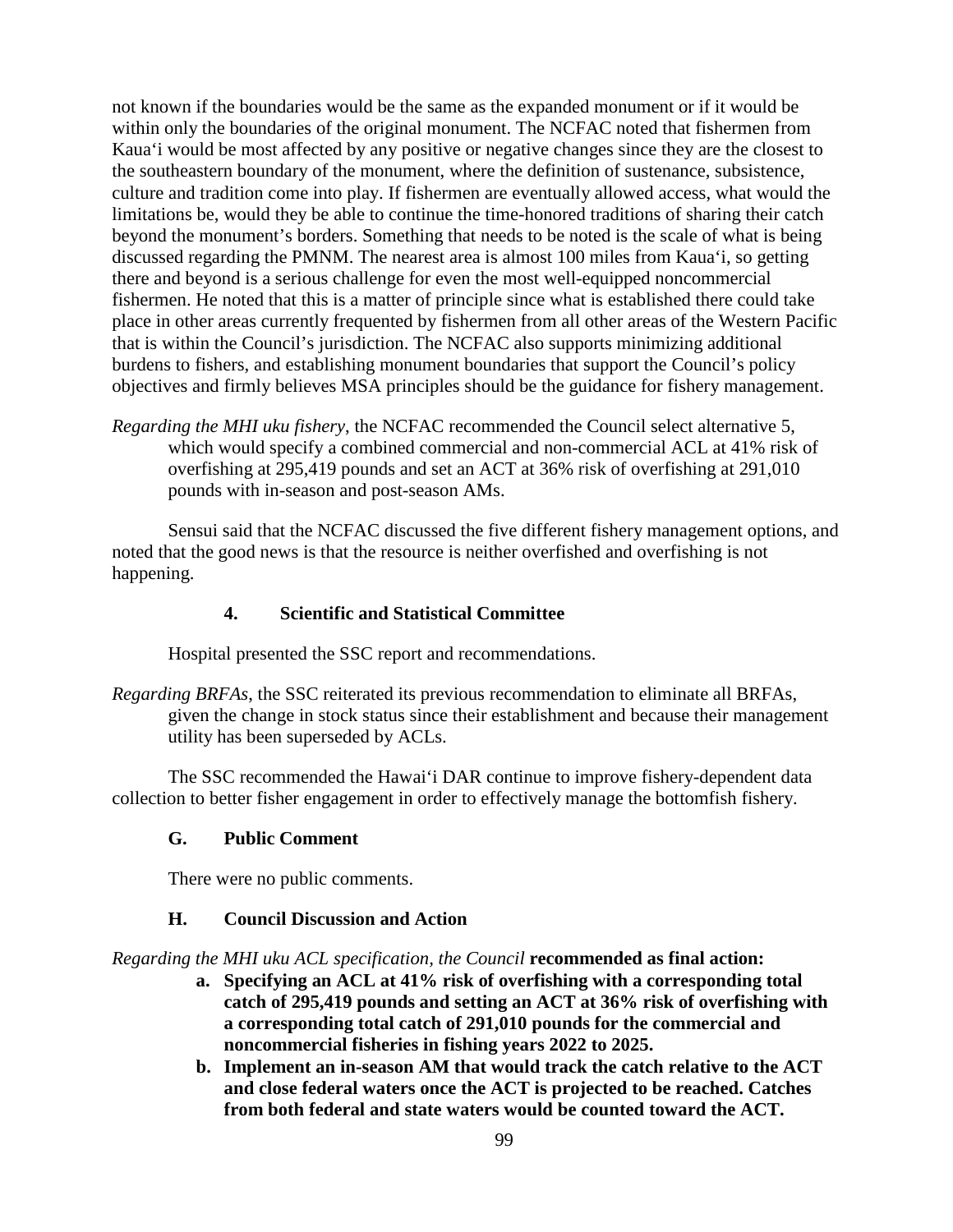**c. Implement a post-season AM where the recent three-year average total catch is compared to the ACT and ACL. If the average catch exceeds the ACT but below the ACL, the overage adjustment will not be applied. If the average catch exceeds the ACT and ACL, the ACL and ACT will be reduced by the amount of the overage.**

**Further, the Council directed staff to finalize and transmit the regulation package for Secretarial review and implementation, as appropriate.**

**The Council deems that the regulations implementing the recommendations are necessary or appropriate in accordance with Section 303(c) of the MSA. In doing so, the Council directs Council staff to work with NMFS to complete regulatory language to implement the Council's final action. Unless otherwise explicitly directed by the Council, the Council authorizes the executive director and the chair to review the draft regulations to verify that they are consistent with the Council action before submitting them, along with this determination, to the Secretary on behalf of the Council. The executive director and the chair are authorized to withhold submission of the Council action and/or proposed regulations and take the action back to the Council if, in their determination, the proposed regulations are not consistent with the Council action.**

Tosatto said that he will be abstaining from the vote because this is a final action that will come to him for final decision later, and noted that his abstention does not indicate support or nonsupport.

### *Moved by Sword; seconded by Rice. Motion passed with Tosatto abstaining.*

*Regarding MHI bottomfish, the Council* **requested PIFSC present a summary of the data gathered by the BFISH Project to the AP and provide DAR the BFISH information for its evaluation of the BRFA opening.** 

**The Council recommended the Hawai'i DAR continue to improve fishery-dependent data collection through better fisher engagement in order to effectively manage the bottomfish fishery.**

#### *Moved by Rice; seconded by Sword. Motion passed.*

### *Regarding EFH, the Council* **recommended that the chair recommend at the October CCC meeting that NMFS work with the Council to review the EFH guidance in terms of how that guidance requiring the Council to identify and describe EFH has been applied in the Western Pacific Region.**

Dueñas said he supported this recommendation, noting that in the future, the Council will have to nail down what EFH means and how it should not be applied across the board for every discussion for fishery habitat.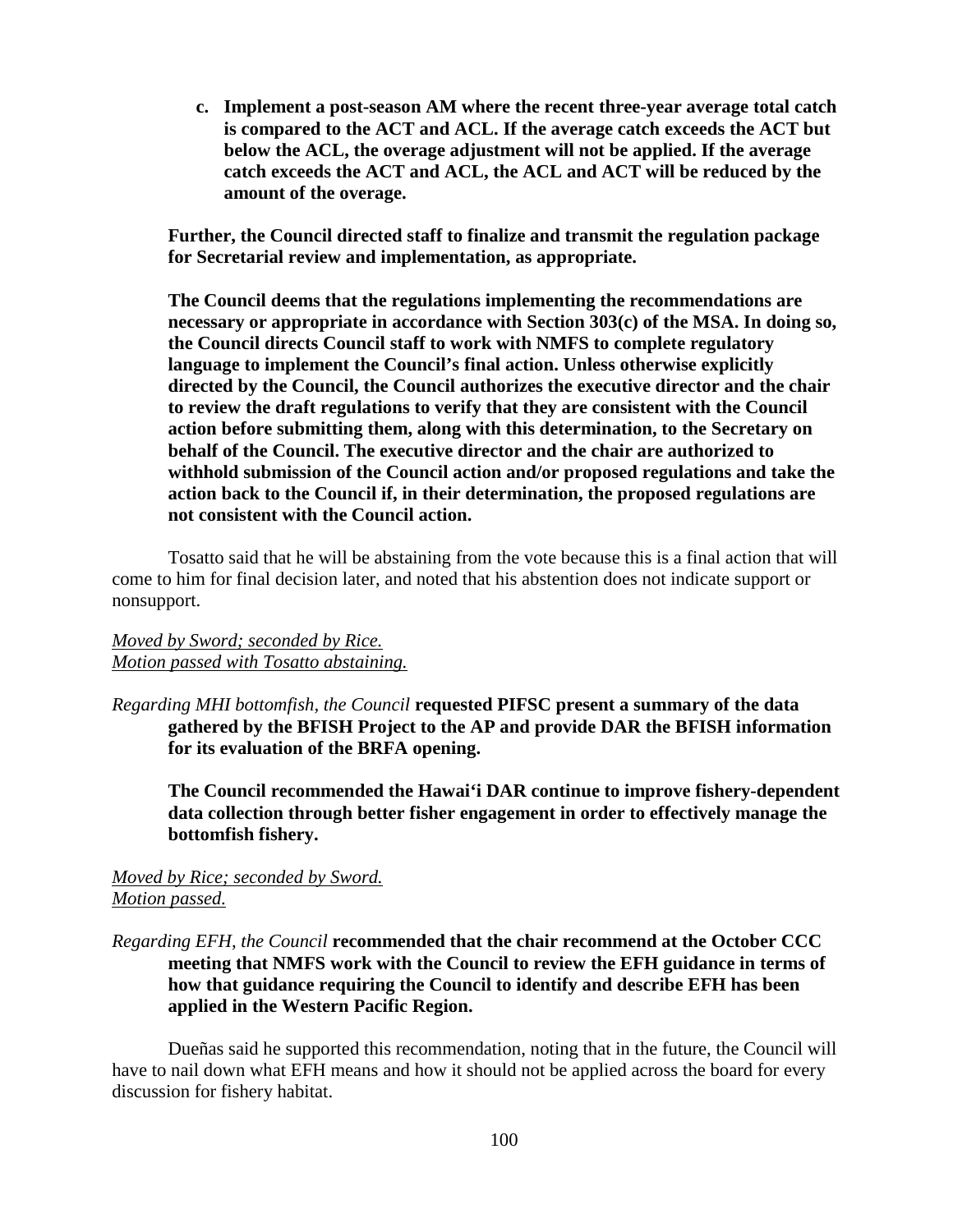Tosatto said that it would not be appropriate for the CCC to ask a national council to review a regional guidance. He said that he is following the statute, the regulations and the policy and said he would vote no.

### *Moved by Rice; seconded by Dueñas. Motion passed with Tosatto opposing.*

### *Regarding the proposed NWHI sanctuary designation process, the Council* **directed staff to send NOAA ONMS and NMFS the Council's preferred policies for the goals and objectives of the proposed NWHI National Marine Sanctuary.**

Tosatto asked staff to be focused as it is clear that some Council members and some of the Council advisors remain unclear as to the  $304(a)(5)$  framework, and the boundaries already in place regarding that path forward, including some uncertainty on whether resources would be able to be removed. That is a condition of the EO. Therefore, no, never. There are some answers and the Council staff needs to make sure it is focused that when it is developing these preferred policies for goals and objectives, it clearly understands what boundaries it is operating under. The discussions between sanctuary, NMFS and Council staffs have been reasonably straightforward and clear on several of these issues. With that caution, he will be supportive. It will be helpful for the Council to communicate on these issues, and begin to take this process forward.

Simonds thanked Tosatto and reiterated that Council staff has sent a request to GCPI, which includes the MSA counsel and the sanctuary counsel, asking them what could be changed, or not changed. A response is expected that will provide Council staff exactly what the boundaries are, and from that staff will work going forward.

### *Moved by Rice; seconded by Sword. Motion passed.*

*Regarding honu, the Council* **directed staff to continue working with NMFS to determine the feasibility of a cultural take of green sea turtles for Hawai'i.**

**The Council directed staff to document the history and tradition of green sea turtle harvest in Hawai'i to include in future management, including a video capturing interviews of community members that previously held subsistence permits for honu, and/or otherwise hold strong familial cultural connections with the harvest and use of honu.** 

Sakoda asked that this be done in collaboration with the Hawai'i DLNR.

Simonds agreed to collaborate.

Tosatto said that there might be a different opinion that the Council received from GCPI on a different question on whether this work is directly supportive of a petition to NMFS. This would not be within the Council's grant and therefore could not be conducted by staff. The Council has sought guidance from GCPI on activities that it might pursue and was unsure how this question was framed. This is research that would directly support a petition and, therefore, cannot be conducted by the Council staff using grant resources. Since the Council staff only has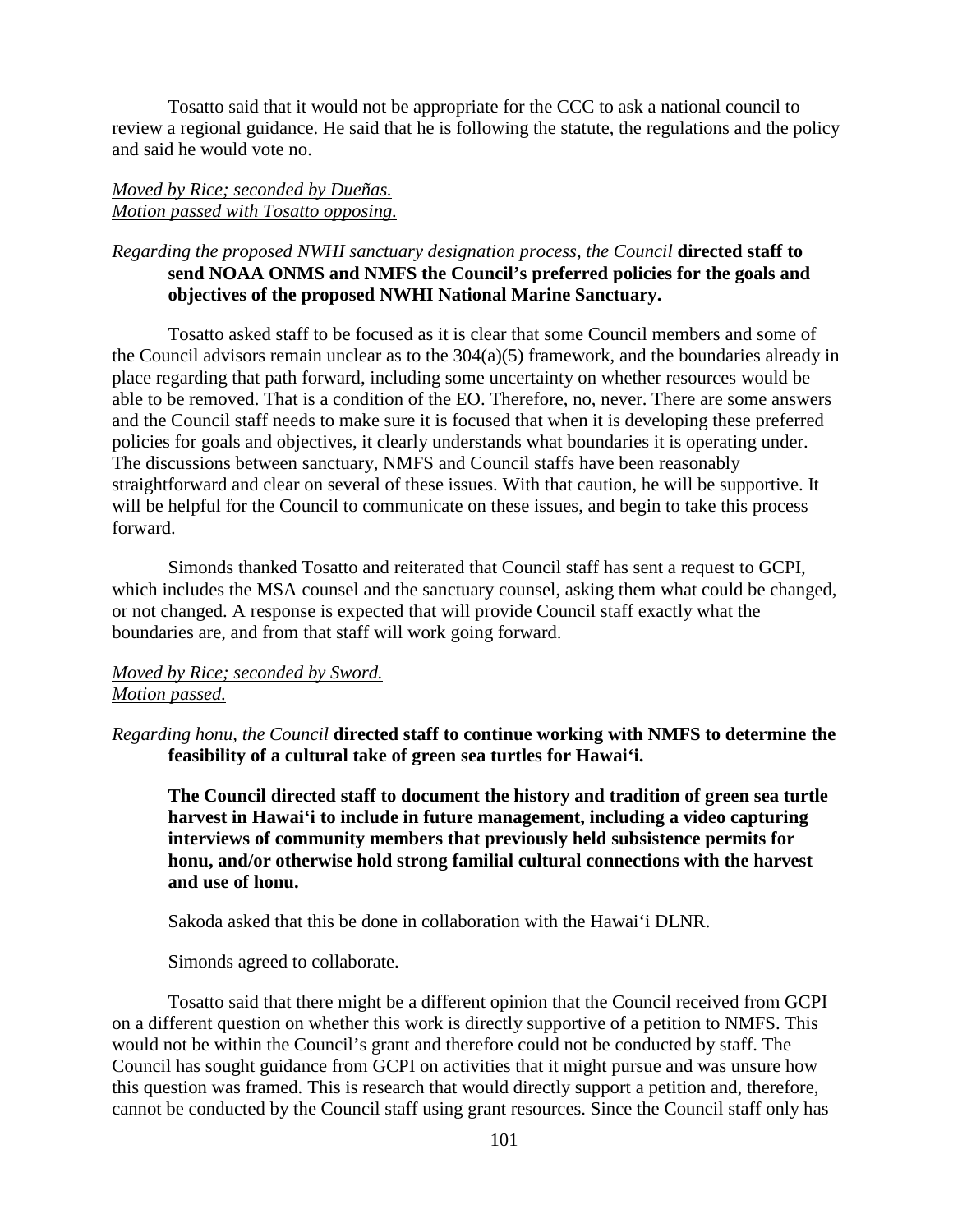one source of funding through the grant, this activity cannot be conducted by Council staff. That is not saying it is not necessary, helpful to the process or meaningful to the process. Nonetheless, the point is this cannot be conducted by Council staff with his understanding of the limitations on the Council and their inability to do work to support a petition.

Simonds said the Council will discuss the document with GCPI but the Council did develop, but never finished, a management plan for the honu. The only species that the Council is not allowed to develop a management plan for are seabirds and marine mammals. The Council can develop a FMP for seaweed or corals and, if needed, for sea turtles as well. She understood Tosatto's point and would discuss it with GCPI.

Dueñas said that he was confused by Tosatto's comments as he did not see any direction in the recommendation to Council staff to support a petition for the honu. The recommendation includes fact-gathering by staff so the Council is not in violation of anything. It includes tradition, documentation and cultural uses and that has been done for bottomfish in the past.

Soliai noted that these are just recommendations that will be reviewed by GCPI.

Tosatto said he will be voting no on the second recommendation.

*Moved by Dueñas; seconded by Sword. Motion passed with Tosatto opposing.*

# **XIV. Administrative Matters**

# **A. Financial Reports**

Simonds referred members to the financial and administrative reports in their briefing materials.

## **B. Administrative Reports**

This item was covered in the prior agenda item.

# **C. Council Family Changes**

Mark Mitsuyasu reviewed changes to the American Samoa, Guam and Hawai'i APs; NCFAC; and Hawai'i, Guam, and CNMI Regional Ecosystem Advisory Committees. Dueñas was removed from the FIAC as he is a current Council member. Simonds proposed appointing Dang as the Council's commissioner to the WCPFC, replacing former Council member Goto. Ramsey was also recommended to replace former Council member Ed Watamura as the Council's representative to PacIOOS.

# **D. Meetings and Workshops**

Simonds referred Council members to the list of meetings and requested members to notify the Council of any changes to the sessions for the month of December.

# **E. Standing Committee Report**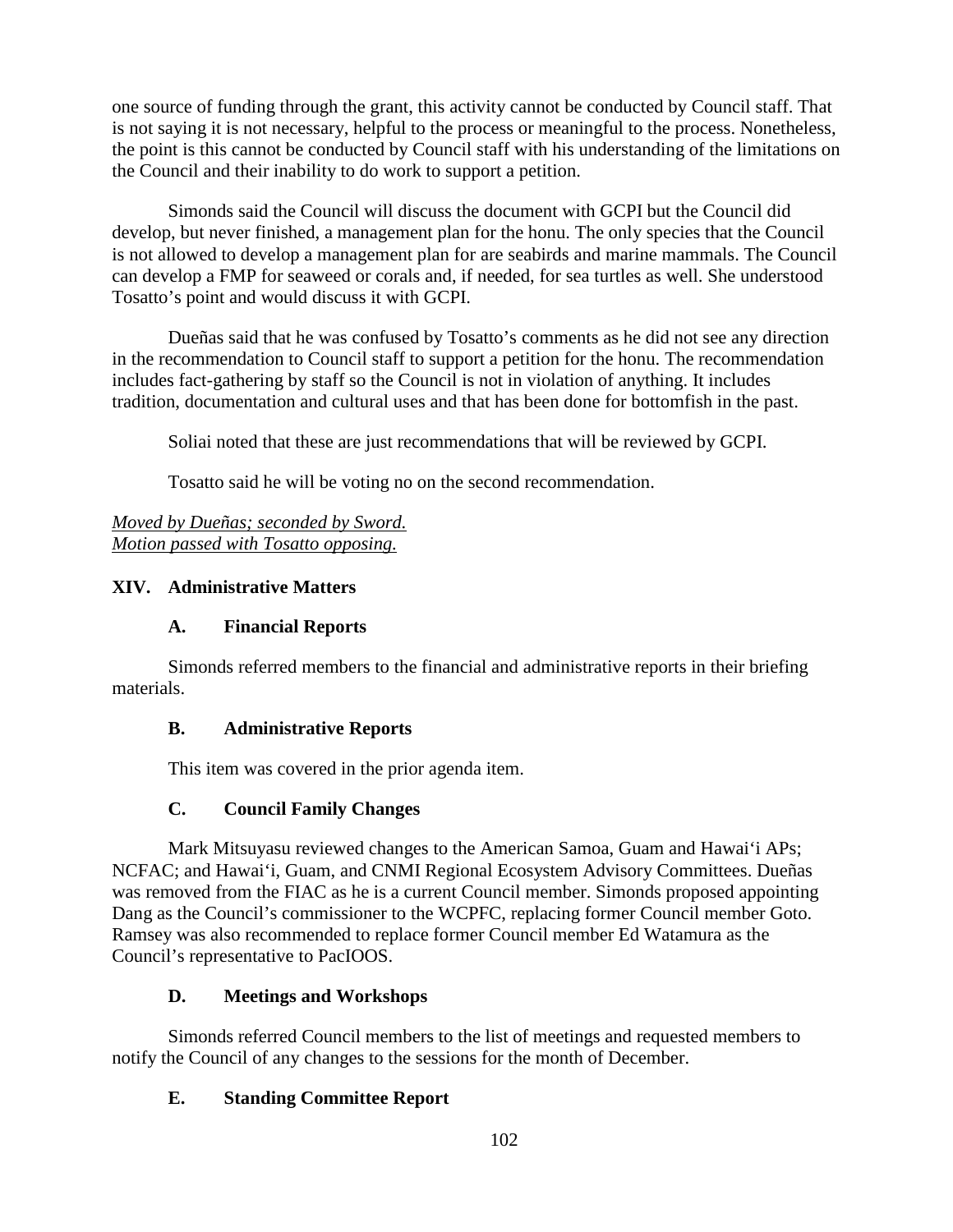Soliai said the Standing Committee met earlier in the week and the report is included in the Council briefing materials.

# **F. Public Comment**

There were no public comments.

# **G. Council Discussion and Action**

*Regarding Council family changes, the Council* **made the following changes:**

- **Removed Manny Dueñas from the FIAC.**
- **Removed Will Sword from the American Samoa AP.**
- **Removed Cody Schrader from the Hawai'i AP.**
- **Appointed Nate Ilaoa as a member of the American Samoa AP.**
- **Appointed Michael Dueñas to the Guam AP as an alternate.**
- **Appointed Audrey Toves to the Non-Commercial Fishery Advisory Committee.**
- **Appointed Dr. Kaipo Perez III and Dr. Sean Hanser (U.S. Navy staff) to the Hawai'i Regional Ecosystem Advisory Committee.**
- **Appointed AJ Reyes and Kevin Lino (U.S. Navy staff) to the Guam Regional Ecosystem Advisory Committee.**
- **Appointed AJ Reyes (U.S. Navy staff) to the CNMI Regional Ecosystem Advisory Committee.**

### *Moved by Dueñas; seconded by Dunham. Motion passed.*

*Regarding Council representation on other organizations, the Council* **directed staff to send a letter to the U.S. State Department and Department of Commerce recommending Roger Dang, Hawai'i Council member, be appointed to serve as a U.S. commissioner on the WCPFC.**

**The Council designated Matt Ramsey as its representative on the PacIOOS governing advisory body.**

Tosatto said that the letter recommending a new commissioner also needs to be sent to the Department of Commerce.

The motion was modified by general consent.

*Moved by Dunham; seconded by Rice. Motion passed.*

*Regarding operations, finances, personnel and policies, the Council* **endorsed the 187th Council meeting financial and administrative reports as provided by staff.**

*Moved by Sword; seconded by Dunham. Motion passed.*